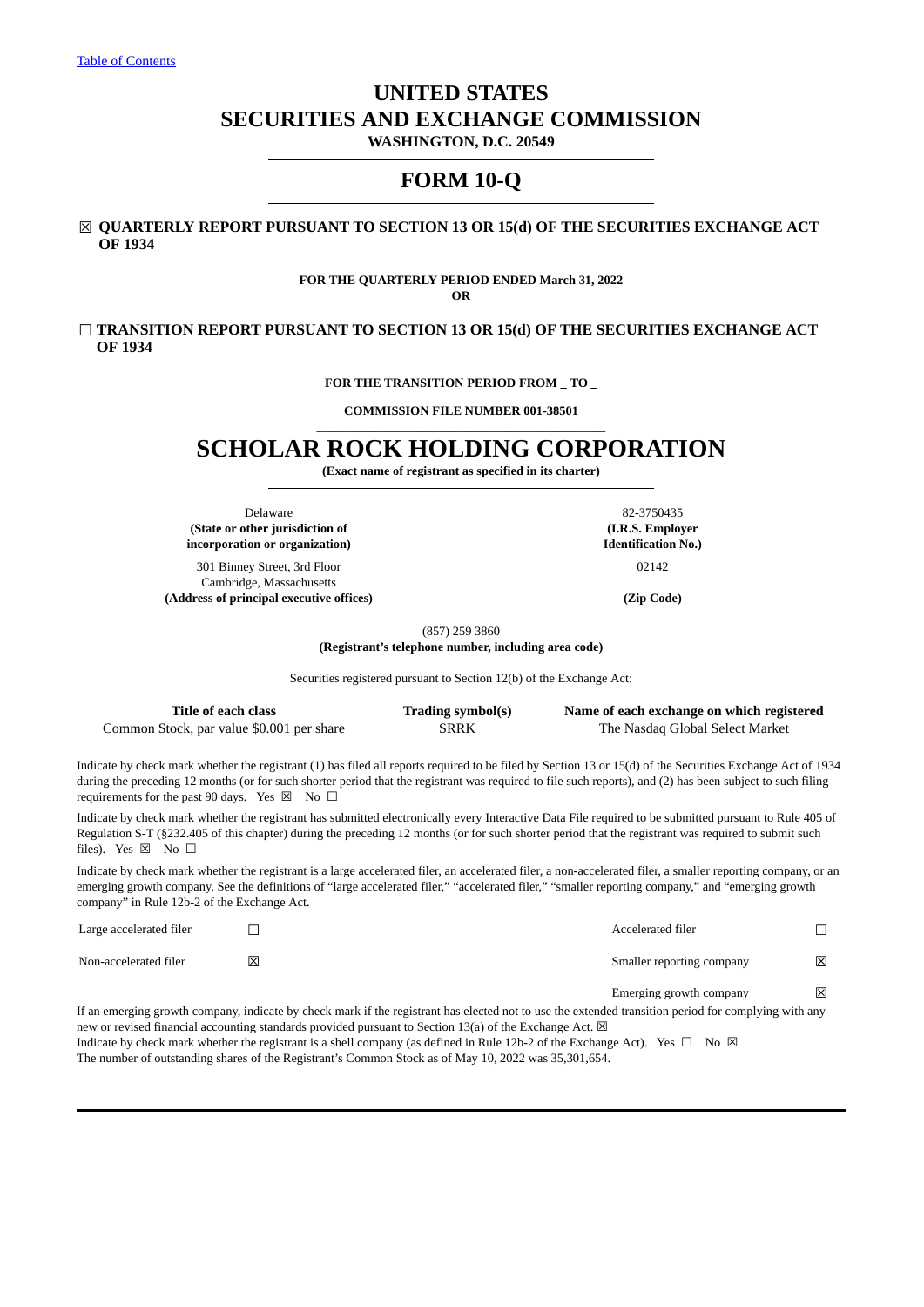## **SPECIAL NOTE REGARDING FORWARD-LOOKING STATEMENTS**

This Quarterly Report on Form 10-Q ("Quarterly Report"), including the documents incorporated by reference, contains forward-looking statements within the meaning of the federal securities laws, Section 27A of the Securities Act of 1933, as amended, and Section 21E of the Securities Exchange Act of 1934, as amended. We intend these forward-looking statements to be covered by the safe harbor provisions for forward-looking statements contained in the Private Securities Litigation Reform Act of 1995 and are including this statement for purposes of complying with those safe harbor provisions. All statements other than statements of historical facts contained in this Quarterly Report are forward-looking statements. In some cases, you can identify forward-looking statements by terminology such as "may", "will", "should", "expects", "intends", "plans", "anticipates", "believes", "estimates", "predicts", "potential", "continue" or the negative of these terms or other comparable terminology. Some of the risks and uncertainties that may cause our actual results, performance or achievements to differ materially from those expressed or implied by forward-looking statements include, among others, the following:

- the success, cost and timing of clinical trials for apitegromab, including the progress and completion of clinical trials, and the results, and the timing of results, from these trials;
- the success, cost and timing of preclinical studies and clinical trials for SRK-181, including, but not limited to, the progress and completion of our Phase 1 DRAGON clinical trial for SRK-181, any preclinical studies and any future clinical trials for SRK-181, and the results, and the timing of results, from these trials;
- the success, cost and timing of our other product development activities, preclinical studies and clinical trials, and the results, and timing of results, from these studies and trials;
- our success in identifying and executing a development program for additional indications for apitegromab, SRK-181 and in identifying product candidates from our other programs;
- the clinical utility of our product candidates and their potential advantages over other therapeutic options;
- our ability to obtain, generally or on terms acceptable to us, funding for our operations, including funding necessary to complete further development and, upon successful development, if approved, commercialization of apitegromab, SRK-181 or any of our future product candidates;
- timing of and costs associated with our restructuring, and the savings benefits we expect to receive from the restructuring;
- risks associated with the COVID-19 pandemic, which may adversely impact our workforce, global supply chain, business, preclinical studies, clinical trials and financial results;
- the potential for our identified research priorities to advance our proprietary platform, development programs or product candidates;
- the timing, scope, or likelihood of our ability to obtain and maintain regulatory approval from the U.S. Food and Drug Administration ("FDA"), the European Commission ("EC") and other regulatory authorities for apitegromab, SRK-181 and any future product candidates, and any related restrictions, limitations or warnings in the label of any approved product candidate;
- our ability to continue to grow our organization, including our personnel, systems and relationships with third parties;
- our ability to retain our executives and highly skilled technical and managerial personnel, which could be affected due to any transition in management, or if we fail to recruit additional highly skilled personnel;
- our expectations regarding our ability to obtain and maintain intellectual property protection for our product candidates and the duration of such protection;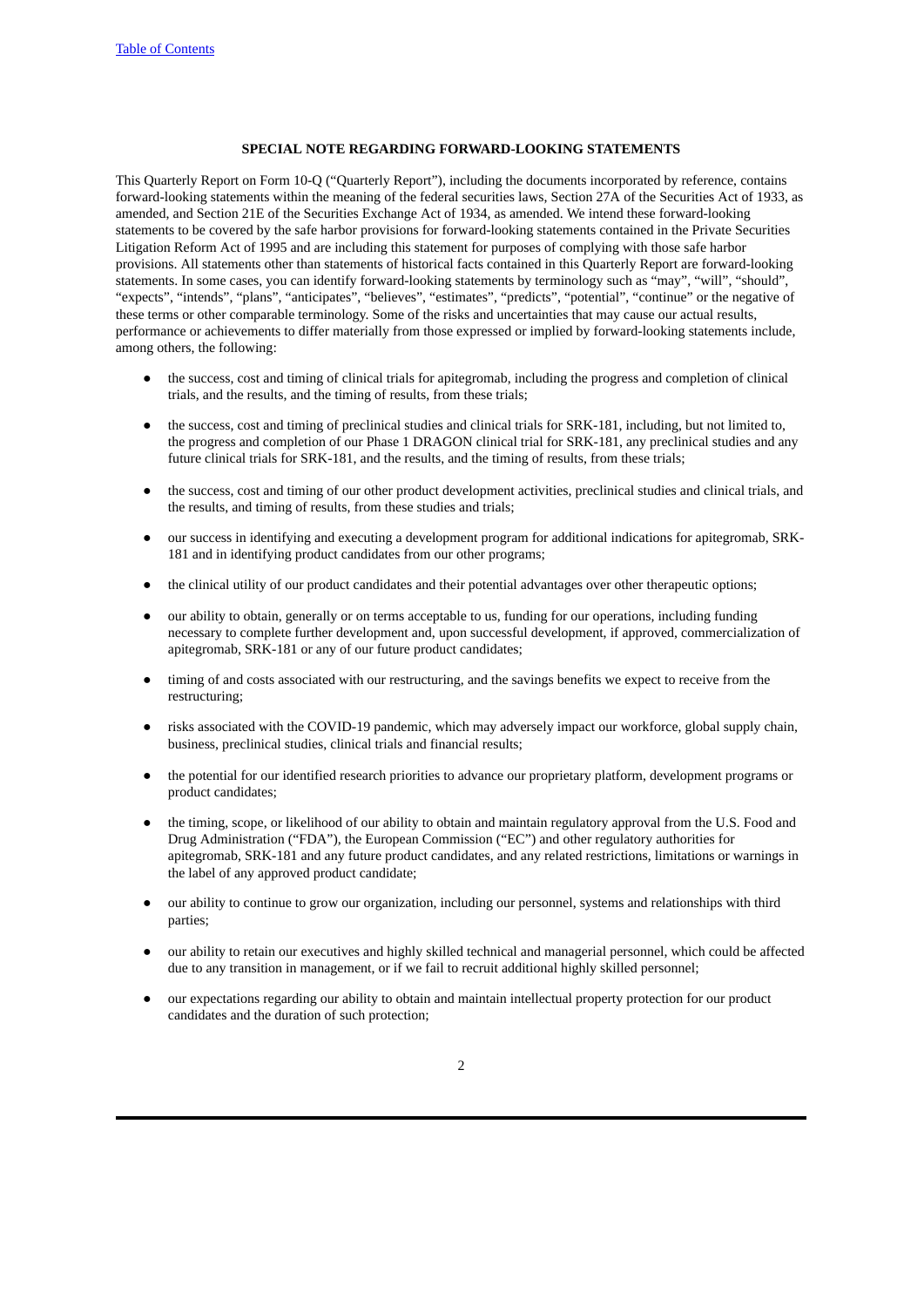- our ability and the potential to successfully manufacture our product candidates for clinical trials and for commercial use, if approved;
- our ability to establish or maintain collaborations or strategic relationships;
- our expectations relating to the potential of our proprietary platform technology;
- our ability to obtain additional funding when necessary;
- the size and growth potential of the markets for our product candidates, and our ability to serve those markets, either alone or in combination with others;
- our expectations related to the use of our cash reserves;
- the impact of new laws and regulations or amendments to existing laws and regulations;
- developments and projections relating to our competitors and our industry;
- our estimates and expectations regarding cash and expense levels, future revenue, capital requirements and needs for additional financing, including our expected use of proceeds from our public offerings, and liquidity sources;
- our expectations regarding the period during which we qualify as an emerging growth company ("EGC") under the Jumpstart Our Business Startups Act; and
- other risks and uncertainties, including those listed under the caption Part II, Item 1A "Risk Factors".

The risks set forth above are not exhaustive. Other sections of this report may include additional factors that could adversely affect our business and financial performance. Moreover, we operate in a very competitive and rapidly changing environment. New risk factors emerge from time to time and it is not possible for management to predict all risk factors, nor can we assess the impact of all risk factors on our business or the extent to which any factor, or combination of factors, may cause actual results to differ materially from those contained in any forward-looking statements. Given these risks and uncertainties, investors should not place undue reliance on forward-looking statements as a prediction of actual results. Investors should also refer to our most recent Annual Report on Form 10-K and our Quarterly Reports on Form 10-Q for future periods and Current Reports on Form 8-K as we file them with the SEC, and to other materials we may furnish to the public from time to time through Current Reports on Form 8-K or otherwise, for a discussion of risks and uncertainties that may cause actual results, performance or achievements to differ materially from those expressed or implied by forwardlooking statements. We expressly disclaim any responsibility to update any forward-looking statements to reflect changes in underlying assumptions or factors, new information, future events, or otherwise, and you should not rely upon these forward-looking statements after the date of this report.

We may from time to time provide estimates, projections and other information concerning our industry, the general business environment, and the markets for certain diseases, including estimates regarding the potential size of those markets and the estimated incidence and prevalence of certain medical conditions. Information that is based on estimates, forecasts, projections, market research or similar methodologies is inherently subject to uncertainties, and actual events, circumstances or numbers, including actual disease prevalence rates and market size, may differ materially from the information reflected in this Quarterly Report. Unless otherwise expressly stated, we obtained this industry data, business information, market data, prevalence information and other data from reports, research surveys, studies and similar data prepared by market research firms and other third parties, industry, medical and general publications, government data, and similar sources, in some cases applying our own assumptions and analysis that may, in the future, prove not to have been accurate.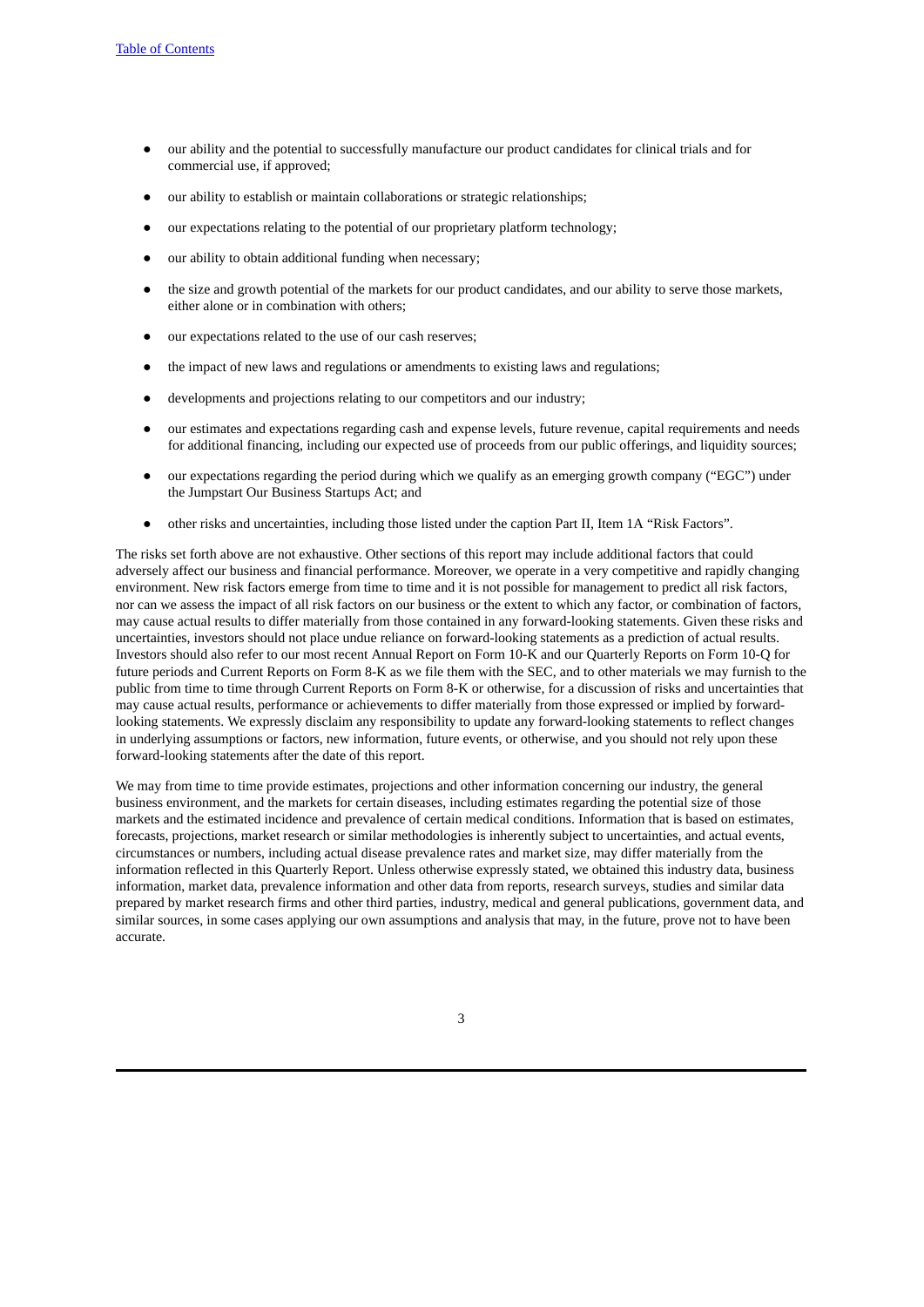#### **SCHOLAR ROCK HOLDING CORPORATION TABLE OF CONTENTS**

<span id="page-3-0"></span>

|                                                                                                                    | Page |
|--------------------------------------------------------------------------------------------------------------------|------|
| PART I - FINANCIAL INFORMATION                                                                                     |      |
| Item 1. Financial Statements (Unaudited)                                                                           | 5    |
| Consolidated Balance Sheets as of March 31, 2022 and December 31, 2021                                             | 5    |
| Consolidated Statements of Operations and Comprehensive Loss for the Three Months Ended March 31,<br>2022 and 2021 | 6    |
| Consolidated Statements of Stockholders' Equity for the Three Months Ended March 31, 2022 and 2021                 | 7    |
| Consolidated Statements of Cash Flows for the Three Months Ended March 31, 2022 and 2021                           | 8    |
| <b>Notes to Consolidated Financial Statements</b>                                                                  | 9    |
| <u>Item 2. Management's Discussion and Analysis of Financial Condition and Results of Operations</u>               | 17   |
| <b>Item 3. Quantitative and Qualitative Disclosures About Market Risk</b>                                          | 27   |
| <b>Item 4. Controls and Procedures</b>                                                                             | 27   |
| PART II. OTHER INFORMATION                                                                                         |      |
| Item 1. Legal Proceedings                                                                                          | 28   |
| Item 1A. Risk Factors                                                                                              | 29   |
| Item 2. Unregistered Sales of Equity Securities and Use of Proceeds                                                | 77   |
| Item 3. Defaults Upon Senior Securities                                                                            | 77   |
| <b>Item 4. Mine Safety Disclosures</b>                                                                             | 77   |
| Item 5. Other Information                                                                                          | 77   |
| Item 6. Exhibits                                                                                                   | 79   |
| <b>SIGNATURES</b>                                                                                                  | 80   |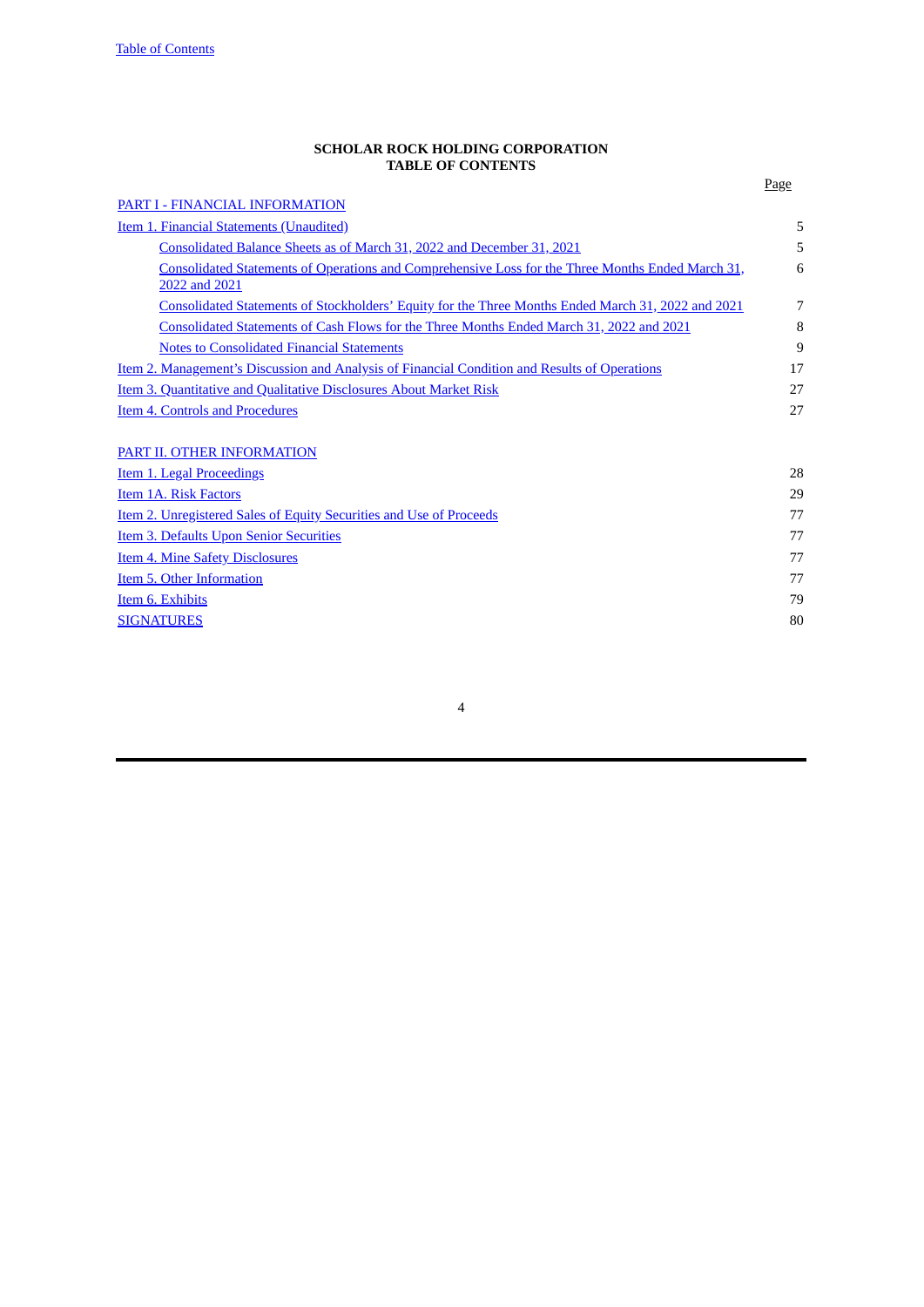# <span id="page-4-0"></span>**PART I. FINANCIAL INFORMATION**

# <span id="page-4-2"></span><span id="page-4-1"></span>**Item 1. Financial Statements**

# **SCHOLAR ROCK HOLDING CORPORATION CONSOLIDATED BALANCE SHEETS (Unaudited) (In thousands, except share and per share data)**

|                                                                                        | March 31,<br>2022 |           | December 31,<br>2021 |            |
|----------------------------------------------------------------------------------------|-------------------|-----------|----------------------|------------|
| <b>Assets</b>                                                                          |                   |           |                      |            |
| Current assets:                                                                        |                   |           |                      |            |
| Cash and cash equivalents                                                              | \$                | 100,175   | \$                   | 212,835    |
| Marketable securities                                                                  |                   | 110,036   |                      | 40,159     |
| Prepaid expenses and other current assets                                              |                   | 18,375    |                      | 12,325     |
| Total current assets                                                                   |                   | 228,586   |                      | 265,319    |
| Property and equipment, net                                                            |                   | 9,458     |                      | 9,564      |
| Operating lease right-of-use asset                                                     |                   | 23,767    |                      | 25,442     |
| Restricted cash                                                                        |                   | 2,498     |                      | 2,498      |
| Other long-term assets                                                                 |                   | 1,668     |                      | 1,622      |
| <b>Total assets</b>                                                                    | \$                | 265,977   | $\mathbb{S}$         | 304,445    |
| <b>Liabilities and Stockholders' Equity</b>                                            |                   |           |                      |            |
| <b>Current liabilities:</b>                                                            |                   |           |                      |            |
| Accounts payable                                                                       | \$                | 2,993     | \$                   | 4,434      |
| Accrued expenses                                                                       |                   | 15,938    |                      | 17,456     |
| Operating lease liability                                                              |                   | 7,621     |                      | 7,407      |
| Short-term debt                                                                        |                   | 6,577     |                      | 1,577      |
| Deferred revenue                                                                       |                   |           |                      | 33,193     |
| Other current liabilities                                                              |                   | 244       |                      | 230        |
| Total current liabilities                                                              |                   | 33,373    |                      | 64,297     |
| Long-term portion of operating lease liability                                         |                   | 17,668    |                      | 19,652     |
| Long-term debt                                                                         |                   | 43,620    |                      | 48,422     |
| <b>Total liabilities</b>                                                               |                   | 94,661    |                      | 132,371    |
| Commitments and contingencies (Note 7)                                                 |                   |           |                      |            |
| Stockholders' equity:                                                                  |                   |           |                      |            |
| Preferred stock, \$0.001 par value; 10,000,000 shares authorized at March 31, 2022 and |                   |           |                      |            |
| December 31, 2021; no shares issued and outstanding at March 31, 2022 and              |                   |           |                      |            |
| December 31, 2021                                                                      |                   |           |                      |            |
| Common stock, \$0.001 par value; 150,000,000 shares authorized; 35,300,823 and         |                   |           |                      |            |
| 35,209,099 shares issued and outstanding as of March 31, 2022 and December 31, 2021,   |                   |           |                      |            |
| respectively                                                                           |                   | 35        |                      | 35         |
| Additional paid-in capital                                                             |                   | 555,513   |                      | 548,204    |
| Accumulated other comprehensive loss                                                   |                   | (152)     |                      | (35)       |
| Accumulated deficit                                                                    |                   | (384,080) |                      | (376, 130) |
| Total stockholders' equity                                                             |                   | 171,316   |                      | 172,074    |
| Total liabilities and stockholders' equity                                             | \$                | 265,977   | \$                   | 304.445    |

The accompanying notes are an integral part of these consolidated financial statements.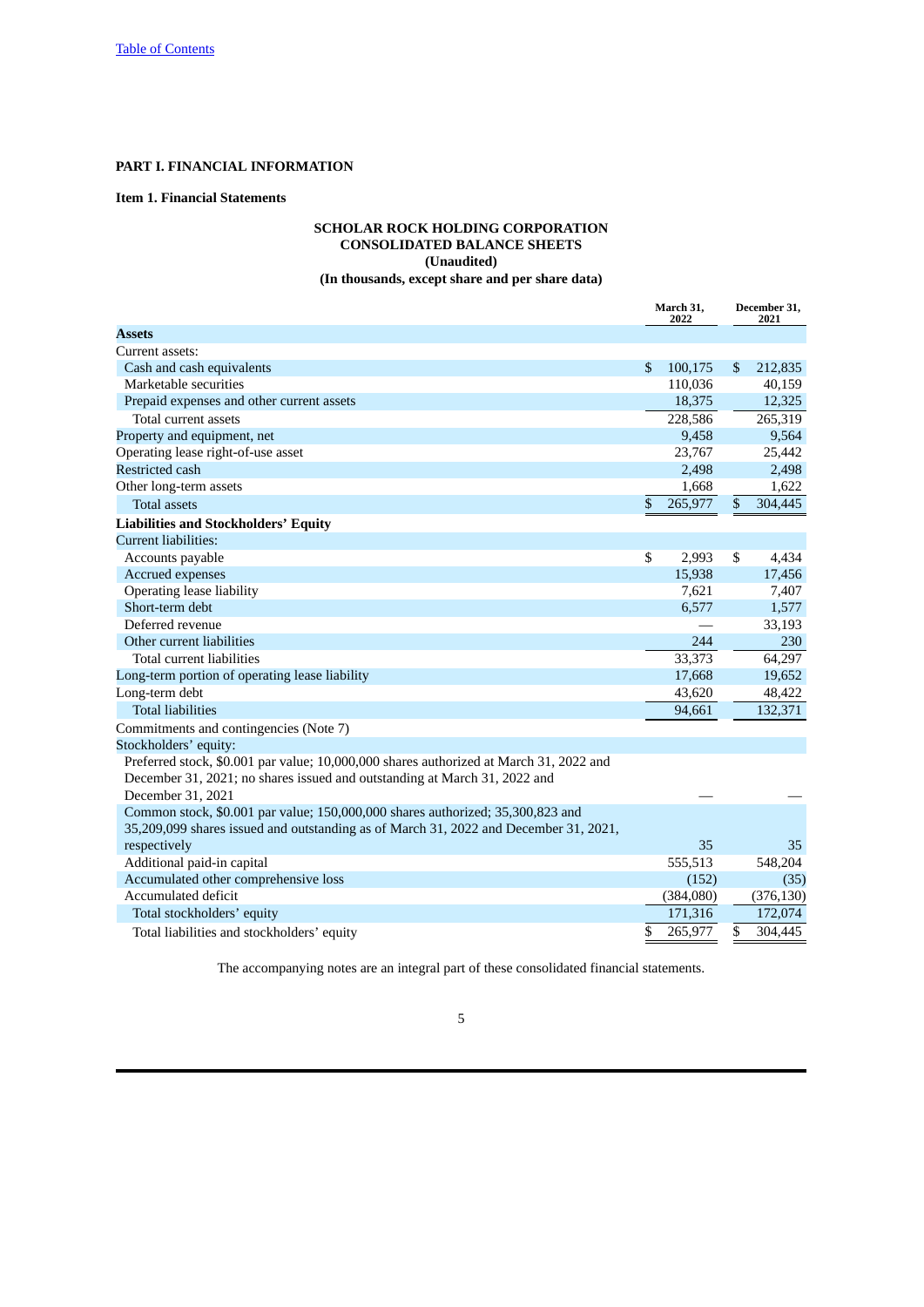## <span id="page-5-0"></span>**SCHOLAR ROCK HOLDING CORPORATION CONSOLIDATED STATEMENTS OF OPERATIONS AND COMPREHENSIVE LOSS (Unaudited) (In thousands, except share and per share data)**

|                                                               | <b>Three Months Ended March 31,</b> |              |            |  |
|---------------------------------------------------------------|-------------------------------------|--------------|------------|--|
|                                                               | 2022                                |              | 2021       |  |
| Revenue                                                       | \$<br>33,193                        | $\mathbb{S}$ | 4,708      |  |
| Operating expenses:                                           |                                     |              |            |  |
| Research and development                                      | 29,366                              |              | 22,549     |  |
| General and administrative                                    | 10,760                              |              | 9,366      |  |
| Total operating expenses                                      | 40,126                              |              | 31,915     |  |
| Loss from operations                                          | (6,933)                             |              | (27, 207)  |  |
| Other income (expense), net                                   | (1,017)                             |              | (464)      |  |
| Net loss                                                      | \$<br>(7,950)                       | \$           | (27, 671)  |  |
| Net loss per share, basic and diluted                         | (0.21)                              |              | (0.76)     |  |
| Weighted average common shares outstanding, basic and diluted | 37,456,574                          |              | 36,380,438 |  |
|                                                               |                                     |              |            |  |
| Comprehensive loss:                                           |                                     |              |            |  |
| <b>Net loss</b>                                               | \$<br>(7,950)                       | S            | (27, 671)  |  |
| Other comprehensive income (loss):                            |                                     |              |            |  |
| Unrealized gain (loss) on marketable securities               | (117)                               |              | 25         |  |
| Total other comprehensive income (loss)                       | (117)                               |              | 25         |  |
| Comprehensive loss                                            | \$<br>(8.067)                       | \$           | (27, 646)  |  |

The accompanying notes are an integral part of these consolidated financial statements.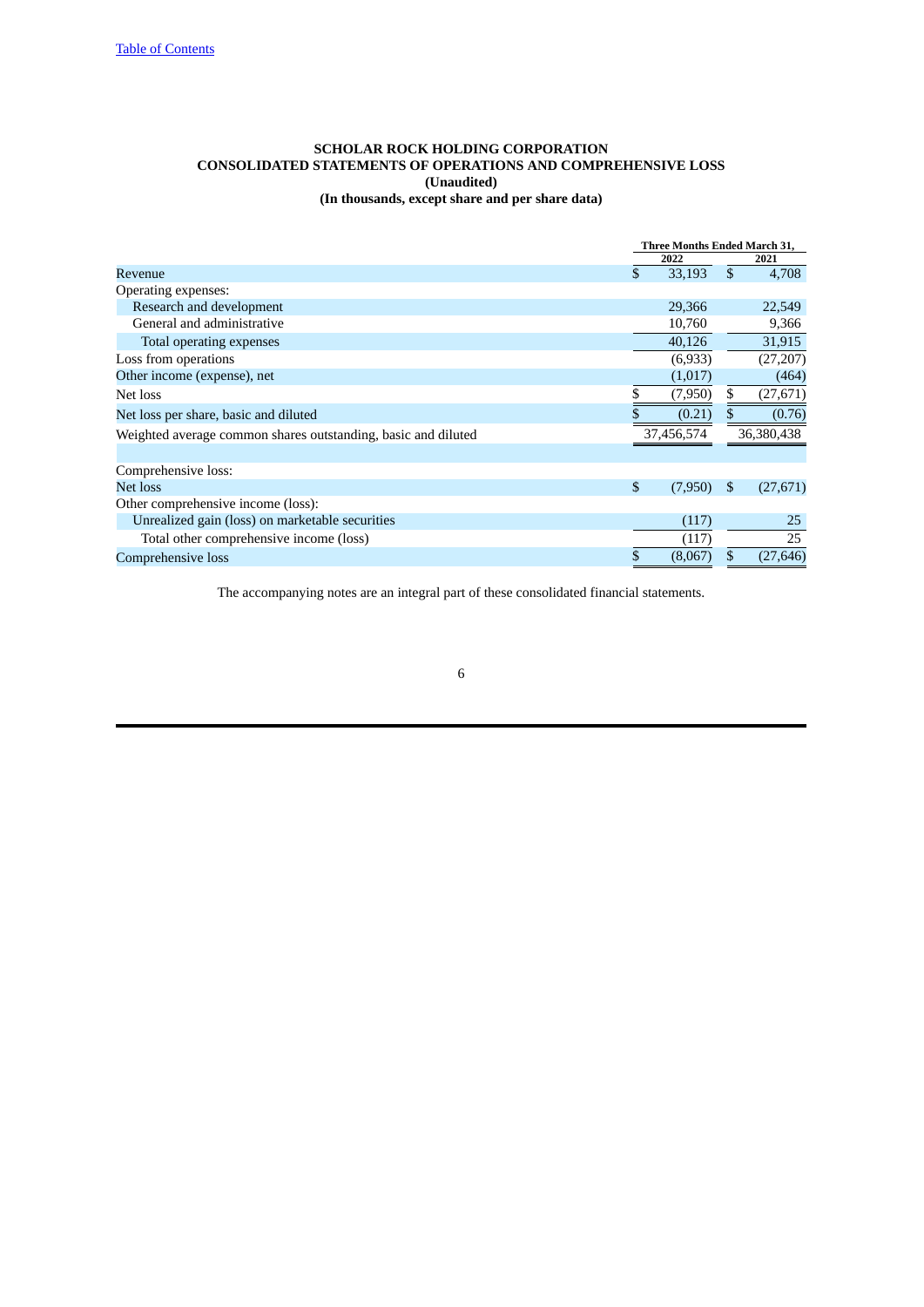#### **SCHOLAR ROCK HOLDING CORPORATION CONSOLIDATED STATEMENTS OF STOCKHOLDERS' EQUITY (Unaudited)**

**(In thousands, except share and per share data)**

<span id="page-6-0"></span>

|                                              |               |                     |    |                   |              | <b>Accumulated</b>       |                           |               |
|----------------------------------------------|---------------|---------------------|----|-------------------|--------------|--------------------------|---------------------------|---------------|
|                                              |               |                     |    | <b>Additional</b> |              | Other                    |                           | Total         |
|                                              |               | <b>Common Stock</b> |    | Paid-in           |              |                          | Comprehensive Accumulated | Stockholders' |
|                                              | Shares        | <b>Amount</b>       |    | Capital           |              | Income (Loss)            | Deficit                   | Equity        |
| <b>Balance at December 31, 2021</b>          | 35,209,099    |                     | 35 | 548,204<br>\$     | £.           | (35)                     | $(376, 130)$ \$           | 172,074       |
| Unrealized loss on marketable securities     |               |                     |    |                   |              | (117)                    |                           | (117)         |
| Exercise of stock options                    | 42,129        |                     |    | 481               |              |                          |                           | 481           |
| Issuance of common shares upon RSU vesting   | 49,595        |                     |    |                   |              |                          |                           |               |
| Equity-based compensation expense            |               |                     |    | 6,828             |              |                          |                           | 6,828         |
| Net loss                                     |               |                     |    |                   |              |                          | (7,950)                   | (7,950)       |
| <b>Balance at March 31, 2022</b>             | 35,300,823    | \$.                 | 35 | \$555,513         | - \$         | (152)                    | $(384,080)$ \$<br>- 5     | 171,316       |
|                                              |               |                     |    |                   |              |                          |                           |               |
|                                              |               |                     |    |                   |              |                          |                           |               |
|                                              |               |                     |    |                   |              | <b>Accumulated</b>       |                           |               |
|                                              |               |                     |    | <b>Additional</b> |              | Other                    |                           | Total         |
|                                              |               | <b>Common Stock</b> |    | Paid-in           |              |                          | Comprehensive Accumulated | Stockholders' |
|                                              | <b>Shares</b> | Amount              |    | Capital           |              | Income                   | Deficit                   | Equity        |
| <b>Balance at December 31, 2020</b>          | 34,152,470    | \$.                 | 34 | 505,069<br>\$     | $\mathbf{s}$ | (2)                      | $(244, 331)$ \$<br>S      | 260,770       |
| Unrealized gain on marketable securities     |               |                     |    |                   |              | 25                       |                           | 25            |
| Exercise of stock options                    | 245,920       |                     |    | 2,743             |              |                          | –                         | 2,743         |
| Equity-based compensation expense            |               |                     |    | 4,673             |              |                          |                           | 4,673         |
| Net loss<br><b>Balance at March 31, 2021</b> |               |                     |    |                   |              | $\overline{\phantom{0}}$ | (27, 671)                 | (27, 671)     |

The accompanying notes are an integral part of these consolidated financial statements.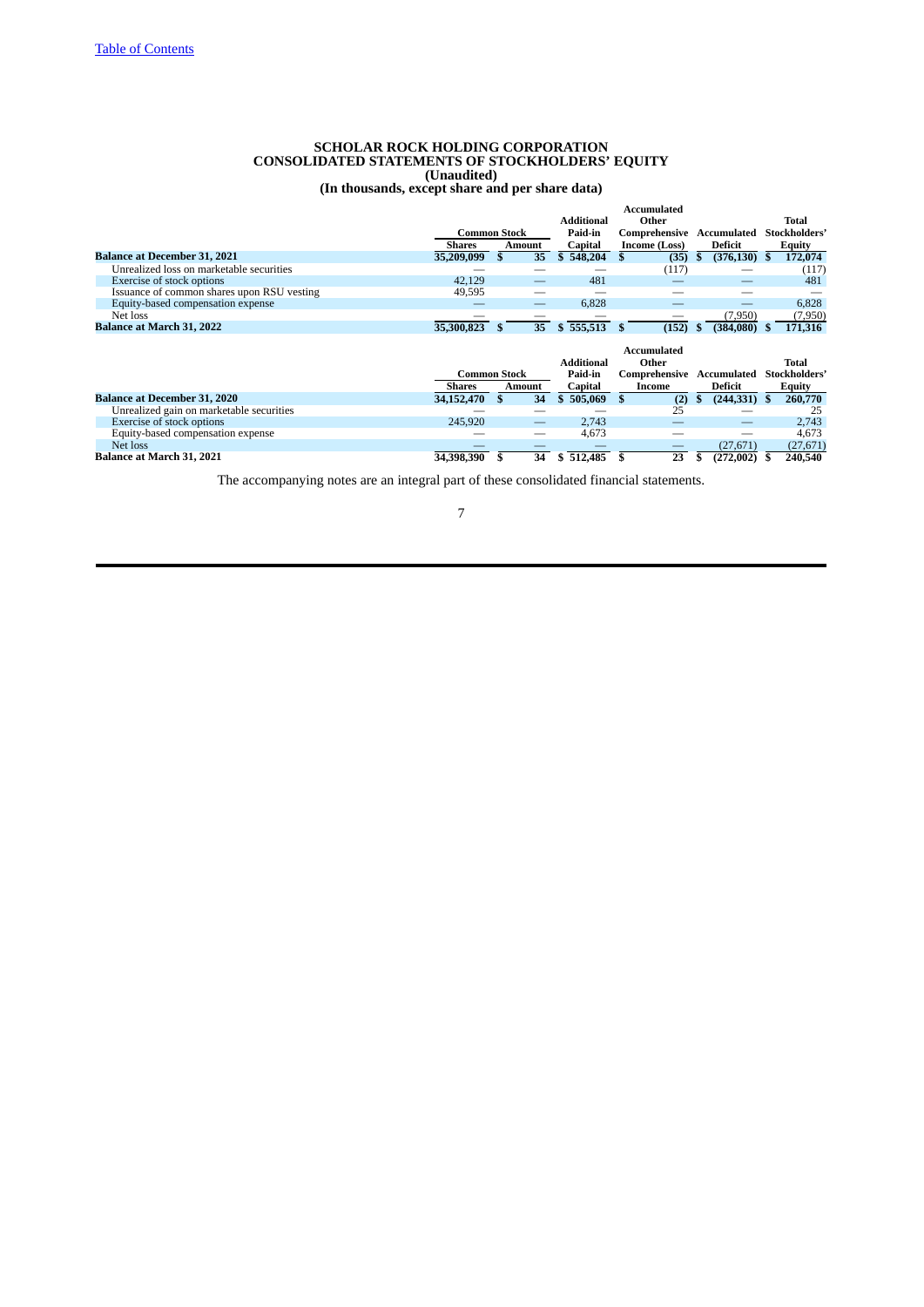# **SCHOLAR ROCK HOLDING CORPORATION CONSOLIDATED STATEMENTS OF CASH FLOWS (Unaudited) (In thousands)**

<span id="page-7-0"></span>

|                                                                             |    | <b>Three Months Ended</b><br>March 31, |    |           |
|-----------------------------------------------------------------------------|----|----------------------------------------|----|-----------|
|                                                                             |    | 2022                                   |    | 2021      |
| <b>Cash flows from operating activities:</b>                                |    |                                        |    |           |
| Net loss                                                                    | \$ | (7,950)                                | \$ | (27, 671) |
| Adjustments to reconcile net loss to net cash used in operating activities: |    |                                        |    |           |
| Depreciation and amortization                                               |    | 749                                    |    | 590       |
| Amortization of debt discount and debt issuance costs                       |    | 198                                    |    | 83        |
| Loss on disposal of property and equipment                                  |    |                                        |    | 24        |
| Equity-based compensation                                                   |    | 6,828                                  |    | 4,673     |
| Amortization/accretion of investment securities                             |    | 139                                    |    | 248       |
| Non-cash operating lease expense                                            |    | 1,675                                  |    | 1,537     |
| Change in operating assets and liabilities:                                 |    |                                        |    |           |
| Prepaid expenses and other current assets                                   |    | (6,050)                                |    | 619       |
| Other assets                                                                |    | (46)                                   |    | 25        |
| Accounts payable                                                            |    | (1,580)                                |    | (1,228)   |
| Accrued expenses                                                            |    | (1,579)                                |    | 506       |
| <b>Operating lease liabilities</b>                                          |    | (1,770)                                |    | (1,465)   |
| Deferred revenue                                                            |    | (33, 193)                              |    | (4,708)   |
| Other liabilities                                                           |    | 14                                     |    | 223       |
| Net cash used in operating activities                                       |    | (42, 565)                              |    | (26, 544) |
| <b>Cash flows from investing activities:</b>                                |    |                                        |    |           |
| Purchases of property and equipment                                         |    | (443)                                  |    | (2,312)   |
| Purchases of marketable securities                                          |    | (80, 133)                              |    | (30, 131) |
| Maturities of marketable securities                                         |    | 10,000                                 |    | 55,000    |
| Net cash (used in) provided by investing activities                         |    | (70, 576)                              |    | 22,557    |
| <b>Cash flows from financing activities:</b>                                |    |                                        |    |           |
| Proceeds from stock option exercises                                        |    | 481                                    |    | 2,743     |
| Other                                                                       |    |                                        |    | (6)       |
| Net cash provided by financing activities                                   |    | 481                                    |    | 2,737     |
| Net decrease in cash, cash equivalents and restricted cash                  |    | (112,660)                              |    | (1,250)   |
| Cash, cash equivalents and restricted cash, beginning of period             |    | 215,333                                |    | 162,856   |
| Cash, cash equivalents and restricted cash, end of period                   | \$ | 102,673                                | \$ | 161,606   |
| Supplemental disclosure of non-cash items:                                  |    |                                        |    |           |
| Property and equipment purchases in accounts payable and accrued expenses   | \$ | 413                                    | \$ | 473       |
| Supplemental cash flow information:                                         |    |                                        |    |           |
| Cash paid for interest                                                      | \$ | 812                                    | \$ | 491       |
|                                                                             |    |                                        |    |           |

The accompanying notes are an integral part of these consolidated financial statements.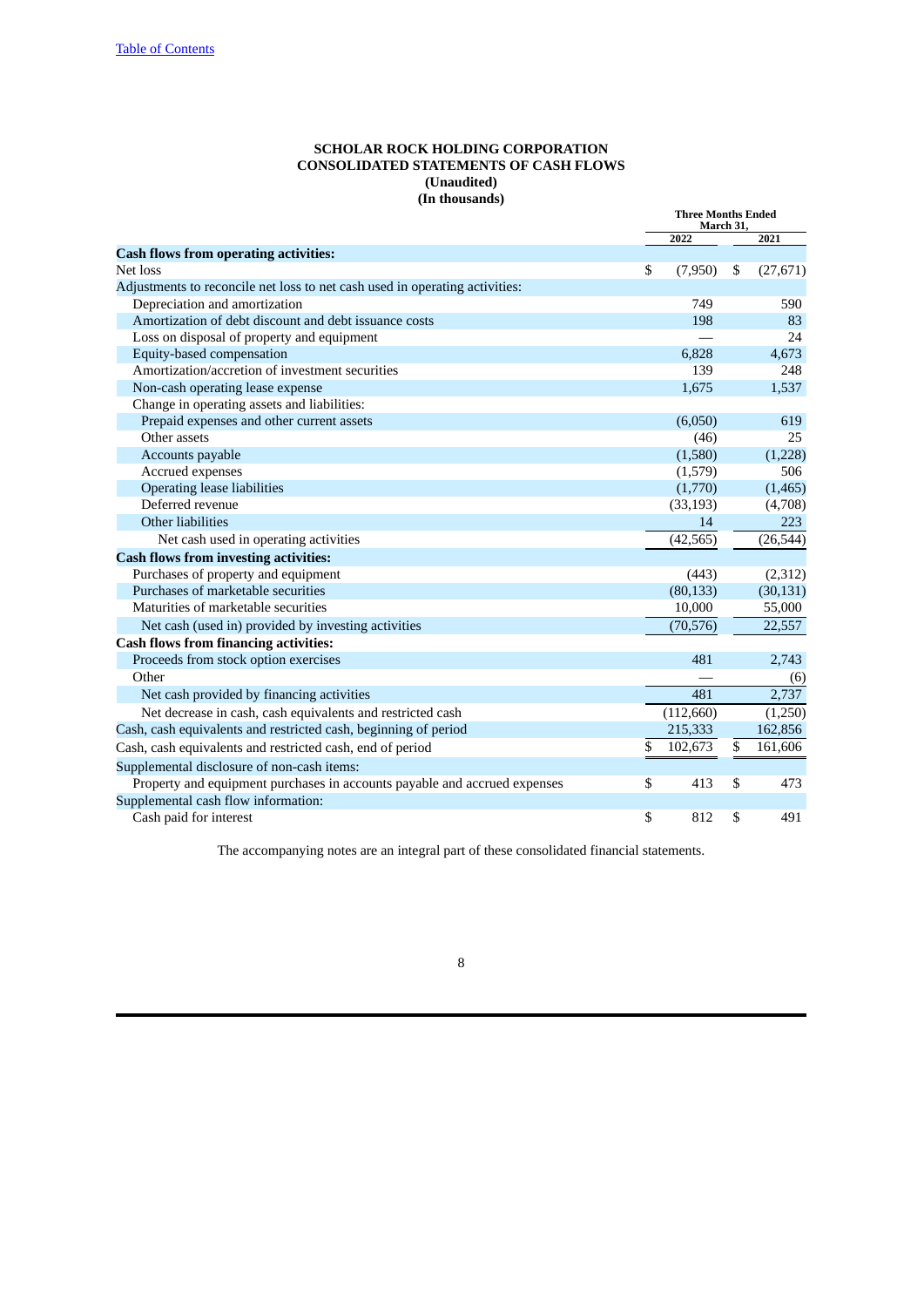# <span id="page-8-0"></span>**SCHOLAR ROCK HOLDING CORPORATION Notes to Consolidated Financial Statements (Unaudited)**

## **1. Nature of the Business**

Scholar Rock Holding Corporation (the "Company") is a biopharmaceutical company focused on the discovery and development of innovative medicines for the treatment of serious diseases in which signaling by protein growth factors plays a fundamental role. The Company's novel understanding of the molecular mechanisms of growth factor activation enabled the development of a proprietary platform for the discovery and development of monoclonal antibodies that locally and selectively target the precursor, or latent, forms of growth factors. The Company's first product candidate, apitegromab, is a highly selective, fully human, monoclonal antibody, with a unique mechanism of action that results in inhibition of the activation of the growth factor, myostatin, in skeletal muscle. Apitegromab is being developed as a potential first muscle-directed therapy for the treatment of spinal muscular atrophy ("SMA"). The Company is conducting SAPPHIRE, a pivotal Phase 3 clinical trial to evaluate the efficacy and safety of apitegromab in patients with nonambulatory Type 2 and Type 3 SMA. The Company's second product candidate, SRK-181, is being developed for the treatment of cancers that are resistant to checkpoint inhibitor ("CPI") therapies, such as anti-PD-1 or anti-PD-L1 antibody therapies. SRK-181 is a highly selective inhibitor of the activation of latent transforming growth factor beta-1 ("TGFβ1") that is being investigated in the Company's Phase 1 DRAGON proof-of-concept clinical trial in patients with locally advanced or metastatic solid tumors that exhibit primary resistance to anti-PD-(L)1 antibodies. The DRAGON trial consists of two parts: Part A (dose escalation of SRK-181 as a single-agent or in combination with an approved anti-PD-(L)1 therapy) and Part B (dose expansion evaluating SRK-181 in combination with an approved anti-PD- (L)1 antibody therapy). Part B encompasses five cohorts, including urothelial carcinoma, cutaneous melanoma, non-small cell lung cancer, clear cell renal cell carcinoma and other solid tumors and commenced in 2021. Additionally, the Company continues to create a pipeline of product candidates to deliver novel therapies to underserved patients suffering from a wide range of serious diseases, including neuromuscular disorders, cancer, and fibrosis. The Company was originally formed in May 2012. Its principal offices are in Cambridge, Massachusetts.

Since its inception, the Company's operations have focused on research and development of monoclonal antibodies that selectively inhibit activation of growth factors for therapeutic effect, as well as establishing the Company's intellectual property portfolio and performing research and development activities. The Company has primarily financed its operations through various equity financings, as well as research and development collaboration agreements and the Company's debt facility (Note 8).

Revenue generation activities have been limited to two collaborations, both containing research services and the issuance of a license. The first agreement, executed in 2013, was with Janssen Biotech, Inc. ("Janssen"), a subsidiary of Johnson & Johnson. The second agreement, the Gilead Collaboration Agreement, executed in December 2018, was with Gilead Sciences, Inc. ("Gilead"). No revenues have been recorded from the sale of any commercial product.

The Company is subject to a number of risks similar to other life science companies, including, but not limited to, successful discovery and development of its drug candidates, raising additional capital, development by its competitors of new technological innovations, protection of proprietary technology and regulatory approval and market acceptance of the Company's product candidates. The Company anticipates that it will continue to incur significant operating losses for the next several years as it continues to develop its product candidates. The Company believes that its existing cash, cash equivalents, and marketable securities at March 31, 2022 will be sufficient to allow the Company to fund its current operations through at least a period of one year after the date these financial statements are issued.

#### **2. Summary of Significant Accounting Policies**

# *Summary of Significant Accounting Policies*

The significant accounting policies used in preparation of the unaudited consolidated financial statements are described in the Company's audited consolidated financial statements as of and for the year ended December 31, 2021, and the notes thereto, which are included in the Company's Annual Report on Form 10-K. There have been no material changes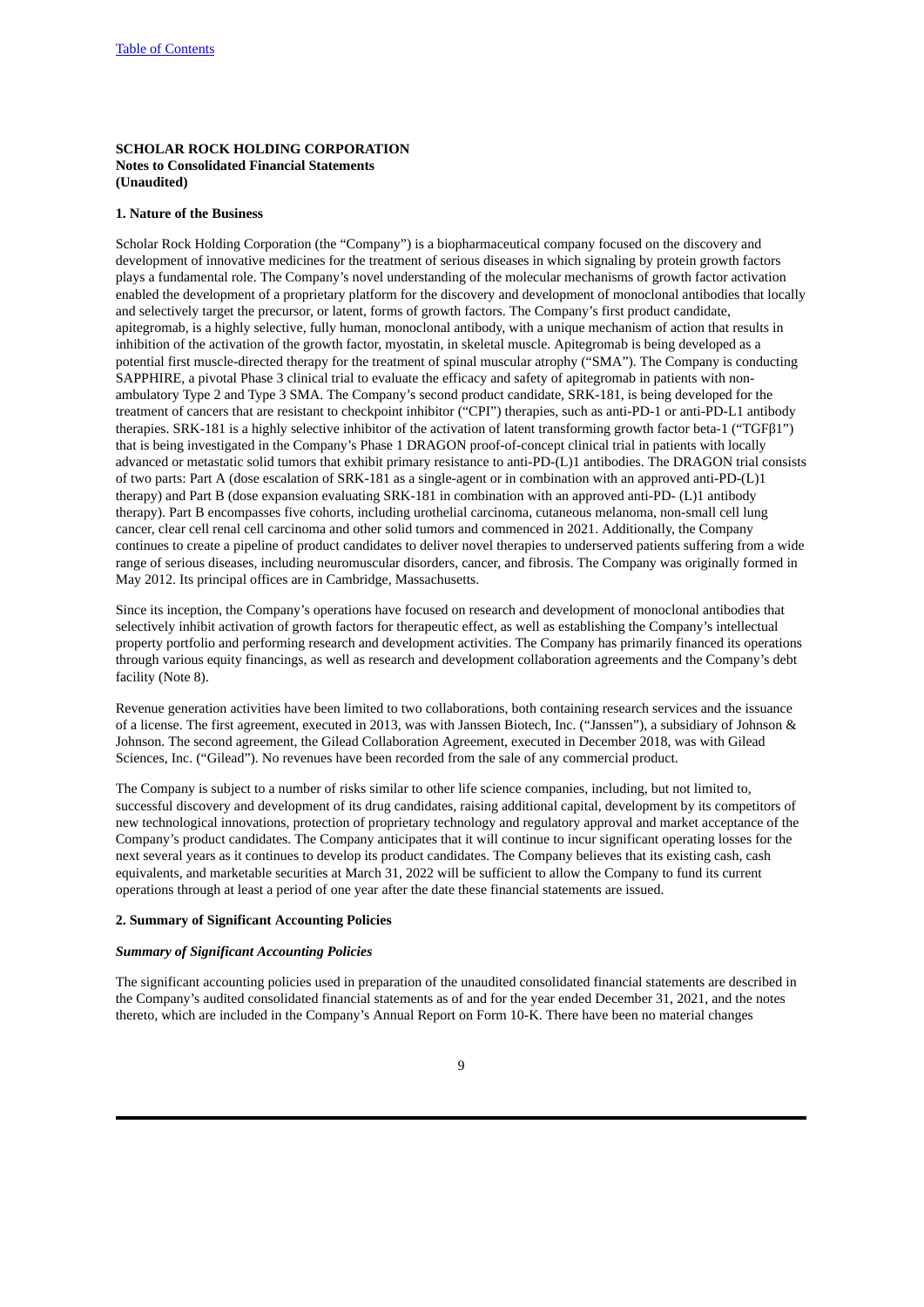to the significant accounting policies previously disclosed in the Company's Annual Report on Form 10-K for the year ended December 31, 2021.

#### *Cash, Cash Equivalents and Restricted Cash*

The following table reconciles cash, cash equivalents and restricted cash per the balance sheet to the statement of cash flows (in thousands):

|                           | As of March 31. |  |         |
|---------------------------|-----------------|--|---------|
|                           | 2022            |  | 2021    |
| Cash and cash equivalents | 100.175         |  | 159,108 |
| Restricted cash           | 2.498           |  | 2.498   |
|                           | 102.673         |  | 161,606 |

## *Unaudited Interim Financial Information*

The consolidated financial statements of the Company included herein have been prepared pursuant to the rules and regulations of the Securities and Exchange Commission (the "SEC"). The unaudited consolidated financial statements include the accounts of Scholar Rock Holding Corporation and its wholly owned subsidiaries. All intercompany transactions and balances have been eliminated in consolidation. In the opinion of management, the information furnished reflects all adjustments, all of which are of a normal and recurring nature, necessary for a fair presentation of the results for the reported interim periods. The Company considers events or transactions that occur after the balance sheet date but before the financial statements are issued to provide additional evidence relative to certain estimates or to identify matters that require additional disclosure. The results of operations for interim periods are not necessarily indicative of results to be expected for the full year or any other interim period.

#### *Use of Estimates*

The preparation of financial statements in accordance with GAAP requires management to make estimates and judgments that may affect the reported amounts of assets and liabilities and related disclosures of contingent assets and liabilities at the date of the financial statements and the related reporting of revenues and expenses during the reporting period. Management bases its estimates on historical experience and on various assumptions that are believed to be reasonable under the circumstances. Actual results could differ from those estimates.

#### *Recently Issued Accounting Pronouncements*

In June 2016, the FASB issued ASU 2016-13, *Financial Instruments—Credit Losses (Topic 326): Measurement of Credit Losses on Financial Instruments*. The standard requires that a financial asset or a group of financial assets measured at amortized cost basis to be presented at the net amount expected to be collected. Under current GAAP, a company only considered past events and current conditions in measuring an incurred loss. Under ASU 2016-13, the information that a company must consider is broadened in developing an expected credit loss estimate for assets measured either collectively or individually. The use of forecasted information incorporates more timely information in the estimate of expected credit loss. The guidance is applied using a modified retrospective, or prospective approach, depending on a specific amendment. In November 2019, the FASB deferred the effective date for smaller reporting companies to fiscal years beginning after December 15, 2022. The Company does not anticipate a material impact to its net financial position or disclosures as a result of the adoption of ASU 2016-13.

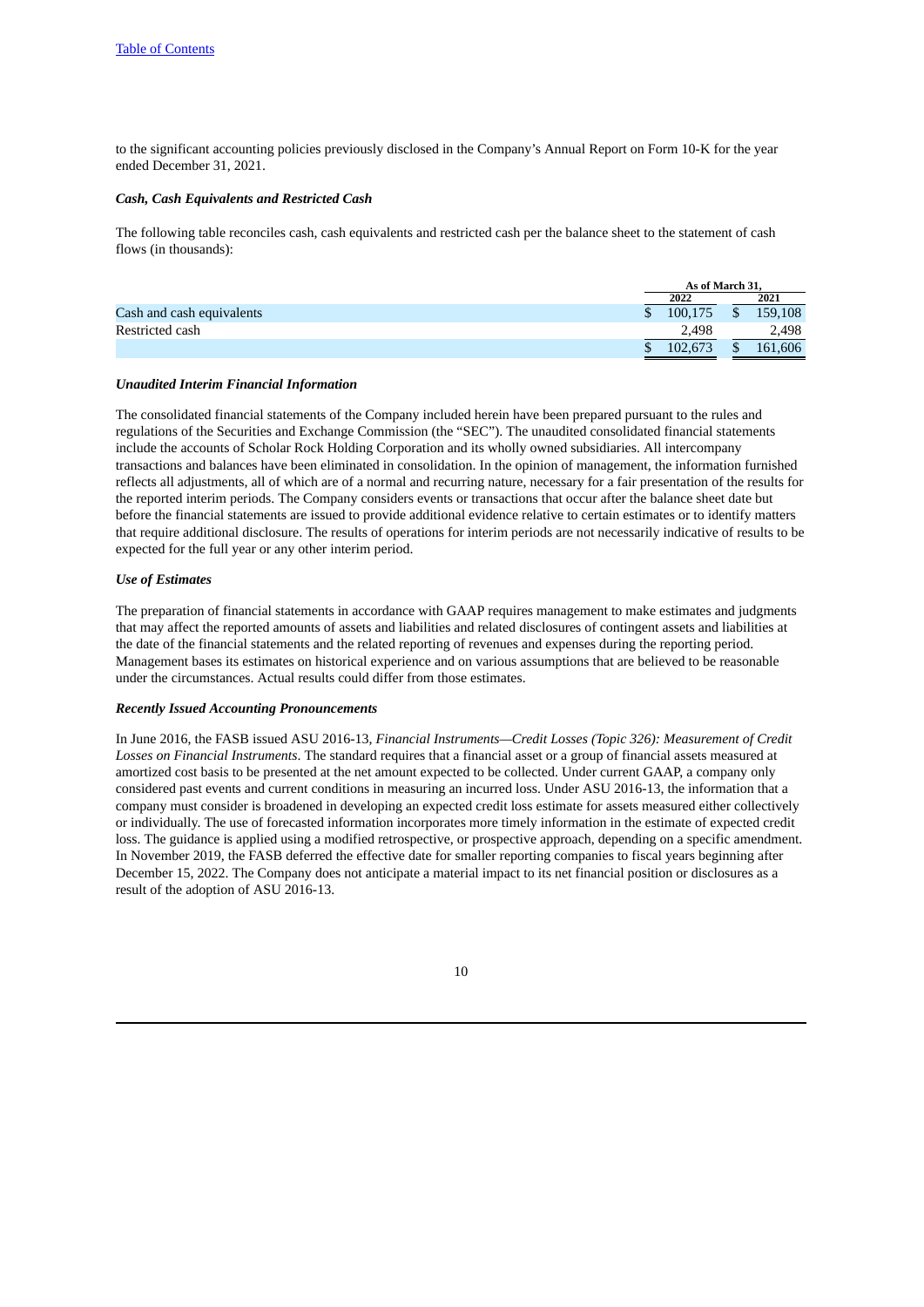# **3. Fair Value of Financial Assets and Liabilities**

The following tables summarize the assets and liabilities measured at fair value on a recurring basis at March 31, 2022 and December 31, 2021 (in thousands):

|                                                           | Fair Value Measurements at March 31, 2022<br><b>Level 2</b> |                                                     |                |                |  |  |
|-----------------------------------------------------------|-------------------------------------------------------------|-----------------------------------------------------|----------------|----------------|--|--|
|                                                           | Total                                                       | <b>Level 1</b>                                      |                | <b>Level 3</b> |  |  |
| <b>Assets:</b>                                            |                                                             |                                                     |                |                |  |  |
| Money market funds, included in cash and cash equivalents | \$.<br>93.444                                               | \$93,444                                            | -S             | S              |  |  |
| Marketable securities:                                    |                                                             |                                                     |                |                |  |  |
| U.S. Treasury obligations                                 | 110.036                                                     | 110.036                                             |                |                |  |  |
| Total assets                                              | \$203,480                                                   | \$203,480                                           |                |                |  |  |
|                                                           |                                                             |                                                     |                |                |  |  |
|                                                           |                                                             |                                                     |                |                |  |  |
|                                                           |                                                             | <b>Fair Value Measurements at December 31, 2021</b> |                |                |  |  |
|                                                           | Total                                                       | <b>Level 1</b>                                      | <b>Level 2</b> | <b>Level 3</b> |  |  |
| <b>Assets:</b>                                            |                                                             |                                                     |                |                |  |  |
| Money market funds, included in cash and cash equivalents | \$188,493                                                   | \$188,493                                           | -S             | \$.            |  |  |
| Marketable securities:                                    |                                                             |                                                     |                |                |  |  |
| U.S. Treasury obligations                                 | 40.159                                                      | 40.159                                              |                |                |  |  |

Cash, cash equivalents and marketable securities are Level 1 assets and include investments in money market funds and U.S. government securities that are valued using quoted market prices. Accordingly, money market funds and government funds are categorized as Level 1 as of March 31, 2022 and December 31, 2021. There were no transfers of assets between fair value measurement levels during the three months ended March 31, 2022 or 2021.

The carrying amounts reflected in the balance sheets for prepaid expenses and other current assets, accounts payable, and accrued expenses approximate their fair values at March 31, 2022 and December 31, 2021, due to their short-term nature.

The Company believes the terms of its debt reflect current market conditions for an instrument with similar terms and maturity, therefore the carrying value of the Company's debt approximates its fair value based on Level 3 of the fair value hierarchy.

#### **4. Marketable Securities**

The following table summarizes the Company's investments as of March 31, 2022 (in thousands):

|                                           | Amortized |       | Unrealized |                   |  | Estimated |
|-------------------------------------------|-----------|-------|------------|-------------------|--|-----------|
|                                           | Cost      | Gains | Losses     | <b>Fair Value</b> |  |           |
| Marketable securities available-for-sale: |           |       |            |                   |  |           |
| U.S. Treasury obligations                 | \$110,188 |       | (152)      | \$110,036         |  |           |
| Total available-for-sale securities       | \$110.188 |       | (152)      | \$110,036         |  |           |

The following table summarizes the Company's investments as of December 31, 2021 (in thousands):

|                                           | Amortized<br>Cost | Gains | Gross<br>Unrealized<br>Losses | Estimated<br><b>Fair Value</b> |
|-------------------------------------------|-------------------|-------|-------------------------------|--------------------------------|
| Marketable securities available-for-sale: |                   |       |                               |                                |
| U.S. Treasury obligations                 | \$40.194          |       | (35)                          | \$40,159                       |
| Total available-for-sale securities       | \$40.194          |       | (35)                          | \$40.159                       |
|                                           |                   |       |                               |                                |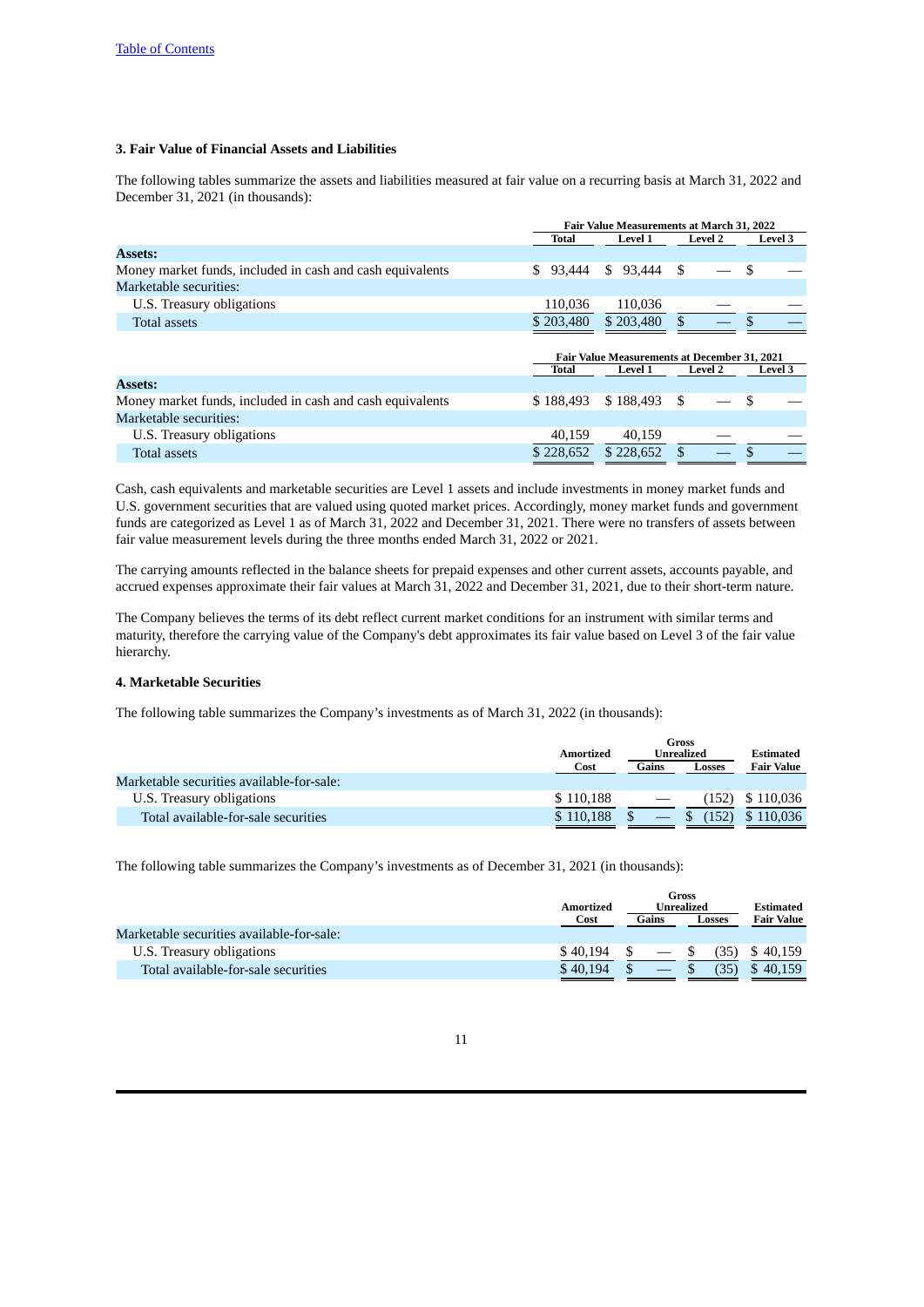The aggregate fair value of marketable securities with unrealized losses was \$105.2 million and \$30.2 million at March 31, 2022 and December 31, 2021, respectively. At March 31, 2022 and December 31, 2021, 11 investments and 3 investments, respectively, were in an unrealized loss position. All such investments have been in an unrealized loss position for less than a year and these losses are considered temporary. The Company has the ability and intent to hold these investments until a recovery of their amortized cost, which may not occur until maturity.

# **5. Accrued Expenses**

As of March 31, 2022 and December 31, 2021, accrued expenses consist of the following (in thousands):

|                                                   | As of |                   |  |                      |
|---------------------------------------------------|-------|-------------------|--|----------------------|
|                                                   |       | March 31,<br>2022 |  | December 31,<br>2021 |
| Accrued external research and development expense |       | 9.181             |  | 8.428                |
| Accrued payroll and related expenses              |       | 4.467             |  | 7.147                |
| Accrued professional and consulting expense       |       | 1,444             |  | 1,421                |
| Accrued other                                     |       | 846               |  | 460                  |
|                                                   |       | 15.938            |  | 17,456               |

### **6. Equity-Based Compensation**

The Company recorded equity-based compensation expense related to all equity-based awards, which was allocated as follows in the consolidated statements of operations and comprehensive loss for the three months ended March 31, 2022 and 2021 (in thousands):

|                                    | <b>Three Months Ended</b> | March 31, |       |
|------------------------------------|---------------------------|-----------|-------|
|                                    | 2022                      |           | 2021  |
| Research and development expense   | 3.407                     |           | 2.110 |
| General and administrative expense | 3.421                     |           | 2,563 |
|                                    | 6.828                     |           | 4.673 |

The following table summarizes the Company's unrecognized equity-based compensation expense as of March 31, 2022:

|                               | As of March 31, 2022                          |                                                                                     |  |  |  |
|-------------------------------|-----------------------------------------------|-------------------------------------------------------------------------------------|--|--|--|
|                               | <b>Unrecognized Expense (in</b><br>thousands) | <b>Weighted Average</b><br><b>Remaining Period of</b><br><b>Recognition (years)</b> |  |  |  |
| <b>Restricted Stock Units</b> | 24.661                                        | 3.5                                                                                 |  |  |  |
| <b>Stock Options</b>          | 51.298                                        | 2.6                                                                                 |  |  |  |
|                               | 75,959                                        |                                                                                     |  |  |  |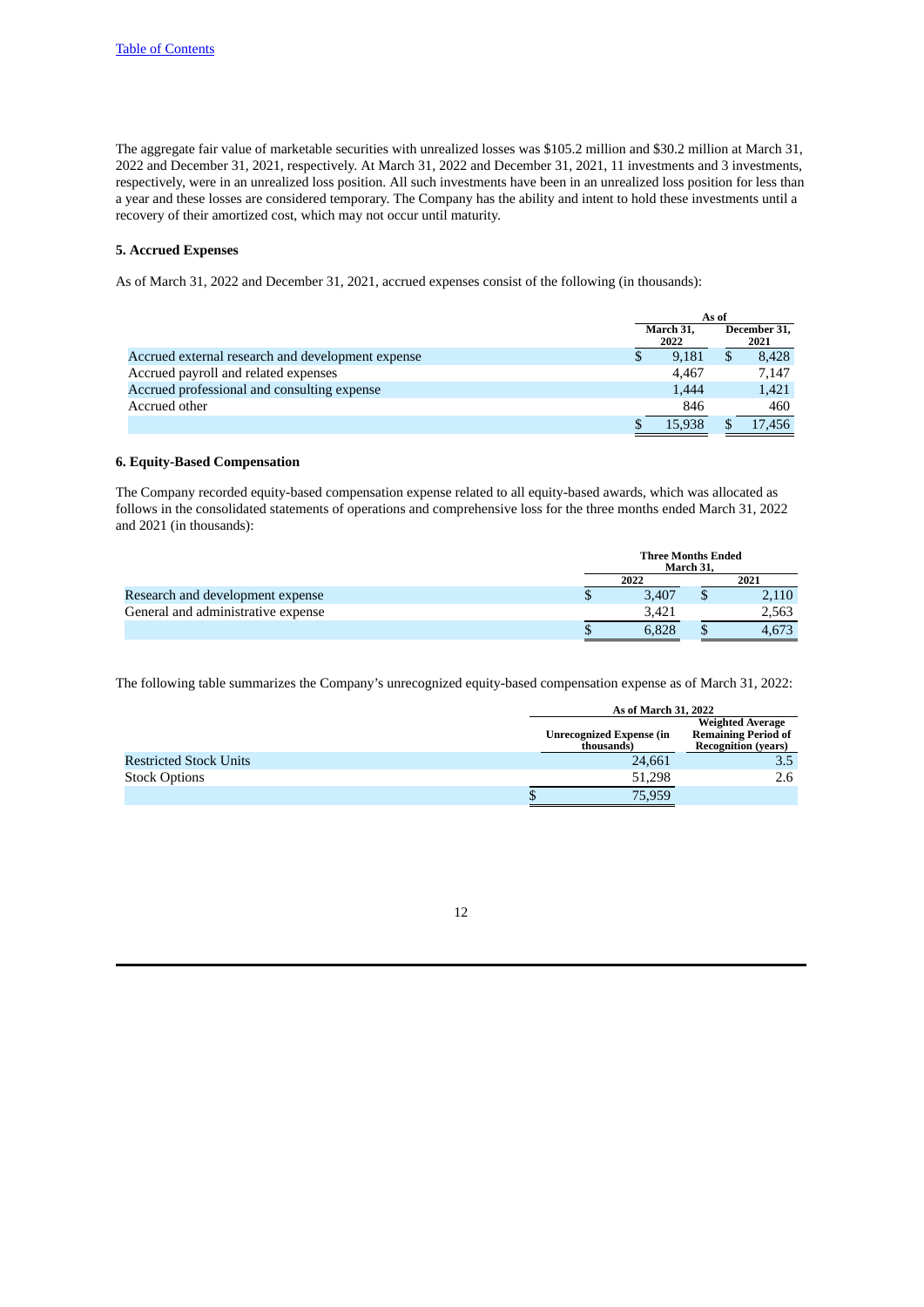# *Restricted Stock Units*

The following table summarizes the Company's restricted stock unit activity for the current year:

|                                                | <b>Number of Units</b> |    | Weighted<br><b>Average Grant</b><br><b>Date Fair Value</b> |
|------------------------------------------------|------------------------|----|------------------------------------------------------------|
| Restricted stock units as of December 31, 2021 | 314.901                | S  | 47.38                                                      |
| Granted                                        | 787,038                |    | 18.15                                                      |
| Vested                                         | (49, 595)              | S  | 57.75                                                      |
| Forfeited                                      | (6,857)                | \$ | 34.75                                                      |
| Restricted stock units as of March 31, 2022    | 1,045,487              |    | 24.97                                                      |

The total fair value of restricted stock units vested during the three months ended March 31, 2022 was \$1.0 million.

## *Stock Options*

The following table summarizes the Company's stock option activity for the current year:

|                                          | Number of<br>Shares | Weighted<br>Average<br><b>Exercise Price</b> | Weighted<br>Average<br>Remaining<br><b>Contractual Term</b><br>(in years) |   | Aggregate<br><b>Intrinsic Value</b><br>(in thousands) |
|------------------------------------------|---------------------|----------------------------------------------|---------------------------------------------------------------------------|---|-------------------------------------------------------|
| Outstanding as of December 31, 2021      | 3,743,400           | \$<br>25.55                                  | 8.06                                                                      | S | 26,272                                                |
| Granted                                  | 902,092             | \$<br>18.30                                  |                                                                           |   |                                                       |
| Exercised                                | (42, 129)           | \$<br>11.40                                  |                                                                           |   |                                                       |
| Cancelled                                | (36, 257)           | \$<br>37.21                                  |                                                                           |   |                                                       |
| Outstanding as of March 31, 2022         | 4,567,106           | \$<br>24.15                                  | 8.25                                                                      | S | 2,606                                                 |
| Options exercisable as of March 31, 2022 | 1,753,936           | \$<br>19.39                                  | 7.20                                                                      |   | 2.438                                                 |

Using the Black-Scholes option pricing model, the weighted average fair value of options granted during the three months ended March 31, 2022 was \$13.20.

The following weighted average assumptions were used in determining the fair value of options granted in the three months ended March 31, 2022 and 2021:

|                                    | <b>Three Months Ended</b><br>March 31, |         |
|------------------------------------|----------------------------------------|---------|
|                                    | 2022                                   | 2021    |
| Risk-free interest rate            | 1.89 %                                 | 0.70%   |
| Expected dividend vield            | $0.0\%$                                | $0.0\%$ |
| Expected term (years to liquidity) | 6.00                                   | 6.24    |
| Expected volatility                | 86.73 %                                | 87.82 % |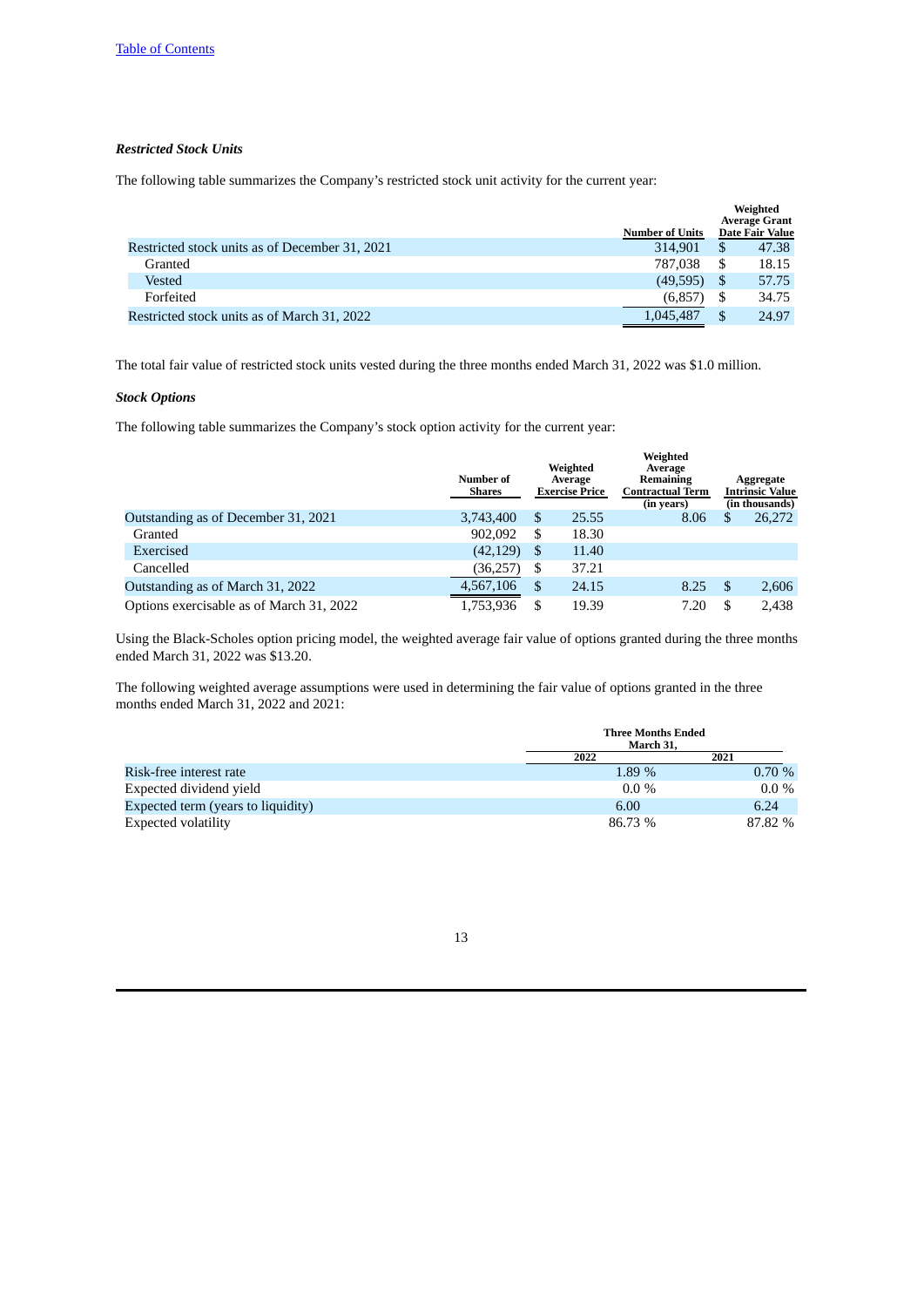## **7. Commitments and Contingencies**

#### *Operating Leases*

## *620 Memorial Facility Lease*

In March 2015, the Company entered into a 5-year lease of office and laboratory space for its corporate headquarters (the "Lease") at 620 Memorial Drive in Cambridge, Massachusetts. The Lease was amended in February 2018, to add an additional space (the "Expansion Space") at the current location and to extend the Lease term (the "Amended Lease"). The Amended Lease expires in September 2023. Annual rent payments, including the Expansion Space, increase from \$1.4 million to \$1.7 million over the term of the Amended Lease. Variable lease payments include the Company's allocated share of costs incurred and expenditures made by the landlord in the operation and management of the building. The Company has the option to extend the term of the Amended Lease for one additional term of 5 years commencing after the Amended Lease expires.

On October 5, 2020, the Company entered into a Sublease Agreement (the "Sublease") with Orna Therapeutics, Inc. (the "Subtenant") to sublease the space covered by the Amended Lease at 620 Memorial Drive, Cambridge, Massachusetts. The Sublease term commenced on February 1, 2021 and ends on August 31, 2023, unless terminated earlier. The Sublease provides for initial annual base rent of approximately \$1.9 million. The Subtenant is obligated to pay for certain costs, taxes and operating expenses, subject to certain exclusions. The Sublease is subordinate to that certain Indenture of Lease, dated March 5, 2015, by and between 620 Memorial Leasehold LLC and Scholar Rock, Inc., as amended.

## *301 Binney Facility Lease*

In November 2019, the Company entered into a lease of office and laboratory space at 301 Binney Street in Cambridge, Massachusetts to be used as its new corporate headquarters. The expiration date of the lease is in August 2025 and the Company has the option to extend the term by two years. The base rent is \$6.9 million per year, subject to an annual increase of 3.5%, and the Company was subject to a free-rent period through mid-August 2020. Variable lease payments include the Company's allocated share of costs incurred and expenditures made by the landlord in the operation and management of the building. The lease included incentives of \$14.1 million in the form of an allowance for tenant improvements related to the design and build out of the space. In connection with the lease, the Company has secured a letter of credit for \$2.3 million which renews automatically each year. The lease commencement date, for accounting purposes, was reached in September 2020.

Other information related to the Company's leases (excluding the Company's sublease income of \$0.7 million for the three months ended March 31, 2022, respectively) is as follows (in thousands, except lease term and discount rate):

|                                                | <b>For Three Months Ended</b><br>March 31,<br>2022           |
|------------------------------------------------|--------------------------------------------------------------|
| <b>Lease Cost:</b>                             |                                                              |
| Operating lease cost                           | \$<br>2,161                                                  |
| Variable lease cost                            | 376                                                          |
| Total lease cost                               | 2,537                                                        |
|                                                |                                                              |
|                                                | <b>For Three Months</b><br><b>Ended</b><br>March 31,<br>2022 |
| <b>Other information:</b>                      |                                                              |
| Operating cash flows used for operating leases | \$<br>2,263                                                  |
| Weighted average remaining lease term          | 3.2                                                          |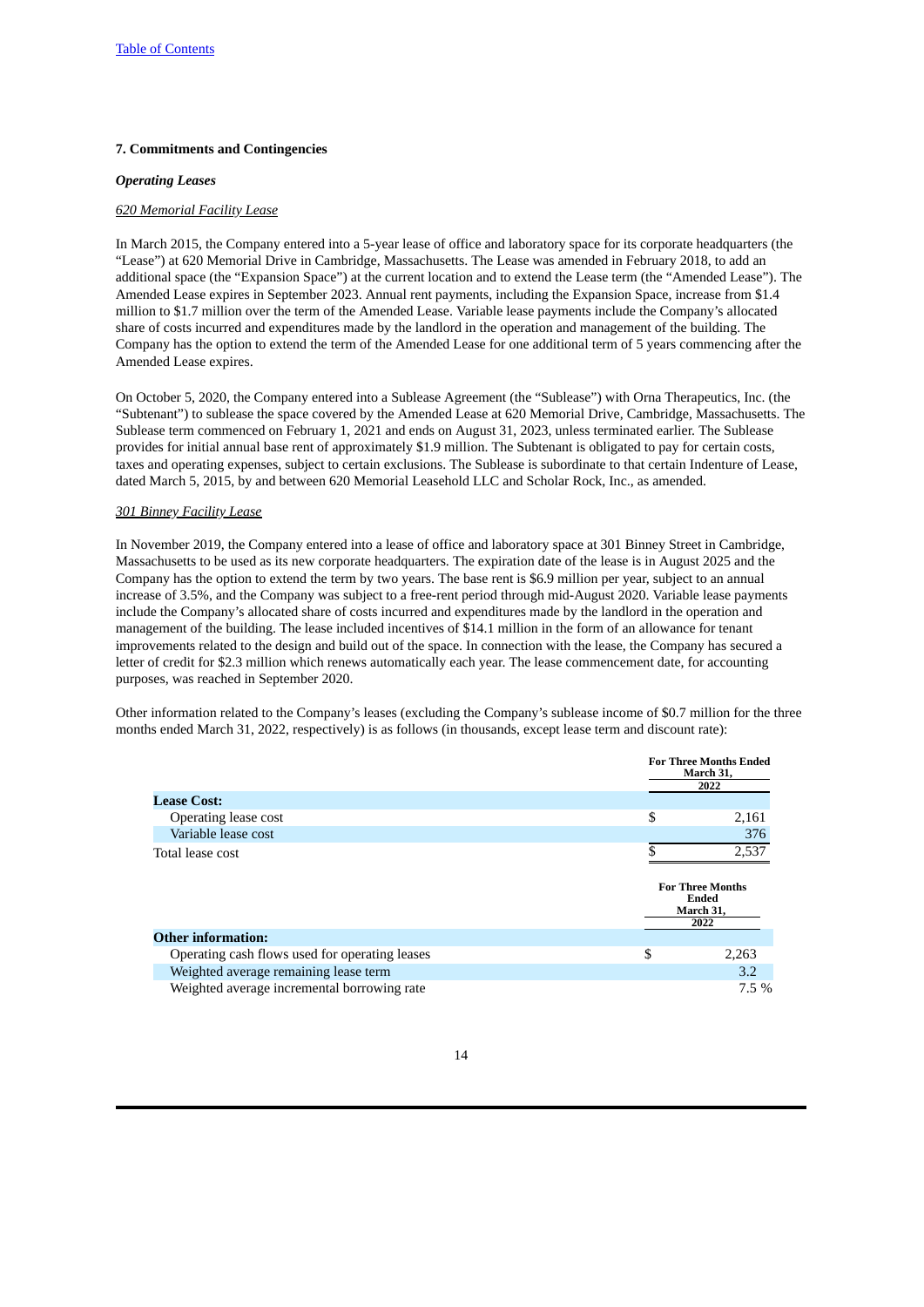# *Legal Proceedings*

The Company, from time to time, may be party to litigation arising in the ordinary course of its business. The Company was not subject to any material legal proceedings during the three months ended March 31, 2022 and 2021.

## **8. Debt**

On October 16, 2020 (the "Closing Date") the Company entered into a Loan and Security Agreement with Oxford Finance LLC and Silicon Valley Bank ("SVB") for \$50.0 million (the "Loan and Security Agreement"). Tranche 1 of \$25.0 million was funded on the Closing Date. The Company had an additional \$25.0 million in loan proceeds available through December 31, 2021 if certain criteria were met under Tranche 2. On November 16, 2021, the Company entered into Amendment No. 1 (the "Amendment") to the Loan and Security Agreement to revise the Tranche 2 milestones to be when the Company has: (i) publicly announced the Phase 3 SAPPHIRE clinical trial design for apitegromab and registered such clinical trial with clinicaltrials.gov; and (ii) initiated Part B of the Phase 1 DRAGON clinical trial for SRK-181. Pursuant to the Amendment, Tranche 2 of \$25.0 million was funded in December 2021. The Loan and Security Agreement will mature on May 1, 2025 and requires interest only payments through November 2022, with principal payments commencing in December 2022. The interest rate on the unpaid principal will be the greater of the Wall Street Journal prime rate plus 4.60% or 7.85% per annum. Prepayment is permitted and may include either a 2% or 3% fee (of the principal amount being prepaid), depending on when the prepayment is made. The Company is also required to make a final payment equal to 4% of the original principal amount. The Company shall maintain cash in an SVB account equal to the lesser of 100% of the Company's consolidated cash or 105% of the dollar amount of the outstanding debt.

#### **9. Agreements**

#### *Collaboration with Gilead*

On December 19, 2018 (the "Effective Date"), the Company entered into a three-year Master Collaboration Agreement (the "Gilead Collaboration Agreement") with Gilead to discover and develop specific inhibitors of transforming growth factor beta ("TGFβ") activation focused on the treatment of fibrotic diseases. Under the collaboration, Gilead had exclusive options to license worldwide rights to product candidates that emerge from three of the Company's TGFβ programs (each a "Gilead Program"). Pursuant to the Gilead Collaboration Agreement, the Company was responsible for antibody discovery and preclinical research through product candidate nomination, after which, upon exercising the option for a Gilead Program, Gilead would be responsible for the program's preclinical and clinical development and commercialization. Such option could have been exercised by Gilead at any time from the Effective Date through a date that is 90 days following the expiration of the Research Collaboration Term for a given Gilead Program (no later than March 19, 2022), or until termination of the Gilead Program, whichever is earlier (the "Option Exercise Period"). On January 6, 2022, Gilead agreed to terminate its option exercise period for all programs.

Revenue associated with the research and development and license performance obligations relating to the Gilead Programs was recognized as revenue as the research and development services were provided using an input method, according to the costs that were incurred on each Gilead Program and the costs that were expected to be incurred to satisfy the performance obligation. The transfer of control occurred over time. In management's judgment, this input method was the best measure of progress towards satisfying the performance obligation. The amounts allocated to the three material rights provided by the options ("Material Rights") was to be deferred on the Company's consolidated balance sheet until either exercise or termination of the respective options.

A \$25.0 million preclinical milestone was achieved in December 2019 for the successful demonstration of efficacy in preclinical in vivo proof-of-concept studies. As a result, the associated \$25.0 million was included in the consideration transferred and proportionally allocated to the performance obligations, as it was probable that a future material reversal would not occur.

The Company recognized the revenue related to the research and development services based on a cost input method over the research term for each respective Gilead Program, which spanned from January 2019 through December 2021.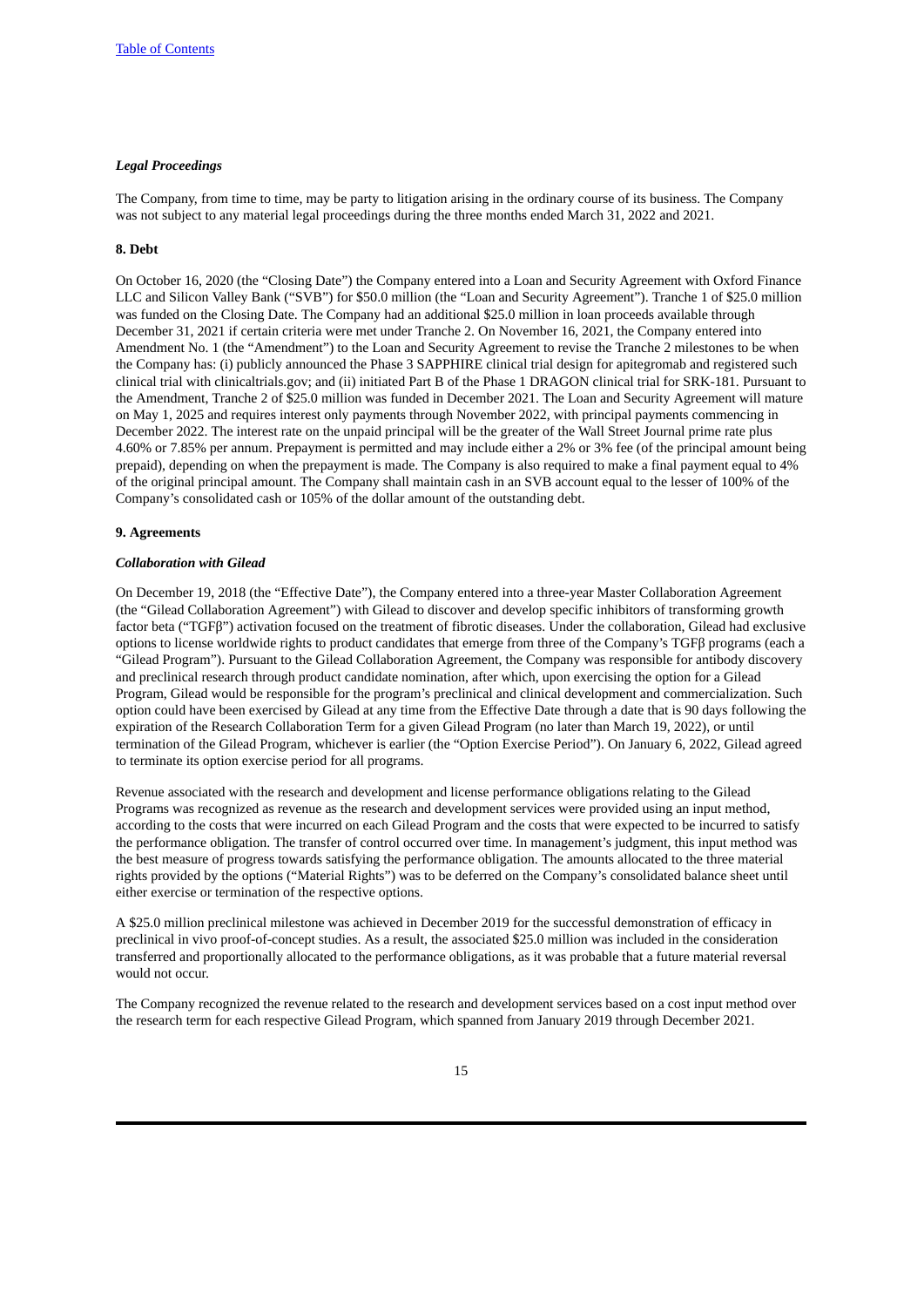In January 2022, upon Gilead's termination of its option exercise period for all programs, the Company recognized revenue of \$33.2 million attributable to the Material Rights in the Company's consolidated statements of operations and comprehensive loss. As of March 31, 2022 all revenue related to the Gilead Collaboration Agreement has been recognized.

#### **10. Net Loss per Share**

The Company calculates basic net loss per share by dividing net loss by the weighted average number of common shares outstanding, excluding restricted common stock. The weighted average number of common shares used in the basic and diluted net loss per share calculation include the pre-funded warrants issued in connection with the Company's November 2, 2020 follow-on offering as the warrants are exercisable at any time for nominal cash consideration. As of March 31, 2022 no pre-funded warrants have been exercised and 2,179,487 pre-funded warrants are outstanding. The Company has generated a net loss in all periods presented, so the basic and diluted net loss per share are the same, as the inclusion of the potentially dilutive securities would be anti-dilutive.

The following table sets forth the outstanding common stock equivalents, presented based on amounts outstanding at each period end, that have been excluded from the calculation of diluted net loss per share for the periods indicated because their inclusion would have been anti-dilutive:

|                         | <b>Three Months Ended March 31.</b> |           |
|-------------------------|-------------------------------------|-----------|
|                         | 2022                                | 2021      |
| Restricted stock awards |                                     | 33.686    |
| Restricted stock units  | 1,045,487                           | 247,067   |
| Stock options           | 4.567.106                           | 4,283,993 |
|                         | 5,612,593                           | 4.564.746 |

### **11. Subsequent Events**

On May 16, 2022, the Company announced a reduction in workforce in connection with the restructuring of its business to prioritize and focus on its clinical stage assets. The restructuring results in a reduction of the Company's workforce by 39 positions, or approximately 25%, and is expected to occur during the second quarter of 2022. As a result, the Company estimates it will incur cash-based costs within the range of \$1.7 million to \$2.3 million related to severance benefits for the affected employees, including severance payments, coverage of medical insurance premiums and outplacement services. The Company will also incur non-cash expenses related to equity modifications associated with the extension of the posttermination option exercise period for the vested portion of the affected employees' outstanding stock options, as well as modifications of certain restricted stock units. An estimate of the non-cash equity modification expense cannot be made at this time. All the employees affected by the restructuring plan will be notified and provided with their severance benefits offers in the second quarter of 2022, although severance benefits payments associated with the restructuring plan will continue past the end of the second quarter of 2022. Each affected employee's eligibility for the severance benefits is contingent upon such employee's execution (without revocation, as applicable) of a separation agreement, which includes a general release of claims against the Company and affiliated persons and entities.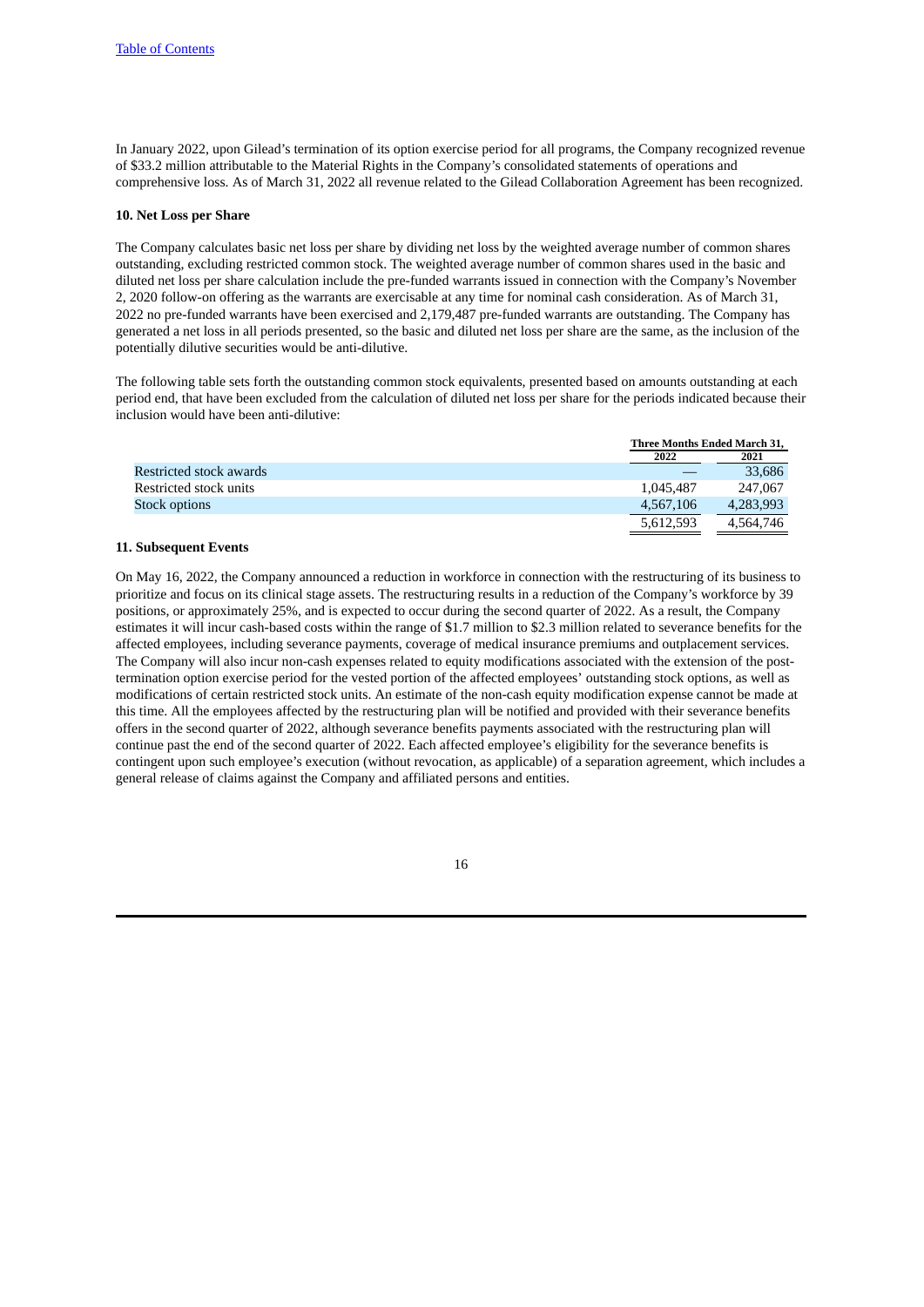## <span id="page-16-0"></span>**Item 2. Management's Discussion and Analysis of Financial Condition and Results of Operations**

The following discussion and analysis of our financial condition and results of operations should be read in conjunction with our unaudited consolidated financial statements and related notes appearing elsewhere in this Quarterly Report on Form 10-Q (the "Quarterly Report"), and the audited financial information and the notes thereto included in our Annual *Report on Form 10-K for the year ended December 31, 2021.*

Our actual results and timing of certain events may differ materially from the results discussed, projected, anticipated, or indicated in any forward-looking statements. We caution you that forward-looking statements are not guarantees of future performance and that our actual results of operations, financial condition and liquidity, and the development of the industry in which we operate may differ materially from the forward-looking statements contained in this Quarterly Report. In addition, even if our results of operations, financial condition and liquidity, and the development of the industry in which we operate are consistent with the forward-looking statements contained in this Quarterly Report, they may not be *predictive of results or developments in future periods.*

The following information and any forward-looking statements should be considered in light of factors discussed elsewhere *in this Quarterly Report, including those risks identified under Part II, Item 1A. Risk Factors.*

We caution readers not to place undue reliance upon any such forward-looking statements, which speak only as of the date they are made. We disclaim any obligation, except as specifically required by law and the rules of the SEC, to publicly update or revise any such statements to reflect any change in our expectations or in events, conditions or circumstances on which any such statements may be based, or that may affect the likelihood that actual results will differ from those set forth *in the forward-looking statements.*

# **Overview**

We are a biopharmaceutical company focused on the discovery and development of innovative medicines for the treatment of serious diseases in which signaling by protein growth factors plays a fundamental role. Our novel understanding of the molecular mechanisms of growth factor activation enabled us to develop a proprietary platform for the discovery and development of monoclonal antibodies that locally and selectively target the precursor, or latent, forms of growth factors. By targeting the signaling proteins at the cellular level and acting in the disease microenvironment, we believe we may avoid the historical dose-limiting safety challenges associated with inhibiting growth factors for therapeutic effect. We believe our focus on biologically validated growth factors may facilitate a more efficient development path.

We have a productive scientific platform and are building our portfolio of novel product candidates with the aim of transforming the lives of patients suffering from a wide range of serious diseases, including neuromuscular disorders, cancer, and fibrosis. We have discovered and progressed the development of:

- Apitegromab, an inhibitor of the activation of latent myostatin, for the treatment of spinal muscular atrophy ("SMA"). We also believe apitegromab could have potential in the treatment of other myostatin-related disorders.
- SRK-181, an inhibitor of the activation of latent transforming growth factor beta-1 ("TGFβ1"), for the treatment of cancers that are resistant to anti-PD-(L)1 antibody therapies.
- Potent and selective inhibitors of the activation of transforming growth factor beta ("TGFβ") for the treatment of fibrotic diseases. We are advancing multiple antibody profiles toward product candidate selection including antibodies that selectively inhibit the activation of latent TGFβ1 in the context of fibrotic extracellular matrix and that avoid perturbing TGFβ1 presented by cells of the immune system.
- Additional discovery and early preclinical programs related to the selective modulation of growth factor signaling, including BMP6 and other growth factors.

Our first product candidate, apitegromab, is a highly selective, fully human, monoclonal antibody with a unique mechanism of action that results in inhibition of the activation of the growth factor, myostatin, in skeletal muscle. Apitegromab is being developed as a potential first muscle-directed therapy for the treatment of SMA. We are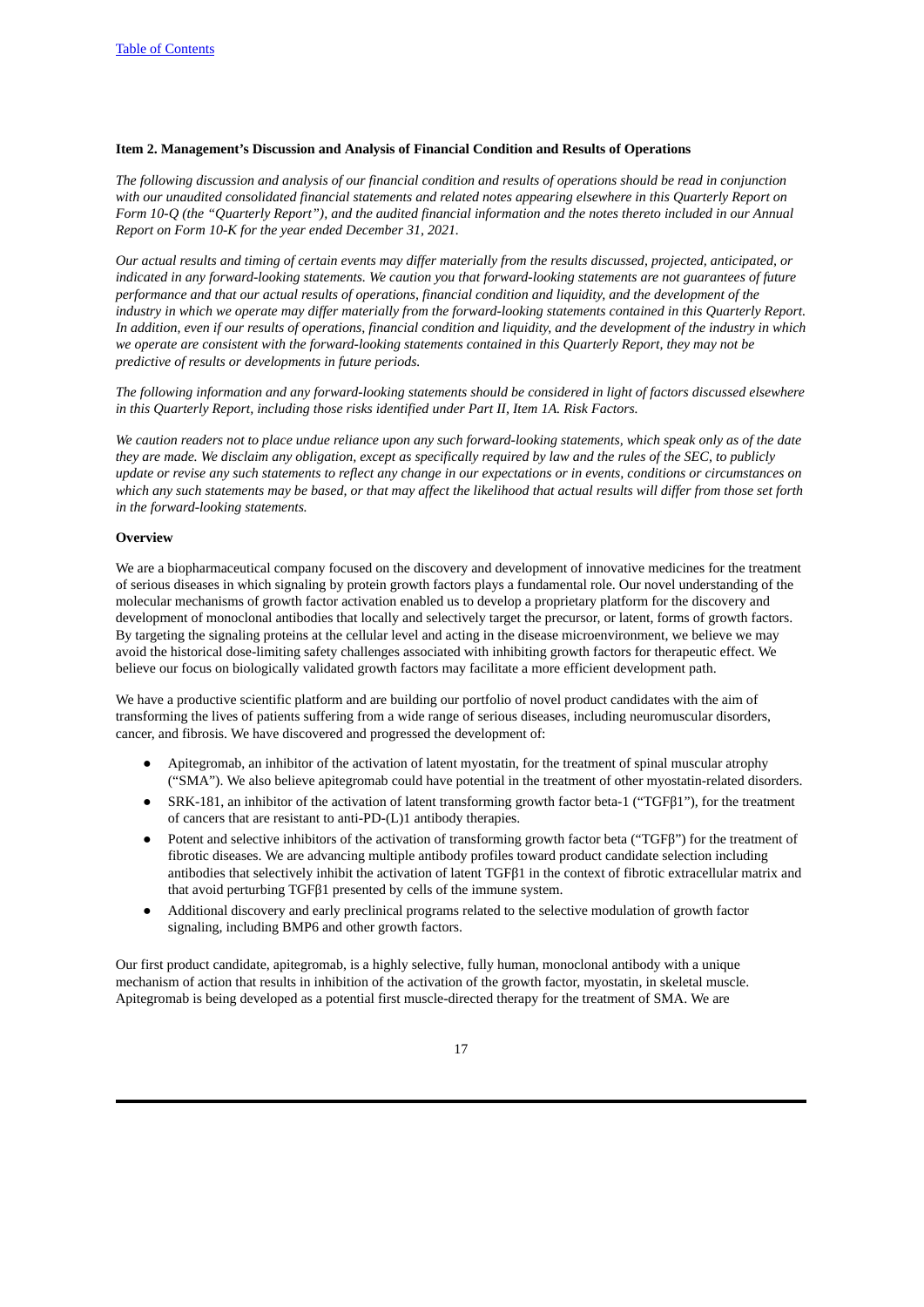conducting SAPPHIRE, a pivotal Phase 3 clinical trial to evaluate the efficacy and safety of apitegromab in patients with non-ambulatory Type 2 and Type 3 SMA (which is estimated to represent the majority of the current prevalent SMA patient population in the U.S. and Europe). Apitegromab was evaluated in the Company's Phase 2 TOPAZ proof-ofconcept clinical trial for the treatment of patients with Type 2 and Type 3 SMA. Positive 12-month top-line results were announced in April 2021, and presented at Cure SMA Virtual Conference in June, showing apitegromab's transformative potential. From June 2021 to March 2022, we announced supportive data from additional exploratory analyses from the Phase 2 TOPAZ clinical trial at various medical congresses, including those of the World Muscle Society and the Muscular Dystrophy Association, among others. 24-month clinical data from the ongoing extension of the Phase 2 TOPAZ trial is expected to be presented by mid-2022. The U.S. Food and Drug Administration ("FDA") granted Fast Track designation, Rare Pediatric Disease designation and Orphan Drug Designation to apitegromab for the treatment of SMA in May 2021, August 2020 and March 2018, respectively. The European Medicines Agency ("EMA") granted Priority Medicines ("PRIME") designation in March 2021 and the European Commission ("EC") granted Orphan Medicinal Product designation in December 2018 to apitegromab for the treatment of SMA.

We have identified multiple other diseases for which the selective inhibition of the activation of myostatin may offer therapeutic benefit, including additional patient populations in SMA (such as Type 1 SMA and ambulatory SMA) and indications outside of SMA.

Our second product candidate, SRK-181, is being developed for the treatment of cancers that are resistant to checkpoint inhibitor ("CPI") therapies, such as anti-PD-1 or anti-PD-L1 antibody therapies. SRK-181 is a highly selective inhibitor of the activation of latent TGFβ1 that is being investigated in our Phase 1 DRAGON proof-of-concept clinical trial in patients with locally advanced or metastatic solid tumors that exhibit primary resistance to anti-PD-(L)1 antibodies. This two-part clinical trial consists of a dose escalation portion (Part A) and a dose expansion portion evaluating SRK-181 in combination with an approved anti-PD-(L)1 antibody therapy (Part B). Part B encompasses five cohorts, including urothelial carcinoma, cutaneous melanoma, non-small cell lung cancer, clear cell renal cell carcinoma and other solid tumors and commenced in 2021. Initial clinical data from Part A were presented in November 2021 at the Society of Immunotherapy of Cancer ("SITC") 36<sup>th</sup> Annual Meeting.

Utilizing our proprietary platform, we have multiple early stage and preclinical programs directed against targets that are known to be important in serious diseases, including neuromuscular disorders, cancer and fibrosis. We are discovering and generating selective and differentiated monoclonal antibodies against difficult targets by 1) applying our structural insights and antibody discovery expertise, 2) prioritizing human biology, and 3) embedding translational thinking early in the research and development process.

Since inception, we have incurred significant operating losses. Our net losses were \$8.0 million for the three months ended March 31, 2022. As of March 31, 2022, we had an accumulated deficit of \$384.1 million. We expect to continue to incur significant expenses and operating losses for the foreseeable future in performing our ongoing activities, as we:

- continue development activities for apitegromab, including the ongoing extension phase of our Phase 2 TOPAZ clinical trial and conduct of our Phase 3 SAPPHIRE pivotal clinical trial in SMA and associated drug supply;
- continue research and development activities for SRK-181, including the conduct of our Phase 1 DRAGON proof of concept clinical trial;
- continue to discover, validate and develop additional product candidates through the use of our proprietary platform;
- maintain, expand and protect our intellectual property portfolio;
- hire additional research, development and business personnel; and
- continue to build the infrastructure to support our operations as a public company.

To date, we have not generated any revenue from product sales and do not expect to generate any revenue from the sale of products in the near future. If we successfully complete clinical development and obtain regulatory approval for apitegromab, SRK-181 or any of our future product candidates, we may generate revenue in the future from product sales. In addition, if we obtain regulatory approval for apitegromab, SRK-181 or any of our future product candidates, we expect to incur significant expenses related to developing our commercialization capability to support product sales, marketing and distribution activities.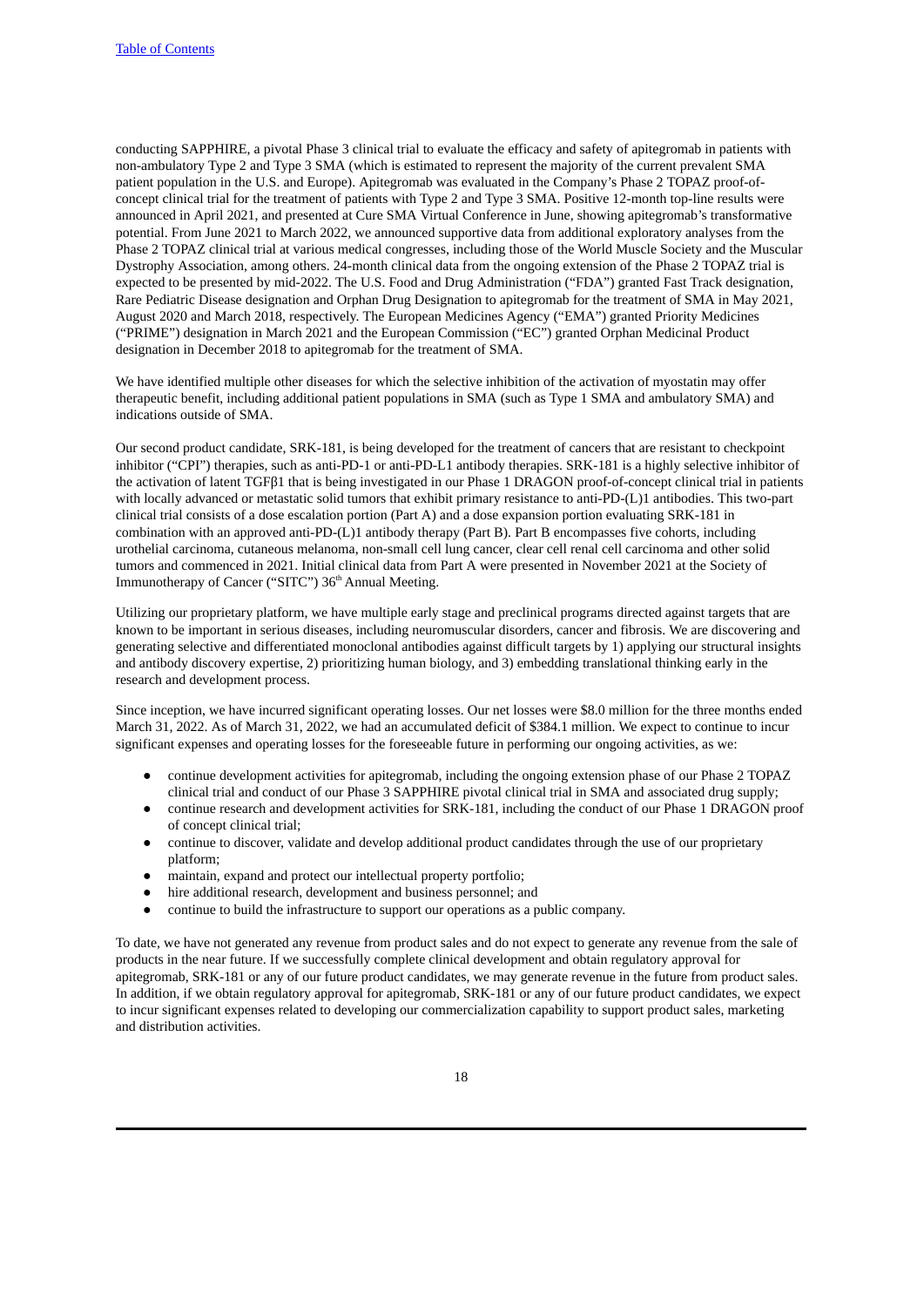#### *Recent Developments*

On May 16, 2022, we announced a reduction in workforce in connection with the restructuring of our business to prioritize and focus on our clinical stage assets. The restructuring results in a reduction of our workforce by 39 positions, or approximately 25%, and is expected to occur during the second quarter of 2022. As a result, we estimate we will incur cash-based costs within the range of \$1.7 million to \$2.3 million, related to severance benefits for the affected employees, including severance payments, coverage of medical insurance premiums and outplacement services. We will also incur non-cash expenses related to equity modifications associated with the extension of the post-termination option exercise period for the vested portion of the affected employees' outstanding stock options, as well as modifications of certain restricted stock units. An estimate of the non-cash equity modification expense cannot be made at this time. All the employees affected by the restructuring plan will be notified and provided with their severance benefits offers in the second quarter of 2022, although severance benefits payments associated with the restructuring plan will continue past the end of the second quarter of 2022. Each affected employee's eligibility for the severance benefits is contingent upon such employee's execution (without revocation, as applicable) of a separation agreement, which includes a general release of claims against us and affiliated persons and entities.

#### *COVID-19 Pandemic*

In March 2020, the World Health Organization declared the outbreak of a novel coronavirus, or COVID-19, as a pandemic (the "COVID-19 pandemic"), which continues to spread throughout the U.S. and worldwide. We could be materially and adversely affected by the risks, or the public perception of the risks, related to an epidemic, pandemic, outbreak, or other public health crisis, such as the COVID-19 pandemic. The ultimate extent of the impact of any epidemic, pandemic, outbreak, or other public health crisis on our business, financial condition and results of operations will depend on future developments, which are highly uncertain and cannot be predicted, including new information that may emerge concerning the severity of such epidemic, pandemic, outbreak, or other public health crisis and actions taken to contain or prevent the further spread, including the development and deployment of any vaccine program. Accordingly, we cannot predict the extent to which our business, including our clinical trials, financial condition and results of operations will be affected. As a result of the COVID-19 pandemic, we have experienced disruptions that have impacted our business, preclinical studies and clinical trials, including disruptions or restrictions on our ability to access and monitor certain clinical trial sites, restrictions on clinical trial participants' ability to access our clinical trial sites and delays in enrollment. Some clinical trial participants have missed or experienced delays in receiving doses of study drug and completing their clinical trial assessments. For example, four patients (one in Cohort 2 and three in Cohort 3) of the TOPAZ clinical trial each missed three doses of apitegromab over the course of the 12-month treatment period due to COVID-19-related site access restrictions. This has affected our clinical trials and could result in further impacts, including delays in or adverse impacts to data readouts from our clinical trials, delays in our ability to identify and enroll patients in current or future clinical trials and decisions by enrolled patients to discontinue from our clinical trials due to COVID-19 related concerns. While our laboratory operations have resumed to near-normal capacity, we may continue to experience challenges in procuring materials and supplies, as well as research services from our vendors in a consistently timely manner due to COVID-19 related supply chain issues. Some of our third-party manufacturers have diverted resources or manufacturing capacity to accommodate the development or manufacture of COVID-19 vaccines. Although this has not had an impact on our ability to produce sufficient quantities of apitegromab or SRK-181 for our clinical trials, we continue to work closely with our third-party manufacturers to mitigate potential impacts to our clinical supply chain. In addition, delays in the development of COVID-19 vaccines or the deployment of vaccines which are approved or otherwise authorized for emergency use, a recurrence or "subsequent waves" of COVID-19 cases, or the discovery of vaccine-resistant COVID-19 variants could cause other widespread or more severe impacts. We continue to monitor developments as we adjust to the disruptions and evaluate the uncertainties relating to the COVID-19 pandemic.

#### **Financial Operations Overview**

#### *Revenue*

No revenues have been recorded from the sale of any commercial product. Revenue generation activities have been limited to collaborations, containing research services and the issuance of a license. The Gilead Collaboration Agreement was executed on December 19, 2018 (the "Effective Date") and we began recognizing associated revenue in 2019. Under the Gilead Collaboration Agreement, Gilead had exclusive options to license worldwide rights to product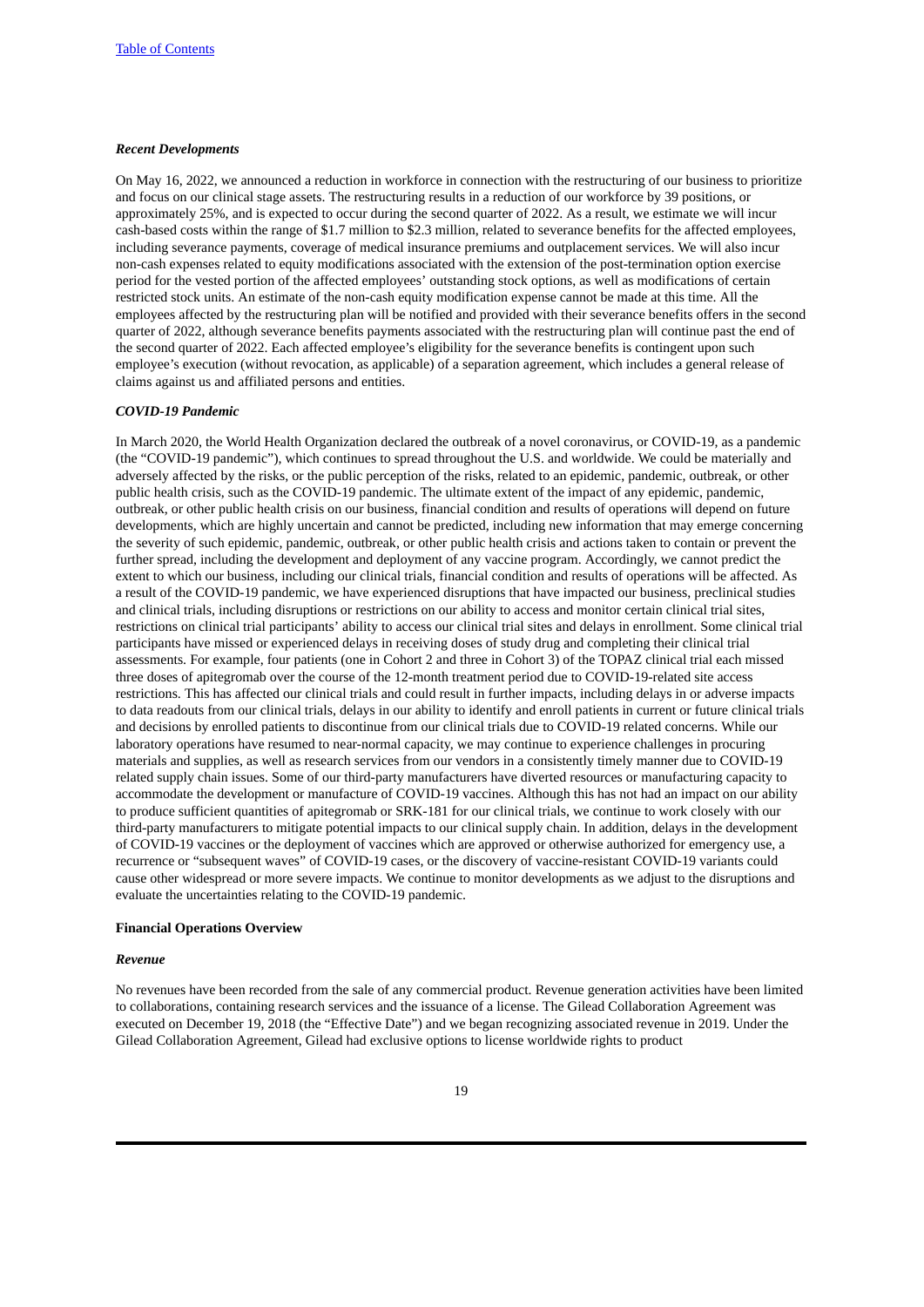candidates that emerged from three of the Company's TGFβ programs (each a "Gilead Program"). Each option could have been exercised by Gilead at any time from the Effective Date through a date that was 90 days following the expiration of the Research Collaboration Term for a given Gilead Program (no later than March 19, 2022), or until termination of the Gilead Program, whichever was earlier (the "Option Exercise Period"). On January 6, 2022, Gilead agreed to terminate its option exercise period for all programs.

Revenue associated with the research and development and license performance obligations relating to the Gilead Programs was recognized as revenue using an input method as the research and development services were provided over the research term, which was during the period January 2019 through December 2021. The input method was based on the costs that were incurred on each Gilead Program and the costs that were expected to be incurred in the future to satisfy the performance obligation. The transfer of control occurred over time. In management's judgment, this input method was the best measure of progress towards satisfying the performance obligations. We evaluated the measure of progress each reporting period and, if necessary, adjusted the measure of performance and related revenue recognition. The estimate of remaining costs was highly subjective, as the research was novel, therefore efforts to be successful may have been significantly different than the estimated costs made at each balance sheet date. The amounts of revenue allocated to the three material rights provided by the options was to be deferred on the Company's consolidated balance sheet until either exercise or termination of the respective options. In January 2022, Gilead agreed that its option exercise period for all programs had been terminated. The remaining \$33.2 million of deferred revenue associated with the materials rights provided by the options was recognized as revenue during the three months ended March 31, 2022. As of March 31, 2022 all revenue related to the Gilead Collaboration Agreement has been recognized.

#### *Operating Expenses*

#### **Research and Development**

Research and development expenses consist primarily of costs incurred for our research and development activities, including our product candidate discovery efforts, preclinical studies, manufacturing, and clinical trials under our research programs, which include:

- employee-related expenses, including salaries, benefits and equity-based compensation expense for our research and development personnel;
- expenses incurred under agreements with third parties that conduct research and development and preclinical activities on our behalf;
- expenses incurred under agreements related to our clinical trials, including the costs for investigative sites and contract research organizations ("CROs"), that conduct our clinical trials;
- manufacturing process-development, manufacturing of clinical supplies and technology-transfer expenses;
- consulting and professional fees related to research and development activities;
- costs of purchasing laboratory supplies and non-capital equipment used in our internal research and development activities;
- costs related to compliance with clinical regulatory requirements; and
- facility costs and other allocated expenses, which include expenses for rent and maintenance of facilities, insurance, depreciation and other supplies.

Research and development costs are expensed as incurred. Costs for certain activities are recognized based on an evaluation of the progress to completion of specific tasks. Nonrefundable advance payments for research and development goods and services to be received in the future from third parties are deferred and capitalized. The capitalized amounts are expensed as the related services are performed.

A significant portion of our research and development costs have been external costs, which we track on a program-byprogram basis after a clinical product candidate has been identified. However, we do not allocate our internal research and development expenses, consisting primarily of employee related costs, depreciation and other indirect costs, on a programby-program basis as they are deployed across multiple projects.

Research and development activities are central to our business model. Product candidates in later stages of clinical development generally have higher development costs than those in earlier stages of clinical development, primarily due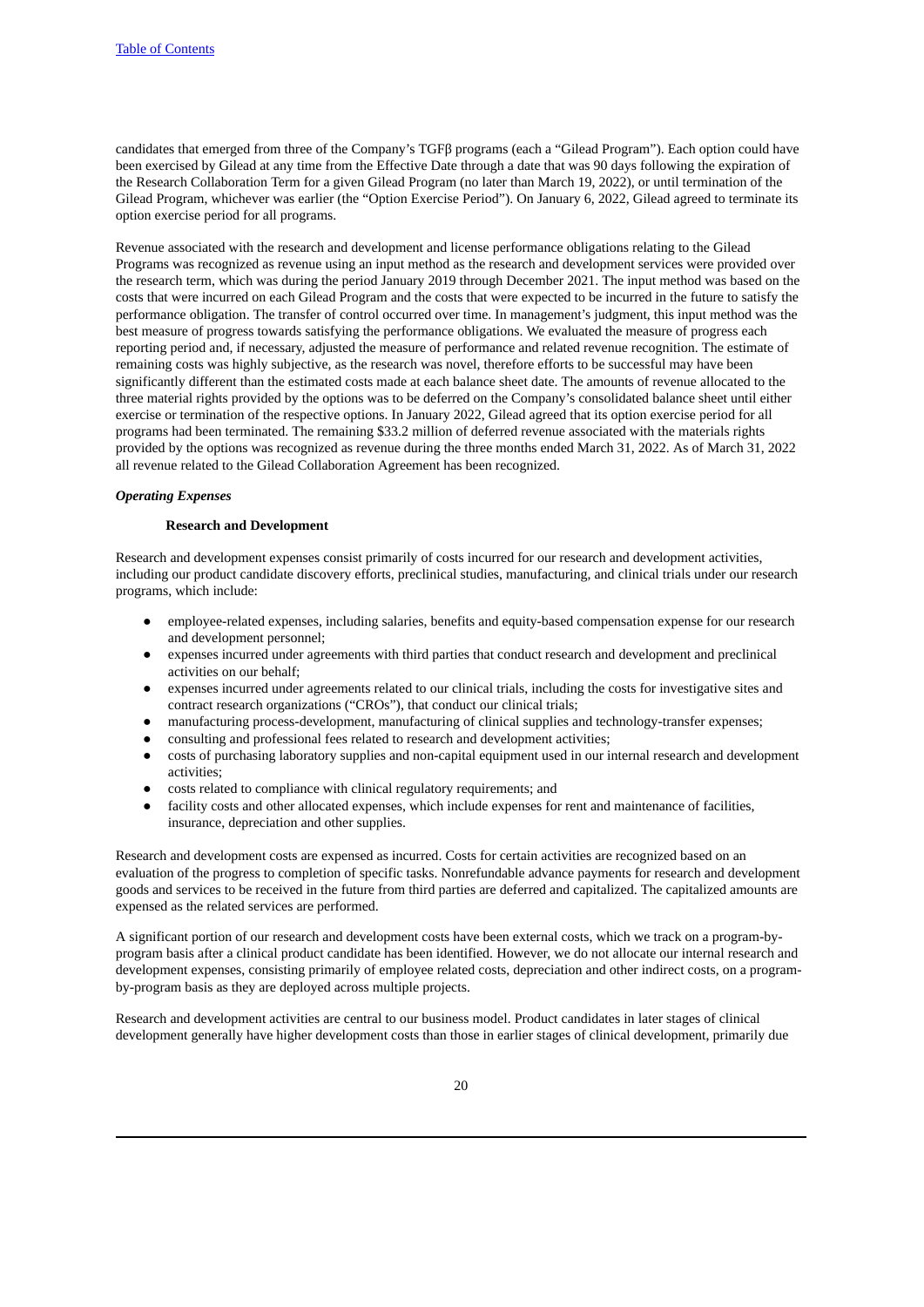to the increased size and duration of later-stage clinical trials, as well as the associated clinical trial material requirements. We expect research and development costs for our product candidates to increase for the foreseeable future as the development programs progress. However, we do not believe that it is possible at this time to accurately project total program-specific expenses through commercialization. There are numerous factors associated with the successful commercialization of any of our product candidates, including future trial design and various regulatory requirements, many of which cannot be determined with accuracy at this time based on our stage of development. Additionally, future commercial and regulatory factors beyond our control will impact our clinical development programs and plans.

The successful development of apitegromab, SRK-181 and any future product candidates is uncertain. Accordingly, at this time, we cannot reasonably estimate or know the nature, timing and estimated costs of the efforts that will be necessary to complete the remainder of the development of apitegromab, SRK-181 and any future product candidates. We are also unable to predict when, if ever, material net cash inflows will commence from the sale of our product candidates, if approved. This is due to the numerous risks and uncertainties associated with developing product candidates, including the uncertainty of:

- the scope, progress, outcome and costs of our preclinical development activities, clinical trials and other research and development activities;
- establishing an appropriate safety profile;
- successful enrollment in and completion of clinical trials, including on account of the COVID-19 pandemic and its impact at clinical trial sites;
- whether our product candidates show safety and efficacy in our clinical trials;
- receipt of marketing approvals from applicable regulatory authorities, if any;
- establishing commercial manufacturing capabilities or making arrangements with third-party manufacturers;
- obtaining and maintaining patent and trade secret protection and regulatory exclusivity for our product candidates;
- significant and changing government regulation;
- commercializing the product candidates, if and when approved, whether alone or in collaboration with others; and
- continued acceptable safety profile of the products following any regulatory approval.

A change in the outcome of any of these variables with respect to the development of apitegromab, SRK-181 or any of our future product candidates could significantly change the costs and timing associated with the development of that product candidate.

## **General and Administrative**

General and administrative expenses consist primarily of employee-related expenses, including salaries, benefits and equity-based compensation expenses for personnel in executive, finance, business development, investor relations, legal, information technology and human resources functions. Other significant general and administrative expenses include facility costs not otherwise included in research and development expenses, legal fees relating to patent and corporate matters and fees for accounting, consulting services, and corporate expenses.

As a result of our reduction in force, we expect our employee related expenses to decline in the second half of the year compared to what is expected for the first half of the year.

#### *Other Income (Expense), Net*

Other income (expense), net consists primarily of interest expense incurred on our credit facility entered into in October 2020, including amortization of debt discount and debt issuance costs, partially offset by interest income earned on our cash, cash equivalents and marketable securities.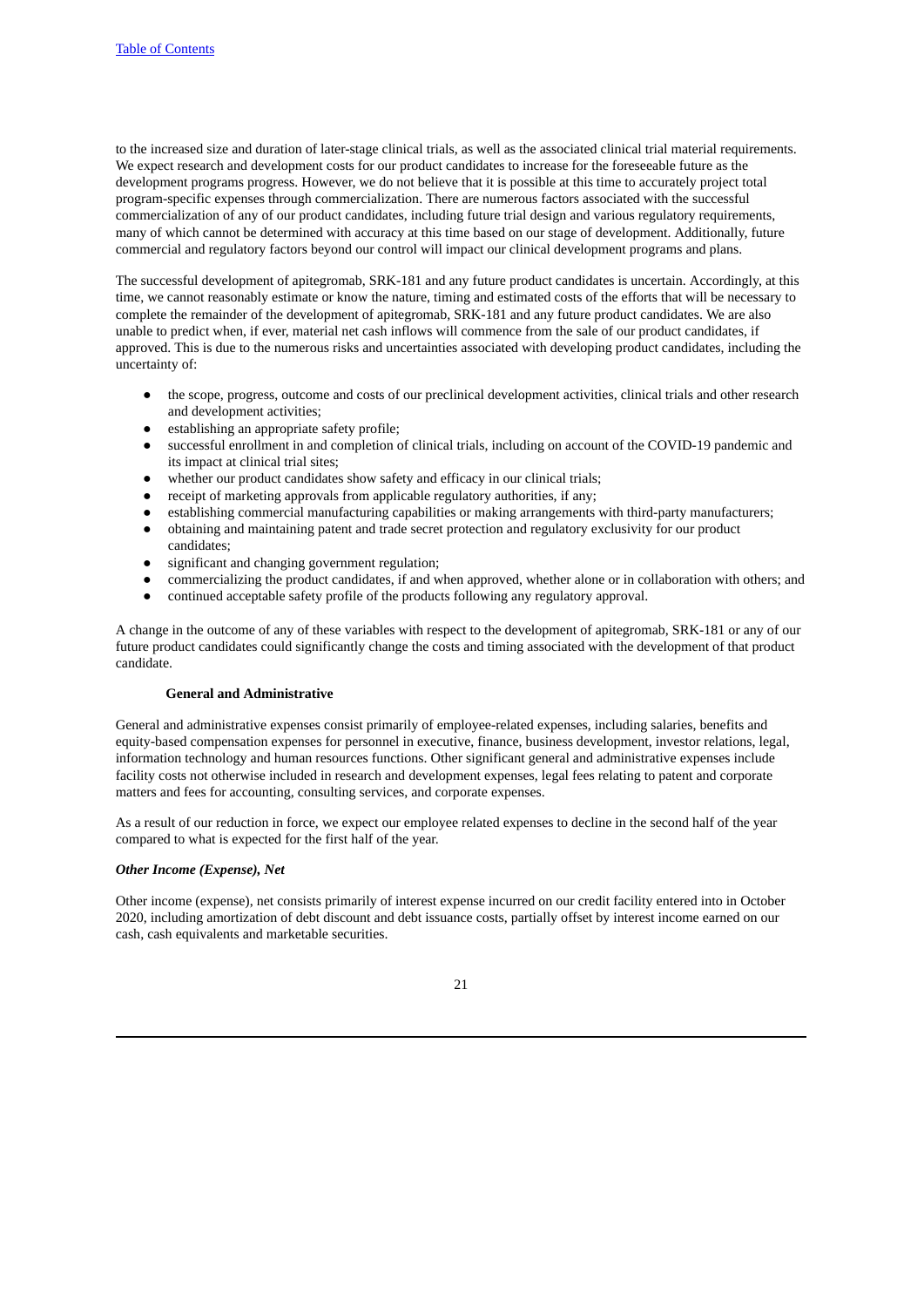## **Results of Operations**

# *Comparison of the Three Months Ended March 31, 2022 and 2021*

The following table summarizes our results of operations for the three months ended March 31, 2022 and 2021 (in thousands, except percentages):

|                             | Three Months Ended March 31, |    |           | Change      |            |
|-----------------------------|------------------------------|----|-----------|-------------|------------|
|                             | 2022                         |    | 2021      |             | $\%$       |
| Revenue                     | 33,193                       | \$ | 4.708     | \$28,485    | 605.0 %    |
| Operating expenses:         |                              |    |           |             |            |
| Research and development    | 29,366                       |    | 22,549    | 6,817       | 30.2 %     |
| General and administrative  | 10,760                       |    | 9,366     | 1,394       | 14.9 %     |
| Total operating expenses    | 40,126                       |    | 31,915    | 8,211       | 25.7 %     |
| Loss from operations        | (6,933)                      |    | (27, 207) | 20,274      | (74.5)%    |
| Other income (expense), net | (1,017)                      |    | (464)     | (553)       | 119.2      |
| Net loss                    | (7,950)                      | S  | (27, 671) | 19,721<br>S | $(71.3)\%$ |

#### *Revenue*

Revenue was \$33.2 million and \$4.7 million for the three months ended March 31, 2022 and March 31, 2021, respectively, an increase of \$28.5 million or 605.0%. The revenue for both of these periods was related to the Gilead Collaboration Agreement executed in December 2018. Revenue associated with the research and development and license performance obligations relating to the Gilead Programs was recognized as the research and development services were provided using a cost input method and was fully recognized as of December 31, 2021. During the period ended March 31, 2022, the \$33.2 million in revenue was attributable to the recognition of the material rights associated with Gilead options as Gilead terminated their option exercise period for all programs in January 2022*.* As of March 31, 2022 all revenue related to the Gilead Collaboration Agreement has been recognized. During the period ended March 31, 2021, revenue was related to the research and development services.

#### *Operating Expenses*

#### **Research and Development**

Research and development expense was \$29.4 million and \$22.5 million for the three months ended March 31, 2022 and March 31, 2021, respectively, an increase of \$6.8 million or 30.2%. The following table summarizes our research and development expense for the three months ended March 31, 2022 and 2021 (in thousands, except percentages):

|                                                          | <b>Three Months Ended March 31.</b> |        |    | <b>Change</b> |         |           |
|----------------------------------------------------------|-------------------------------------|--------|----|---------------|---------|-----------|
|                                                          |                                     | 2022   |    | 2021          |         | $\%$      |
| External costs by program                                |                                     |        |    |               |         |           |
| Apitegromab                                              | \$                                  | 9.466  | S  | 6.994         | \$2,472 | 35.3 %    |
| <b>SRK-181</b>                                           |                                     | 2,240  |    | 2,442         | (202)   | $(8.3)\%$ |
| Other early development candidates and unallocated costs |                                     | 1,941  |    | 973           | 968     | 99.5 %    |
| Total external costs                                     |                                     | 13,647 |    | 10,409        | 3,238   | 31.1 %    |
| Internal costs:                                          |                                     |        |    |               |         |           |
| Employee compensation and benefits                       |                                     | 11,336 |    | 7.809         | 3,527   | 45.2 %    |
| Facility and other                                       |                                     | 4,383  |    | 4,331         | 52      | $1.2\%$   |
| Total internal costs                                     |                                     | 15,719 |    | 12.140        | 3.579   | 29.5 %    |
| Total research and development expense                   | S                                   | 29.366 | \$ | 22.549        | \$6.817 | 30.2 %    |

The increase in research and development expense was primarily attributable to the following:

● An increase in our external research and development costs of \$3.2 million, which primarily consisted of: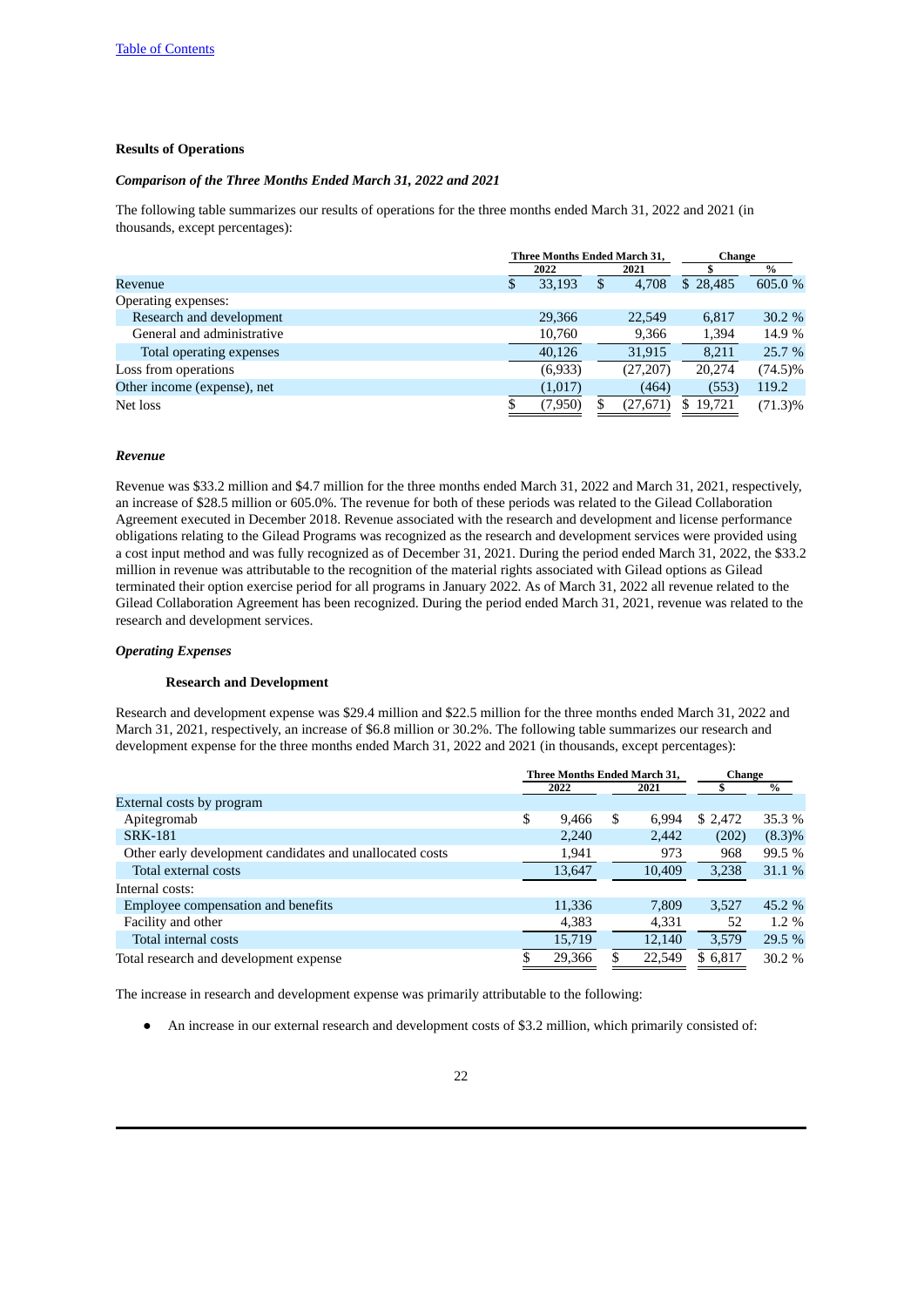- o \$2.5 million increase in costs associated with apitegromab primarily due to clinical trial costs, particularly the conduct of our Phase 3 SAPPHIRE clinical trial;
- o \$0.2 million decrease in costs associated with SRK-181; and
- o \$0.9 million increase in other early development candidates and unallocated costs.
- \$3.6 million increase in internal research and development costs, which was primarily driven by an increase in employee compensation and benefits costs, associated with increased headcount and related overhead, as we continued to expand our research and development functions.

Total research and development expenses are expected to increase primarily driven by development costs associated with our clinical stage programs as we continue to advance our product candidates, including apitegromab through our Phase 3 SAPPHIRE pivotal clinical trial and the extension phase of our Phase 2 TOPAZ clinical trial in SMA, and SRK-181, through our Phase 1 DRAGON clinical trial. We expect these increases to be substantially offset by lower costs for our early stage research programs due to the portfolio updates and workforce reduction. However, as described above in "*COVID-19 Pandemic"*, the ultimate extent of the impact of the COVID-19 pandemic on our results of operations will depend on future developments, which are highly uncertain. Accordingly, we cannot fully predict the extent to which our business and results of operations will be affected.

## **General and Administrative**

General and administrative expense was \$10.8 million and \$9.4 million for the three months ended March 31, 2022 and March 31, 2021, respectively, an increase of \$1.4 million or 14.9%. The increase in general and administrative expense was primarily attributable to an increase of \$1.4 million in employee compensation and benefits, driven by non-cash equitybased compensation expense.

As a result of our reduction in force, we expect our employee related expenses to decline in the second half of the year compared to what is expected for the first half of the year. However, as described above in "*COVID-19 Pandemic"*, the ultimate extent of the impact of the COVID-19 pandemic on our results of operations will depend on future developments, which are highly uncertain. Accordingly, we cannot fully predict the extent to which our business and results of operations will be affected.

# *Other Income (Expense), Net*

The change in other income (expense), net was primarily attributable to an increase in interest expense related to the Loan and Security Agreement, as Tranche 2 was received in December 2021.

#### **Liquidity and Capital Resources**

#### *Sources of Liquidity*

Since our inception, we have not generated any product revenue and have incurred significant operating losses and negative cash flows from our operations. We have funded our operations to date primarily with proceeds from the sale of our convertible preferred stock and units in private placements before our IPO, and sale of our common stock through our IPO, to Gilead in an exempt private placement, through two secondary public offerings and through an at-the-market ("ATM") sale, as well as payments from our research collaborations and the Loan and Security Agreement entered into in October 2020.

The following table provides information regarding our total cash, cash equivalents and marketable securities at March 31, 2022 and December 31, 2021 (in thousands):

|                                                        | March 31.<br>2022 |               | December 31.<br>2021 |
|--------------------------------------------------------|-------------------|---------------|----------------------|
| Cash and cash equivalents                              | 100.175           | <sup>\$</sup> | 212.835              |
| Marketable securities                                  | 110.036           |               | 40.159               |
| Total cash, cash equivalents and marketable securities | 210.211           |               | 252.994              |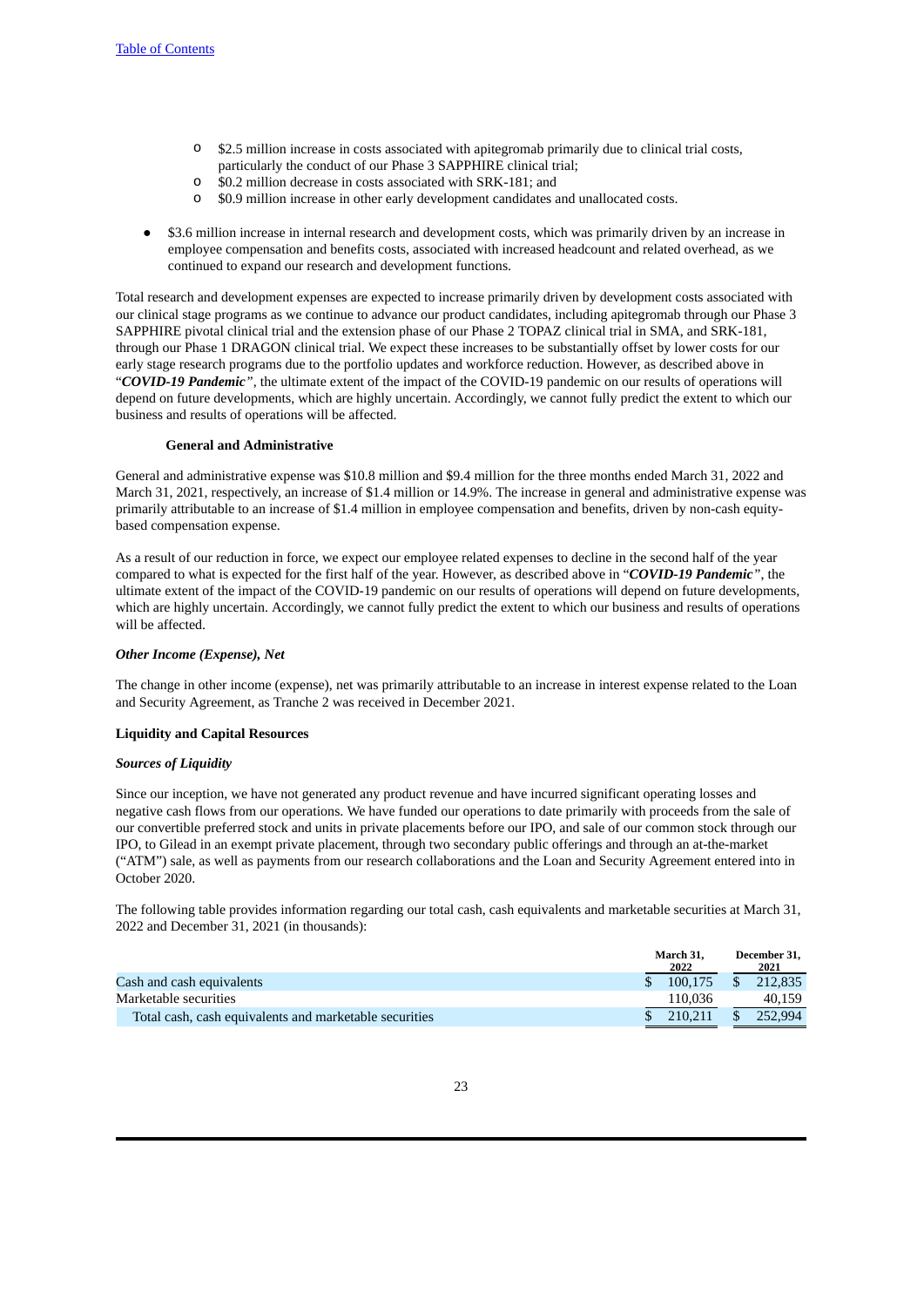During the three months ended March 31, 2022, our cash, cash equivalents and marketable securities balance decreased by approximately \$42.8 million. The decrease was primarily due to cash used to operate our business, including payments related to, among other things, research and development and general and administrative expenses as we continued to invest in our primary product candidates and supported our internal research and development efforts, capital purchases, and interest payments on our debt.

In October 2021, we sold 500,000 shares of our common stock through an ATM sale, pursuant to the Open Market Sale Agreement<sup>SM</sup> with Jefferies, LLC, and received \$13.1 million in net proceeds, after underwriting fees.

In October 2020, we entered into an underwriting agreement relating to the issuance and sale of an aggregate of 3,717,948 shares of our common stock at \$39.00 per share and pre-funded warrants to purchase 2,179,487 shares of our common stock. The price of each pre-funded warrant was \$38.9999, which equals the per share public offering price for the common shares less the \$0.0001 exercise price for each such pre-funded warrant. Total gross proceeds of the transaction was \$230.0 million. The offering closed on November 2, 2020 and we received approximately \$215.9 million in net proceeds, after deducting underwriting discounts and commissions and estimated offering expenses.

In October 2020, we entered into the Loan and Security Agreement with Oxford and SVB, providing up to \$50.0 million of borrowings, of which \$25.0 million from Tranche 1 was received in October 2020 and \$25.0 million from Tranche 2 was received in December 2021.

In June and July 2019, we sold 3,450,000 shares of our common stock through an underwritten public offering. As a result of the offering, we received aggregate net proceeds, after underwriting discounts and commissions and other offering expenses, of approximately \$48.3 million.

In December 2018, we entered into the Gilead Collaboration Agreement pursuant to which we conducted research and preclinical development activities relating to the diagnosis, treatment, cure, mitigation or prevention of diseases, disorders or conditions, other than in the field of oncology in accordance with a pre-determined research plan. Pursuant to the Gilead Collaboration Agreement, Gilead made non-refundable payments of \$80.0 million, including an upfront payment and an equity investment. In December 2019, we achieved a \$25.0 million preclinical milestone for the successful demonstration of efficacy in preclinical in vivo proof-of-concept studies, and subsequently received the associated payment in January 2020.

#### *Cash Flows*

The following table provides information regarding our cash flows for the three months ended March 31, 2022 and 2021 (in thousands):

|                                                            | Three Months Ended March 31, |           |  |          |
|------------------------------------------------------------|------------------------------|-----------|--|----------|
|                                                            |                              | 2022      |  | 2021     |
| Net cash used in operating activities                      |                              | (42.565)  |  | (26,544) |
| Net cash (used in) provided by investing activities        |                              | (70, 576) |  | 22,557   |
| Net cash provided by financing activities                  |                              | 481       |  | 2,737    |
| Net decrease in cash, cash equivalents and restricted cash |                              | (112.660) |  | (1.250)  |

#### **Net Cash Used in Operating Activities**

Net cash used in operating activities was \$42.6 million for the three months ended March 31, 2022, and consisted of our net loss of \$8.0 million, changes in our assets and liabilities of \$44.2 million, partially offset by non-cash adjustments of \$9.6 million. The changes in our assets and liabilities includes a \$33.2 million change in deferred revenue related to the Gilead collaboration, which relates to the recognition of revenue associated with the material rights provided by the options. The non-cash adjustments are primarily from equity-based compensation.

Net cash used in operating activities was \$26.5 million for the three months ended March 31, 2021, and consisted of our net loss of \$27.7 million, changes in our assets and liabilities of \$6.0 million, partially offset by non-cash adjustments of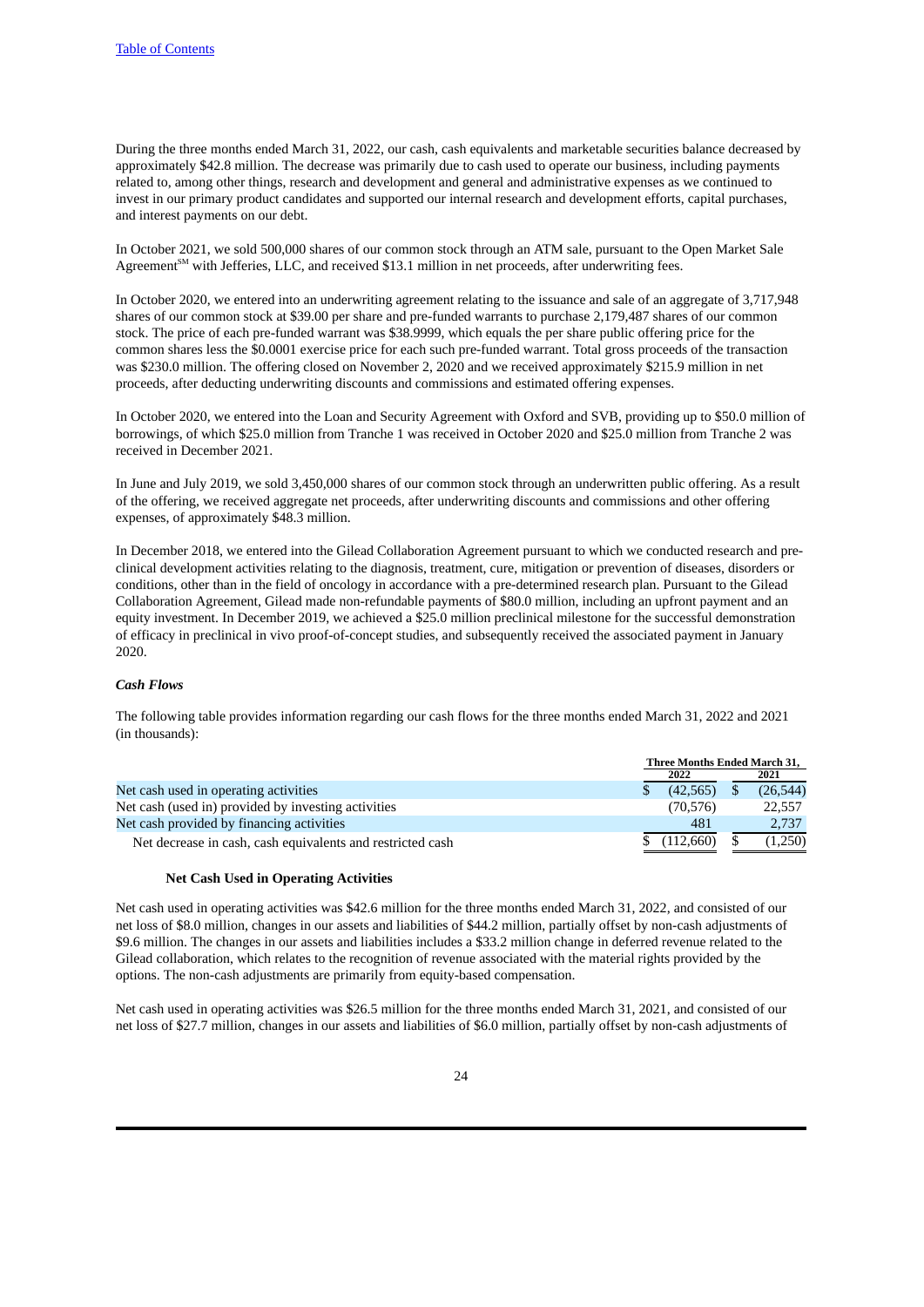\$7.2 million. The changes in our assets and liabilities includes a \$4.7 million change in deferred revenue related to the Gilead collaboration. The non-cash adjustments are primarily from equity-based compensation.

#### **Net Cash (Used in) Provided by Investing Activities**

Net cash used in investing activities was \$70.6 million for the three months ended March 31, 2022 compared to net cash provided by investing activities of \$22.6 million for the three months ended March 31, 2021. Net cash used in and provided by investing activities for both periods was primarily associated with transactions involving our marketable securities.

## **Net Cash Provided by Financing Activities**

Net cash provided by financing activities was \$0.5 million for the three months ended March 31, 2022 compared to \$2.7 million for the three months ended March 31, 2021. Net cash provided by financing activities for both periods was primarily attributable to proceeds from stock option exercises.

#### *Funding Requirements*

We expect our expenses to continue to be substantial as we continue the research and development for, continue and initiate later stage clinical trials for, continue to develop and optimize our manufacturing processes for, and seek marketing approval for, our product candidates, including apitegromab and SRK-181, and any of our future product candidates. In addition, if we obtain marketing approval for apitegromab, SRK-181 or any of our future product candidates, we expect to incur significant commercialization expenses related to product sales, marketing, manufacturing and distribution. Furthermore, we expect to continue to incur costs associated with operating as a public company.

We expect that our existing cash, cash equivalents and marketable securities will enable us to fund our operating expenses and capital expenditure requirements into the fourth quarter of 2023. However, we will require additional capital in order to complete clinical development for each of our current programs. We have based this estimate on assumptions that may prove to be wrong, and we may use our available capital resources sooner than we currently expect. Our future capital requirements will depend on many factors, including:

- the costs and timing of developing our product candidates, apitegromab and SRK-181, including our Phase 3 SAPPHIRE pivotal clinical trial for apitegromab in SMA, the extension phase of our Phase 2 TOPAZ clinical trial for apitegromab in SMA and the Phase 1 DRAGON clinical trial for SRK-181, and the costs and timing of conducting future preclinical studies and clinical trials, including on account of the COVID-19 pandemic and its impact at clinical trial sites;
- the costs of future manufacturing of apitegromab, SRK-181 and any other product candidates; including impacts from the COVID-19 pandemic and its impact at our contract manufacturers;
- the scope, progress, results and costs of discovery, preclinical development, laboratory testing and clinical trials for other potential product candidates we may develop, if any;
- the costs of identifying and developing, or in-licensing or acquiring, additional product candidates and technologies;
- the costs, timing and outcome of regulatory review of our product candidates;
- our ability to establish and maintain collaborations on favorable terms, if at all;
- the achievement of milestones or occurrence of other developments that trigger payments under any collaboration agreements, license agreements, or other agreements we might have at such time;
- the costs of seeking marketing approvals for our product candidates that successfully complete clinical trials, if any;
- the costs and timing of future commercialization activities, including product sales, marketing, manufacturing and distribution, for any of our product candidates for which we receive marketing approval;
- the amount of revenue, if any, received from commercial sales of our product candidates, should any of our product candidates receive marketing approval;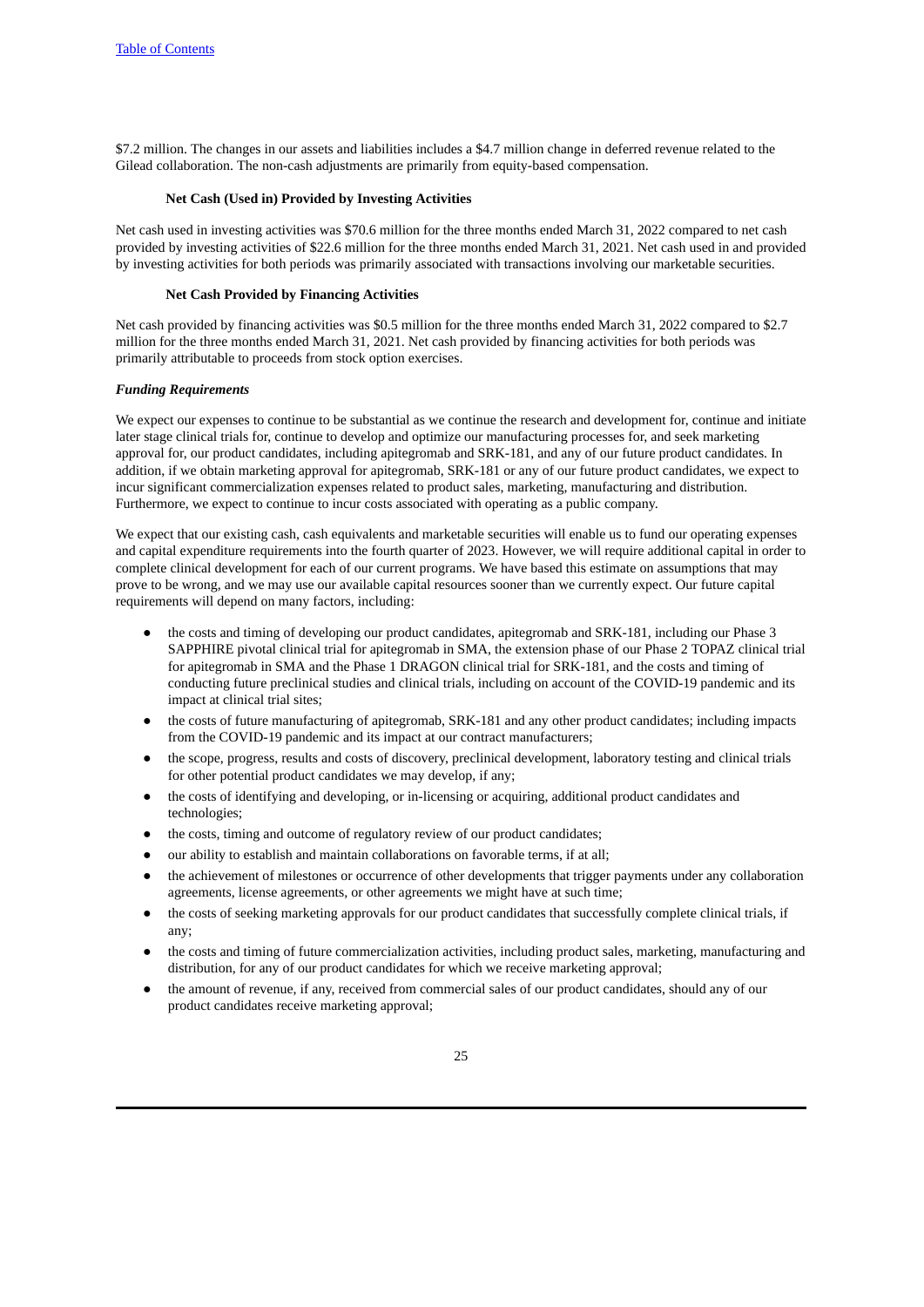- the costs of preparing, filing and prosecuting patent applications, obtaining, maintaining and enforcing our intellectual property rights and defending intellectual property-related claims;
- our headcount growth and associated costs as we expand our business operations and research and development activities;
- the costs of expanding our infrastructure and facilities to accommodate our growing employee base, including adding equipment and physical infrastructure to support our research and development; and
- the costs of operating as a public company.

Identifying potential product candidates and conducting preclinical studies and clinical trials is a time-consuming, expensive and uncertain process that takes years to complete, and we may never generate the necessary data or results required to obtain marketing approval and achieve product sales. In addition, our product candidates, if approved, may not achieve commercial success. Our commercial revenues, if any, will be derived from sales of products that we do not expect to be commercially available for many years, if at all. Accordingly, we will need to continue to rely on additional financing to achieve our business objectives. Adequate additional financing may not be available to us on acceptable terms, or at all.

Until such time, if ever, as we can generate substantial product revenues, we expect to finance our cash needs through a combination of equity offerings, debt financings, collaborations, strategic alliances and licensing arrangements. To the extent that we raise additional capital through the sale of equity or convertible debt securities, common stockholder ownership interests may be diluted, and the terms of these securities may include liquidation or other preferences that could adversely affect the rights of a common stockholder. Additional debt financing, if available, may involve agreements that include restrictive covenants that limit our ability to take specific actions, such as incurring additional debt, making capital expenditures or declaring dividends, that could adversely impact our ability to conduct our business.

If we raise funds through collaborations, strategic alliances or licensing arrangements with third parties, we may have to relinquish valuable rights to our technologies, future revenue streams, research programs or product candidates or to grant licenses on terms that may not be favorable to us. Market volatility resulting from the COVID-19 pandemic or other factors could also adversely impact our ability to access capital as and when needed. If we are unable to raise additional funds through equity or debt financings when needed, we may be required to delay, limit, reduce or terminate our product development or future commercialization efforts or grant rights to develop and market product candidates that we would otherwise prefer to develop and market ourselves.

#### **Critical Accounting Estimates**

This management's discussion and analysis is based on our consolidated financial statements, which have been prepared in accordance with U.S. generally accepted accounting principles. The preparation of these consolidated financial statements requires us to make judgments and estimates that affect the reported amounts of assets, liabilities, revenues and expenses and the disclosure of contingent assets and liabilities in our consolidated financial statements. We base our estimates on historical experience, known trends and events and various other factors that we believe to be reasonable under the circumstances, the results of which form the basis for making judgements about the carrying values of assets and liabilities that are not readily apparent from other sources. Actual results may differ from these estimates under different assumptions or conditions. On an ongoing basis, we evaluate our judgments and estimates in light of changes in circumstances, facts and experience. The effects of material revisions in estimates, if any, will be reflected in the consolidated financial statements prospectively from the date of change in estimates. Our actual results may differ from these estimates under different assumptions or conditions.

There have been no material changes to our critical accounting estimates from those described in Part II, Item 7. "Management's Discussion and Analysis of Financial Condition and Results of Operations" included in our Annual Report on Form 10-K for the year ended December 31, 2021.

#### **Off-Balance Sheet Arrangements**

We did not have during the periods presented, and we do not currently have, any off-balance sheet arrangements, as defined under applicable SEC rules.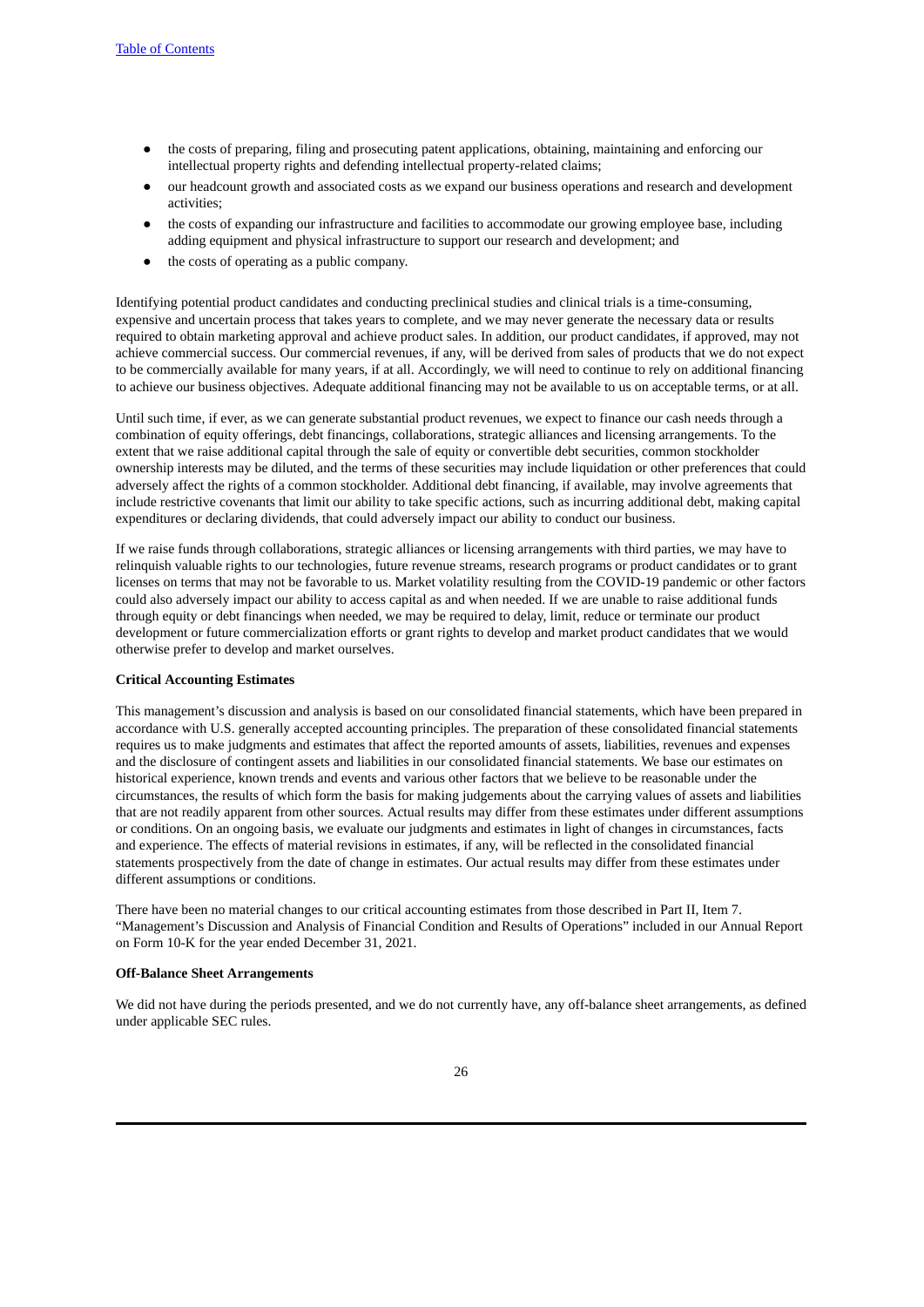#### **Recent Accounting Pronouncements**

We have reviewed all recently issued standards and have determined that they will not have a material impact on our financial statements or do not otherwise apply to our operations.

#### <span id="page-26-0"></span>**Item 3. Quantitative and Qualitative Disclosures About Market Risk**

We are a smaller reporting company as defined by Rule 12b-2 of the Securities Exchange Act of 1934, as amended (the "Exchange Act"), and are not required to provide the information required under this item.

## <span id="page-26-1"></span>**Item 4. Controls and Procedures**

#### **Management's Evaluation of our Disclosure Controls and Procedures**

We maintain "disclosure controls and procedures," as defined in Rules 13a-15(e) and 15d-15(e) under the Exchange Act, that are designed to ensure that information required to be disclosed in the reports that we file or submit under the Exchange Act is (1) recorded, processed, summarized and reported within the time periods specified in the Securities and Exchange Commission's rules and forms and (2) accumulated and communicated to our management, including our principal executive officer and principal financial and accounting officer, as appropriate to allow timely decisions regarding required disclosure. Our management recognizes that any controls and procedures, no matter how well designed and operated, can provide only reasonable assurance of achieving their objectives and our management necessarily applies its judgment in evaluating the cost-benefit relationship of possible controls and procedures. Our disclosure controls and procedures are designed to provide reasonable assurance of achieving their control objectives.

Our management, with the participation of our interim chief executive officer (principal executive officer) and chief financial officer (principal financial and accounting officer) has evaluated the effectiveness of our disclosure controls and procedures as of March 31, 2022, the end of the period covered by this Quarterly Report. Based upon such evaluation, our interim chief executive officer and chief financial officer have concluded that our disclosure controls and procedures were effective at the reasonable assurance level as of such date. We continue to review and document our disclosure controls and procedures, including our internal controls and procedures for financial reporting, and may from time to time make changes aimed at enhancing their effectiveness and to ensure that our systems evolve with our business.

#### **Changes in Internal Controls Over Financial Reporting**

No change in our internal control over financial reporting (as defined in Rules 13a-15(f) and 15d-15(f) under the Exchange Act) occurred during the three months ended March 31, 2022 that has materially affected, or is reasonably likely to materially affect, our internal control over financial reporting.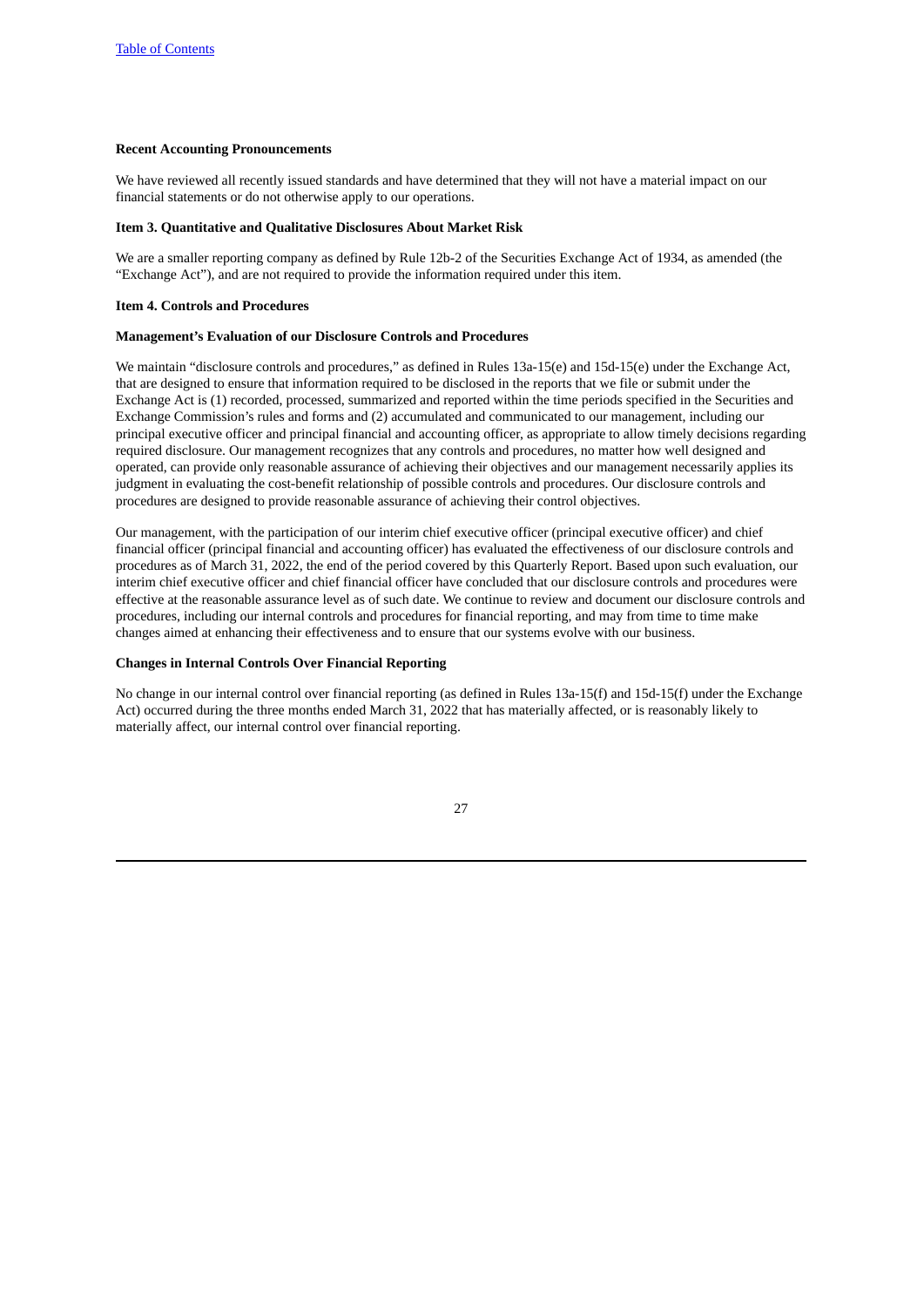# <span id="page-27-0"></span>**Part II. OTHER INFORMATION**

# <span id="page-27-1"></span>**Item 1. Legal Proceedings**

From time to time, we are subject to various legal proceedings and claims that arise in the ordinary course of our business activities. Although the results of litigation and claims cannot be predicted with certainty, as of the date of this Quarterly Report, we do not believe we are party to any claim or litigation the outcome of which, if determined adversely to us, would individually or in the aggregate be reasonably expected to have a material adverse effect on our business. Regardless of the outcome, litigation can have an adverse impact on us because of defense and settlement costs, diversion of management resources and other factors.

| ٦<br>v |
|--------|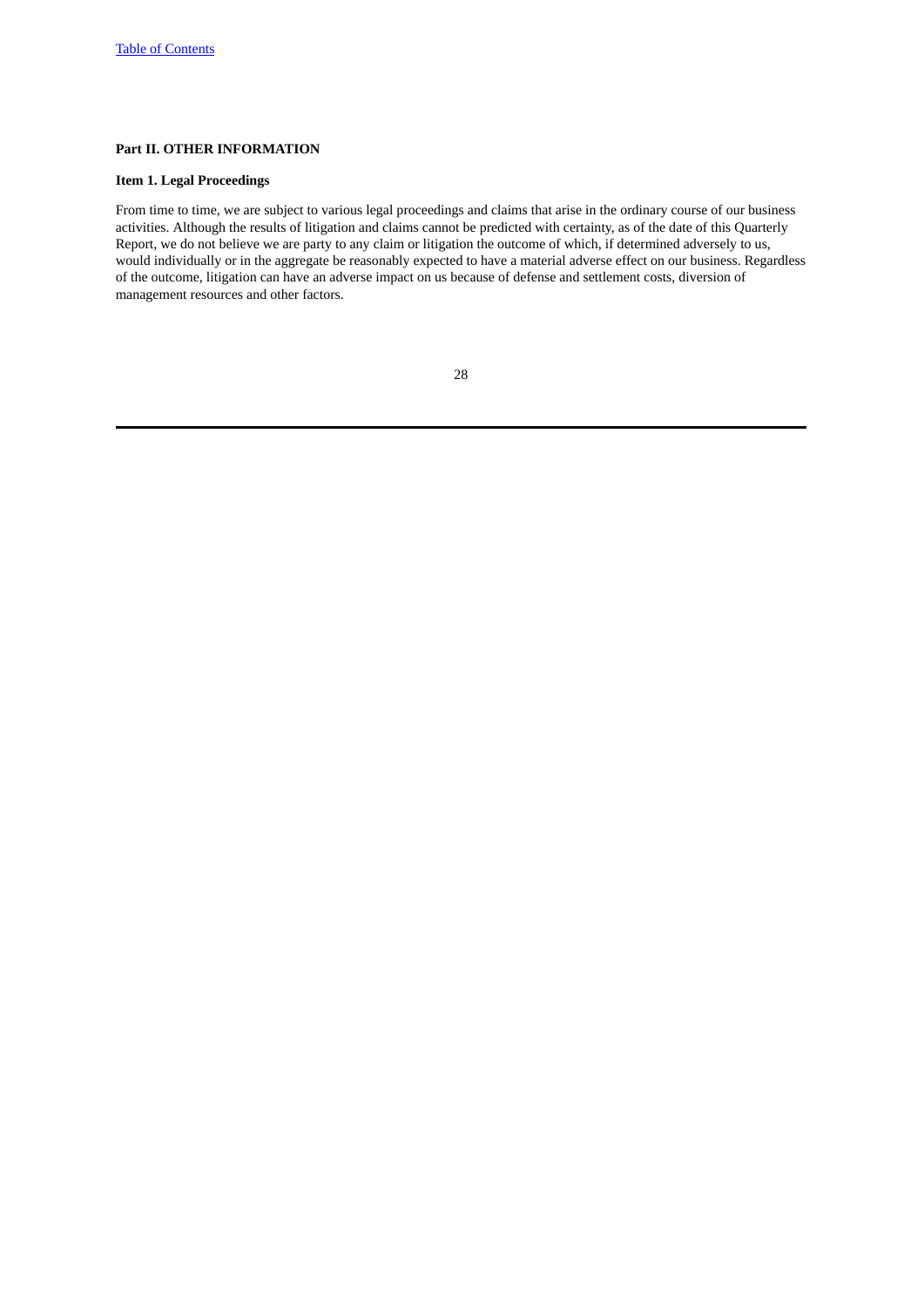## <span id="page-28-0"></span>**Item 1A. Risk Factors**

Careful consideration should be given to the following risk factors, together with all other information set forth in this *Quarterly Report on Form 10-Q ("Quarterly Report"), including our consolidated financial statements and related notes,* and "Management's Discussion and Analysis of Financial Condition and Results of Operations," and in other documents that we file with the Securities and Exchange Commission (the "SEC"), in evaluating Scholar Rock Holding Corporation and our subsidiaries (collectively, the "Company", "we", or "our") and our business, before investing in our common stock. Investing in our common stock involves a high degree of risk. If any of the following risks and uncertainties actually occurs, our business, prospects, financial condition and results of operations could be materially and adversely affected. The market price of our common stock could decline if one or more of these risks or uncertainties were to occur, which may cause you to lose all or part of the money you paid to buy our common stock. The risk factors described below disclose both material and other risks, and are not intended to be exhaustive and are not the only risks facing the Company. New risk factors can emerge from time to time, and it is not possible to predict the impact that any factor or combination of factors may have on our business, prospects, financial condition and results of operations. Certain statements below are *forward-looking statements. See "Special Note Regarding Forward-Looking Statements" in this Quarterly Report.*

## **Summary of the Material Risks Associated with Our Business**

Our business is subject to numerous risks and uncertainties that you should be aware of before making an investment decision, including those highlighted in the section entitled "Risk Factors." These risks include, but are not limited to, the following:

Risks Related to Product Development and Regulatory Approval

- Product development involves a lengthy and expensive process, with an uncertain outcome. We may incur additional costs or experience delays in completing, or ultimately be unable to complete, the development and commercialization of apitegromab, SRK-181, or any future product candidates.
- Our business may be materially and adversely affected by pandemics such as the ongoing COVID-19 pandemic. The COVID-19 pandemic has had, and will likely continue to have, an impact on our business and operations, including clinical trial data and activities.
- The results of preclinical studies and early-stage clinical trials may not be predictive of future results. Success of a product candidate in an early-stage clinical trial may not be replicated in later-stage clinical trials.
- Interim, initial and preliminary results from our clinical trials that we announce or publish from time to time may change (e.g. from positive efficacy results to poor or negative efficacy results) as more patient data become available and are subject to additional audit, validation and verification procedures that could result in material changes in the final data.
- The data from our clinical trials, including from any future clinical trials conducted by us or any of our collaborators, may reveal significant adverse events not seen in our preclinical studies or earlier clinical trials and may result in a safety profile that could inhibit regulatory approval or market acceptance of any of our product candidates.
- We rely on third parties to conduct our clinical trials and to conduct certain aspects of our preclinical studies. If these third parties do not successfully carry out their contractual duties or meet expected deadlines or comply with legal and regulatory requirements, we may be delayed or unable to receive regulatory approval of or commercialize any potential product candidates, and our business could be materially harmed.
- The regulatory approval process for our product candidates in the U.S., EU, UK and other jurisdictions is currently uncertain and will be lengthy, time-consuming and inherently unpredictable and we may experience significant delays in the clinical development and regulatory approval, if any, of our product candidates.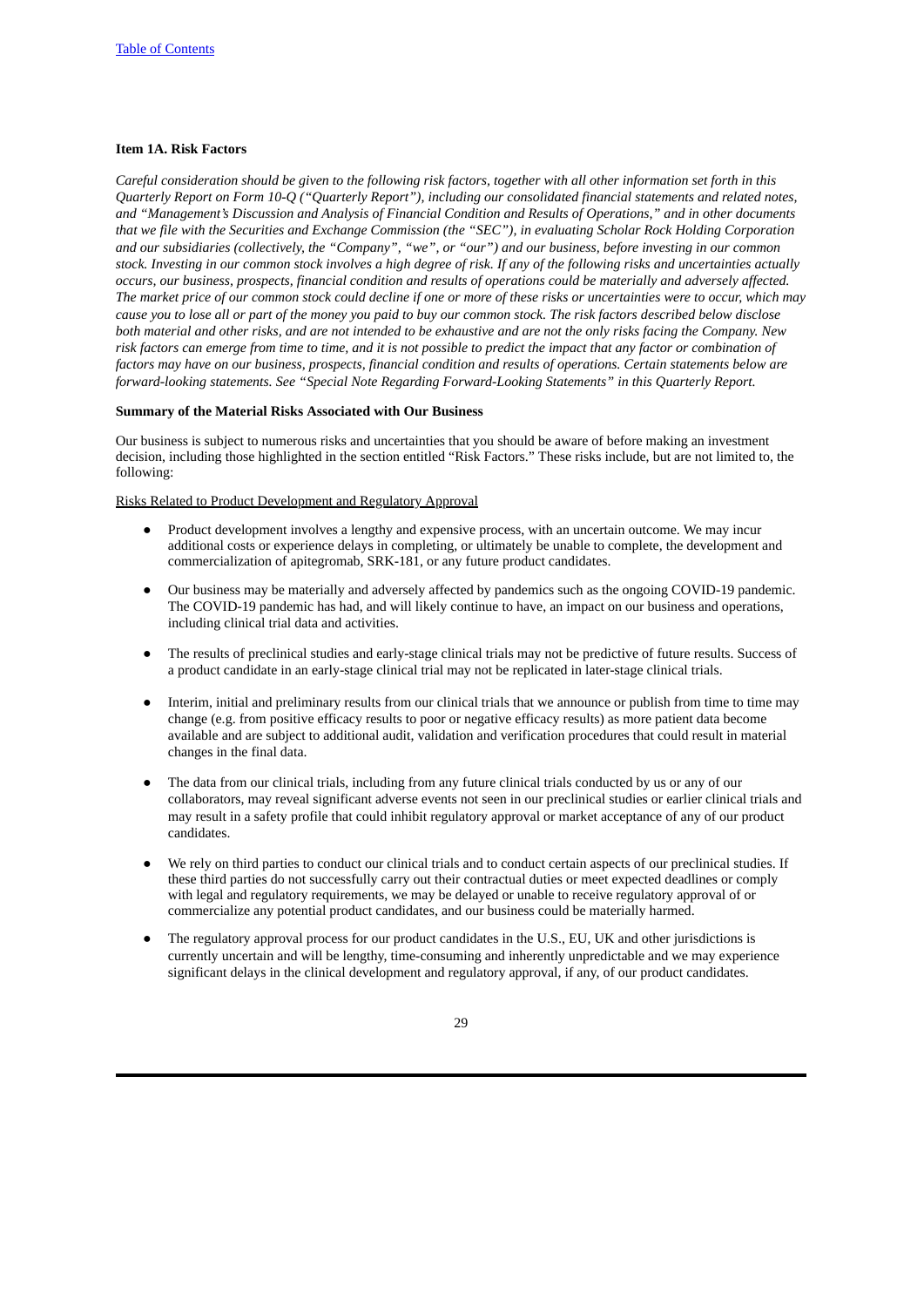- The FDA, EMA or regulatory authorities in other jurisdictions may disagree with our development plans and we may fail to receive or be delayed in receiving regulatory approval of our product candidates.
- We have received Orphan Drug designation from the FDA for apitegromab for the treatment of SMA and the EC granted Orphan Medicinal Product designation to apitegromab for the treatment of SMA. We may seek Orphan Drug designation from regulatory authorities in other jurisdictions for apitegromab and Orphan Drug designation from the FDA, EC or regulatory authorities in other jurisdictions for our future product candidates. In any of these instances, we may not receive the requested designation or we may be unable to realize the benefits associated with Orphan Drug designation, including the potential for market exclusivity.
- Preclinical development is uncertain. Our preclinical programs may experience delays or may never advance to clinical trials, which would adversely affect our ability to develop our product pipeline and receive regulatory approvals or commercialize these programs on a timely basis or at all, which would have an adverse effect on our business.

## Risks Related to Manufacturing and Supply

● Because we rely on third-party manufacturing and supply partners, our supply of research and development, preclinical and clinical development materials, and, if approved, commercial materials, may become limited or interrupted or may not be of satisfactory quantity or quality.

## Risks Related to Our Business and Operations

- Our restructuring and the associated workforce reduction announced in May 2022 may not result in anticipated savings, could result in total costs and expenses that are greater than expected and could disrupt our business.
- We will need to continue to grow our organization in certain areas, including our personnel, systems and relationships with third parties, in order to develop our drug candidates.
- Our executives and highly skilled technical and managerial personnel are critical to our business. If we lose key personnel, have transition in management, or if we fail to recruit additional highly skilled personnel, our ability to further develop apitegromab and SRK-181, and our operations may be impaired.
- Failure by us or any of our employees, independent contractors, consultants, commercial partners or vendors to comply with applicable laws and regulations could negatively affect our business and operations.

#### Risks Related to Intellectual Property

- Our success depends in part on our ability to protect our intellectual property. It is difficult and costly to protect our proprietary rights and technology, and we may not be able to ensure their protection.
- We depend on intellectual property licensed from third parties. Failure to comply with our obligations under any of these licenses or termination of any of these licenses could result in the loss of significant rights, which would harm our business.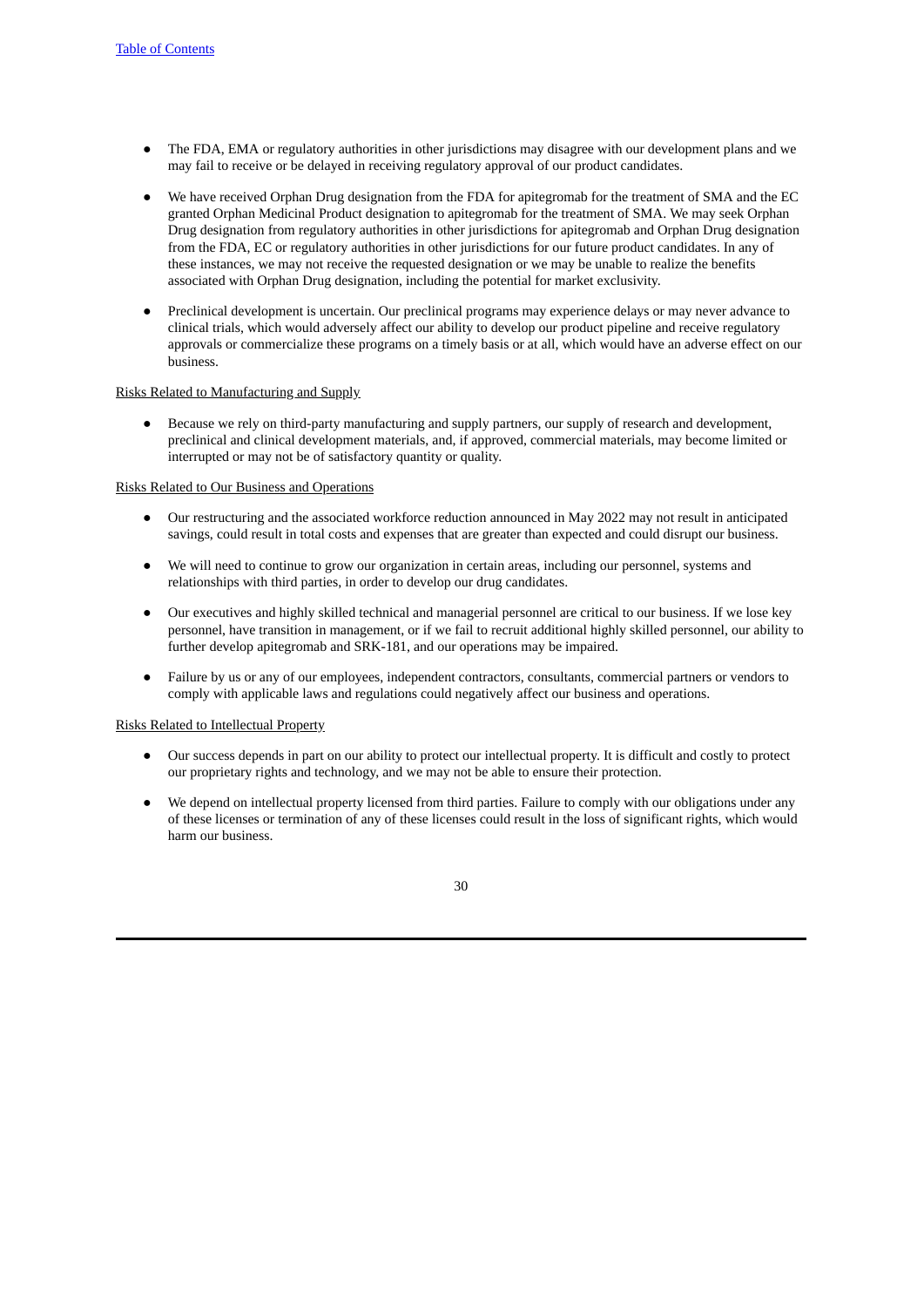## Risks Related to Our Financial Condition and Capital Requirements

- We have incurred net losses in every year since our inception and anticipate that we will continue to incur net losses in the future.
- We will require additional capital to fund our operations and if we fail to obtain necessary capital, we will not be able to complete the development and commercialization of apitegromab, SRK-181 and any future product candidates.

## Risks Related to Our Common Stock

● Our stock price is volatile and various factors could make our stock less attractive to investors.

## **Risks Related to Product Development and Regulatory Approval**

# *Product development involves a lengthy and expensive process, with an uncertain outcome. We may incur additional* costs or experience delays in completing, or ultimately be unable to complete, the development and commercialization of *apitegromab, SRK-181, or any future product candidates.*

To receive the requisite regulatory approvals to commercialize any product candidates, we must demonstrate through extensive clinical trials that our product candidates are safe and effective in humans. Clinical testing is expensive and can take many years to complete, and its outcome is inherently uncertain. We may be unable to establish clinical endpoints that applicable regulatory authorities would consider clinically meaningful, and a clinical trial can fail at any stage of testing. Differences in trial design between early-stage clinical trials and later-stage clinical trials make it difficult to extrapolate the results of earlier clinical trials to later clinical trials. Clinical data are often susceptible to varying interpretations and analyses, and many companies that have believed their product candidates performed satisfactorily in clinical trials have nonetheless failed to receive marketing approval of their products.

Successful completion of clinical trials is a prerequisite to submitting a Biologics License Application ("BLA") to the FDA, a Marketing Authorisation Application ("MAA") to the EMA, MHRA, and similar marketing applications to comparable foreign regulatory authorities, for each product candidate and, consequently, the ultimate approval and commercial marketing of any product candidates.

We may experience delays in initiating, progressing or completing our clinical trials. We also may experience numerous unforeseen events during, or as a result of, any clinical trials in process or any future clinical trials that we conduct that could delay or prevent our ability to receive marketing approval or commercialize apitegromab, SRK-181 or any future product candidates, including:

- delay or inability to reach agreement with the FDA or comparable foreign regulatory authorities on acceptable clinical trial design, conduct or statistical analysis plan;
- any orders from local, state or federal governments or clinical trial site policies resulting from the COVID-19 pandemic that determine essential and non-essential functions and staff, which may impact the ability of site staff to conduct assessments, or result in delays to the conduct of the assessments, as part of our clinical trial protocols, or the ability to enter assessment results into clinical trial databases in a timely manner;
- regulators, Institutional Review Boards ("IRBs") or ethics committees may not authorize us or our investigators to commence a clinical trial or conduct a clinical trial at a prospective trial site;
- we may experience delays in reaching, or fail to reach, agreement on acceptable terms with prospective trial sites and prospective CROs, the terms of which can be subject to extensive negotiation and may vary significantly among different CROs and trial sites;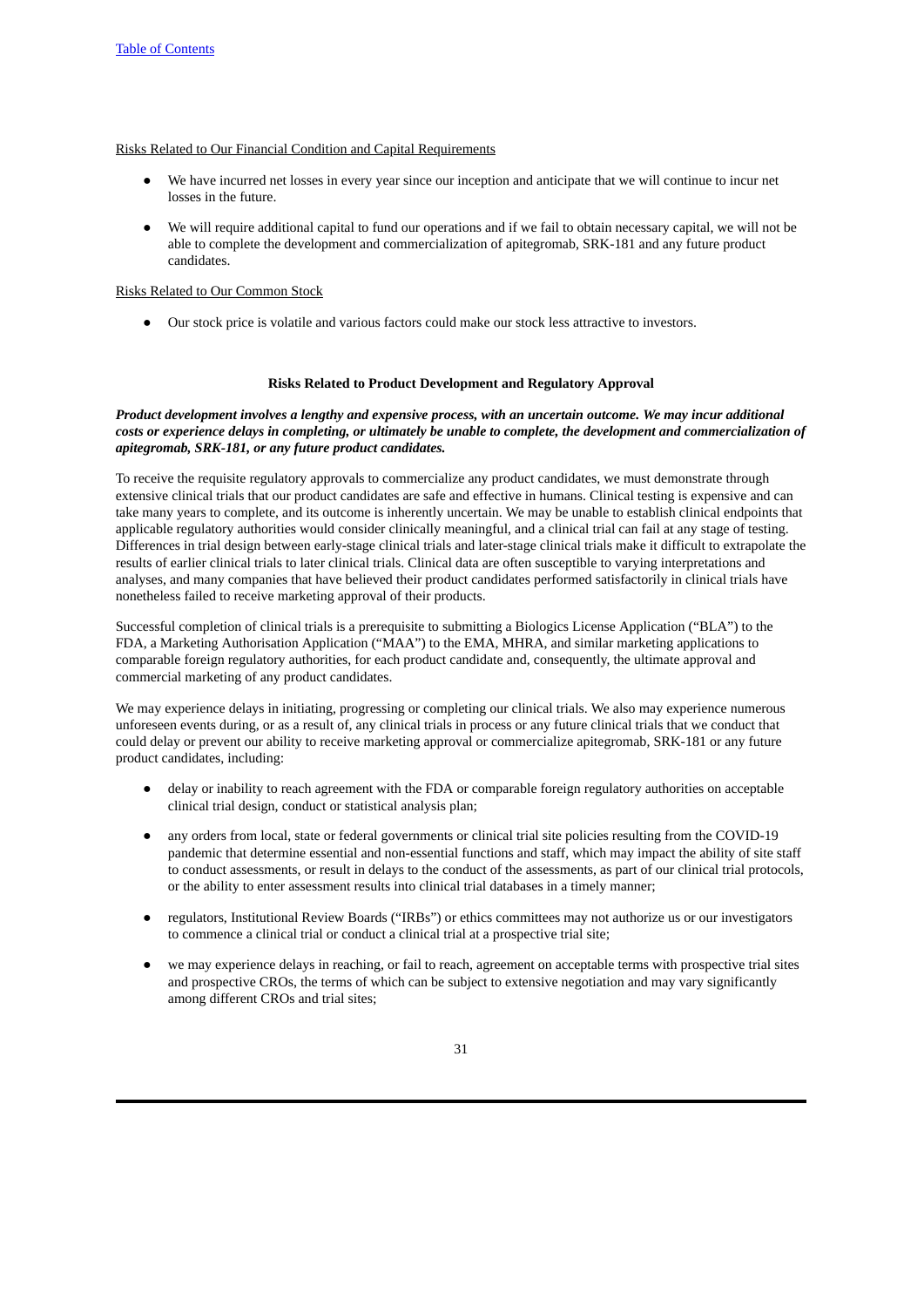- failure by our collaborators to provide us with an adequate and timely supply of product that complies with the applicable quality and regulatory requirements for a combination trial;
- collaborators may provide insufficient funding for a clinical trial program, delay or stop a clinical trial, abandon a product candidate or clinical trial program, repeat or conduct new clinical trials or require a new formulation of a drug candidate for clinical testing;
- clinical trials of any product candidates may fail to show safety and effectiveness, or produce negative or inconclusive results and we may decide, or regulators may require us, to conduct additional preclinical studies or clinical trials or we may decide to abandon product development programs;
- the number of subjects required for clinical trials of any product candidates may be larger than we anticipate, enrollment in these clinical trials may be slower or more challenging than we anticipate or subjects may drop out of these clinical trials or fail to return for post treatment follow-up at a higher rate than we anticipate;
- challenges in identifying or recruiting sufficient study sites or investigators for clinical trials;
- our third-party contractors may fail to comply with regulatory requirements or meet their contractual obligations to us in a timely manner, or at all;
- there may be delays related to the impact of the spread of COVID-19 coronavirus on the FDA's ability to continue its normal operations;
- clinical study sites or clinical investigators may deviate from the clinical trial protocol or drop out of the trial, which may require that we add new clinical trial sites or investigators:
- we may elect to, or regulators, IRBs or ethics committees may require that we or our investigators, suspend or terminate clinical research or trials for various reasons, including noncompliance with regulatory requirements or a finding that the participants are being exposed to unacceptable health risks;
- limitations on our or our CROs' ability to access and verify clinical trial data captured at clinical study sites through monitoring and source document verification;
- the cost of clinical trials of a product candidate may be greater than we anticipate;
- the supply or quality of our product candidates or other materials necessary to conduct clinical trials of our product candidates may be insufficient or inadequate to initiate or complete a given clinical trial;
- our product candidates may have undesirable side effects or other unexpected characteristics, causing us or our investigators, regulators, IRBs or ethics committees to suspend or terminate the trials, or reports from clinical testing of other therapies may raise safety or efficacy concerns about our product candidates;
- our failure to establish an appropriate safety profile for a product candidate based on clinical or preclinical data for such product candidate and/or data emerging from other molecules in the same class as our product candidate;
- the FDA, EMA or other regulatory authorities may require us to submit additional data such as long-term toxicology studies, or impose other requirements before permitting us to initiate a clinical trial;
- evolution in the standard of care or changes in applicable governmental regulations or policies during the development of a product candidate that require amendments to ongoing clinical trials and/or the conduct of additional preclinical studies or clinical trials; and
- lack of adequate funding to complete a clinical trial.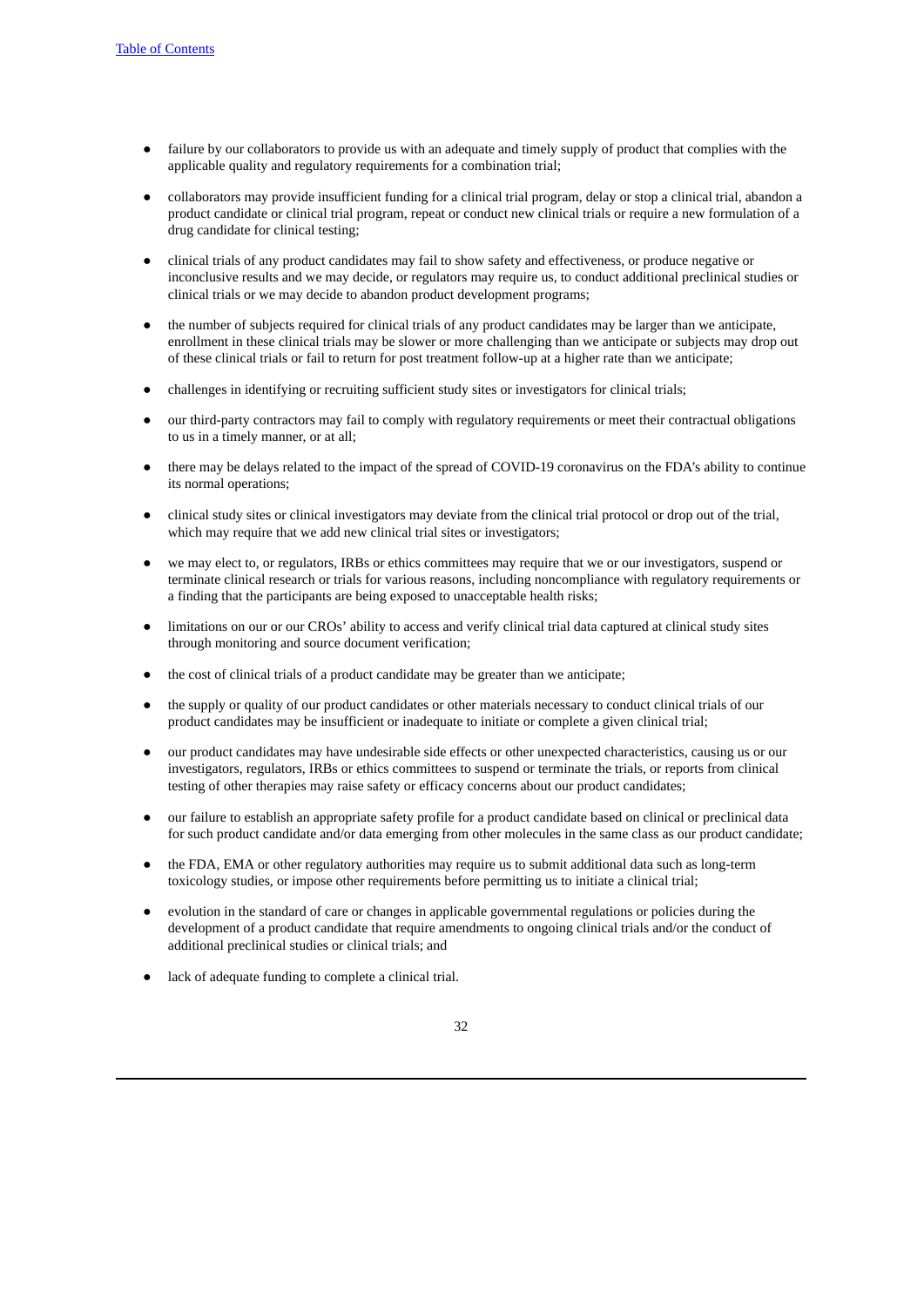We could also encounter delays if a clinical trial is placed on clinical hold, suspended or terminated by us, the IRBs of the institutions in which such trials are being conducted, or the FDA, the competent authorities and/or ethics committees of the EU Member States or other regulatory authorities, if a clinical trial is recommended for suspension or termination by the Data Safety Monitoring Board ("DSMB") for such trial, or on account of changes to federal, state, or local laws. A suspension or termination may be imposed due to a number of factors, including failure to conduct the clinical trial in accordance with regulatory requirements or our clinical protocols, inspection of the clinical trial operations or trial site by the FDA, EMA, competent authorities and/or ethics committees of the EU Member States or other regulatory authorities resulting in the imposition of a clinical hold, unforeseen safety issues or adverse side effects, failure to demonstrate a benefit from using a product or treatment, failure to establish or achieve clinically meaningful trial endpoints, changes in governmental regulations or administrative actions or lack of adequate funding to continue the clinical trial.

Many of the factors that cause, or lead to, a delay in the commencement or completion of clinical trials may also ultimately lead to the denial of regulatory approval of our product candidates. Further, the FDA, EMA or other regulatory authorities may disagree with our clinical trial design and our interpretation of data from clinical trials, or may change the requirements for approval even after they have reviewed and commented on the design for our clinical trials. For example, we anticipate some of our future trials to, in part, utilize an open-label trial design, and our ongoing Phase 1 DRAGON clinical trial for SRK-181 in cancer immunotherapy and our ongoing extension phase of the Phase 2 TOPAZ clinical trial for apitegromab in Type 2 and Type 3 SMA, in part, utilize an open-label trial design. An open-label trial is one where both the patient and investigator know whether the patient is receiving the test article or either an existing approved drug or placebo. Open-label trials are subject to various limitations that may exaggerate any therapeutic effect as patients in openlabel studies are aware that they are receiving treatment. Open-label trials may be subject to a patient bias, for example, if patients perceive their symptoms to have improved merely due to their awareness of receiving an experimental treatment. Open-label trials also may be subject to an investigator bias where those assessing and reviewing the physiological outcomes of the clinical trials are aware of which patients have received treatment and may interpret the information of the treated group more favorably given this knowledge. The potential sources of bias in clinical trials as a result of open-label design may not be adequately mitigated and may cause any of our trials that utilize such design to fail and additional trials may be necessary to support future marketing applications. In addition, other types of trials (including randomized, double-blind, parallel arm studies), particularly if smaller in size or if limited to one study, are also subject to potential sources of bias and limitations that may exaggerate any therapeutic effect or falsely identify a positive efficacy signal**,** or conversely, fail to detect an efficacy signal when in fact there may actually be a positive therapeutic effect. Further, the FDA, EMA or other regulatory authorities may change the requirements for approval even after they have reviewed and commented on the design for our clinical trials. The unpredictability caused by turnover at the FDA, EMA or other regulatory authorities could increase the risk of such change in the requirements for approval, which could impact our ability to receive approval, or could otherwise delay our clinical development programs and harm our business, financial condition and results of operations.

Our product development costs will increase if we experience delays in clinical testing or marketing approvals. We do not know whether any of our clinical trials will begin as planned, will need to be restructured or will be completed on schedule, or at all. Significant clinical trial delays could also shorten any periods during which we may have the exclusive right to commercialize our product candidates and may allow our competitors to bring products to market before we do, potentially impairing our ability to successfully commercialize our product candidates and harming our business and results of operations. Any delays in our clinical development programs may harm our business, financial condition and results of operations significantly.

# Our business may be materially and adversely affected by pandemics such as the ongoing COVID-19 pandemic. The *COVID-19 pandemic has had, and will likely continue to have, an impact on our business and operations.*

The ongoing COVID-19 pandemic is evolving, continues to spread globally, and to date has led to the implementation of various responses, including government-imposed quarantines, closure of non-essential business, work-from-home directives, travel restrictions, physical distancing, shelter-in-place orders and other public health safety measures. Despite recent progress in the administration of vaccines, both the outbreak of recent variants, including Delta and Omicron, and the related containment and mitigation measures that have been put into place across the globe, have had an adverse impact on the global economy and our business, the severity and duration of which are uncertain. The COVID-19 pandemic continues to have a significant impact, both direct and indirect, on businesses and commerce, as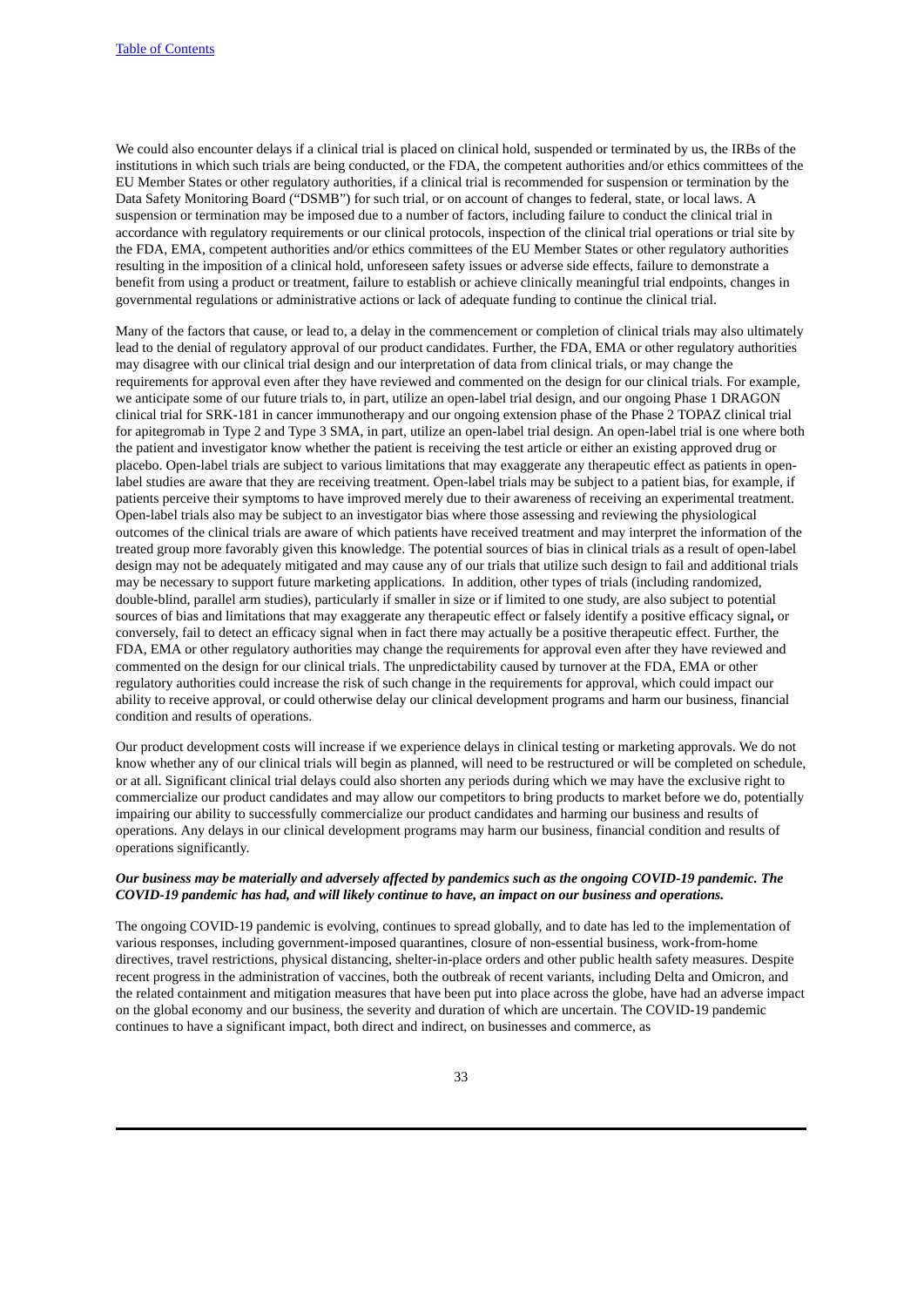worker shortages have occurred; supply chains have been disrupted; facilities and production have been suspended; and demand for certain goods and services may be slow to return to pre-pandemic levels, if they return to pre-pandemic levels. In response to the COVID-19 pandemic, many of our employees are continuing to work remotely outside of our offices. Additionally, while our laboratory operations resumed to near-normal capacity, we may continue to experience challenges in procuring materials and supplies in a consistently timely manner due to COVID-19-related supply chain issues. We rely on third-party manufacturers to manufacture apitegromab and SRK-181. The demand for COVID-19 vaccines and potential for manufacturing facilities and materials to be commandeered under the Defense Production Act of 1950, or equivalent foreign legislation, may make it more difficult to obtain materials or manufacturing slots needed for apitegromab or SRK-181. If any of our third-party manufacturers is adversely impacted by the COVID-19 pandemic or if they divert resources or manufacturing capacity to accommodate the development or manufacture of COVID-19 coronavirus vaccines, our supply chain may be disrupted, limiting our ability to supply apitegromab or SRK-181 for our clinical trials. As a result of the COVID-19 pandemic, we have experienced, and may continue to experience, disruptions that impact our business, preclinical studies and clinical trials.

Our clinical trials include sites located in regions that have been affected by the COVID-19 pandemic and many sites have instituted policies regarding operations. Some factors from the COVID-19 pandemic that could adversely affect enrollment in, as well as conduct, progress, continuation and completion of our clinical trials include:

the diversion of healthcare resources away from the conduct of clinical trial matters to focus on COVID-19 pandemic concerns, including the administration of COVID-19 vaccines, which could negatively affect the attention of physicians serving as our clinical trial investigators, the hospitals serving as our clinical trial sites and the hospital staff supporting the conduct of our clinical trials;

● the continued impact from COVID-19 on healthcare providers, patients and personnel, which may vary considerably from jurisdiction to jurisdiction, as well as on local restrictions and practices, including the complexities of having to understand and navigate multiple sets of protocols and the accessibility and rates of vaccinations, and effectiveness of vaccinations in various geographies;

limitations on travel and quarantine requirements that interrupt key trial activities, such as clinical trial site initiations, our ability and the ability of our CROs to access and monitor clinical trial sites, and new clinical trial site policies resulting from the COVID-19 pandemic that determine essential and non-essential functions and staff, which may impact the ability of site staff to conduct assessments, or result in delays to the conduct of the assessments, as part of our clinical trial protocols, or the ability to enter assessment results into clinical trial databases in a timely manner, or that limit the ability of a patient to participate in a clinical trial or delay access to product candidate dosing or assessments;

● patients may be unable or unwilling to participate further (or may have to limit participation, including missing certain scheduled doses of the investigational product) in our clinical trials;

skipping or delays in product candidate dosing or assessments as part of a clinical trial that could adversely affect clinical trial data readouts, including efficacy and safety results;

skipping or delays in the administration of background therapies of patients in a clinical trial, such as SMN upregulator therapy for SMA or anti-PD-(L)1 therapy for cancer, or other background care that could adversely affect clinical trial data readouts, including efficacy and safety results;

● interruption in global shipping affecting the transport of clinical trial materials, such as product candidates used in our trials; and

employee absenteeism or furlough days that delay necessary interactions with local regulators, ethics committees and other important agencies and contractors.

If a patient participating in one of our clinical trials contracts COVID-19 (which may occur without detection or diagnosis), this could negatively impact the data readouts from these trials; for example, the patient may be unable to participate further (or may have to limit participation) in our clinical trial, the patient may show a different efficacy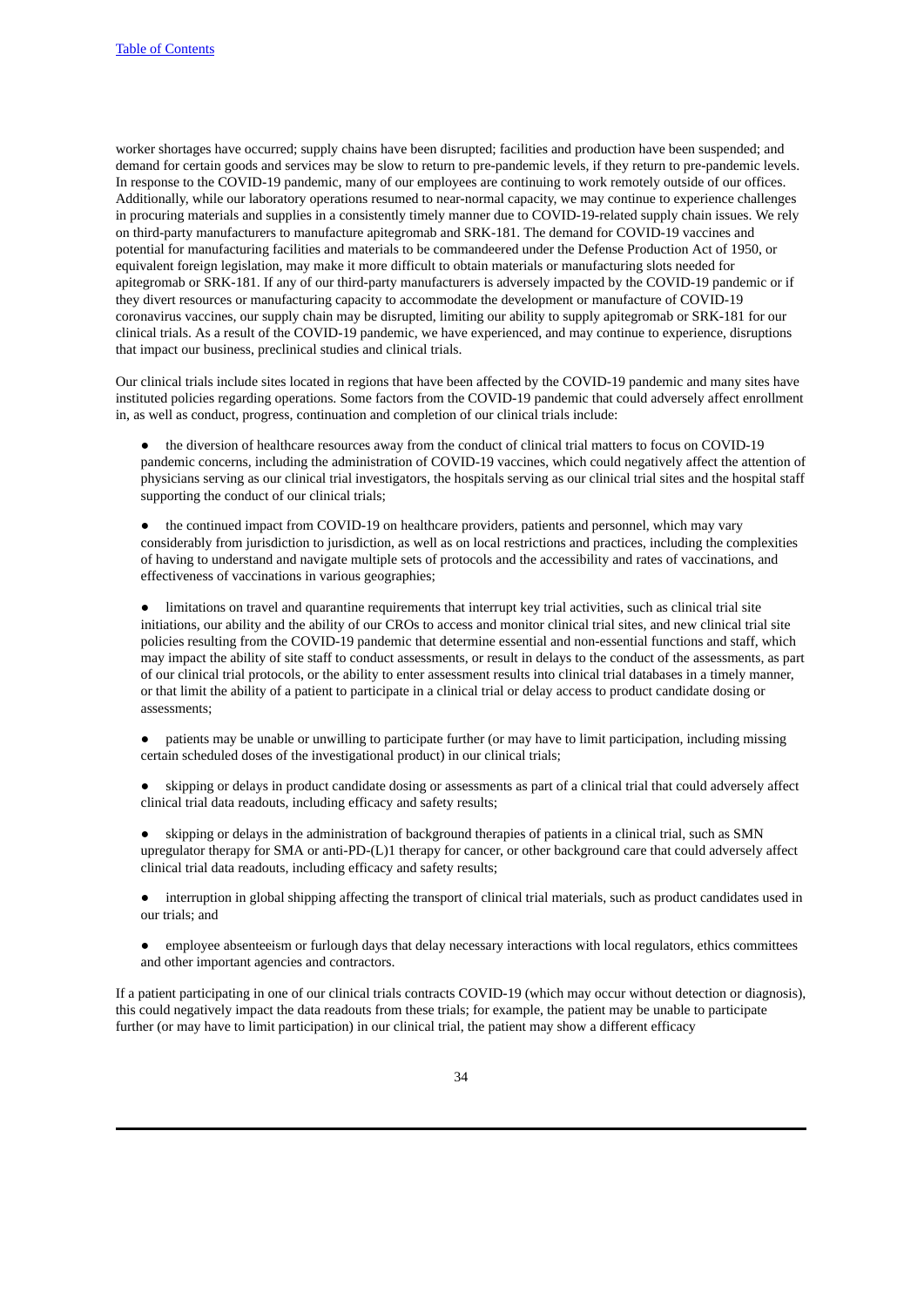assessment than if the patient had not been infected, or such patient could experience an adverse event that could be attributed to our drug product. If a patient participating in any of our clinical trials receives COVID-19 vaccination, it is unknown whether or how the vaccination may impact the data readouts from our clinical trial, such as efficacy and safety. The global outbreak of COVID-19 continues to evolve and the conduct of our trials may be adversely affected, despite efforts to mitigate this impact.

Some clinical trial participants have missed or experienced delays in receiving doses of study drug and completing their clinical trial assessments. For example, as of the Phase 2 TOPAZ twelve-month top-line data readout, four patients in the clinical trial each missed three doses of apitegromab due to COVID-19-related site access restrictions. Additionally, enrollment in the Phase 1 DRAGON clinical trial in immuno-oncology has been slower than originally projected due to the travel restrictions imposed in areas affected by the COVID-19 pandemic and where certain clinical trial sites for this study are located. Disruptions and delays resulting from the COVID-19 pandemic could result in additional impacts on our ongoing, as well as future, clinical trials, including delays in or adverse impacts to data readouts (e.g. poor or negative efficacy results, adverse safety signal, reduced amounts of data available or data confounding) from our clinical trials and delays in our ability to identify and enroll patients in current or future clinical trials. As an example of impacts upon our development programs, the COVID-19 pandemic could lead to a negative or poor result in the Phase 3 trial of apitegromab in SMA and rejection for product approval by regulatory authorities, a delay in a potential regulatory filing for product approval, the requirement for additional clinical trial(s) beyond the currently planned program (e.g., if the amount of data from our Phase 3 trial is deemed by regulatory authorities as insufficient or confounded due to COVID-19 impacts), or other adverse outcomes.

The extent to which the COVID-19 pandemic continues to impact our business, preclinical studies and clinical trials will depend on future developments, which are highly uncertain and cannot be predicted, including new information which may emerge concerning the severity and duration of the COVID-19 pandemic and the actions to contain the COVID-19 coronavirus or treat its impact, among others.

# Our clinical development strategy depends on the continued use and availability of certain third-party approved drug *therapies.*

Apitegromab and SRK-181 are our two clinical-stage product candidates. Certain patients remaining in the open-label extension portion of our Phase 2 TOPAZ clinical trial are receiving apitegromab in conjunction with an approved SMN upregulator therapy such as nusinersen. These patients are reliant on the continued use and availability of such therapies. In addition, patients in our Phase 3 SAPPHIRE clinical trial are receiving apitegromab in conjunction with an approved SMN upregulator therapy. These patients are reliant on the continued use and availability of such therapies. If access to an approved SMN upregulator therapy such as nusinersen or risdiplam becomes limited or is unavailable, we may be forced to pause or stop our TOPAZ extension or SAPPHIRE trials, or the medical condition of patients may be affected which could negatively affect the efficacy and safety results for apitegromab in the trial or reduce the amount of data or confound the data from this trial. We have also initiated the Phase 1 DRAGON clinical trial of SRK-181 in patients with locally advanced or metastatic solid tumors that exhibit primary resistance to anti-PD-(L)1 antibody therapies. Certain patients in this clinical trial are receiving SRK-181 in conjunction with an approved anti-PD-(L)1 therapy such as pembrolizumab. If access to the approved anti-PD-(L)1 therapy becomes limited or is unavailable, we may not be able to enroll, or may be delayed in enrolling patients or may be forced to pause or stop our Phase 1 DRAGON clinical trial, or the medical condition of patients may be affected which could negatively affect the efficacy and safety results for SRK-181 in the trial. Any delay or suspension of our clinical trials would significantly and adversely affect our business prospects.

## The results of preclinical studies and early-stage clinical trials may not be predictive of future results. Success of a *product candidate in an early-stage clinical trial may not be replicated in later-stage trials.*

The results of preclinical studies and early-stage clinical trials may not be predictive of the results of future, later-stage clinical trials. Preclinical studies and early-stage clinical trials are primarily designed to study PK and PD, understand the side effects of product candidates, and evaluate various doses and dosing schedules. Our current or future product candidates may demonstrate different chemical, biological and pharmacological properties in patients than they do in laboratory studies or may interact with human biological systems in unforeseen or harmful ways. Product candidates in later-stages of clinical trials may fail to show desired pharmacological properties or produce positive safety and efficacy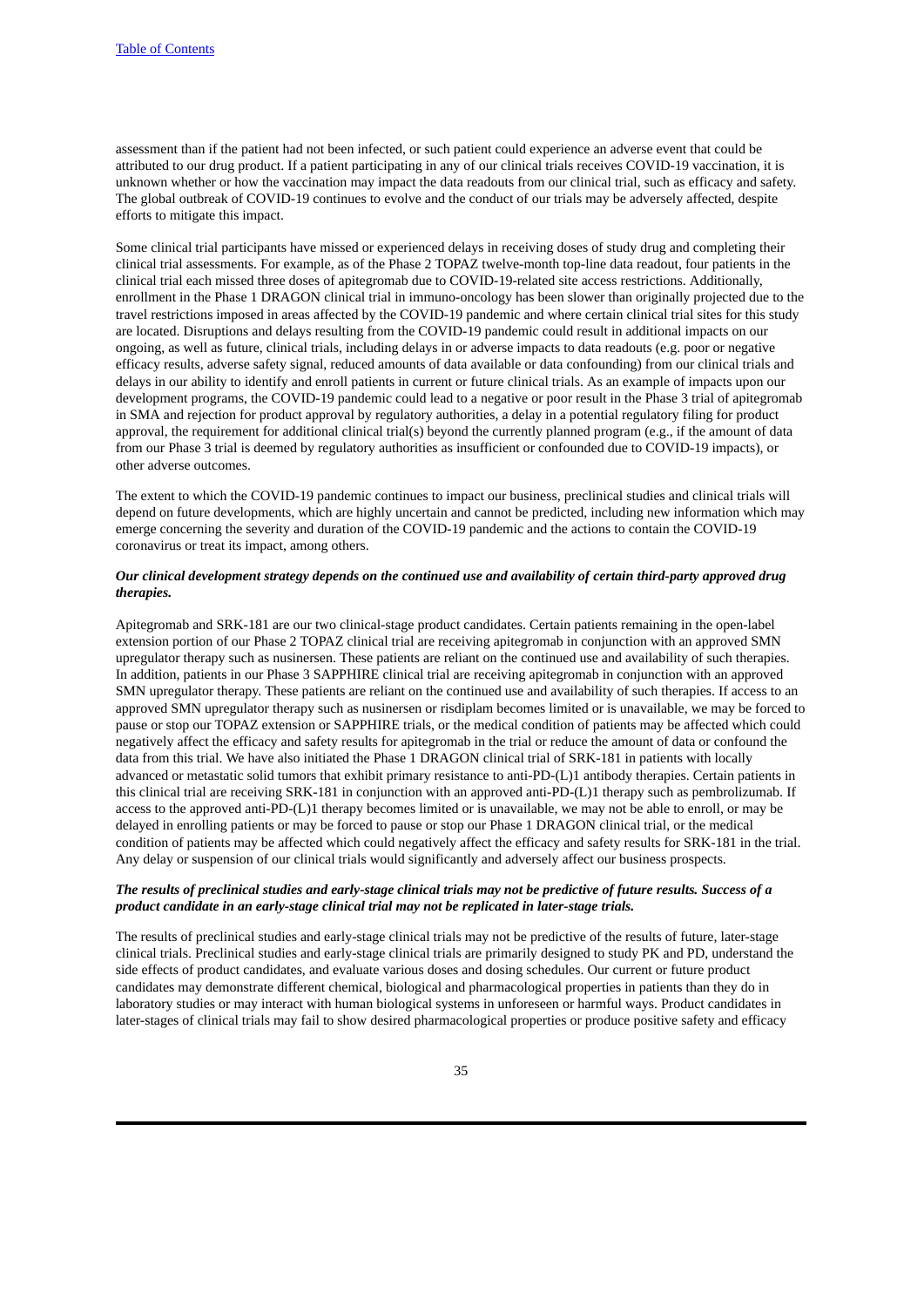results despite having progressed through preclinical studies and early-stage clinical trials. We completed a Phase 1 trial for apitegromab in healthy adult volunteers and the Phase 2 TOPAZ proof-of-concept trial for the treatment of patients with Type 2 and Type 3 SMA. In April 2021, we announced positive twelve-month top-line results from the Phase 2 TOPAZ clinical trial and from June 2021 to March 2022, we announced supportive data from additional exploratory analyses at various medical congresses. In January 2022, we initiated our Phase 3 SAPPHIRE clinical trial of apitegromab for the treatment of patients with Type 2 and Type 3 SMA. In November 2021, we presented interim clinical data from Part A of our Phase 1 DRAGON trial in cancer immunotherapy, at the Society for Immunotherapy of Cancer's Annual Meeting. We cannot assure you that the Phase 1 DRAGON trial or any other future clinical trials of SRK-181 or apitegromab will show positive results. There can be no assurance that any of our current clinical trials will ultimately be successful or support further clinical development of any of our product candidates. There can also be no assurance that any of our future clinical trials will show similar results to our earlier clinical trials or support further development or registration of any of our product candidates. There is a high failure rate for drugs and biologics proceeding through clinical trials. A number of companies in the pharmaceutical and biotechnology industries have suffered significant setbacks in late-stage clinical development even after achieving promising results in earlier studies, and any such setbacks in our clinical development could have a material adverse effect on our business and operating results.

# Interim, initial or preliminary results from our clinical trials that we announce or publish from time to time may change as more patient data become available and are subject to additional audit, validation and verification procedures that *could result in material changes in the final data.*

From time to time, we may publish interim, initial or preliminary data, including interim top-line results or initial or preliminary results from our clinical trials. Any interim, initial or preliminary data and other results from our clinical trials may materially change as more patient data become available. Preliminary, initial, interim or top-line results also remain subject to audit, validation and verification procedures that may result in the final data being materially different from the interim, initial or preliminary data we previously published. As a result, interim, initial or preliminary data may not be predictive of final results and should be viewed with caution until the final data are available. We may also arrive at different conclusions, or considerations may qualify such results, once we have received and fully evaluated additional data. For example, in November 2021, we presented preliminary and initial clinical data from Part A of our Phase 1 DRAGON trial for SRK-181 in cancer immunotherapy at the Society of Immunotherapy of Cancer's Annual Meeting. Data from our Phase 1 DRAGON trial will continue to be reported while the trial is ongoing and tumor response data will be based on assessments by site investigators. Central reads for the tumor responses are also being conducted, with a comprehensive review of the central reads to be performed once completed within and/or across the cohorts. Differences between preliminary, initial or interim data and final data could adversely affect our business.

## The data from our clinical trials, including from any future clinical trials conducted by us or any of our collaborators, may reveal significant adverse events not seen in our preclinical studies or earlier clinical trials and may result in a safety profile or undesirable side effects that could inhibit or limit regulatory approval or market acceptance of any of *our product candidates.*

If significant adverse events or other side effects are observed in any of our clinical trials, we may have difficulty recruiting patients to our clinical trials, patients may drop out of our trials, or we may be required to abandon the trials or our development efforts of one or more product candidates altogether. Patients in our clinical trials may develop levels of antidrug antibodies which could limit the potential efficacy of our product candidates or trigger hypersensitivity reactions or other adverse effects. We, the FDA, the competent authorities and/or ethics committees of the EU Member States or other applicable regulatory authorities, or an IRB may suspend clinical trials of a product candidate at any time for various reasons, including a belief that subjects or patients in such trials are being exposed to unacceptable health risks or adverse side effects.

Some potential therapeutics developed in the biotechnology industry that initially showed therapeutic promise in earlystage trials have later been found to cause side effects that prevented their further development. The side effects could result in a number of potentially significant negative consequences, including:

regulatory authorities may refuse to grant market approval to a product candidate or withdraw approvals of such product;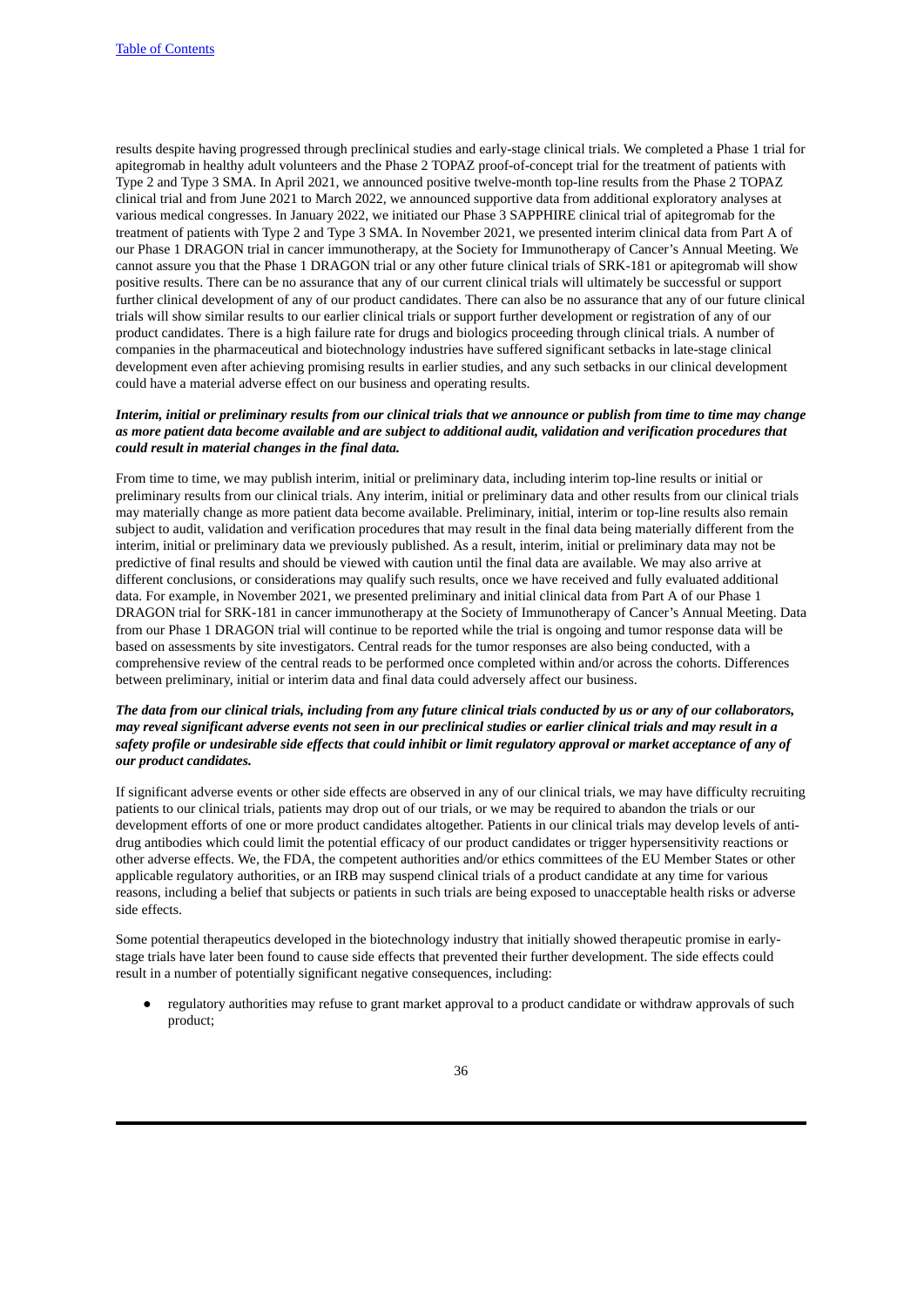- we may suspend marketing of such product;
- regulatory authorities may require additional warnings on the label for such product;
- we may be required to develop a Risk Evaluation and Mitigation Strategy ("REMS") for such a product, or if a REMS is already in place, to incorporate additional requirements under the REMS, or to develop a similar strategy as required by a comparable foreign regulatory authority;
- we may be required to conduct additional post-market studies;
- we could be sued and held liable for harm caused to subjects or patients; or
- our reputation may suffer.

Any of these developments could adversely affect our prospects for receiving or maintaining approval for our product candidates and/or inhibit market acceptance of any approved product and could materially harm our business, financial condition and prospects.

## If we encounter difficulties enrolling patients in our clinical trials, our clinical development activities could be delayed *or otherwise adversely affected.*

We may experience difficulties in patient enrollment in our clinical trials for a variety of reasons, including due to the COVID-19 pandemic. The timely completion of clinical trials in accordance with their protocols depends, among other things, on our ability to enroll a sufficient number of patients who remain in the trial until its conclusion. The enrollment of patients depends on many factors, including:

- the patient eligibility and exclusion criteria defined in the protocol;
- the size of the patient population required for analysis of the trial's primary endpoints;
- the willingness or availability of patients to participate in our trials (including due to the COVID-19 pandemic);
- the number and location of participating trial sites;
- the proximity of patients to trial sites and any limitations on travel or access to trial sites (including due to the COVID-19 pandemic);
- the design of the trial;
- our ability to recruit clinical trial investigators with the appropriate competencies and experience;
- clinicians' and patients' perceptions as to the potential advantages and risks of the product candidate being studied in relation to other available therapies;
- our ability to obtain and maintain patient consents; and
- the risk that patients enrolled in clinical trials will drop-out of the trials before completion of their involvement in the study.

For example, we are initially developing apitegromab for the treatment of SMA, a rare disease, affecting an estimated 30,000 to 35,000 patients in the U.S. and Europe. As a result, we may encounter difficulties enrolling patients in our clinical trials for apitegromab due, in part, to the small size of this patient population. In addition, our clinical trials will compete with other clinical trials for product candidates that are in the same therapeutic areas as our product candidates, and this competition will reduce the number and types of patients available to us, because some patients who might have opted to enroll in our trials may instead opt to enroll in a trial being conducted by one of our competitors. Since the number of qualified clinical investigators is limited, we expect to conduct some of our clinical trials at the same clinical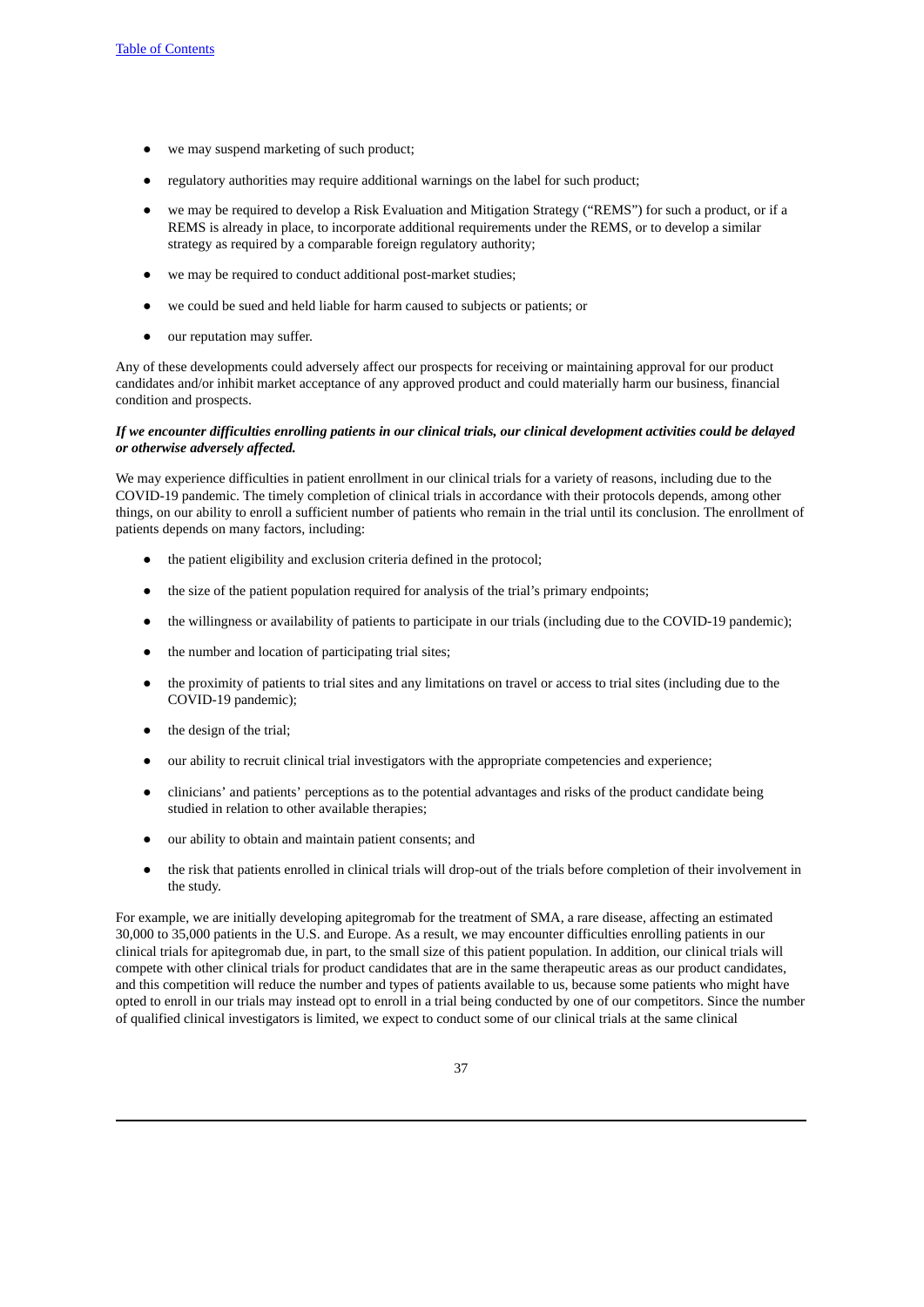trial sites that some of our competitors use, which will reduce the number of patients who are available for our clinical trials in such clinical trial site. Additionally, patients may opt out of participation in clinical trials in favor of treatment with FDA-approved therapies, or therapies approved in the EU or other foreign jurisdictions.

Delays in patient enrollment may result in increased costs or may affect the timing or outcome of our future clinical trials, which could prevent completion of these trials and adversely affect our ability to advance the development of our product candidates.

We rely on third parties to conduct our clinical trials and certain aspects of our preclinical studies. If these third parties do not successfully carry out their contractual duties or meet expected deadlines or comply with legal and regulatory requirements, we may be delayed or unable to receive regulatory approval of or commercialize apitegromab, SRK-181 *or any future product candidates, and our business could be materially harmed.*

We depend upon third parties to conduct certain aspects of our preclinical studies and to conduct our clinical trials, under agreements with universities, medical institutions, CROs, strategic partners and others. We often have to negotiate budgets and contracts with such third parties, and if we are unsuccessful or if the negotiations take longer than anticipated, this could result in delays to our development timelines and increased costs.

We rely especially heavily on third parties over the course of our clinical trials, and, as a result, have limited control over the clinical investigators and limited visibility into their day-to-day activities, including with respect to their individual employment policies or compliance with the approved clinical protocol. Nevertheless, we are responsible for ensuring that each of our trials is conducted in accordance with the applicable protocol, legal and regulatory requirements and scientific standards, and our reliance on third parties does not relieve us of our regulatory responsibilities. We and these third parties are required to comply with Good Clinical Practice ("GCP") requirements, which are regulations and guidelines enforced by the FDA and comparable foreign regulatory authorities for conducting, recording and reporting the results of clinical trials to assure that data and reported results are credible and accurate and that the rights, integrity and confidentiality of trial participants are protected. Regulatory authorities enforce these GCP requirements through periodic inspections of trial sponsors, clinical investigators and trial sites. If we or any of these third parties fail to comply with applicable GCP requirements, the clinical data generated in our clinical trials may be deemed unreliable and the FDA or comparable foreign regulatory authorities may require us to suspend or terminate these trials or perform additional preclinical studies or clinical trials before approving our marketing applications. We cannot be certain that, upon inspection, such regulatory authorities will determine that any of our clinical trials comply with the GCP requirements. We also are required to register ongoing clinical trials and post the results of completed clinical trials on a government-sponsored database, ClinicalTrials.gov, within specified timeframes. Failure to do so can result in civil monetary penalties, adverse publicity and civil and criminal sanctions. The FDA and National Institutes of Health recently signaled the government's willingness to begin enforcing these registration and reporting requirements against non-compliant clinical trial sponsors.

Our failure or any failure by these third parties to comply with these regulations or to recruit a sufficient number of patients may require us to repeat clinical trials, which would delay the regulatory approval process. Moreover, our business may be implicated if any of these third parties violate federal or state fraud and abuse or false claims laws and regulations or healthcare privacy and security laws.

Any third parties conducting aspects of our preclinical studies or clinical trials will not be our employees and, except for remedies that may be available to us under our agreements with such third parties, we cannot control whether they devote sufficient time and resources to our preclinical studies and clinical trials. These third parties may also have relationships with other commercial entities, including our competitors, for whom they may also be conducting clinical trials or other product development activities, which could affect their performance on our behalf. If these third parties do not successfully carry out their contractual duties or obligations or meet expected deadlines, if they cannot perform their contractual duties or obligations due to the impacts of the COVID-19 pandemic on their operations or at the sites they are overseeing, if they need to be replaced or if the quality or accuracy of the preclinical or clinical data they obtain is compromised due to the failure to adhere to our protocols or regulatory requirements or for other reasons, our development timelines, including clinical development timelines, may be extended, delayed or terminated and we may not be able to complete development of, receive regulatory approval of or successfully commercialize our product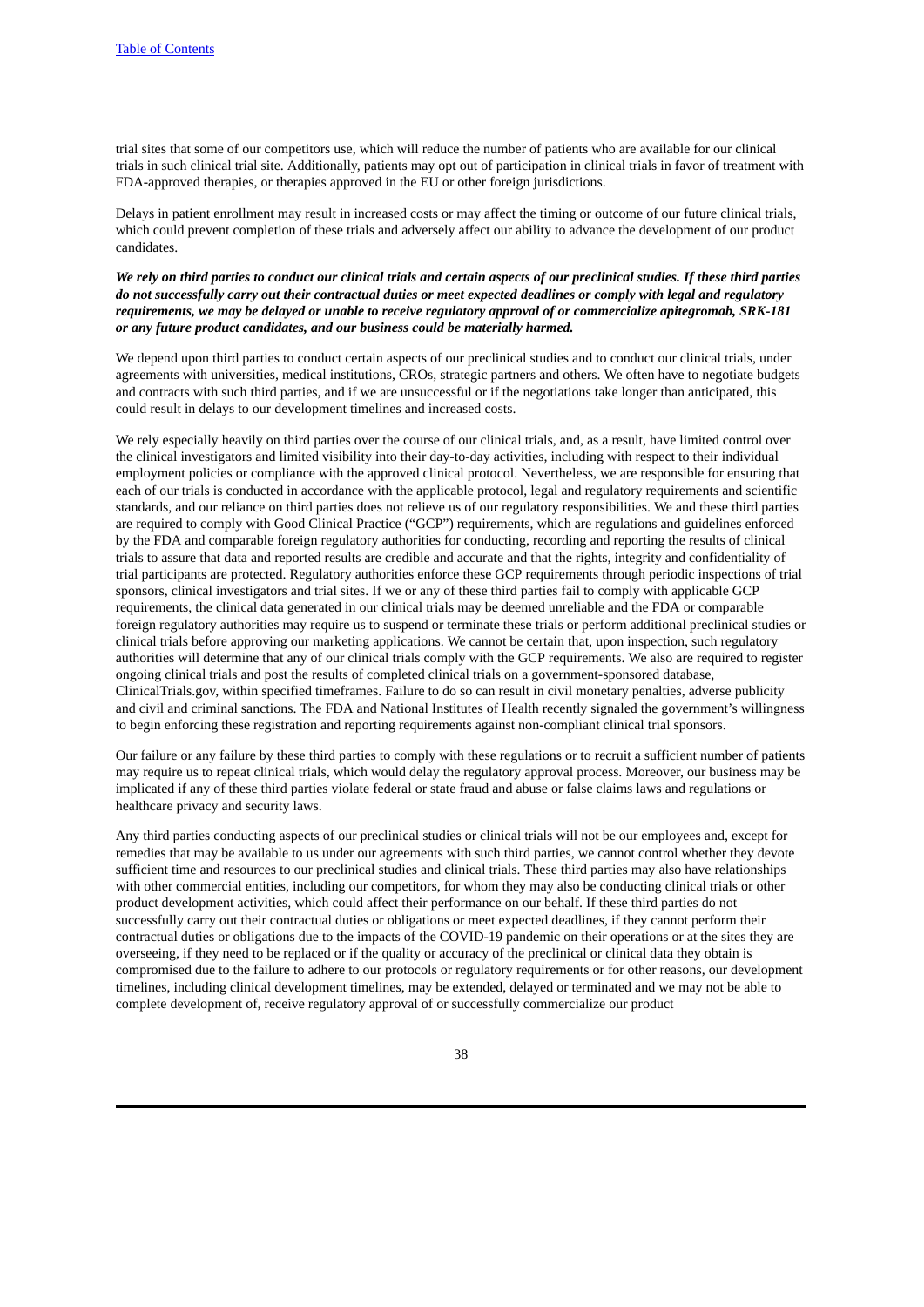candidates. As a result, our financial results and the commercial prospects for our product candidates would be harmed, our costs could increase and our ability to generate revenue could be delayed.

If any of our relationships with these third-party CROs or others terminate, we may not be able to enter into arrangements with alternative CROs or other third parties or to do so on commercially reasonable terms. Switching or adding additional CROs involves additional cost and requires management time and focus. In addition, there is a natural transition period when a new CRO begins work. As a result, delays may occur, which can materially impact our ability to meet our desired development timelines. Though we carefully manage our relationships with our CROs, there can be no assurance that we will not encounter similar challenges or delays in the future or that these delays or challenges will not have a material adverse impact on our business, financial condition and prospects.

# The regulatory approval process for our product candidates in the U.S., EU and other jurisdictions is currently *uncertain and will be lengthy, time-consuming and inherently unpredictable and we may experience significant delays in the clinical development and regulatory approval, if any, of our product candidates.*

The research, testing, manufacturing, labeling, approval, sale, import, export, marketing, promotion and distribution of drug products, including biologics, are subject to extensive regulation by the FDA in the U.S. and other regulatory authorities outside the U.S. We are not permitted to market any biological product in the U.S. until we receive a biologics license from the FDA. We have not previously submitted a BLA to the FDA or similar marketing application to comparable foreign authorities. A BLA must include extensive preclinical and clinical data and supporting information to establish that the product candidate is safe, pure and potent for each desired indication. A BLA must also include significant information regarding the chemistry, manufacturing and controls for the product, and the manufacturing facilities must complete a successful pre-license inspection.

The FDA may seek independent advice from a panel of experts, referred to as an Advisory Committee, on complex or novel issues that may be presented in an application, including issues related to the adequacy of the safety and efficacy data to support approval. The opinion of the Advisory Committee, although not binding, may have a significant impact on our ability to receive approval of any product candidates that we develop based on the completed clinical trials.

Further, a clinical trial may be suspended or terminated by us, the IRBs for the institutions at which such trials are being conducted, or the FDA, the competent authorities and/or ethics committees of the EU Member States or other regulatory authorities, or recommended for suspension or termination by the DSMB for such trial, due to a number of factors, including failure to conduct the clinical trial in accordance with regulatory requirements or our clinical protocols, inspection of the clinical trial operations or trial site by the FDA, EMA, competent authorities of the EU Member States or other regulatory authorities resulting in the imposition of a clinical hold, unforeseen safety issues or adverse side effects, failure to demonstrate a benefit from using a product candidate, changes in governmental regulations or administrative actions or lack of adequate funding to continue the clinical trial. If we experience termination of, or delays in the completion of, any clinical trial of our product candidates, the prospects for regulatory approval and commercial prospects for our product candidates will be harmed, and our ability to generate product revenue will be delayed. In addition, any delays in completing any clinical trials will increase our costs, slow down our product development and approval process and jeopardize our ability to commence product sales and generate revenue.

## The FDA, EMA or requlatory authorities in other jurisdictions may disagree with our development plans and we may fail to receive or be delayed in receiving regulatory approval of apitegromab, SRK-181 and future product candidates.

FDA approval of a new biologic or drug generally requires dispositive data from two (and in some cases, one) adequate and well-controlled pivotal Phase 3 clinical trials of the biologic or drug in the relevant patient population. Phase 3 clinical trials typically involve hundreds of patients, have significant costs and take years to complete.

The results of our clinical trials may not support approval. Our product candidates could fail to receive regulatory approval for many reasons, including the following, among other reasons:

the FDA, EMA or comparable foreign regulatory authorities may disagree with the design or implementation of our clinical trials;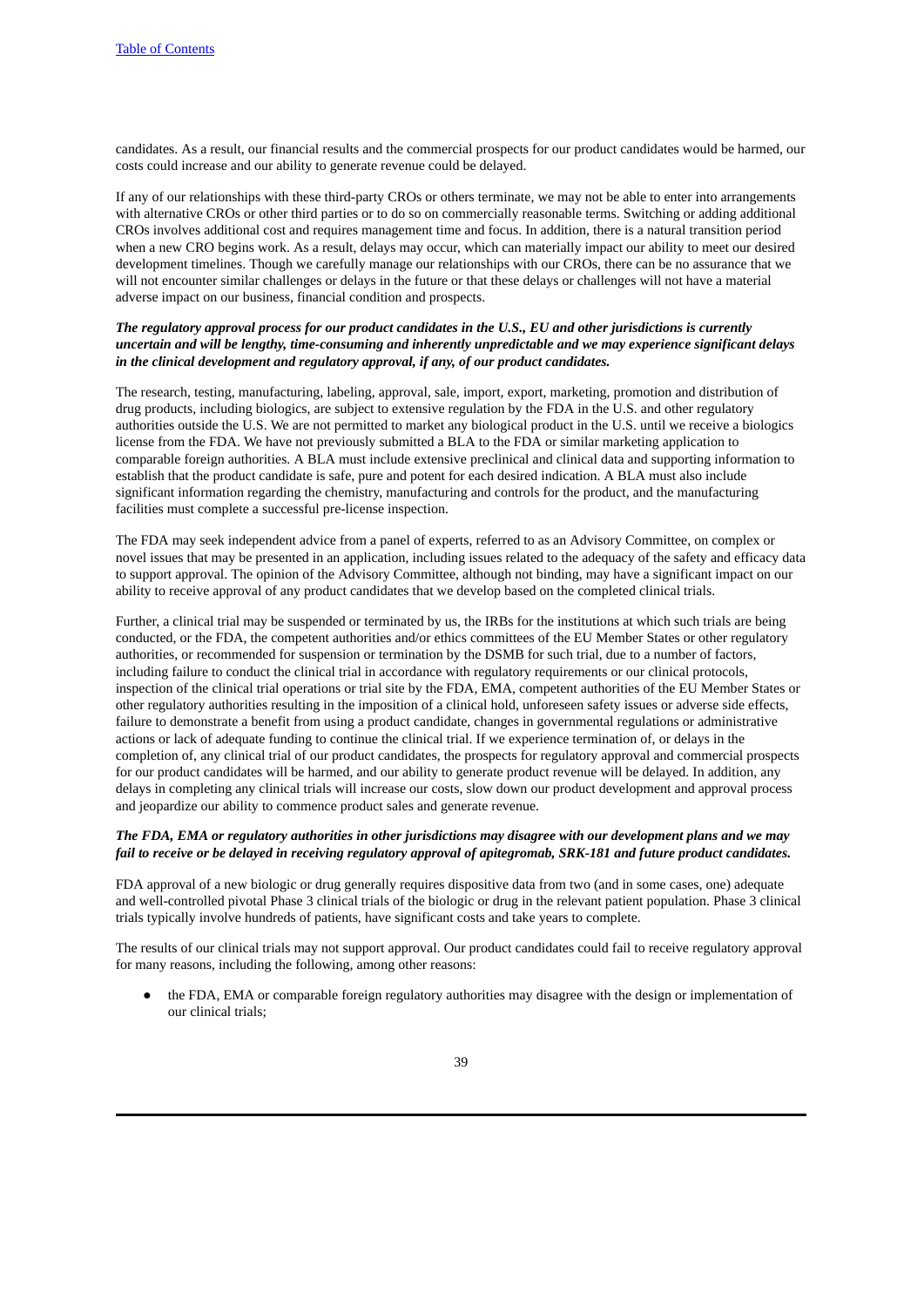- we may be unable to demonstrate to the satisfaction of the FDA, EMA or comparable foreign regulatory authorities that our product candidates are safe and effective for any of their proposed indications;
- the results of clinical trials may not meet the level of statistical significance or adequacy in the robustness or amount of data required by the FDA, EMA or comparable foreign regulatory authorities for approval;
- we may be unable to demonstrate that our product candidates' clinical and other benefits outweigh their safety risks;
- the FDA, EMA or comparable foreign regulatory authorities may disagree with our interpretation of data from preclinical studies or clinical trials;
- the data collected from clinical trials of our product candidates may not be sufficient to the satisfaction of the FDA, EMA or comparable foreign regulatory authorities to support the submission of a BLA or other comparable submission in foreign jurisdictions or to receive regulatory approval in the U.S. or elsewhere;
- the FDA, competent authorities of the EU Member States or comparable foreign regulatory authorities may fail to approve the manufacturing processes or facilities of third-party manufacturers with which we contract for clinical and commercial supplies; and
- the approval policies or regulations of the FDA, EMA or comparable foreign regulatory authorities may significantly change in a manner rendering our clinical data insufficient for approval.

If we believe the clinical trial data support doing so, we may seek to pursue BLA approval in the United States or marketing authorization in jurisdictions outside the United States for one or more of our product candidates based on results of interim analyses of our pivotal trials, rather than submitting such applications after the relevant pivotal trials have been completed. We cannot assure you that the FDA, EMA or other regulatory authorities will agree with this approach or that these regulatory authorities will find the results from a single pivotal trial or of an interim analysis (such as that from a single pivotal trial or multiple trials) sufficient to meet the standards for approval or marketing authorization; and if they do not, the prospects for regulatory approval and commercialization of our product candidates may be delayed or harmed.

# We have received Orphan Drug designation from the FDA for apitegromab for the treatment of SMA and the EC granted Orphan Medicinal Product designation to apitegromab for the treatment of SMA. We may seek Orphan Drug *designation from regulatory authorities in other jurisdictions for apitegromab and Orphan Drug designation from the* FDA, EC or regulatory authorities in other jurisdictions for our future product candidates. In any of these instances, we may not receive the requested designation or we may be unable to realize the benefits associated with Orphan Drug *designation, including the potential for market exclusivity.*

Under the Orphan Drug Act, the FDA may designate a product as an orphan drug if, among other things, it is intended to treat a rare disease or condition, defined as a patient population of fewer than 200,000 in the U.S., or a patient population greater than 200,000 in the U.S. where there is no reasonable expectation that the cost of developing the drug will be recovered from sales in the U.S. In the EU, after a recommendation from the EMA's Committee for Orphan Medicinal Products ("COMP"), the EC grants orphan designation to promote the development of products that are (a) intended for the diagnosis, prevention or treatment of a life-threatening or chronically debilitating condition affecting not more than five in 10,000 persons in the EU, or (b) for the diagnosis, prevention or treatment of a life-threatening, seriously debilitating or serious and chronic condition when, without incentives, it is unlikely that sales of the medicinal product in the EU would generate sufficient return to justify the necessary investment in developing the medicinal product. Additionally, the orphan designation requires that there is no satisfactory method of diagnosis, prevention or treatment of the condition authorized for marketing in the EU, or, if such a method exists, the medicinal product must be of significant benefit to those affected by the condition. Any Orphan Drug designation that we are granted for our product candidates in the U.S. or in the EU would not assure Orphan Drug designation of those product candidates in any other jurisdiction. Orphan Drug designation neither shortens the development time or regulatory review time of a product candidate, nor gives the product candidate any advantage in the regulatory review or approval process (other than as discussed below).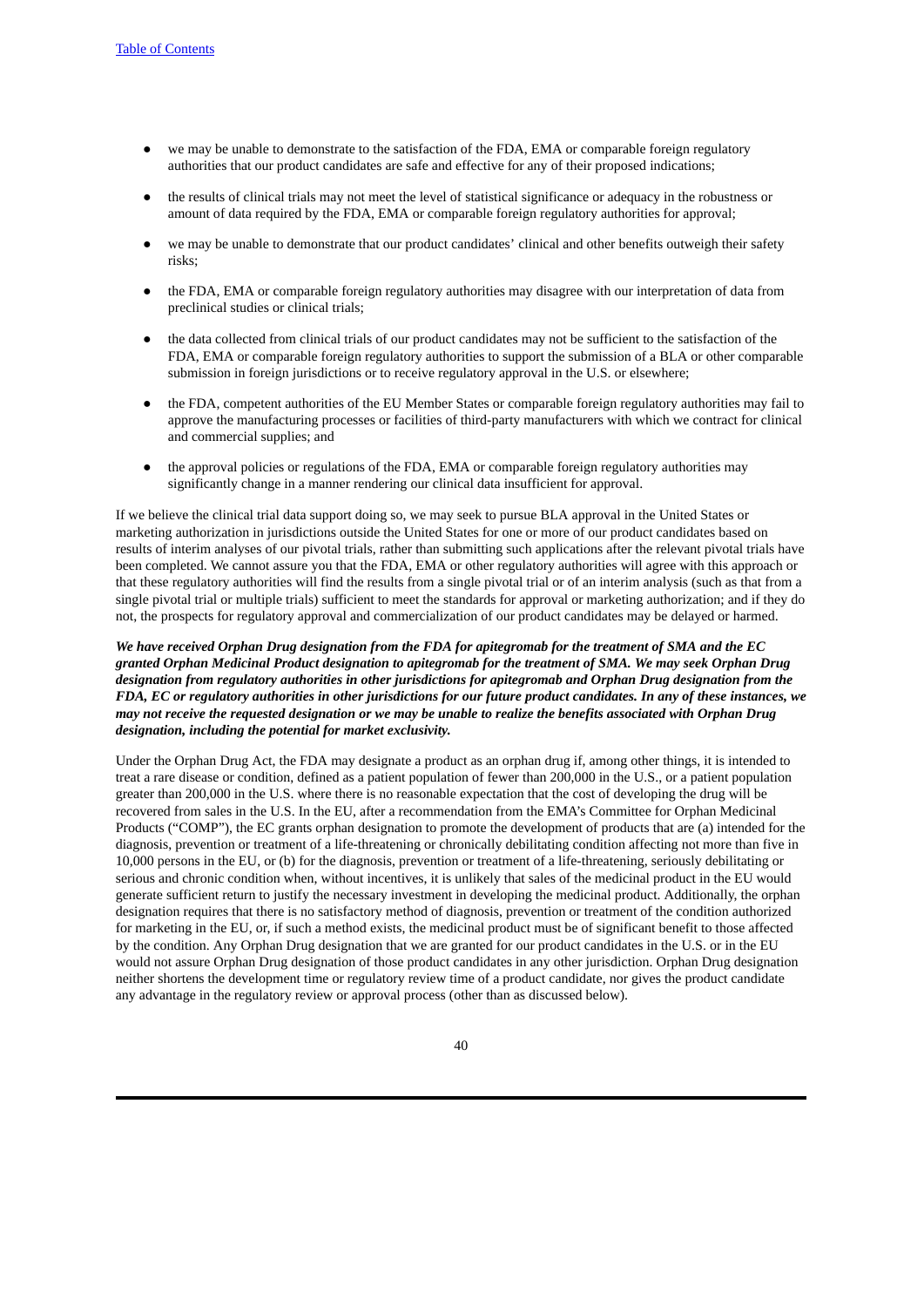In the U.S., Orphan Drug designation entitles a party to financial incentives such as opportunities for grant funding towards clinical trial costs, tax advantages and user-fee waivers. In addition, if a product candidate receives the first FDA approval for the indication for which it has orphan designation, the product is entitled to orphan drug exclusivity for that indication. Orphan drug exclusivity means the FDA may not approve another application to market the same drug for the same indication for a period of seven years, except in limited circumstances, such as a showing of clinical superiority over the product with orphan exclusivity or where the manufacturer is unable to assure sufficient product quantity. In the EU, orphan designation entitles a party to scientific assistance regarding necessary tests and trials, financial incentives such as reduction of fees or fee waivers and ten years of market exclusivity following grant of marketing authorization for the medicinal product if the criteria for orphan designation continue to be met before the grant of the marketing authorization. This period may be reduced to six years if the orphan designation criteria are no longer met, including where it is shown that the product is sufficiently profitable not to justify maintenance of market exclusivity.

We have received Orphan Drug designation from the FDA for apitegromab for the treatment of SMA, and following the EMA's COMP's positive opinion, the EC designated apitegromab as an orphan medicinal product for the treatment of SMA. Even if we receive orphan drug exclusivity, the benefit of that exclusivity may be limited if we seek approval for an indication broader than the orphan-designated indication or could be revoked under certain circumstances, for example if the FDA later determines that the request for designation was materially defective or that we are unable to assure sufficient quantities of the product to meet the needs of patients with the rare disease or condition. Further, even if we receive orphan drug exclusivity for a product, that exclusivity may not effectively protect the product from competition during the exclusivity period because different drugs with different active moieties can be approved for the same condition, and the same product can be approved for different uses. Also, in the U.S., even after an orphan drug is approved and receives orphan drug exclusivity, the FDA may subsequently approve another drug for the same condition if the FDA concludes that the latter drug is not the same drug, including because it has been shown to be clinically superior to the drug with exclusivity because it is safer, more effective or makes a major contribution to patient care. In the EU, marketing authorization may be granted to a similar medicinal product for the same orphan indication if:

- the second applicant can establish in its application that its medicinal product, although similar to the orphan medicinal product already authorized, is safer, more effective or otherwise clinically superior; or
- the holder of the marketing authorization for the original orphan medicinal product consents to a second orphan medicinal product application; or
- the holder of the marketing authorization for the original orphan medicinal product cannot supply sufficient quantities of orphan medicinal product.

# We have received Rare Pediatric Disease designation for apitegromab for the treatment of SMA. However, a marketing application for apitegromab, if approved, may not meet the eligibility criteria for a rare pediatric disease priority review *voucher.*

We have received Rare Pediatric Disease designation for apitegromab for the treatment of SMA. Designation of a biologic as a product for a rare pediatric disease does not guarantee that a BLA for such biologic will meet the eligibility criteria for a rare pediatric disease priority review voucher at the time the application is approved. Under the Federal Food, Drug, and Cosmetic Act ("FDCA"), we will need to request a rare pediatric disease priority review voucher in our original BLA for apitegromab. The FDA may determine that a BLA for apitegromab, if approved, does not meet the eligibility criteria for a rare pediatric disease priority review voucher, including for the following reasons:

- SMA no longer meets the definition of a rare pediatric disease;
- apitegromab contains an active ingredient (including any ester or salt of the active ingredient) that has been previously approved in an application;
- the BLA is not deemed eligible for priority review;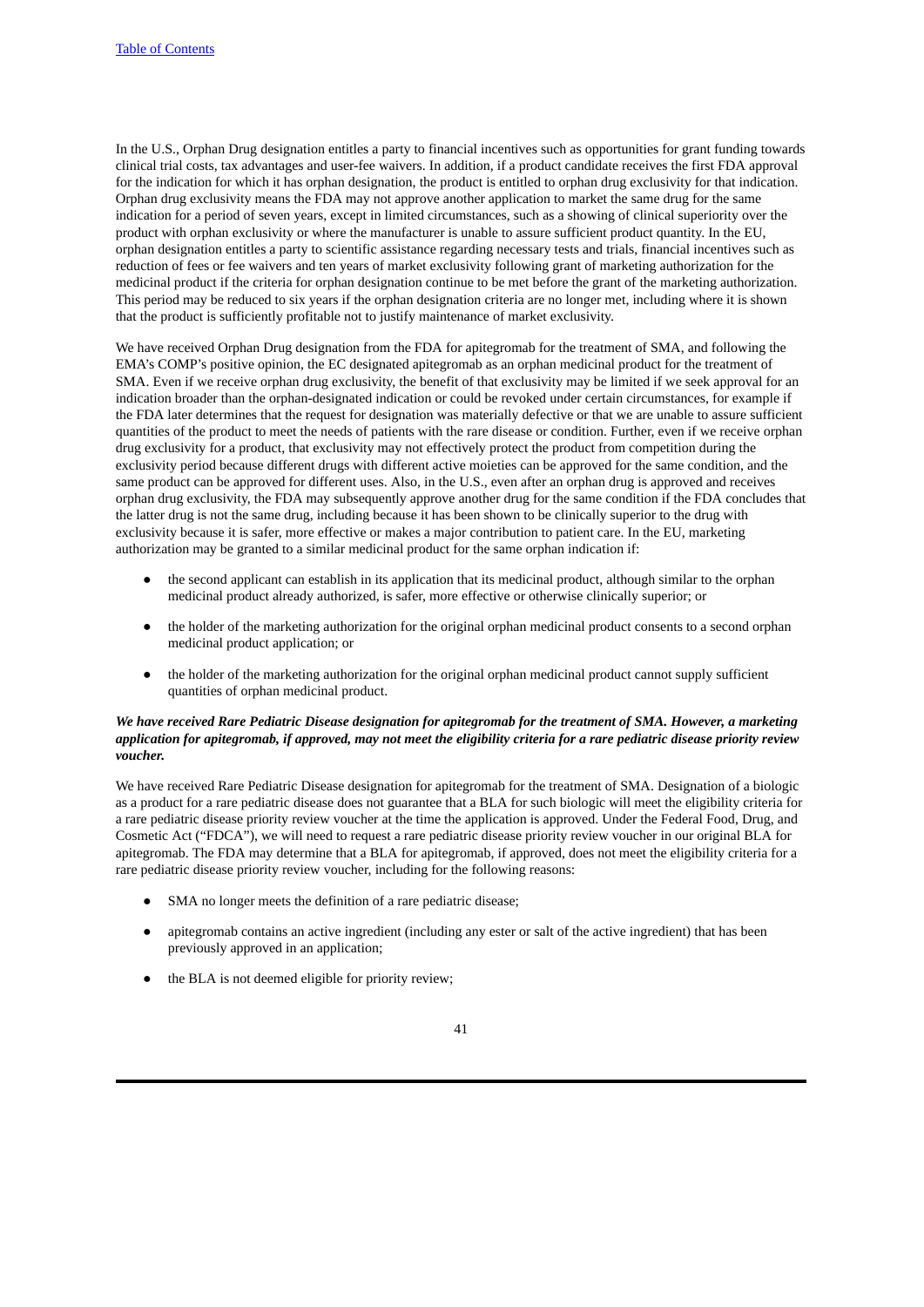- the BLA does not rely on clinical data derived from studies examining a pediatric population and dosages of the drug intended for that population; or
- the BLA seeks approval for a different adult indication than the rare pediatric disease for which apitegromab is designated.

The authority for the FDA to award rare pediatric disease priority review vouchers for biologics after September 30, 2024 is currently limited to biologics that receive Rare Pediatric Disease designation on or prior to September 30, 2024, and the FDA may only award rare pediatric disease priority review vouchers through September 30, 2026. If the BLA for apitegromab is not approved on or prior to September 30, 2026 for any reason, it will not be eligible for a priority review voucher. However, it is possible the authority for the FDA to award rare pediatric disease priority review vouchers will be further extended by Congress.

We have received Fast Track designation from the FDA and PRIME designation from the EMA for apitegromab for the *treatment of SMA. We may seek Breakthrough Therapy designation or Fast Track designation from the FDA or* PRIME designation from the EMA for other product candidates in the future, and we may not be successful in receiving such designations, or if received, such designation may not actually lead to a faster development or regulatory *review or approval process.*

We may seek Breakthrough Therapy designation or Fast Track designation or PRIME designation for certain of our product candidates.

A breakthrough therapy is defined as a product that is intended, alone or in combination with one or more other products, to treat a serious or life threatening disease or condition, and preliminary clinical evidence indicates that the product may demonstrate substantial improvement over existing therapies on one or more clinically significant endpoints, such as substantial treatment effects observed early in clinical development. Products that have been designated as breakthrough therapies are eligible for more frequent interaction and communication between the FDA and the sponsor, which can help to identify the most efficient path for clinical development, as well as rolling review. Products designated as breakthrough therapies by the FDA may also be eligible for (but are not assured) accelerated approval.

Designation as a breakthrough therapy is within the discretion of the FDA. Accordingly, even if we believe one of our product candidates meets the criteria for designation as a breakthrough therapy, the FDA may disagree and instead determine not to make such designation. In any event, the receipt of a Breakthrough Therapy designation for a product candidate may not result in a faster development process, review or approval compared to products considered for approval under conventional FDA procedures and does not assure ultimate approval by the FDA. In addition, even if one or more of our product candidates qualify as breakthrough therapies, the FDA may later decide that the products no longer meet the conditions for qualification and rescind the breakthrough designation.

If a product is intended for the treatment of a serious or life-threatening condition and the product demonstrates the potential to address unmet medical needs for this condition, the product sponsor may apply for Fast Track designation. Products receiving a Fast Track designation are eligible for more frequent interaction and communication with FDA and rolling review. The FDA has broad discretion whether or not to grant this designation, so even if we believe a particular product candidate is eligible for this designation, we cannot assure you that the FDA would decide to grant it. Even if we do receive Fast Track designation, we may not experience a faster development process, review or approval compared to conventional FDA procedures. The FDA may withdraw Fast Track designation if it believes that the designation is no longer supported by data from our clinical development program. In May 2021, the FDA granted Fast Track designation for apitegromab for the treatment of SMA.

In March 2021, the EMA granted PRIME designation to apitegromab for the treatment of SMA. PRIME, or PRIority MEdicine, is a scheme provided by the EMA to enhance support for the development of medicines that target an unmet medical need. To qualify for PRIME, product candidates require early clinical evidence that the therapy has the potential to offer a major therapeutic advantage over existing treatments or benefits patients without treatment options. Among the benefits of PRIME are the appointment of a rapporteur to provide continuous support and help build knowledge ahead of a marketing authorization application, early dialogue and scientific advice at key development milestones, and the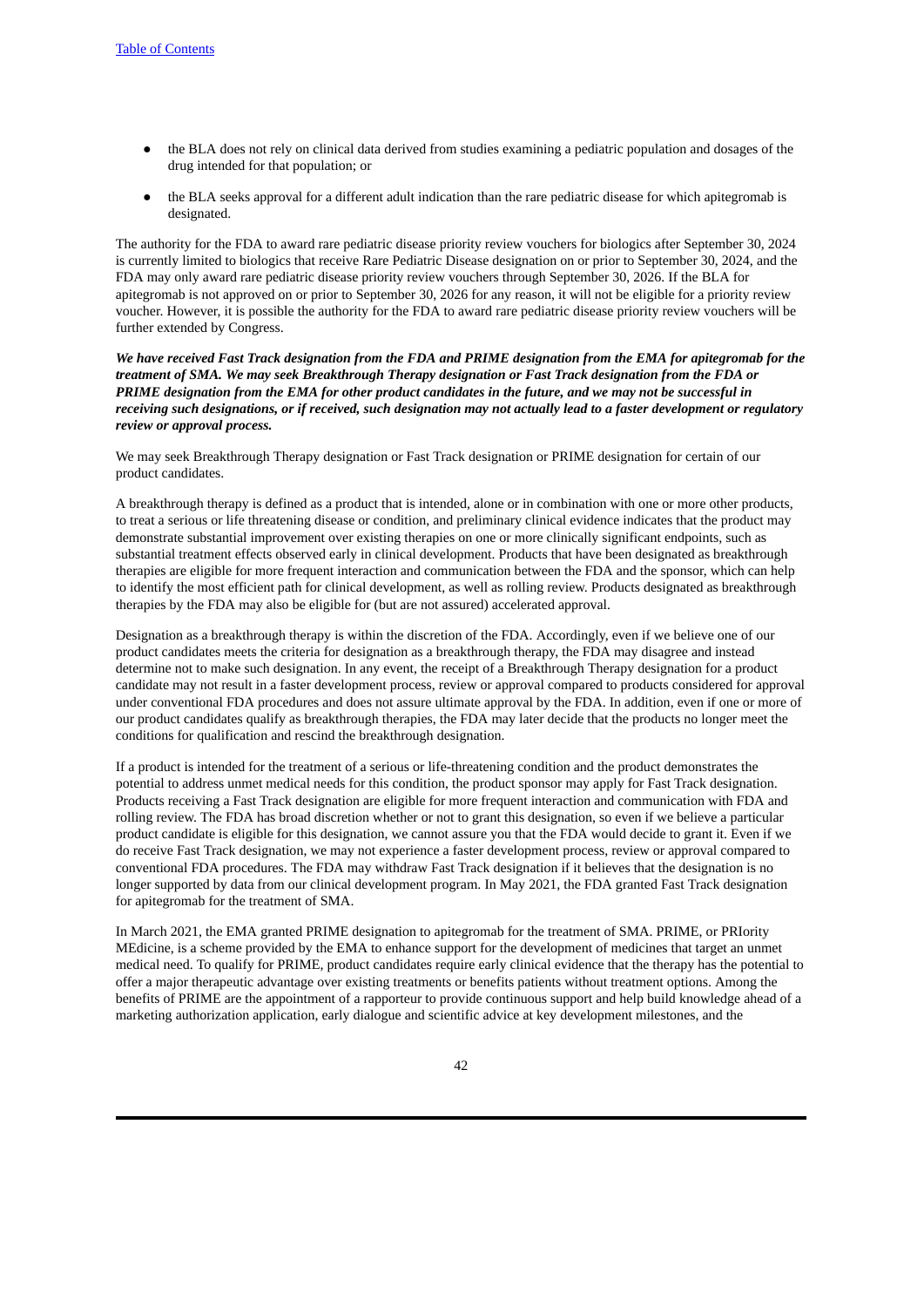potential to qualify products for accelerated review earlier in the application process. The receipt of PRIME designation for apitegromab for the treatment of SMA may not result in a faster development process, review or approval compared to products considered for approval under conventional regulatory agency procedures and does not assure ultimate approval by the EMA.

## Receiving and maintaining regulatory approval of our product candidates in one jurisdiction does not mean that we will *be successful in receiving or maintaining regulatory approval of our product candidates in other jurisdictions.*

Receiving and maintaining regulatory approval of our product candidates in one jurisdiction does not guarantee that we will be able to receive or maintain regulatory approval in any other jurisdiction, but a failure or delay in receiving regulatory approval in one jurisdiction may have a negative effect on the regulatory approval process in other jurisdictions. Even if the FDA grants marketing approval of a product candidate, the EC, the competent authorities of EU Member States or comparable regulatory authorities in foreign jurisdictions may not approve the manufacturing, marketing and promotion of the product candidate in other countries. Approval procedures vary among jurisdictions and can involve requirements and administrative review periods different from, and greater than, those in the U.S., including additional preclinical studies or clinical trials, as clinical trials conducted in one jurisdiction may not be accepted by regulatory authorities in other jurisdictions. In many jurisdictions outside the U.S., a product candidate must be approved for reimbursement before it can be approved for sale in that jurisdiction. In some cases, the price that we intend to charge for our products is also subject to approval.

We may also submit marketing applications in other countries. Regulatory authorities in jurisdictions outside of the U.S. have requirements for approval of product candidates with which we must comply prior to marketing in those jurisdictions. Receiving foreign regulatory approvals and compliance with foreign regulatory requirements could result in significant delays, difficulties and costs for us and could delay or prevent the introduction of our products in certain countries. If we fail to comply with the regulatory requirements in international markets and/or receive applicable marketing approvals, our target market will be reduced and our ability to realize the full market potential of our product candidates will be harmed.

## Even if we receive regulatory approval of any product candidates, we will be subject to ongoing regulatory obligations and continued regulatory review, which may result in significant additional expense and we may be subject to penalties if we fail to comply with regulatory requirements or experience unanticipated problems with our product candidates.

If any of our product candidates are approved, they will be subject to ongoing regulatory requirements, including requirements related to manufacturing, labeling, packaging, storage, advertising, promotion, sampling, record-keeping, import, export, conduct of post-marketing studies and submission of safety, efficacy and other post-marketing information. In addition, we will be subject to continued compliance with current Good Manufacturing Practice ("cGMP") and GCP requirements for any clinical trials that we conduct post-approval.

Manufacturers and manufacturers' facilities are required to comply with extensive FDA, EU and comparable foreign regulatory authority requirements, including ensuring that quality control and manufacturing procedures conform to cGMP regulations. As such, we and our contract manufacturers will be subject to periodic review and inspections to assess compliance with cGMP and adherence to commitments made in any BLA or other marketing application and previous responses to inspection observations. Accordingly, we and others with whom we work must continue to expend time, money, and effort in all areas of regulatory compliance, including manufacturing, production and quality control.

Any regulatory approvals that we receive for our product candidates may be subject to limitations on the approved uses for which the product may be marketed or contain requirements for potentially costly post-market testing, including Phase 4 clinical trials and surveillance to monitor the safety and efficacy of the product candidate. The FDA may also require a REMS program as a condition of approval of our product candidates, which could entail requirements for long-term patient follow-up, a medication guide, physician communication plans or additional elements to ensure safe use, such as restricted distribution methods, patient registries and other risk minimization tools.

Later discovery of previously unknown problems with our product candidates, including adverse events of unanticipated severity or frequency, or with our third-party manufacturers or manufacturing processes, or failure to comply with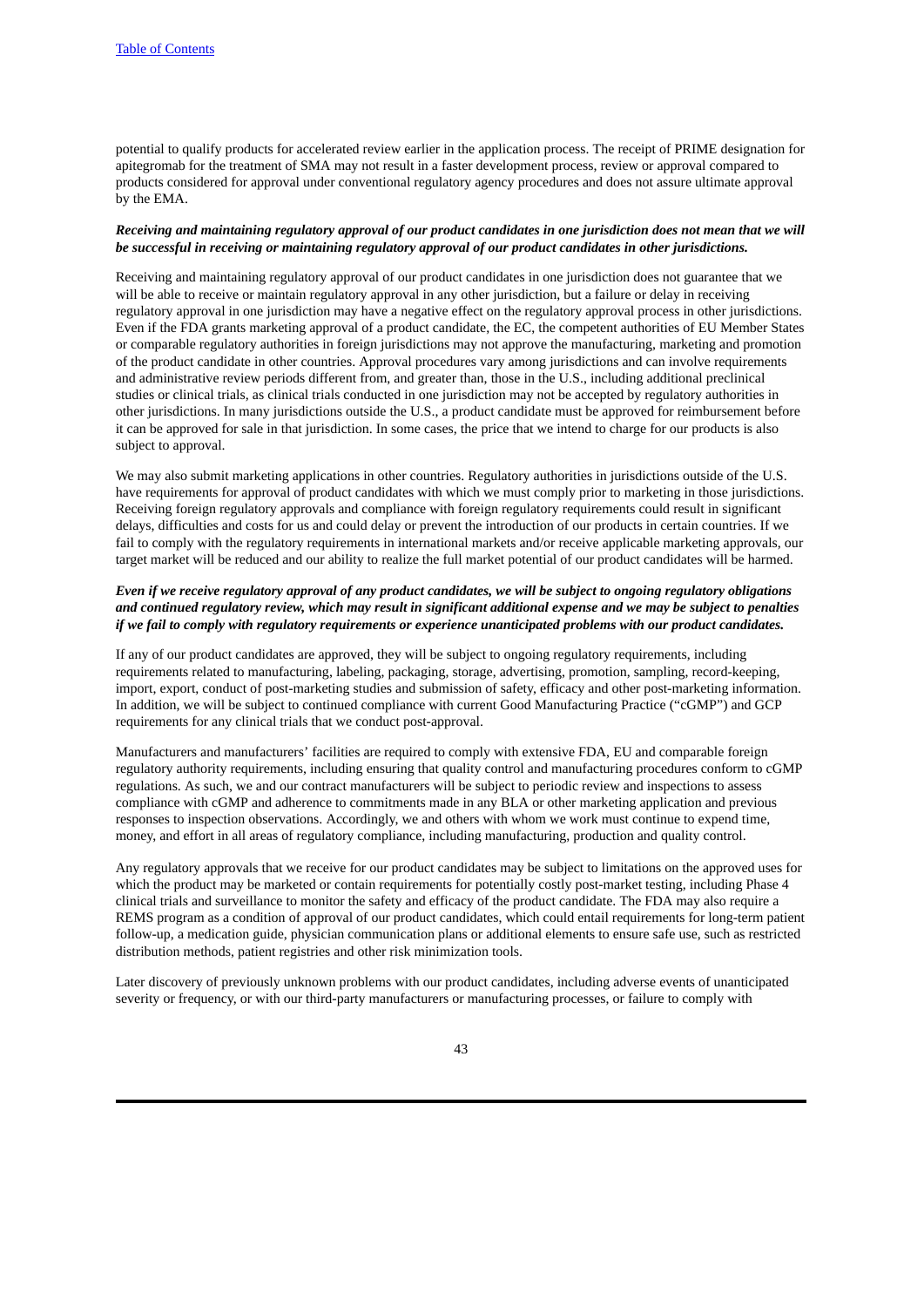regulatory requirements may result in revisions to the approved labeling to add new safety information; imposition of postmarket studies or clinical trials to assess new safety risks; or imposition of distribution restrictions or other restrictions under a REMS program. Other potential consequences include, among other things:

- restrictions on the marketing or manufacturing of our products, withdrawal of the product from the market or voluntary or mandatory product recalls;
- fines, warning letters, untitled letters or holds on clinical trials;
- refusal by the FDA to approve pending applications or supplements to approved applications filed by us or suspension or revocation of license approvals;
- product seizure or detention or refusal to permit the import or export of our product candidates; and
- permanent injunctions and consent decrees, including the imposition of civil or criminal penalties.

The FDA strictly regulates marketing, labeling, advertising, and promotion of products that are placed on the market. Products may be promoted only for their approved indications and in a manner consistent with their FDA-approved labeling. The FDA and other agencies actively enforce the laws and regulations prohibiting the promotion of unapproved uses and a company that is found to have improperly promoted unapproved uses may be subject to significant liability.

We cannot predict the likelihood, nature or extent of government regulation that may arise from future legislation or administrative action, either in the U.S. or abroad. If we are slow or unable to adapt to changes in existing requirements or the adoption of new requirements or policies, or if we are not able to maintain regulatory compliance, we may face enforcement action and our business may be harmed.

# Even if a product candidate we develop receives marketing approval, it may fail to achieve the degree of market *acceptance by physicians, patients, third-party payors and others in the medical community necessary for commercial success.*

If apitegromab, SRK-181 or any future product candidate we develop receives marketing approval, whether as a single agent or in conjunction with other therapies, it may nonetheless fail to gain sufficient market acceptance by physicians, patients, third-party payors, and others in the medical community. For example, doctors may deem it sufficient to treat patients with SMA with an SMN upregulator such as nusinersen, and therefore will not be willing to utilize apitegromab in conjunction with such SMN upregulator. If the product candidates we develop do not achieve an adequate level of acceptance, we may not generate significant product revenues and we may not become profitable. The degree of market acceptance of any product candidate, if approved for commercial sale, will depend on a number of factors, including:

- efficacy and potential advantages compared to alternative treatments;
- the amount, scope and nature of the clinical data (and other forms of data) available;
- the ability to offer our products, if approved, for sale at competitive prices;
- convenience and ease of administration compared to alternative treatments;
- the willingness of the target patient population to try new therapies and of physicians to prescribe these therapies;
- the strength of marketing and distribution support;
- the ability to obtain sufficient third-party coverage and adequate reimbursement; and
- the prevalence and severity of any side effects.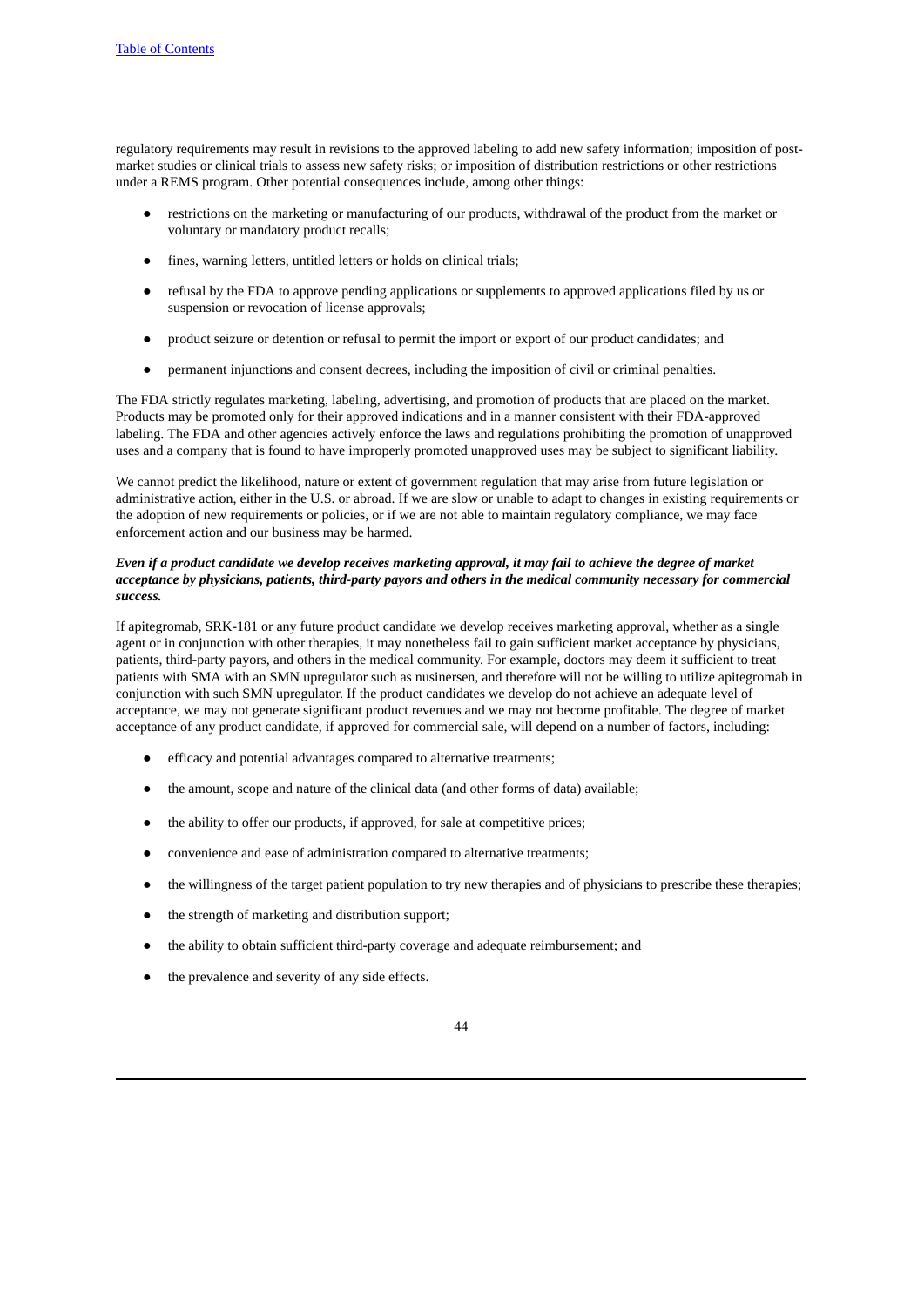# Preclinical development is uncertain. Our preclinical programs may experience delays or may never advance to clinical trials, which would adversely affect our ability to develop our product pipeline and receive regulatory approvals or commercialize these programs on a timely basis or at all, which would have an adverse effect on our business.

We have two product candidates, apitegromab and SRK-181, and may not nominate any other product candidates for any of our programs. Before we can commence clinical trials for any product candidate, we must complete extensive preclinical studies that support our planned INDs in the U.S., or similar applications in other jurisdictions. We cannot be certain of the timely completion or outcome of our preclinical studies and cannot predict if the FDA, EMA or other regulatory authorities will accept our proposed clinical programs or if the outcome of our preclinical studies will ultimately support the further development of our programs. As a result, we cannot be sure that we will be able to submit INDs or similar applications for our preclinical programs on the timelines we expect, if at all, and we cannot be sure that submission of INDs or similar applications will result in the FDA, the competent authorities and/or ethics committees in the EU Member States or other regulatory authorities allowing clinical trials to begin.

Conducting preclinical testing can be a lengthy, time-consuming and expensive process. The time required for such testing may vary substantially according to the type, complexity and novelty of the program, and can be several years or more per program. Delays associated with programs for which we are conducting preclinical testing and studies, such as on account of interruptions or delays in preclinical studies at laboratories or other institutions due to the COVID-19 pandemic, may cause us to incur additional operating expenses. We also may be affected by delays associated with the preclinical testing and studies of certain programs that are the responsibility of our collaborators or our potential future collaborators over which we have limited or no control. The commencement and rate of completion of preclinical studies for a product candidate may be delayed by many factors, including, for example, challenges in reaching consensus with regulatory agencies regarding the scope of the necessary preclinical study program and/or appropriate preclinical study designs.

## The UK's withdrawal from the EU could increase the regulatory burden of product development and authorization in *the UK and EU.*

On June 23, 2016, the UK held a referendum in which a majority of voters approved an exit from the EU, or Brexit, and the UK formally left the EU on January 31, 2020. There was a transition period during which EU pharmaceutical laws continued to apply to the UK, which expired on December 31, 2020. However, the EU and the UK have concluded a trade and cooperation agreement, or TCA, which was provisionally applicable since January 1, 2021 and has been formally applicable since May 1, 2021. The TCA includes specific provisions concerning pharmaceuticals, which include the mutual recognition of GMP, inspections of manufacturing facilities for medicinal products and GMP documents issued, but does not foresee wholesale mutual recognition of UK and EU pharmaceutical regulations. At present, Great Britain has implemented EU legislation on the marketing, promotion and sale of medicinal products through the Human Medicines Regulations 2012 (as amended) (under the Northern Ireland Protocol, the EU regulatory framework will continue to apply in Northern Ireland). The regulatory regime in Great Britain therefore currently aligns in the most part with EU regulations, however it is possible that these regimes will diverge in future now that Great Britain's regulatory system is independent from the EU and the TCA does not provide for mutual recognition of UK and EU pharmaceutical legislation. For example, the new Clinical Trials Regulation which became effective in the EU on January 31, 2022 and provides for a streamlined clinical trial application and assessment procedure covering multiple EU Member States has not been implemented into UK law, and a separate application will need to be submitted for clinical trial authorization in the UK. The long-term effects of Brexit will depend in part on how the terms of the TCA continue to take effect in practice and the terms of any further agreements the UK makes with the EU. Such a withdrawal from the EU is unprecedented, and it is unclear how the restrictions on the UK's access to the European single market for goods, capital, services and labor, or single market, and the wider commercial, legal and regulatory environment, will impact our future operations and clinical activities in the UK in the long term.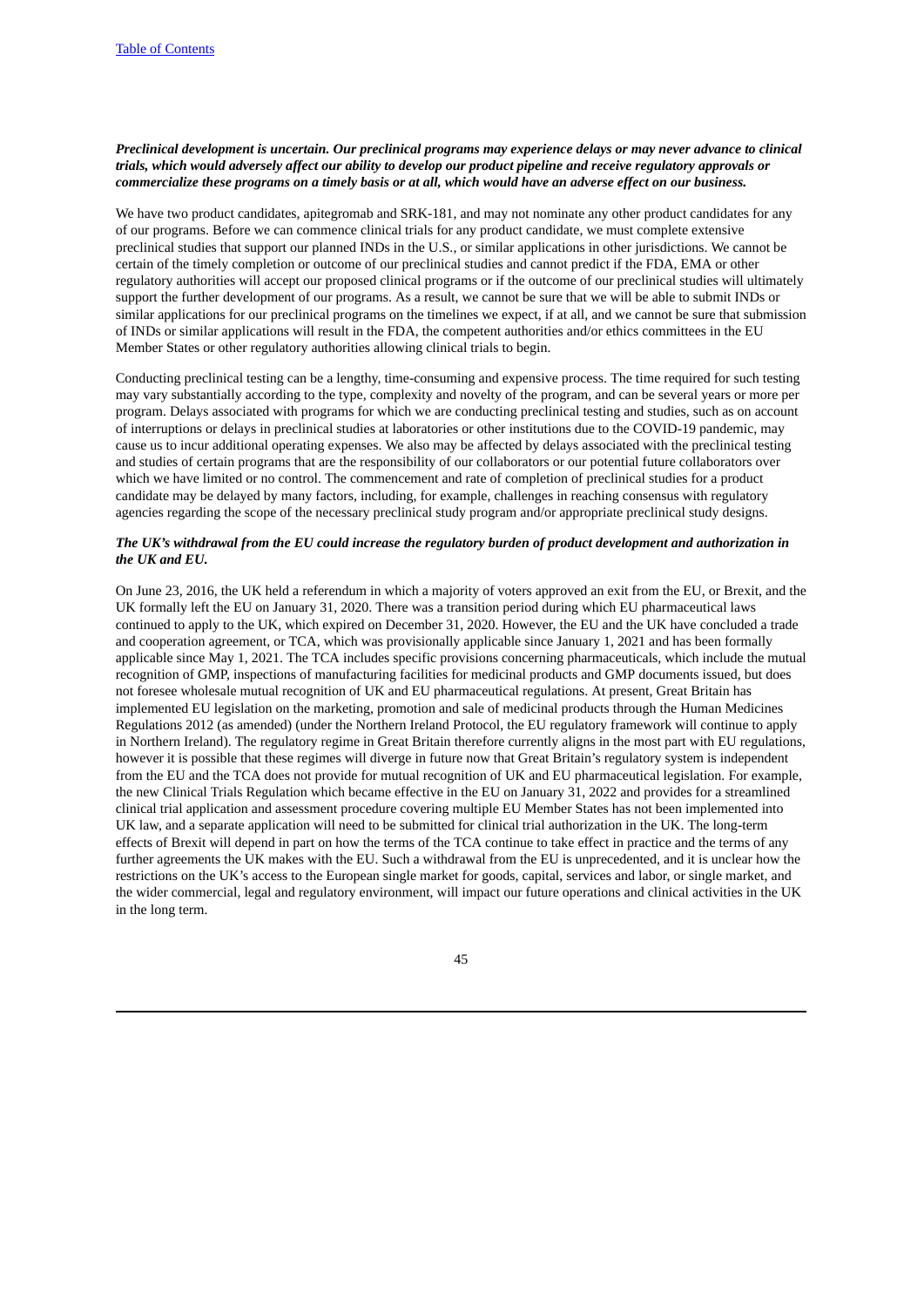#### **Risk Related to Manufacturing and Supply**

## Because we rely on third-party manufacturing and supply partners, our supply of research and development, preclinical and clinical development materials, and, if approved, commercial materials, may become limited or interrupted or may *not be of satisfactory quantity or quality.*

We rely on third-party contract manufacturers to manufacture some of our preclinical product candidate supplies and rely on third-party contract manufacturers to manufacture all of our clinical trial product supplies and, if approved, will rely on third-party contract manufacturers to manufacture all of our commercial product supplies, including all of our drug substance, vialing, labeling, and packaging. We do not own manufacturing facilities for producing any clinical trial or commercial product supplies. There can be no assurance that our preclinical, clinical development, and, if approved, commercial product supplies will not be limited or interrupted, including as a result of the COVID-19 pandemic, or that our product supplies will be of satisfactory quality or continue to be available at acceptable prices. For example, we rely on a single source supplier for the manufacture of drug substance for apitegromab and SRK-181, and this supplier also manufactures parts of the COVID-19 vaccine that may be subject to the priorities and allocations authority under the Defense of Production Act of 1950 whereby a contract to manufacture the COVID-19 vaccine could take precedence over any manufacturing we have contracted with this supplier. In addition, the extent to which the COVID-19 pandemic impacts our ability to procure sufficient supplies for the development of apitegromab, SRK-181 or future product candidates will depend on the severity and duration of the spread of COVID-19, and the actions undertaken to contain COVID-19 or treat its effects. Any replacement of our current drug substance contract manufacturer would require significant resources, lead time and expertise because there may be a limited number of qualified replacements.

The manufacturing process for a product candidate is subject to FDA and foreign regulatory authority review. Suppliers and manufacturers must meet applicable manufacturing requirements and undergo rigorous facility and process validation tests required by regulatory authorities in order to comply with regulatory standards, such as cGMP. In the event that any of our manufacturers fails to comply with such requirements or to perform its obligations to us in relation to quality, timing or otherwise, or if our supply of components or other materials becomes limited or interrupted for other reasons, such as due to the COVID-19 pandemic, we may be forced to manufacture the materials ourselves, for which we currently do not have the capabilities or resources, or enter into an agreement with another third-party, which we may not be able to do on reasonable terms, if at all. In some cases, the technical skills or technology required to manufacture our product candidates may be unique or proprietary to the original manufacturer and we may have difficulty transferring such skills or technology to another third-party and a feasible alternative may not exist. These factors would increase our reliance on the original manufacturer or require us to obtain a license from such manufacturer in order to have another third-party manufacture our product candidates. If we must change manufacturers for any reason, we will be required to verify that the new manufacturer maintains facilities and procedures that comply with quality standards and with all applicable regulations and guidelines. We will also need to verify, such as through a manufacturing comparability study, that any new manufacturing process will produce our product candidate according to the specifications previously submitted to the FDA or another regulatory authority. The delays associated with the verification of a new manufacturer could negatively affect our ability to develop product candidates in a timely manner or within budget.

We expect to continue to rely on third-party manufacturers if we receive regulatory approval for apitegromab, SRK-181 or any future product candidate. To the extent that we have existing, or in the future enter into, manufacturing arrangements with third parties, we will depend on these third parties to perform their obligations in a timely manner consistent with contractual and regulatory requirements, including those related to quality control and assurance. If we are unable to obtain or maintain third-party manufacturing for product candidates, or to do so on commercially reasonable terms, we may not be able to develop and commercialize our product candidates successfully. Our or a third-party's failure to execute on our manufacturing requirements and comply with cGMP could adversely affect our business in a number of ways, including:

- an inability to initiate or continue clinical trials for apitegromab, SRK-181 or of future product candidates under development;
- delay in submitting regulatory applications, or receiving regulatory approvals, for apitegromab, SRK-181 or future product candidates;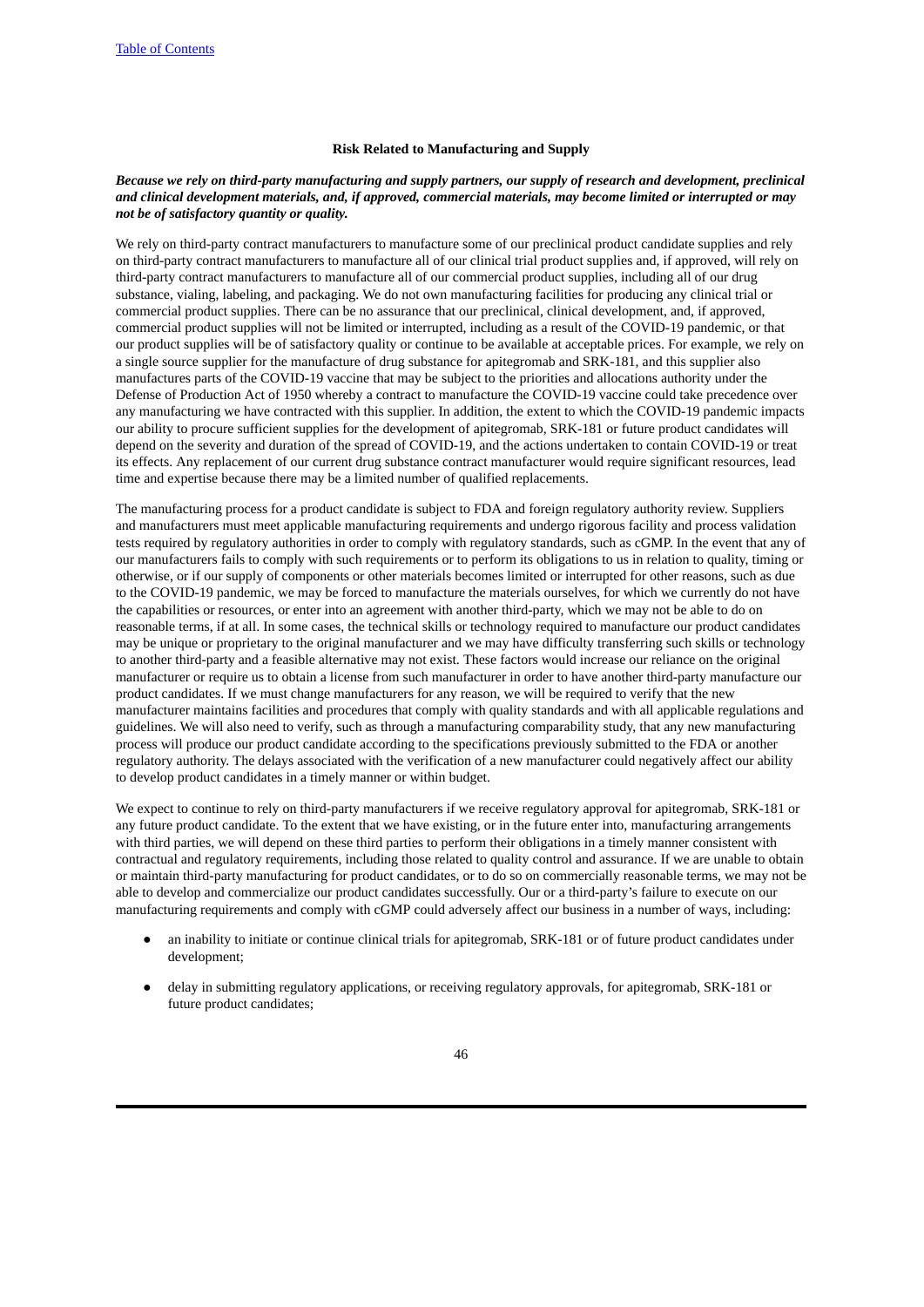- loss of the cooperation of an existing or future collaborator;
- subjecting third-party manufacturing facilities or our manufacturing facilities to additional inspections by regulatory authorities;
- requirements to cease distribution or to recall batches of apitegromab, SRK-181 or future product candidates; and
- in the event of approval to market and commercialize apitegromab, SRK-181 or a future product candidate, an inability to meet commercial demands for our products.

In addition, we contract with fill and finishing providers which we believe have the appropriate expertise, facilities and scale to meet our needs. Failure to maintain compliance with cGMP can result in a contractor receiving FDA sanctions, which can impact our ability to operate or lead to delays in any clinical development programs. We believe that our current fill and finish contractors are operating in accordance with cGMP, but we can give no assurance that the FDA, EMA, competent authorities of the EU Member States or other regulatory agencies will not conclude that a lack of compliance exists. In addition, any delay in contracting for fill and finish services, or failure of the contract manufacturer to perform the services as needed, may delay any clinical trials, registration and launches, which could negatively affect our business.

## Our reliance on third parties, such as manufacturers and antibody discovery vendors, may subiect us to risks relatina to *manufacturing scale-up and may cause us to undertake substantial obligations, including financial obligations.*

In order to continue to conduct later-stage clinical trials with apitegromab, SRK-181 or any of our future product candidates, or, if approved, produce commercial product, we will need to manufacture such product candidate in large quantities. We, or any manufacturing partners, may be unable to successfully increase the manufacturing capacity for any of our product candidates in a timely or cost-effective manner, or at all. In addition, quality-control issues may arise during scale-up activities. If we, or any manufacturing partners, are unable to successfully scale-up the manufacture of our product candidates in sufficient quality and quantity, including as a result of the COVID-19 pandemic, the development, testing, and clinical trials of that product candidate may be delayed or infeasible, and regulatory approval or commercial launch of any resulting product may be delayed or not received, which could significantly harm our business.

In addition, we rely, and intend to continue to rely, on third-party entities to conduct certain antibody discovery work based on criteria and specifications provided by us. Certain of our antibody discovery vendors may require us to enter into a license agreement with them or exercise an option in an existing agreement with them for the right to use antibodies discovered by them in humans or for commercial purposes. Such license or other agreements could include substantial milestone payments and royalties to the extent we choose to use an antibody discovered by such vendors. For example, under our Adimab Agreement, upon exercise of the development and option for the research program from which SRK-181 was generated, we paid to Adimab a non-creditable, nonrefundable option exercise fee; and on a Product (as defined in the Adimab Agreement)-by-Product basis, we will pay Adimab upon the achievement of various clinical and regulatory milestone events with total milestone payments not to exceed mid-teen millions in the aggregate for a given Product; for any Product that is commercialized, on a country-by-country and Product-by-Product basis, we are obligated to pay to Adimab a low-to-mid single-digit percentage of annual worldwide net sales of such Product during the applicable royalty period in each country. In addition, if we do not meet our obligations under such license or other agreements, the counterparties may have the ability to terminate the license or other agreements and we could lose the right to use the discovered antibodies, which could significantly and adversely impact our business.

#### **Risks Related to Our Business and Operations**

## *Our restructuring and the associated workforce reduction announced in May 2022 may not result in anticipated* savings, could result in total costs and expenses that are greater than expected and could disrupt our business.

In May 2022, we announced a reduction in workforce by approximately 25% in connection with the restructuring of our business to prioritize and focus on our clinical stage assets. We may not realize, in full or in part, the anticipated benefits,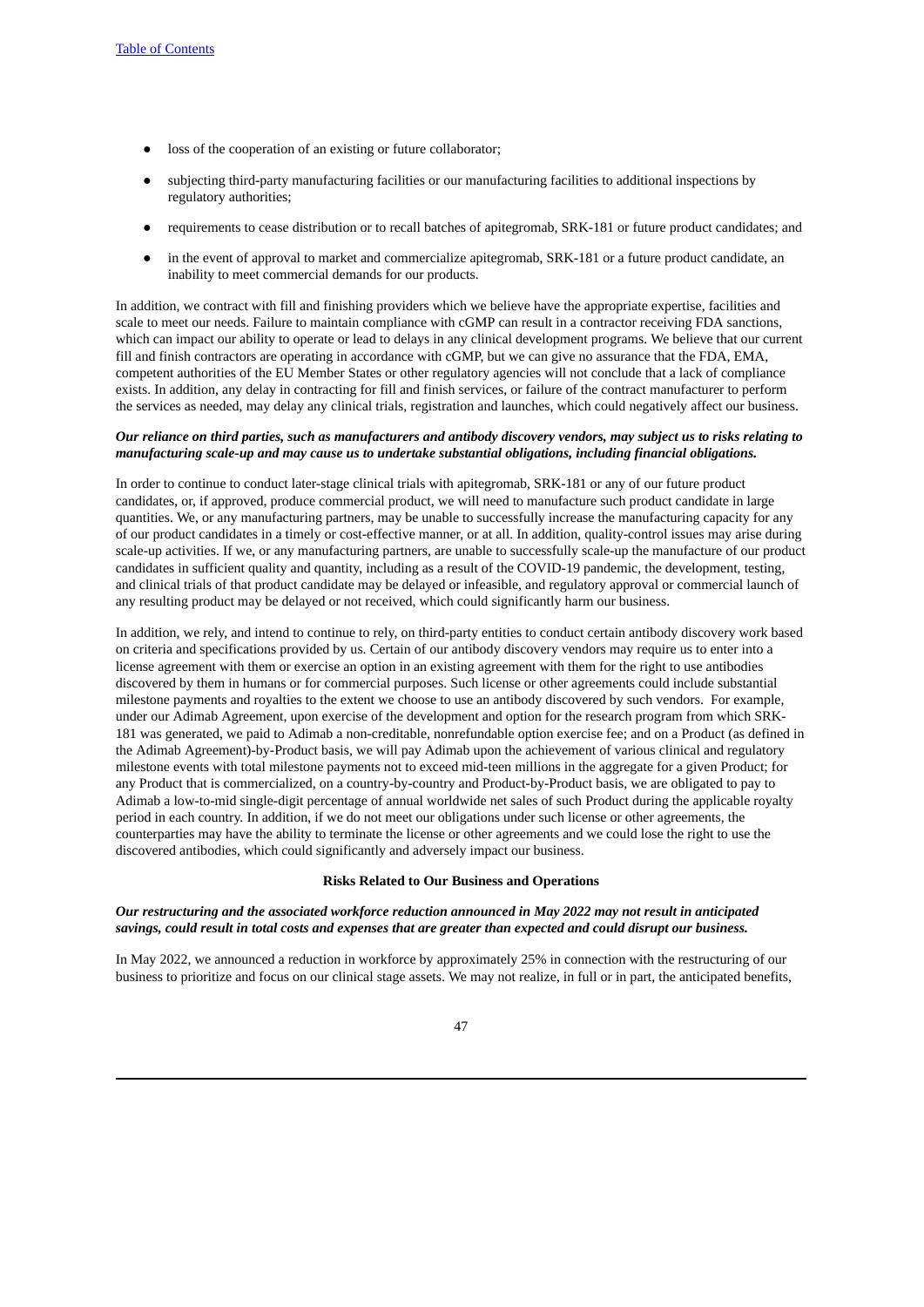savings and improvements in our operating structure from our restructuring efforts due to unforeseen difficulties, delays or unexpected costs. If we are unable to realize the expected operational efficiencies and cost savings from the restructuring, our operating results and financial condition would be adversely affected. We also cannot guarantee that we will not have to undertake additional workforce reductions or restructuring activities in the future. Furthermore, our strategic restructuring plan may be disruptive to our operations. For example, our workforce reductions could yield unanticipated consequences, such as attrition beyond planned staff reductions, increased difficulties in our day-to-day operations and reduced employee morale. If employees who were not affected by the reduction in force seek alternate employment, this could result in us seeking contract support at unplanned additional expense or harm our productivity. Our workforce reductions could also harm our ability to attract and retain qualified management, scientific, clinical, and manufacturing personnel who are critical to our business. Any failure to attract or retain qualified personnel could prevent us from successfully developing our product candidates in the future.

# We will need to grow the size of our organization in certain areas, and we may experience difficulties in managing this *growth.*

As our clinical development plans and strategies continue to develop and expand, we expect we will need to hire additional managerial, clinical development, scientific, regulatory, and administrative personnel. Our ability to compete in the highly competitive oncology and immuno-oncology fields depends upon our ability to attract and retain highly qualified specialized personnel. If apitegromab and SRK-181 approach commercialization, we will also need to hire sales, marketing and other commercial personnel. Future growth would impose significant added responsibilities on members of management, including:

- identifying, recruiting, integrating, maintaining and motivating additional employees;
- managing our development efforts effectively, including the clinical and regulatory review process for apitegromab, SRK-181, and any future product candidates, while complying with our contractual obligations to contractors and other third parties; and
- improving our operational, financial and management controls, reporting systems and procedures.

Our future financial performance and our ability to commercialize apitegromab, SRK-181 and future product candidates, if approved, will depend, in part, on our ability to effectively manage any future growth, and our management may also have to divert a disproportionate amount of its attention away from day-to-day activities in order to devote a substantial amount of time to managing these growth activities.

We currently rely, and for the foreseeable future will continue to rely, in substantial part on third parties, advisors and consultants to provide certain services, including clinical research organizations, contract manufacturers and companies focused on antibody development and discovery activities. There can be no assurance that the services of third parties, advisors and consultants will continue to be available to us on a timely basis when needed, or that we can find qualified replacements. In addition, if we are unable to effectively manage our outsourced activities or if the quality, accuracy or quantity of the services provided is compromised for any reason, our clinical trials may be extended, delayed or terminated, and we may not be able to receive, or may be substantially delayed in receiving, regulatory approval of apitegromab, SRK-181 or future product candidates or otherwise advance our business. There can be no assurance that we will be able to manage our existing consultants or find other competent outside contractors and consultants on economically reasonable terms, or at all.

We may not be able to attract or retain qualified management and scientific personnel in the future due to the intense competition for a limited number of qualified personnel in the biopharmaceutical space, especially those engaged in oncology and immuno-oncology. In this highly competitive market, there may be increased costs to attract and retain qualified personnel. Many of the other pharmaceutical companies that we compete against for qualified personnel have greater financial resources, different risk profiles and a longer history in the industry than we do. They also may provide more diverse opportunities and better chances for career advancement. Some of these characteristics may be more appealing to high quality candidates than what we have to offer. If we are not able to offer competitive compensation or appealing opportunities for high quality candidates, we may not be able to attract or retain qualified candidates and personnel. If we are not able to effectively expand our organization by hiring new employees and expanding our groups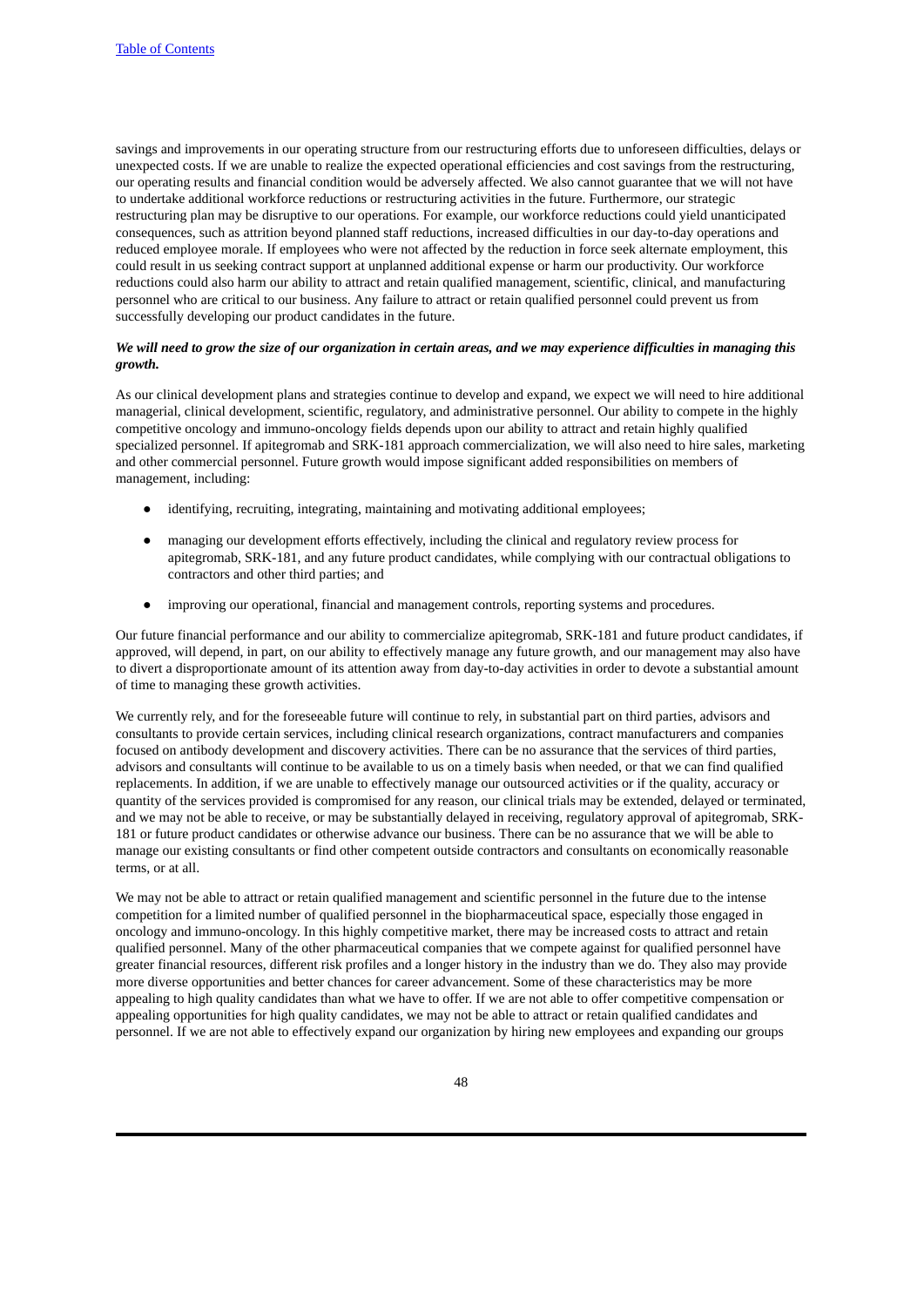of consultants and contractors, we may not be able to successfully implement the tasks necessary to further develop and commercialize apitegromab, SRK-181 or any future product candidates and, accordingly, may not achieve our research, development and commercialization goals.

# Our executives and highly skilled technical and managerial personnel are critical to our business. If we lose key personnel, have transition in management, or if we fail to recruit additional highly skilled personnel, our ability to *further develop apitegromab, SRK-181 and identify and develop new or next generation product candidates may be impaired.*

Our performance substantially depends on the performance of our management team. The unplanned loss of the services of any of our executives or highly skilled technical and managerial personnel could cause us to incur increased operating expenses and divert senior management resources in searching for replacements. These changes in our organization may have a disruptive impact on our ability to implement our strategy and could have a material adverse effect on our business, internal controls, financial condition and results of operations. Management transition inherently causes some loss of institutional knowledge, which can negatively affect strategy and operational execution during this phase. If we have additional changes to our executives or highly skilled technical and managerial personnel, we may be unable to successfully manage and grow our business, and our results of operations, execution of corporate goals, internal controls and financial condition could suffer as a result. The unplanned loss of the services of our executives or other personnel also could harm our reputation.

## *Our internal computer systems, or those used by our contract research organizations, or other contractors or consultants, may fail or suffer security breaches.*

Despite the implementation of security measures, our internal computer systems and those of our existing and future CROs, and other contractors and consultants are vulnerable to damage from computer viruses and unauthorized access. While we have not experienced any such material system failure or security breach to date, if such an event were to occur and cause interruptions in our operations, it could result in a material disruption of our development programs and our business operations. Our increased reliance on personnel working from home may increase our cyber security risk, create data accessibility concerns, and make us more susceptible to workforce and communication disruptions, any of which could adversely impact our business operations or delay necessary interactions with local and federal regulators, ethics committees, manufacturing sites, research or clinical trial sites and other agencies and contractors. For example, the loss of preclinical or clinical data could result in delays in our regulatory approval efforts and significantly increase our costs to recover or reproduce the data. Likewise, we rely on third parties for the manufacture of apitegromab and SRK-181 and to conduct clinical trials, and similar events relating to their computer systems could also have a material adverse effect on our business. To the extent that any disruption or security breach were to result in a loss of, or damage to, our data or applications, or inappropriate disclosure of confidential or proprietary information, we could incur liability and the further development and commercialization of apitegromab, SRK-181 and future product candidates could be delayed.

# *Our employees, independent contractors, consultants, commercial partners and vendors may engage in misconduct or other improper activities, including noncompliance with regulatory standards and requirements.*

We are exposed to the risk of employee fraud or other illegal activity by our employees, independent contractors, consultants, commercial partners and vendors. Misconduct by these parties could include intentional, reckless and/or negligent conduct that fails to comply with the laws and regulations of the FDA, EU Member States, EMA and other similar foreign regulatory bodies; provide true, complete and accurate information to the FDA, EMA and other similar foreign regulatory bodies; comply with manufacturing standards we have established; comply with healthcare fraud and abuse laws in the U.S. and similar foreign fraudulent misconduct laws; or report financial information or data accurately or to disclose unauthorized activities to us. If we receive FDA approval of apitegromab, SRK-181 or any future product candidates and begin commercializing those products in the U.S., our potential exposure under such laws will increase significantly, and our costs associated with compliance with such laws are also likely to increase. These laws may impact, among other things, our current activities with principal investigators and research patients, as well as proposed and future sales, marketing and education programs. We have adopted a code of business conduct and ethics, but it is not always possible to identify and deter misconduct by our employees, independent contractors, consultants, commercial partners and vendors, and the precautions we take to detect and prevent this activity may not be effective in controlling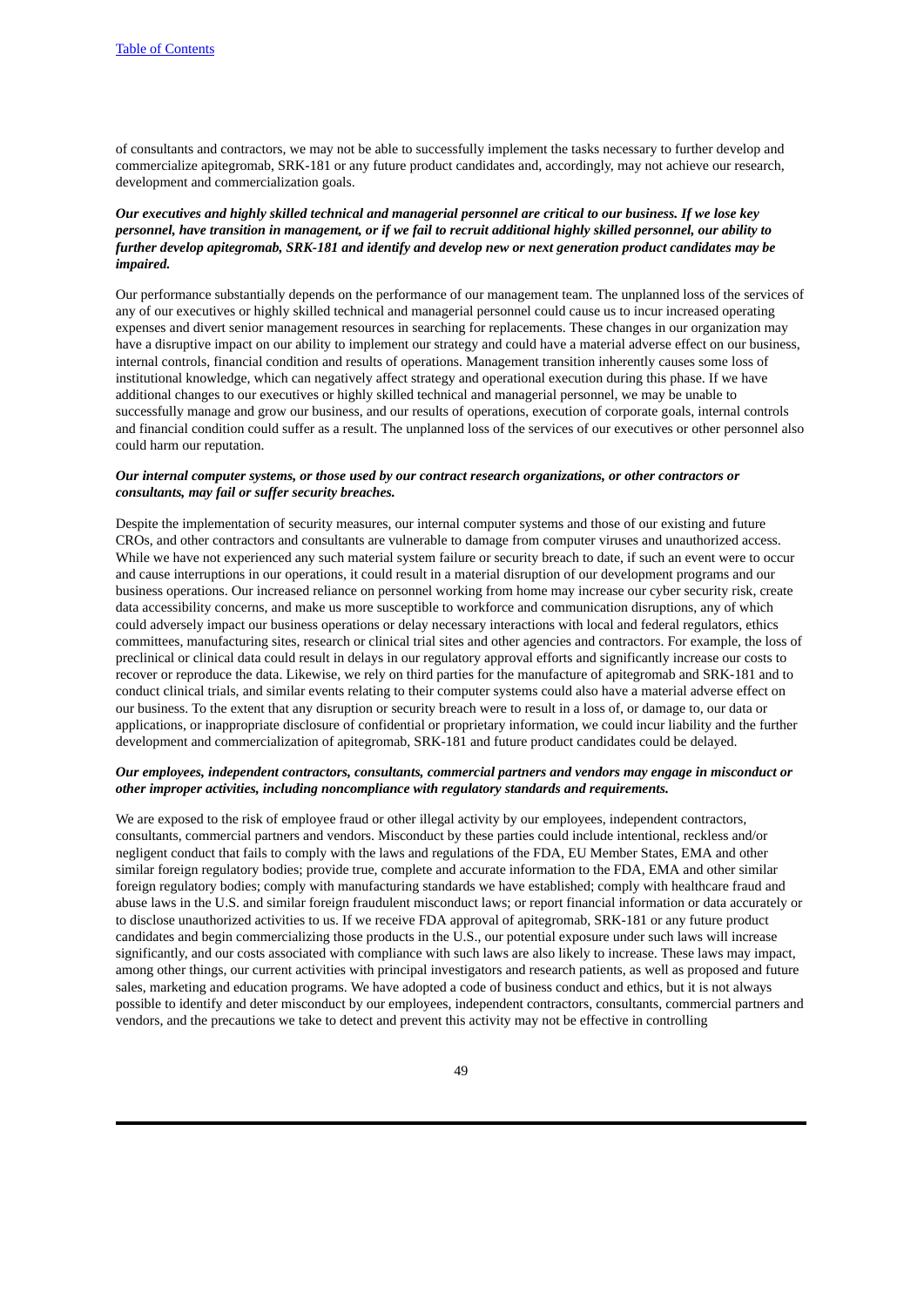unknown or unmanaged risks or losses or in protecting us from governmental investigations or other actions or lawsuits stemming from a failure to comply with these laws or regulations. If any actions are instituted against us and we are not successful in defending ourselves or asserting our rights, those actions could result in the imposition of civil, criminal and administrative penalties, damages, monetary fines, individual imprisonment, disgorgement, possible exclusion from participation in government healthcare programs, additional reporting obligations and oversight if we become subject to a corporate integrity agreement or other agreement to resolve allegations of non-compliance with these laws, contractual damages, reputational harm, diminished profits and future earnings and the curtailment of our operations, any of which could adversely affect our ability to operate our business, financial condition and results of operations.

## Ongoing healthcare legislative and regulatory reform measures may have a material adverse effect on our business and *results of operations.*

Changes in statutes, regulations or the interpretation of existing statutes or regulations could impact our business in the future by requiring, for example: (i) changes to our manufacturing arrangements; (ii) additions or modifications to product labeling; (iii) the recall or discontinuation of our products; (iv) additional record-keeping requirements; or (v) changes to our pricing arrangements, or coverage of or reimbursement for our products. If any such changes were to be imposed, they could adversely affect the profitability and operation of our business. Changes in statutes, regulations, or the interpretation of existing statutes or regulations could impact our business in the future by requiring, for example: (i) changes to our manufacturing arrangements; (ii) additions or modifications to product labeling; (iii) the recall or discontinuation of our products; (iv) additional record-keeping requirements; or (v) changes to our pricing arrangements, or coverage of or reimbursement for our products. If any such changes were to be imposed, they could adversely affect the profitability and operation of our business. See the sections in the Company's Annual Report on Form 10-K for the fiscal year ended December 31, 2021 entitled, "Business — Government Regulation — Current and Future Healthcare Reform Legislation" and "Business – Government Regulation – Coverage and Reimbursement."

It is possible that the ACA, as currently enacted or as it may be amended or otherwise modified in the future, as well as other healthcare reform measures that may be adopted in the future, may result in additional reductions in Medicare or other healthcare funding, more rigorous coverage criteria, or new payment methodologies or otherwise affect the prices we may obtain for any of our product candidates for which we may receive regulatory approval. Any reduction in reimbursement from Medicare or other government programs may result in a similar reduction in payments from commercial payors. We cannot predict the reform initiatives that may be adopted in the future or whether initiatives that have been adopted will be modified or invalidated. The continuing health care reform initiatives efforts of the government, insurance companies, managed care organizations and other payers of health care services to contain or reduce costs of health care may adversely affect the demand for any product candidates for which we may obtain regulatory approval, our ability to set a price that we believe is fair for our products, our ability to obtain coverage and reimbursement approval for a product, our ability to generate revenues and achieve or maintain profitability; and the level of taxes that we are required to pay.

# Our relationships with healthcare providers and physicians and third-party payors will be subject to applicable antikickback, fraud and abuse and other healthcare laws and regulations, which could expose us to criminal sanctions, civil *penalties, contractual damages, reputational harm and diminished profits and future earnings.*

Healthcare providers, physicians and third-party payors in the U.S. and elsewhere play a primary role in the recommendation and prescription of pharmaceutical products. Arrangements with third-party payors and customers can expose pharmaceutical manufacturers to broadly applicable fraud and abuse and other healthcare laws and regulations, including, without limitation, the federal Anti-Kickback Statute and the federal False Claims Act ("FCA"), which may constrain the business or financial arrangements and relationships through which such companies sell, market and distribute pharmaceutical products. In particular, the research of our product candidates, as well as the promotion, sales and marketing of healthcare items and services, as well as certain business arrangements in the healthcare industry, are subject to extensive laws designed to prevent fraud, kickbacks, self-dealing and other abusive practices. These laws and regulations may restrict or prohibit a wide range of pricing, discounting, marketing and promotion, structuring and commission(s), certain customer incentive programs and other business arrangements generally. Activities subject to these laws also involve the improper use of information received in the course of patient recruitment for clinical trials. See the section in the Company's Annual Report on Form 10-K for the fiscal year ended December 31, 2021 entitled "Business – Government Regulation – Other Healthcare Laws."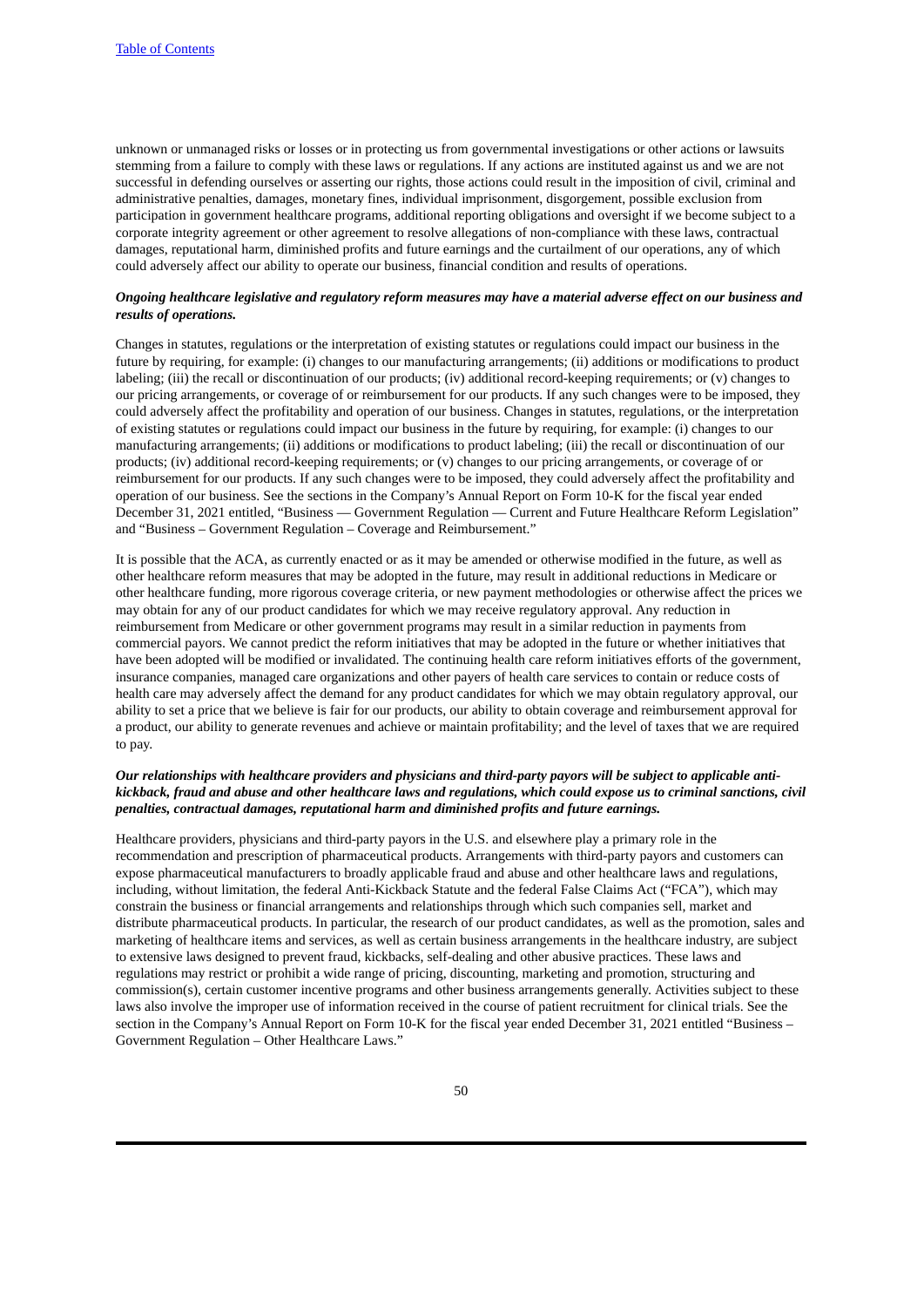The distribution of pharmaceutical products is subject to additional requirements and regulations, including extensive record-keeping, licensing, storage and security requirements intended to prevent the unauthorized sale of pharmaceutical products. In addition, there has been a trend of increased state regulation of payments made to physicians for marketing. Some states mandate implementation of corporate compliance programs, along with the tracking and reporting of gifts, compensation, and other remuneration to physicians.

The scope and enforcement of each of these laws is uncertain and subject to rapid change in the current environment of healthcare reform, especially in light of the lack of applicable precedent and regulations. Federal and state enforcement bodies have recently increased their scrutiny of interactions between healthcare companies and healthcare providers, which has led to a number of investigations, prosecutions, convictions and settlements in the healthcare industry. Ensuring business arrangements comply with applicable healthcare laws, as well as responding to possible investigations by government authorities, can be time and resource consuming and can divert a company's attention from the business.

It is possible that governmental and enforcement authorities will conclude that our business practices may not comply with current or future statutes, regulations or case law interpreting applicable fraud and abuse or other healthcare laws and regulations. If any such actions are instituted against us, and we are not successful in defending ourselves or asserting our rights, those actions could have a significant impact on our business, including the imposition of civil, criminal and administrative penalties, damages, fines, disgorgement, individual imprisonment, possible exclusion from participation in federal and state funded healthcare programs, contractual damages and the curtailment or restricting of our operations, as well as additional reporting obligations and oversight if we become subject to a corporate integrity agreement or other agreement to resolve allegations of non-compliance with these laws. Any action for violation of these laws, even if successfully defended, could cause a pharmaceutical manufacturer to incur significant legal expenses and divert management's attention from the operation of the business. Prohibitions or restrictions on sales or withdrawal of future marketed products could materially affect business in an adverse way.

## Failure to comply with health and data protection laws and regulations could lead to government enforcement actions (which could include civil or criminal penalties), private litigation, and/or adverse publicity and could negatively affect *our operating results and business.*

We, our CROs, and any potential collaborators may be subject to strict and changing federal, state, and foreign data protection laws and regulations (i.e., laws and regulations that address privacy and data security) and policies and contractual obligations related to data privacy and security. In the U.S., numerous federal and state laws and regulations, including federal health information privacy laws, state data breach notification laws, state health information privacy laws, and federal and state consumer protection laws (e.g., Section 5 of the Federal Trade Commission Act), that govern the collection, use, disclosure and protection of health-related and other personal information could apply to our operations or the operations of our CROs and collaborators. In addition, we may obtain health information from third parties (including research institutions from which we obtain clinical trial data) that are subject to privacy and security requirements under HIPAA, as amended by HITECH. Depending on the facts and circumstances, we could be subject to civil, criminal, and administrative penalties if we knowingly obtain, use, or disclose individually identifiable health information maintained by a HIPAA-covered entity in a manner that is not authorized or permitted by HIPAA.

Compliance with U.S. and international data protection laws and regulations could require us to take on more onerous obligations in our contracts, restrict our ability to collect, use and disclose data, or in some cases, impact our ability to operate in certain jurisdictions. Failure to comply with these laws and regulations could result in government enforcement actions (which could include civil, criminal and administrative penalties), private litigation, and/or adverse publicity and could negatively affect our operating results and business. Moreover, clinical trial subjects, employees and other individuals about whom we or our potential collaborators obtain personal information, as well as the providers who share this information with us, may limit our ability to collect, use and disclose the information. Claims that we have violated individuals' privacy rights, failed to comply with data protection laws, or breached our contractual obligations, even if we are not found liable, could be expensive and time-consuming to defend and could result in adverse publicity that could harm our business.

We have conducted our Phase 2 TOPAZ clinical trial of apitegromab in the European Economic Area ("EEA"), plan to conduct our Phase 3 SAPPHIRE clinical trial of apitegromab in the EEA and the UK, and may conduct future clinical trials in the EEA or the UK and therefore may be subject to additional privacy laws. The GDPR imposes a broad range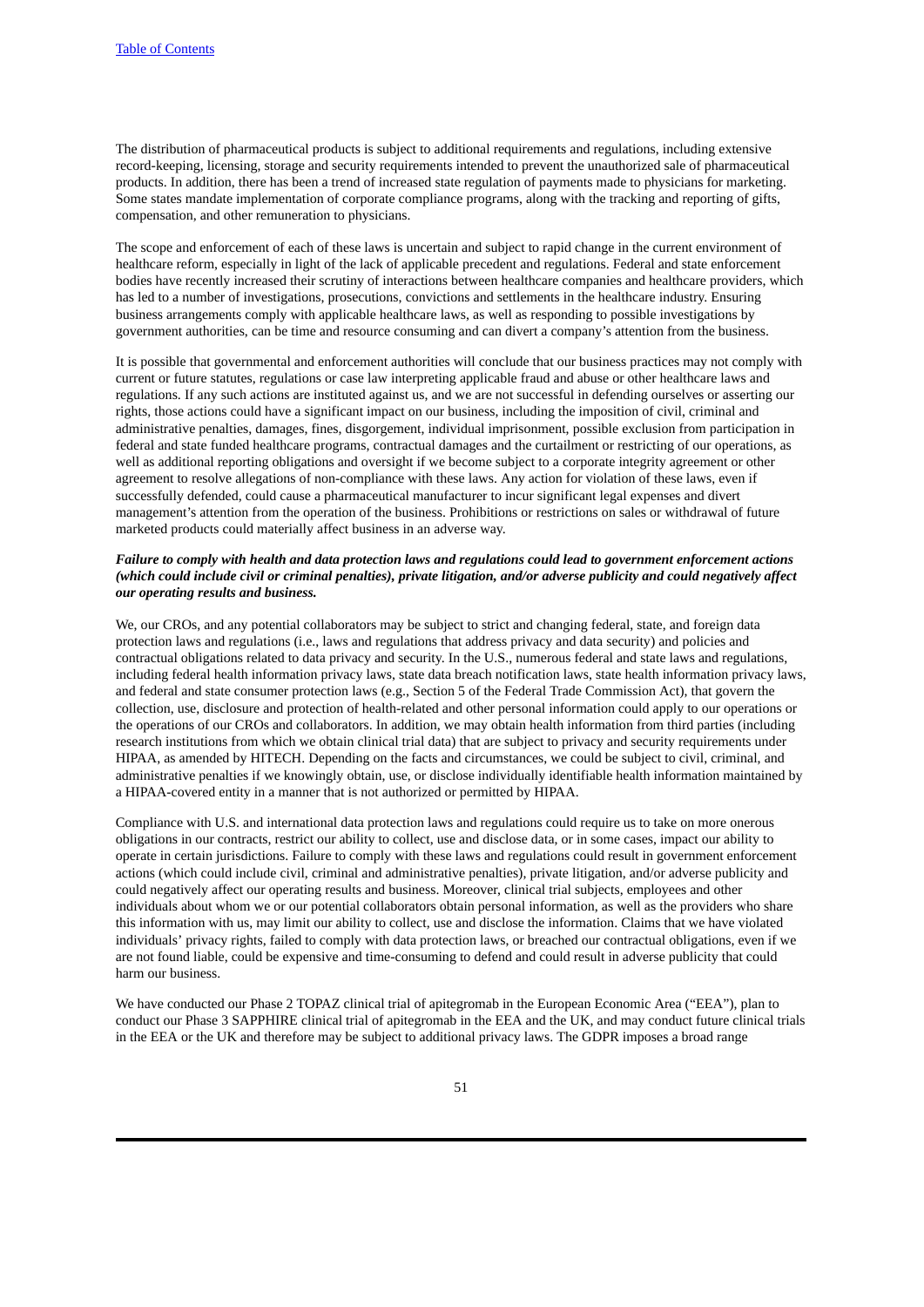of strict requirements on companies subject to the GDPR, including requirements relating to having legal bases for processing personal information relating to identifiable individuals and transferring such information outside the EEA, including to the U.S., providing details to those individuals regarding the processing of their personal information, keeping personal information secure, having data processing agreements with third parties who process personal information, responding to individuals' requests to exercise their rights in respect of their personal information, where required reporting security breaches involving personal data to the competent national data protection authority and affected individuals, where required, appointing data protection officers, where required conducting data protection impact assessments, and record-keeping. The GDPR increases substantially the penalties to which we could be subject in the event of any non-compliance, including fines of up to 10,000,000 Euros or up to 2% of our total worldwide annual turnover for certain comparatively minor offenses, or up to 20,000,000 Euros or up to 4% of our total worldwide annual turnover for more serious offenses. The GDPR also confers a private right of action on data subjects and consumer associations to lodge complaints with supervisory authorities, seek judicial remedies, and obtain compensation for damages resulting from violations of the GDPR. In addition, the GDPR includes restrictions on cross-border data transfers. In addition, further to the UK's exit from the EU on January 31, 2020, the GDPR ceased to apply in the UK at the end of the transition period on December 31, 2020. However, as of January 1, 2021, the UK's European Union (Withdrawal) Act 2018 incorporated the GDPR (as it existed on December 31, 2020 but subject to certain UK specific amendments) into UK law, referred to as the UK GDPR. The UK GDPR and the UK Data Protection Act 2018 set out the UK's data protection regime, which is independent from but aligned to the EU's data protection regime. Non-compliance with the UK GDPR may result in monetary penalties of up to £17.5 million or 4% of worldwide revenue, whichever is higher. Although the UK is regarded as a third country under the EU's GDPR, the EC has now issued a decision recognizing the UK as providing adequate protection under the EU GDPR and, therefore, transfers of personal data originating in the EU to the UK remain unrestricted. Like the EU GDPR, the UK GDPR restricts personal data transfers outside the UK to countries not regarded by the UK as providing adequate protection. The UK government has confirmed that personal data transfers from the UK to the EEA remain free flowing.

The GDPR may increase our responsibility and liability in relation to personal data that we process where such processing is subject to the GDPR, and we may be required to put in place additional mechanisms to ensure compliance with the GDPR, including as implemented by individual countries. Given the new law, we face uncertainty as to the exact interpretation of the new requirements and we may be unsuccessful in implementing all measures required by data protection authorities or courts in interpretation of the law. Compliance with the GDPR will be a rigorous and timeintensive process that may increase our cost of doing business or require us to change our business practices, and despite those efforts, there is a risk that we may be subject to fines and penalties, litigation, and reputational harm in connection with our European activities.

EU Member States have adopted implementing national laws to implement the EU GDPR which may partially deviate from the EU GDPR and the competent authorities in the EU Member States may interpret GDPR obligations slightly differently from country to country, so that we do not expect to operate in a uniform legal landscape in the EU. Also, as it relates to processing and transfer of genetic data, the GDPR specifically allows national laws to impose additional and more specific requirements or restrictions, and European laws have historically differed quite substantially in this field, leading to additional uncertainty.

We expect that we will continue to face uncertainty as to whether our efforts to comply with our obligations under European privacy laws will be sufficient. If we are investigated by a European or UK data protection authority, we may face fines and other penalties. Any such investigation or charges by European or UK data protection authorities could have a negative effect on our existing business and on our ability to attract and retain new clients or pharmaceutical partners. We may also experience hesitancy, reluctance, or refusal by European or multi-national clients or pharmaceutical partners to continue to use our products and solutions due to the potential risk exposure as a result of the current (and, in particular, future) data protection obligations imposed on them by certain data protection authorities in interpretation of current law, including the GDPR. Such clients or pharmaceutical partners may also view any alternative approaches to compliance as being too costly, too burdensome, too legally uncertain, or otherwise objectionable and therefore decide not to do business with us. Any of the foregoing could materially harm our business, prospects, financial condition and results of operations.

In addition, many states in which we operate have laws that protect the privacy and security of sensitive and personal information. Certain state laws may be more stringent or broader in scope, or offer greater individual rights, with respect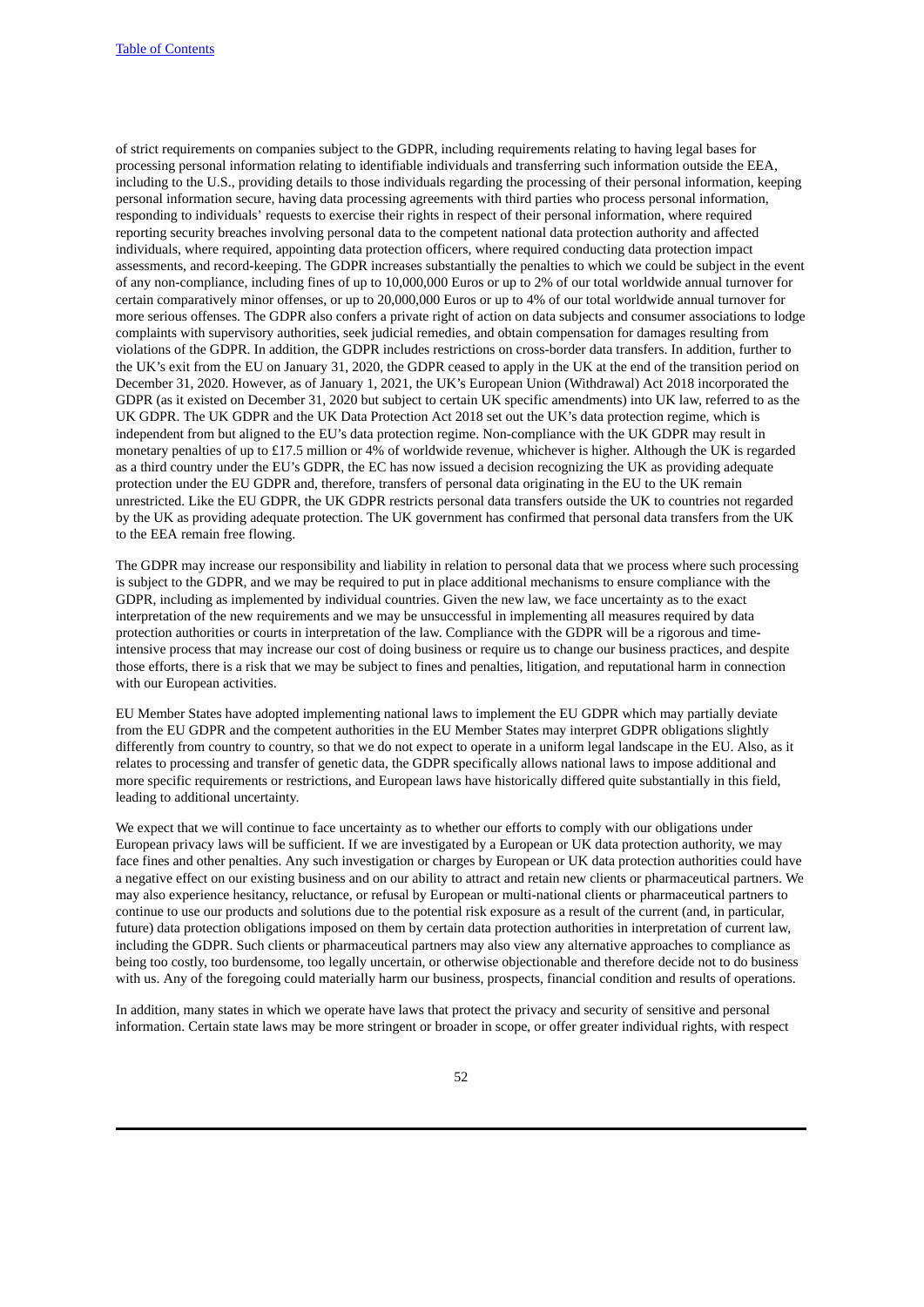to sensitive and personal information than federal, international or other state laws, and such laws may differ from each other, which may complicate compliance efforts. Where state laws are more protective than HIPAA, we must comply with the state laws we are subject to, in addition to HIPAA. In certain cases, it may be necessary to modify our planned operations and procedures to comply with these more stringent state laws. Further, in some cases where we process sensitive and personal information of individuals from numerous states, we may find it necessary to comply with the most stringent state laws applicable to any of the information. For example, California recently enacted the California Consumer Policy Act ("CCPA"), which creates new individual privacy rights for California consumers (as defined in the law) and places increased privacy and security obligations on entities handling personal data of consumers or households. While there are currently exceptions for protected health information that is subject to HIPAA and clinical trial regulations, as currently written, the CCPA may impact our business activities. We continue to monitor the impact that the state consumer privacy and protection law, like the CCPA may have on our business activities. See the section in the Company's Annual Report on Form 10-K for the fiscal year ended December 31, 2021 entitled "Business – Government Regulation – European Data Collection and State Privacy Laws."

## *Additional laws and regulations governing international operations, including certain U.S. and foreign anti-corruption, anti-money laundering, export control, sanctions, and other trade laws and regulations, could negatively impact or restrict our operations.*

If we further expand our operations outside of the U.S., we must dedicate additional resources to comply with numerous laws and regulations in each jurisdiction in which we plan to operate. The Foreign Corrupt Practices Act ("FCPA") prohibits any U.S. individual or business from paying, offering, authorizing payment or offering of anything of value, directly or indirectly, to any foreign official, political party or candidate for the purpose of influencing any act or decision of the foreign entity in order to assist the individual or business in obtaining or retaining business. The FCPA also obligates companies whose securities are listed in the U.S. to comply with certain accounting provisions requiring the company to maintain books and records that accurately and fairly reflect all transactions of the corporation, including international subsidiaries, and to devise and maintain an adequate system of internal accounting controls for international operations.

Compliance with the FCPA is expensive and difficult, particularly in countries in which corruption is a recognized problem. In addition, the FCPA presents particular challenges in the pharmaceutical industry, because, in many countries, hospitals are operated by the government, and doctors and other hospital employees are considered foreign officials. Certain payments to hospitals in connection with clinical trials and other work have been deemed to be improper payments to government officials and have led to FCPA enforcement actions.

Various laws, regulations and executive orders also restrict the use and dissemination outside of the U.S., or the sharing with certain non-U.S. nationals, of information classified for national security purposes, as well as certain products and technical data relating to those products. If we expand our presence outside of the U.S., it will require us to dedicate additional resources to comply with these laws, and these laws may preclude us from developing, manufacturing, or selling certain products and product candidates outside of the U.S., which could limit our growth potential and increase our development costs.

The failure to comply with laws governing international business practices may result in substantial civil and criminal penalties and suspension or debarment from government contracting. The SEC also may suspend or bar issuers from trading securities on U.S. exchanges for violations of the FCPA's accounting provisions.

#### If we fail to comply with environmental, health and safety laws and regulations, we could become subject to fines or *penalties or incur costs that could have a material adverse effect on the success of our business.*

We are subject to numerous environmental, health and safety laws and regulations, including those governing laboratory procedures and the handling, use, storage, treatment and disposal of hazardous materials and wastes. Our research and development activities involve the use of biological and hazardous materials and produce hazardous waste products. We generally contract with third parties for the disposal of these materials and wastes. We cannot eliminate the risk of contamination or injury from these materials, which could cause an interruption of our commercialization efforts, research and development efforts and business operations, environmental damage resulting in costly clean-up and liabilities under applicable laws and regulations governing the use, storage, handling and disposal of these materials and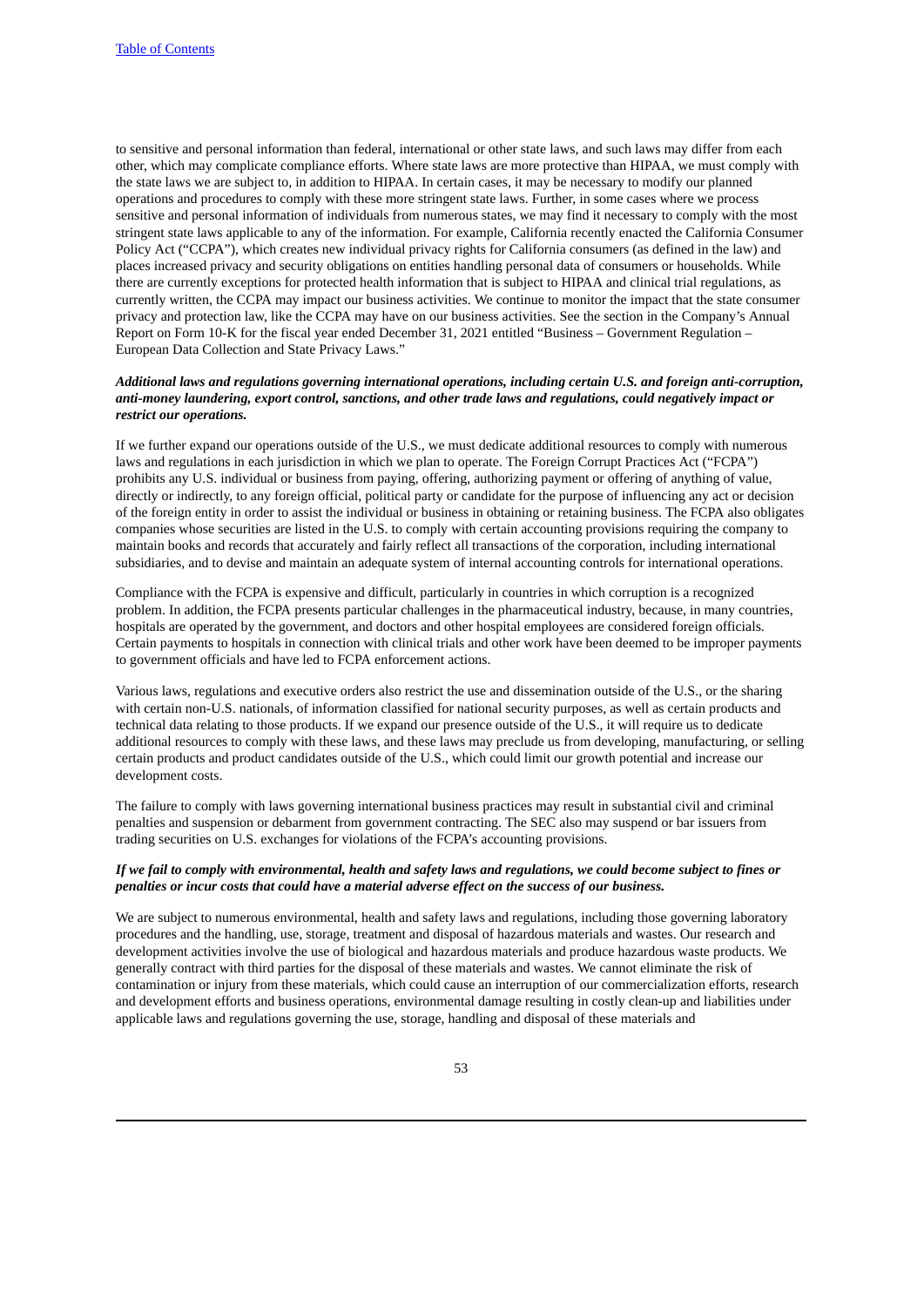specified waste products. Although we believe that the safety procedures utilized by our third-party manufacturers for handling and disposing of these materials generally comply with the standards prescribed by these laws and regulations, we cannot guarantee that this is the case or eliminate the risk of accidental contamination or injury from these materials. In such an event, we may be held liable for any resulting damages and such liability could exceed our resources and state or federal or other applicable authorities may curtail our use of certain materials and/or interrupt our business operations. Furthermore, environmental laws and regulations are complex, change frequently and have tended to become more stringent. We cannot predict the impact of such changes and cannot be certain of our future compliance. In addition, we may incur substantial costs in order to comply with current or future environmental, health and safety laws and regulations. These current or future laws and regulations may impair our research, development or production efforts. Failure to comply with these laws and regulations also may result in substantial fines, penalties or other sanctions.

Although we maintain workers' compensation insurance to cover us for costs and expenses we may incur due to injuries to our employees resulting from the use of hazardous materials or other work-related injuries, this insurance may not provide adequate coverage against potential liabilities, and as a result, may be subject to lengthy and expensive litigation and excessive damages and we may not have, or be able to obtain, sufficient capital to pay such amounts. We do not carry specific biological waste or hazardous waste insurance coverage, workers compensation or property and casualty and general liability insurance policies that include coverage for damages and fines arising from biological or hazardous waste exposure or contamination.

#### If product liability lawsuits are brought against us, we may incur substantial liabilities and may be required to limit *commercialization of our product candidates.*

We face an inherent risk of product liability as a result of testing apitegromab, SRK-181 and any of our future product candidates in clinical trials and will face an even greater risk if we commercialize any products, if approved. For example, we may be sued if our product candidates cause or are perceived to cause injury or are found to be otherwise unsuitable during clinical trials, manufacturing, marketing or sale. Any such product liability claims may include allegations of defects in manufacturing, defects in design, a failure to warn of dangers inherent in the product, negligence, strict liability or a breach of warranties. Claims could also be asserted under state consumer protection acts. If we cannot successfully defend ourselves against product liability claims, we may incur substantial liabilities or be required to limit commercialization of our product candidates. Even successful defense would require significant financial and management resources. Regardless of the merits or eventual outcome, liability claims may result in:

- inability to bring a product candidate to the market;
- decreased demand for our products;
- injury to our reputation;
- withdrawal of clinical trial participants and inability to continue clinical trials;
- initiation of investigations by regulators;
- costs to defend the related litigation;
- diversion of management's time and our resources;
- substantial monetary awards to trial participants;
- product recalls, withdrawals or labeling, marketing or promotional restrictions;
- loss of revenue;
- exhaustion of any available insurance and our capital resources;
- the inability to commercialize any product candidate, if approved; and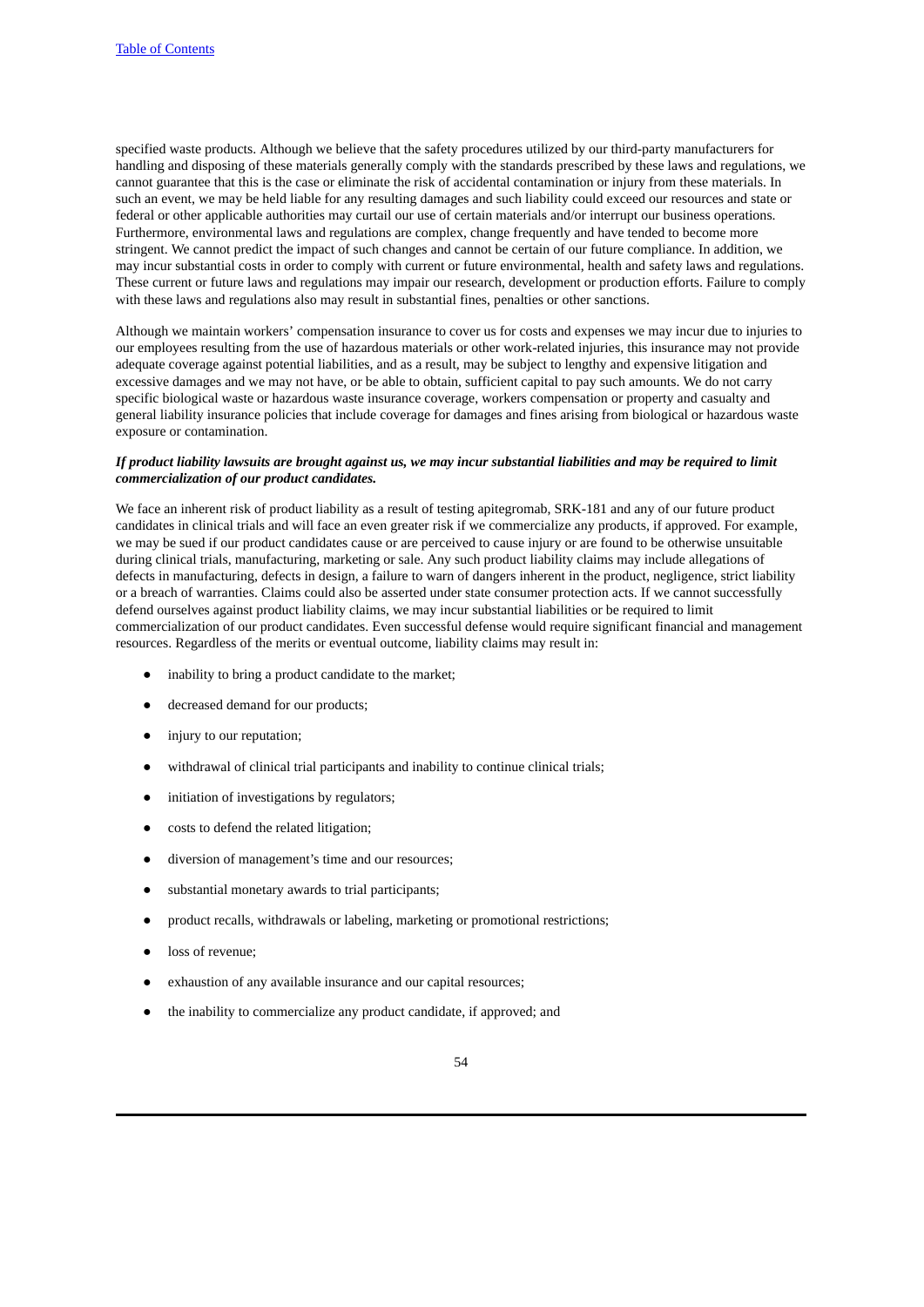● decline in our share price.

Our inability to obtain sufficient product liability insurance at an acceptable cost to protect against potential product liability claims could prevent or inhibit the commercialization of products we develop, alone or with collaborators. We may be unable to obtain, or may obtain on unfavorable terms, additional clinical trial insurance in amounts adequate to cover any liabilities from any of our clinical trials. Our insurance policies may also have various exclusions, and we may be subject to a product liability claim for which we have no coverage. We may have to pay any amounts awarded by a court or negotiated in a settlement that exceed our coverage limitations or that are not covered by our insurance, and we may not have, or be able to obtain, sufficient capital to pay such amounts. Even if our agreements with any future corporate collaborators entitle us to indemnification against losses, such indemnification may not be available or adequate should any claim arise.

## Inadequate funding for the FDA, the SEC and other government agencies, including from government shut downs, or *other disruptions to these agencies' operations, could prevent new products and services from being developed or* commercialized in a timely manner or otherwise prevent those agencies from performing normal business functions on *which the operation of our business may rely, which could negatively impact our business.*

The ability of the FDA to review and approve new products can be affected by a variety of factors, including government budget and funding levels and statutory, regulatory, and policy changes. Average review times at the agency have fluctuated in recent years as a result. In addition, government funding of other agencies on which our operations may rely, including those that fund research and development activities, is subject to the political process, which is inherently fluid and unpredictable.

Since March 2020 when foreign and domestic inspections of facilities were largely placed on hold because of the COVID-19 pandemic, the FDA has been working to resume routine surveillance, bioresearch monitoring and pre-approvals on a prioritized basis. Since April 2021, the FDA has conducted limited inspections and employed remote interactive evaluations, using risk management methods, to meet user fee commitments and goal dates. Ongoing travel restrictions and other uncertainties continue to impact oversight operations both domestically and abroad and it is unclear when standard operational levels will resume. The FDA is continuing to complete mission-critical work, prioritize other higher-tiered inspectional needs (e.g., for-cause inspections), and carry out surveillance inspections using risk-based approaches. Additionally, as of May 26, 2021, the FDA noted it is continuing to ensure timely reviews of applications for medical products during the COVID-19 pandemic in line with its user fee performance goals and conducting mission critical domestic and foreign inspections to ensure compliance of manufacturing facilities with FDA quality standards. However, the FDA may not be able to continue its current pace and approval timelines could be extended, including where a pre-approval inspection or an inspection of clinical sites is required and due to the ongoing COVID-19 pandemic and travel restrictions the FDA is unable to complete such required inspections during the review period. Should the FDA determine that an inspection is necessary for approval and an inspection cannot be completed during the review cycle due to restrictions on travel, and the FDA does not determine a remote interactive evaluation to be adequate, the agency has stated that it generally intends to issue, depending on the circumstances, a complete response letter or may defer action on the application until an inspection can be completed. During the COVID-19 pandemic, a number of companies announced receipt of complete response letters due to the FDA's inability to complete required inspections for their applications. Additionally, regulatory authorities outside the U.S. may adopt similar restrictions or other policy measures in response to the COVID-19 pandemic and may experience delays in their regulatory activities. If a prolonged government shutdown or other disruption occurs, it could significantly impact the ability of the FDA to timely review and process our regulatory submissions, which could have a material adverse effect on our business. Future shutdowns or other disruptions could also affect other government agencies such as the SEC, which may also impact our business by delaying review of our public filings, to the extent such review is necessary, and our ability to access the public markets.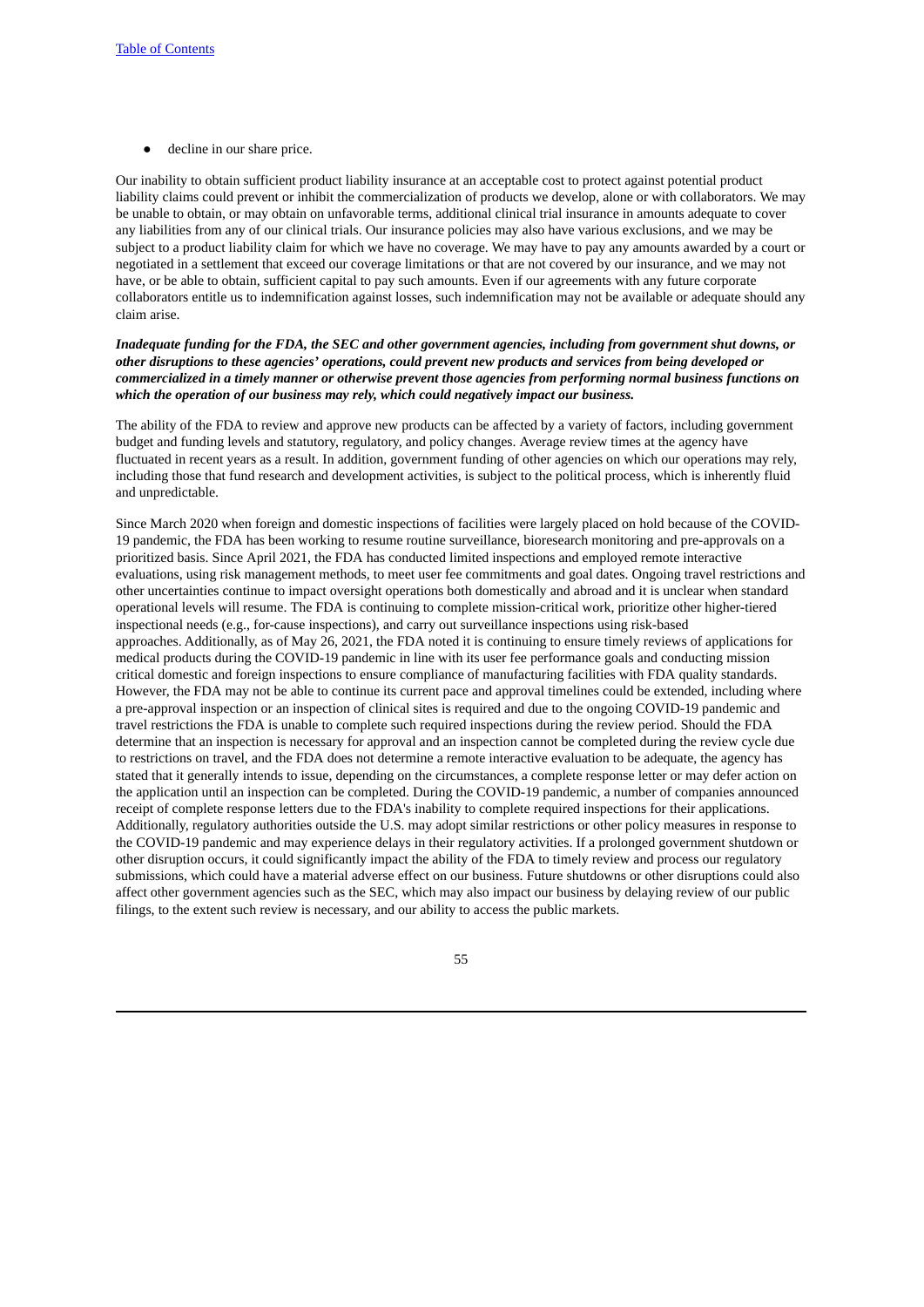# Our current laboratory operations are concentrated in one location, and we or the third parties upon whom we depend, *including our clinical trial sites and the manufacturing facilities of our third-party contract manufacturers, may* experience business interruptions and our business continuity and disaster recovery plans may not adequately protect us *from a serious disaster, including earthquakes, outbreak of disease or other natural disasters.*

Our office and laboratory facilities are located in Cambridge, Massachusetts. Any unplanned event, such as flood, fire, explosion, earthquake, extreme weather condition, medical epidemics, power shortage, telecommunication failure or other natural or manmade accidents or incidents that result in us being unable to fully utilize our facilities, the facilities at any clinical trial site, or the manufacturing facilities of our third-party contract manufacturers, may have a material and adverse effect on our ability to operate our business, particularly on a daily basis, and have significant negative consequences on our financial and operating conditions. Loss of access to these facilities may result in increased costs, delays in the development of apitegromab, SRK-181 and future product candidates or interruption of our business operations. If a natural disaster, outbreak of disease, power outage or other event occurred that prevented us from using all or a significant portion of our headquarters, that damaged critical infrastructure, such as our research facilities or the manufacturing facilities of our third-party contract manufacturers, or that otherwise disrupted operations, it may be difficult or, in certain cases, impossible, for us to continue our business for a substantial period of time. For example, the COVID-19 pandemic has already resulted in extended shutdowns of certain businesses and has had ripple effects to businesses around the world. The outbreak and government measures taken in response have had a significant impact, both direct and indirect, on businesses and commerce, as worker shortages have occurred; supply chains have been disrupted; facilities and production have been suspended; and demand for certain goods and services may be slow to return to pre-pandemic levels. In response to the spread of COVID-19 many of our employees are continuing to work remotely outside of our offices. As a result of the COVID-19 pandemic, our ability to identify and enroll patients in current and future clinical trials may become more difficult and costly and data readouts from our clinical trials may be delayed or adversely impacted. The full extent to which the COVID-19 pandemic impacts our business or operations will depend on future developments, which are highly uncertain and cannot be accurately predicted, including new information which may emerge concerning the severity of the COVID-19 coronavirus and the actions to contain COVID-19 or treat its impact, among others.

Global events, including global health concerns, like the COVID-19 pandemic, could also result in social, economic, and labor instability in the countries in which we operate or where the third parties with whom we engage, including our clinical trial sites and manufacturing facilities of our third-party contract manufacturers, operate. Unforeseen global events, such as the armed conflict between Russia and Ukraine, could adversely impact our business. For example, we are conducting SAPPHIRE, our Phase 3 clinical trial of apitegromab in the US and EU, and regional instability caused by the armed conflict between Russia and Ukraine could adversely affect the conduct of our clinical trial. Such conflicts could lead to sanctions, embargoes, supply shortages, regional instability, geopolitical shifts, cyberattacks, other retaliatory actions, and adverse effects on macroeconomic conditions, currency exchange rates, and financial markets, which could adversely impact our operations and financial results, as well as those of third parties with whom we conduct business.

The disaster recovery and business continuity plans we have in place may prove inadequate in the event of a serious disaster or similar event. We may incur substantial expenses as a result of the limited nature of our disaster recovery and business continuity plans, which could have a material adverse effect on our business. As part of our risk management policy, we maintain insurance coverage at levels that we believe are appropriate for our business. However, in the event of an accident or incident at our facilities, we cannot assure you that the amounts of insurance will be sufficient to satisfy any damages and losses. If our facilities, the manufacturing facilities of our third-party contract manufacturers, or the sites where we conduct clinical trials or preclinical studies, are unable to operate because of an accident or incident or for any other reason, even for a short period of time, our research and development programs may be harmed. Any business interruption may have a material and adverse effect on our business, financial condition, results of operations and prospects.

# Coverage and reimbursement may be limited or unavailable in certain market segments for our product candidates, if *approved, which could make it difficult for us to sell any product candidates profitably.*

The success of our product candidates, apitegromab, SRK-181 and future product candidates, if approved, depends on the availability of coverage and adequate reimbursement from third-party payors. We cannot be sure that coverage and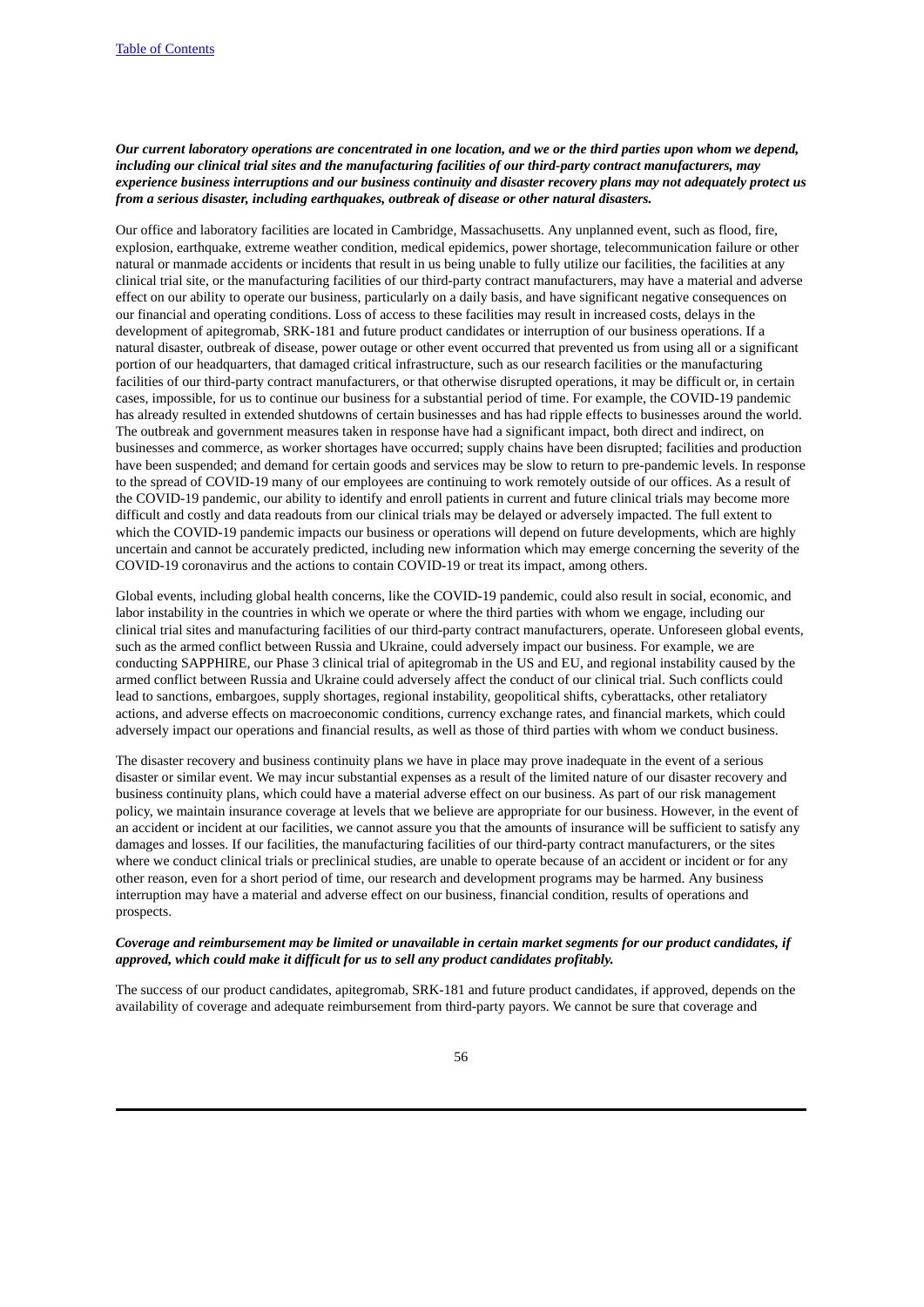reimbursement will be available for, or accurately estimate the potential revenue from, apitegromab, SRK-181 or future product candidates or assure that coverage and reimbursement will be available for any product that we may develop. See the sections in the Company's Annual Report on Form 10-K for the fiscal year ended December 31, 2021 entitled "Business– Government Regulation – Coverage and Reimbursement" and "Business–Government Regulation–Current and Future Healthcare Reform Legislation."

Patients who are provided medical treatment for their conditions generally rely on third-party payors to reimburse all or part of the costs associated with their treatment. Coverage and adequate reimbursement from governmental healthcare programs, such as Medicare and Medicaid or national payor bodies (such as in European countries), and commercial payors is critical to new product acceptance.

Government authorities and other third-party payors, such as private health insurers and health maintenance organizations, decide which drugs and treatments they will cover and the amount of reimbursement. Coverage and reimbursement by a third-party payor may depend upon a number of factors, including the third-party payor's determination that use of a product is:

- a covered benefit under its health plan;
- safe, effective and medically necessary;
- appropriate for the specific patient;
- cost-effective; and
- neither experimental nor investigational.

In the U.S., no uniform policy of coverage and reimbursement for products exists among third party payors, Coverage and reimbursement for products can differ significantly from payor to payor. One payor's decision to cover a particular medical product or service does not ensure that other payors will also provide coverage for the medical product or service, or will provide coverage at an adequate reimbursement rate. Coverage and reimbursement for products may vary widely across national payors from country to country.

Payors are increasingly challenging the price and examining the medical necessity and cost-effectiveness of medical products and services, in addition to their safety and efficacy. In order to obtain and maintain coverage and reimbursement for any product, we may need to conduct expensive evidence generation studies in order to demonstrate the medical necessity and cost-effectiveness of such a product, in addition to the costs required to obtain regulatory approvals. If payors do not consider a product to be cost-effective compared to current standards of care, they may not cover the product as a benefit under their plans or, if they do, the level of payment may not be sufficient to allow a company to cover its costs or make a profit. Even if we obtain coverage for a given product, the resulting reimbursement payment rates might not be adequate for us to achieve or sustain profitability or may require co-payments that patients find unacceptably high. Additionally, third-party payors may not cover, or provide adequate reimbursement for, long-term follow-up evaluations required following the use of product candidates. Patients are unlikely to use our product candidates unless coverage is provided and reimbursement is adequate to cover a significant portion of the cost of our product candidates. There is significant uncertainty related to insurance coverage and reimbursement of newly approved products. It is difficult to predict at this time what third-party payors will decide with respect to the coverage and reimbursement for our product candidates.

Payment methodologies may be subject to changes in healthcare legislation and regulatory initiatives. Additional state and federal healthcare reform measures are expected to be adopted in the future, any of which could limit the amounts that federal and state governments will pay for healthcare products and services, which could result in reduced demand for certain pharmaceutical products or additional pricing pressures.

Moreover, increasing efforts by governmental and third-party payors in the U.S. and abroad to cap or reduce healthcare costs may cause such organizations to limit both coverage and the level of reimbursement for newly approved products and, as a result, they may not cover or provide adequate payment for our product candidates. There has been increasing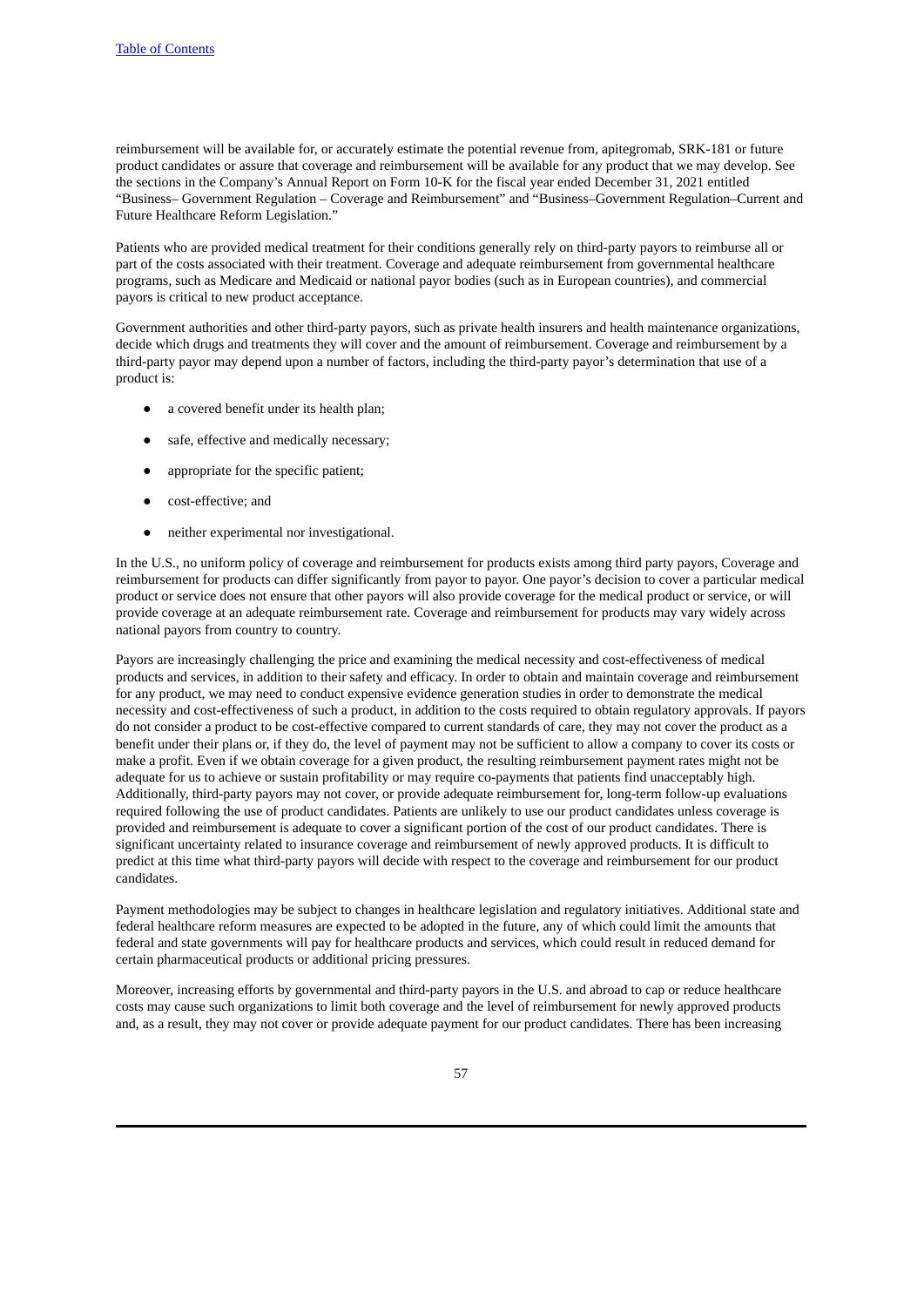legislative and enforcement interest in the U.S. with respect to specialty drug pricing practices. Specifically, there have been several recent U.S. Congressional inquiries and proposed and enacted federal and state legislation designed to, among other things, bring more transparency to drug pricing, reduce the cost of prescription drugs under Medicare, review the relationship between pricing and manufacturer patient programs, and reform government program reimbursement methodologies for drugs. We expect to experience pricing pressures in connection with the sale of any of our product candidates due to the trend toward managed healthcare, the increasing influence of health maintenance organizations, cost containment initiatives and additional legislative changes. Further, due to the COVID-19 pandemic, millions of individuals have lost or will be losing employer-based insurance coverage, which may adversely affect our ability to commercialize our products.

# EU drug marketing and reimbursement regulations may materially affect our ability to market and receive coverage for *our products in the European Member States.*

We intend to seek approval to market our product candidates in both the U.S. and in selected foreign jurisdictions. If we receive approval in one or more foreign jurisdictions for apitegromab, SRK-181 or future product candidates, we will be subject to rules and regulations in those jurisdictions. In some foreign countries, particularly those in the EU, the pricing of medicinal products is subject to governmental control and other market regulations which could put pressure on the pricing and usage of our product candidates. In these countries, pricing negotiations with governmental authorities can take considerable time after receiving marketing approval of a product candidate. In addition, market acceptance and sales of our product candidates will depend significantly on the availability of adequate coverage and reimbursement from thirdparty payors for our product candidates and may be affected by existing and future health care reform measures.

Much like the federal Anti-Kickback Statute prohibition in the U.S., the provision of benefits or advantages to physicians to induce or encourage the prescription, recommendation, endorsement, purchase, supply, order or use of medicinal products is also prohibited in the EU. The provision of benefits or advantages to physicians is governed by the national anti-inducement, advertising and anti-bribery laws of EU Member States. Infringement of these laws could result in substantial fines and imprisonment.

Payments made to physicians in certain EU Member States must be disclosed publicly. Moreover, agreements with physicians often must be the subject of prior notification and approval by the physician's employer, his or her competent professional organization and/or the regulatory authorities of the individual EU Member States. These requirements are provided in the national laws, industry codes or professional codes of conduct, applicable in the EU Member States. Failure to comply with these requirements could result in reputational risk, public reprimands, administrative penalties, fines or imprisonment.

In addition, in most foreign countries, including several EU Member States, the proposed pricing for a drug must be approved before it may be lawfully marketed. The requirements governing drug pricing and reimbursement vary widely from country to country. For example, the EU provides options for its Member States to restrict the range of medicinal products for which their national health insurance systems provide reimbursement and to control the prices of medicinal products for human use. Reference pricing used by various EU Member States and parallel distribution, or arbitrage between low-priced and high-priced Member States, can further reduce prices. A Member State may approve a specific price for the medicinal product or it may instead adopt a system of direct or indirect controls on the profitability of the company placing the medicinal product on the market. In some countries, we may be required to conduct a clinical study or other studies that compare the cost-effectiveness of any of our product candidates to other available therapies in order to obtain or maintain reimbursement or pricing approval. There can be no assurance that any country that has price controls or reimbursement limitations for pharmaceutical products will allow favorable reimbursement and pricing arrangements for any of our products. Historically, products launched in the EU do not follow price structures of the U.S. and generally prices tend to be significantly lower. Publication of discounts by third-party payors or authorities may lead to further pressure on the prices or reimbursement levels within the country of publication and other countries. If pricing is set at unsatisfactory levels or if reimbursement of our products is unavailable or limited in scope or amount, our revenues from sales by us or our strategic partners and the potential profitability of any of our product candidates in those countries would be negatively affected.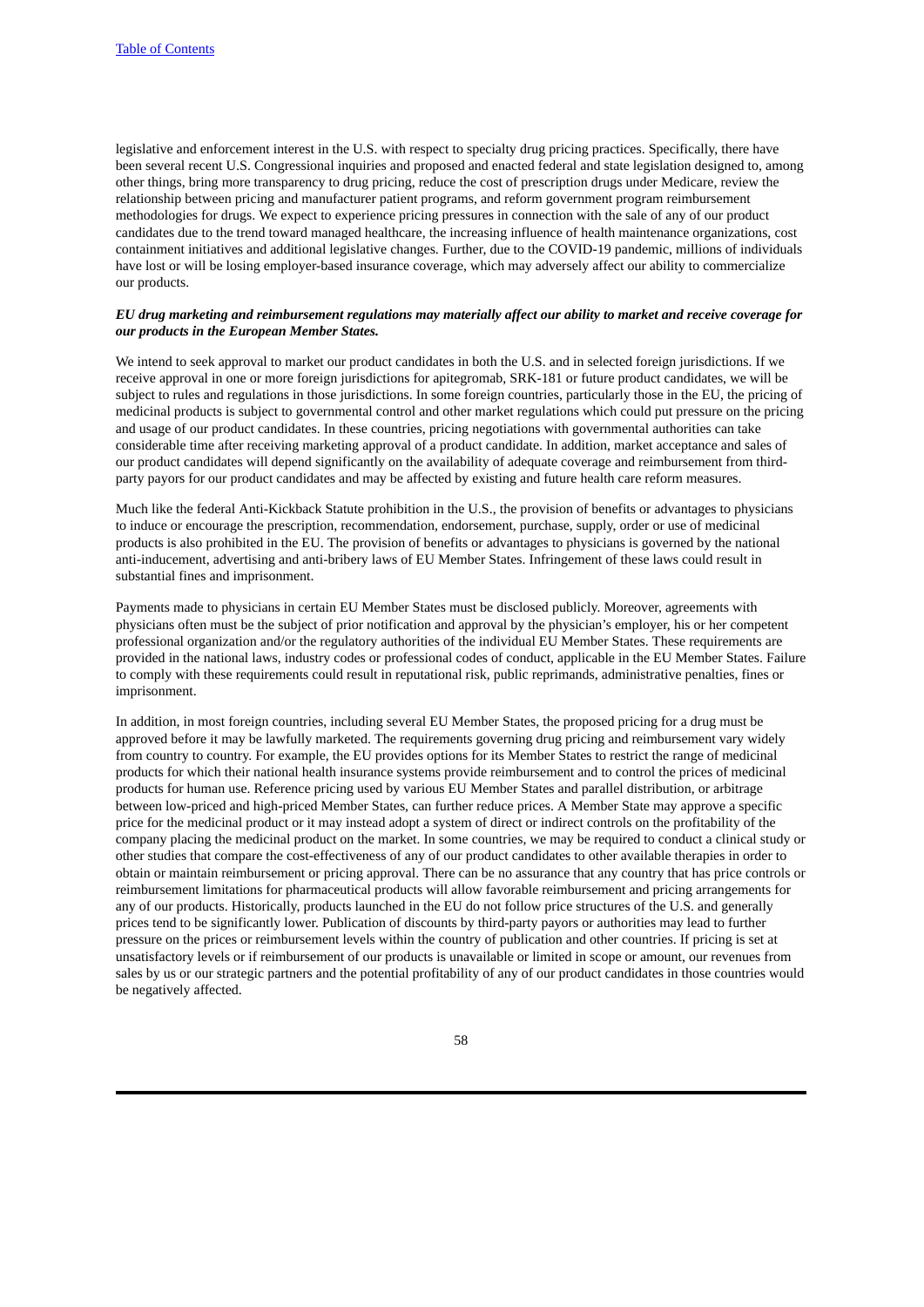# We may seek to enter into collaborations in the future with third parties, including for apitegromab, SRK-181 or potential product candidates. If we are unable to enter into such collaborations, or if these collaborations are not *successful, our business could be adversely affected.*

A part of our strategy is to evaluate and, as deemed appropriate, enter into additional collaborations or partnerships in the future when strategically attractive, including potentially with biotechnology or pharmaceutical companies. We have limited capabilities for product development and do not yet have any capability for commercialization. Accordingly, we may enter into collaborations with other companies to provide us with important technologies, capabilities and funding for our programs and underlying technology.

Any future collaboration we enter into may pose a number of risks, including the following:

- collaborators may have significant discretion or decision-making authority in determining the efforts and resources that they will apply to the collaboration or that we are required to apply to the collaboration;
- collaborators may not perform their obligations as expected or in a manner satisfactory to us;
- we may commit to certain preclinical or clinical development or commercialization efforts as part of the collaboration that we are unable to meet or our collaborators may not be satisfied with our preclinical or clinical development or commercialization efforts;
- collaborators may not pursue development and commercialization of any product candidates that achieve regulatory approval or may elect not to continue or renew development or commercialization programs or license arrangements based on clinical trial results, changes in the collaborators' strategic focus or available funding, or external factors, such as a strategic transaction that may divert resources or create competing priorities;
- collaborators may delay clinical trials, provide insufficient funding for a clinical trial program, stop a clinical trial or abandon a product candidate, repeat or conduct new clinical trials or require a new formulation of a product candidate for clinical testing;
- collaborators could independently develop, or develop with third parties, products that compete directly or indirectly with our products and product candidates if the collaborators believe that the competitive products are more likely to be successfully developed or can be commercialized under terms that are more economically attractive than ours;
- product candidates discovered in collaboration with us may be viewed by our collaborators as competitive with their own product candidates or products, which may cause collaborators to cease to devote resources to the commercialization of our product candidates;
- collaborators may fail to comply with applicable regulatory requirements regarding the development, manufacture, distribution or marketing of a product candidate or product;
- collaborators with marketing and distribution rights to one or more of our product candidates that achieve regulatory approval may not commit sufficient resources to the marketing and distribution of such product or products;
- disagreements with collaborators, including disagreements over proprietary rights, contract interpretation or the preferred course of development, might cause delays or terminations of the research, development or commercialization of product candidates, might lead to additional responsibilities for us with respect to product candidates, or might result in litigation or arbitration, any of which would be time-consuming and expensive;
- collaborators may not properly maintain or defend our intellectual property rights or may use our proprietary information in such a way as to invite litigation that could jeopardize or invalidate our intellectual property or proprietary information or expose us to potential litigation;

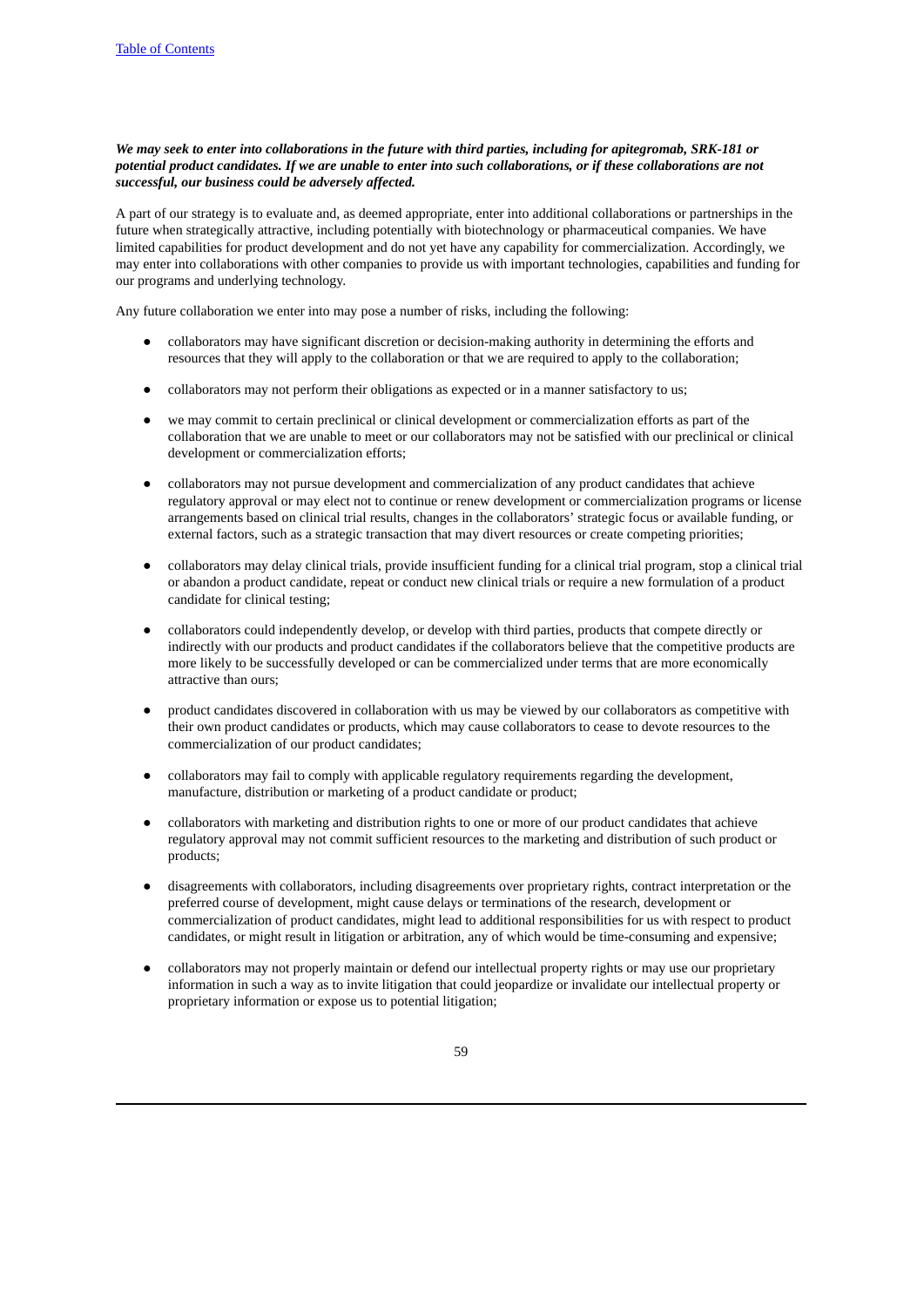- collaborators may infringe the intellectual property rights of third parties, which may expose us to litigation and potential liability;
- if a collaborator of ours is involved in a business combination, the collaborator might deemphasize or terminate the development or commercialization of any product candidate licensed to it by us; and
- collaborations may be terminated by the collaborator, and, if terminated, we could be required to raise additional capital to pursue further development or commercialization of the applicable product candidates. For example, our collaboration with Gilead Sciences, Inc. that we entered into on December 19, 2018 was terminated on January 6, 2022.

If our collaborations do not result in the successful discovery, development and commercialization of product candidates or if one of our collaborators terminates its agreement with us, we may not receive any future research funding or milestone or royalty payments under such collaboration. All of the risks relating to product development, regulatory approval and commercialization described in this Quarterly Report on Form 10-Q also apply to the activities of our therapeutic collaborators.

Additionally, if one of our collaborators terminates its agreement with us, we may find it more difficult to attract new collaborators and our perception in the biotechnology or pharmaceutical industry, including within the business and financial communities, could be adversely affected.

We face significant competition in seeking appropriate partners for our product candidates, and the negotiation process is time-consuming and complex. In order for us to successfully partner our product candidates, potential partners must view these product candidates as economically valuable in markets they determine to be attractive in light of the terms that we are seeking and other available products for licensing by other companies. Collaborations are complex and time-consuming to negotiate and document. In addition, there have been a significant number of recent business combinations among large pharmaceutical companies that have resulted in a reduced number of potential future collaborators. Our ability to reach a definitive agreement for a collaboration will depend, among other things, upon our assessment of the collaborator's resources and expertise, the terms and conditions of the proposed collaboration and the proposed collaborator's evaluation of a number of factors. If we are unable to reach agreements with suitable collaborators on a timely basis, on acceptable terms, or at all, we may have to curtail the development of a product candidate, reduce or delay its development program or one or more of our other development programs, delay its potential commercialization or reduce the scope of any sales or marketing activities, or increase our expenditures and undertake development or commercialization activities at our own expense. If we elect to increase our expenditures to fund development or commercialization activities on our own, we may need to obtain additional expertise and additional capital, which may not be available to us on acceptable terms, or at all. If we fail to enter into collaborations or do not have sufficient funds or expertise to undertake the necessary development and commercialization activities, we may not be able to further develop our product candidates, bring them to market and generate revenue from sales of drugs or continue to develop our technology, and our business may be materially and adversely affected. Even if we are successful in our efforts to establish new strategic collaborations, the terms that we agree upon may not be favorable to us, and we may not be able to maintain such strategic collaborations if, for example, development or approval of a product candidate is delayed or sales of an approved product are disappointing. Any delay in entering into new strategic collaboration agreements related to our product candidates could delay the development and commercialization of our product candidates and reduce their competitiveness even if they reach the market.

#### **Risks Related to Our Intellectual Property**

#### Our success depends in part on our ability to protect our intellectual property. It is difficult and costly to protect our *proprietary rights and technology, and we may not be able to ensure their protection.*

Our commercial success will depend in large part on obtaining and maintaining patent, trademark and trade secret protection of our proprietary technologies and our product candidates, their respective components, formulations, combination therapies, methods used to manufacture them and methods of treatment, as well as successfully defending these patents against third-party challenges. Our ability to stop unauthorized third parties from making, using, selling, offering to sell or importing our product candidates is dependent upon the extent to which we have rights under valid and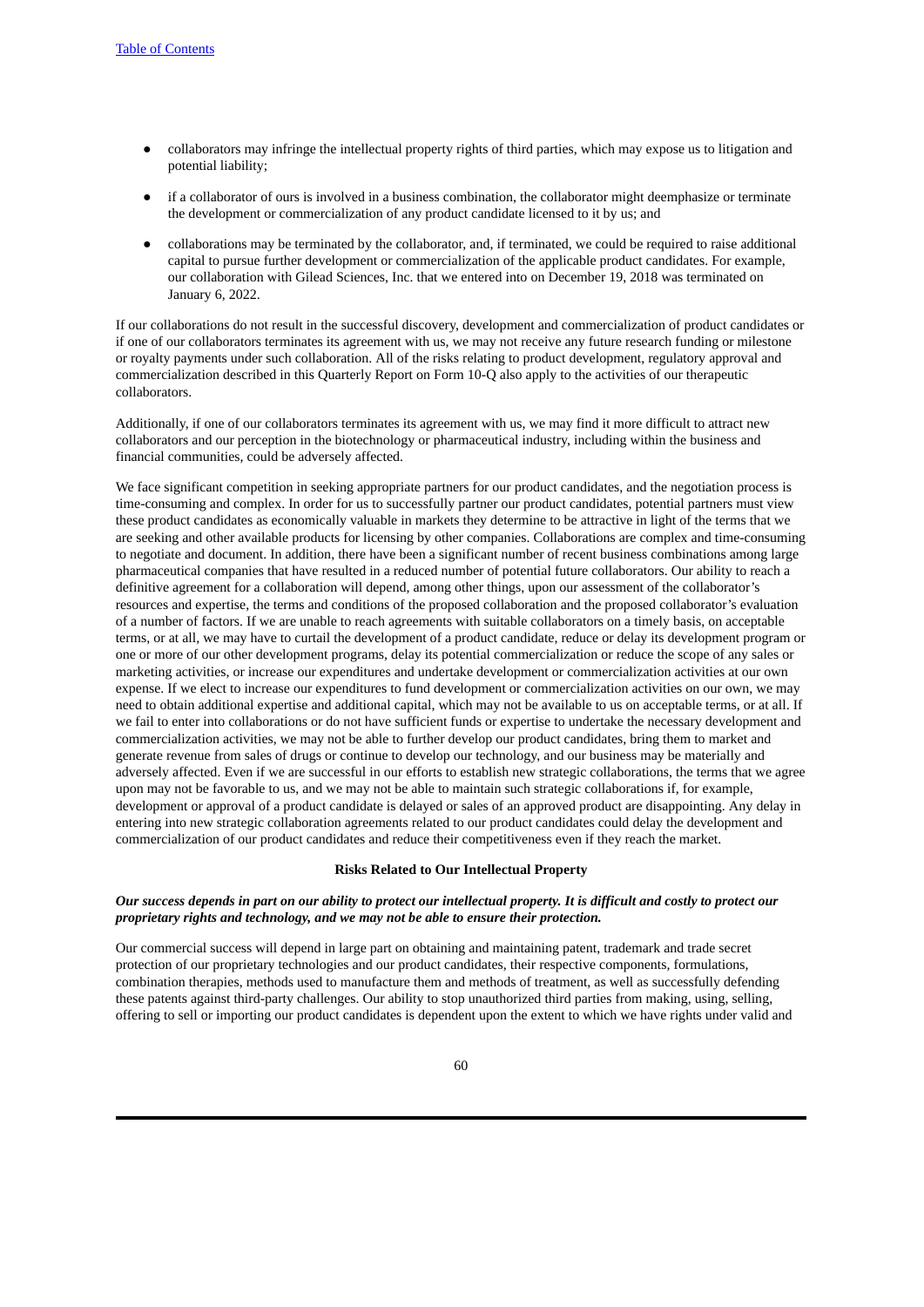enforceable patents that cover these activities. If we are unable to secure and maintain patent protection for any product or technology we develop, or if the scope of the patent protection secured is not sufficiently broad, our competitors could develop and commercialize products and technology similar or identical to ours, and our ability to commercialize any product candidates we may develop may be adversely affected.

The patenting process is expensive and time-consuming, and we may not be able to file and prosecute all necessary or desirable patent applications at a reasonable cost or in a timely manner. In addition, we may not pursue or obtain patent protection in all relevant markets. Unforeseen global events such as the armed conflict between Russia and Ukraine, and sanctions relating to such events, could affect our ability to file, prosecute, maintain, and/or defend patents and applications in those markets. It is also possible that we will fail to identify patentable aspects of our research and development output before it is too late to obtain patent protection. Moreover, in some circumstances, we may not have the right to control the preparation, filing and prosecution of patent applications, or to maintain the patents, covering technology that we license from or license to third parties and are reliant on our licensors or licensees.

The strength of patents in the biotechnology and pharmaceutical field involves complex legal and scientific questions and can be uncertain. The patent applications that we own or in-license may fail to result in issued patents with claims that cover our product candidates or uses thereof in the U.S. and/or in other foreign countries. Even if the patents do successfully issue, third parties may challenge the validity, enforceability or scope thereof, which may result in such patents being narrowed, invalidated or held unenforceable. For example, Russia issued a decree in March of 2022, stating that patent owners who reside in a country "unfriendly" to Russia are not entitled to compensation in the event of patent infringement. Furthermore, even if they are unchallenged, our patents and patent applications may not adequately protect our intellectual property and/or prevent others from designing around our claims. If the breadth or strength of protection provided by the patent applications we hold with respect to our product candidates is threatened, it could dissuade companies from collaborating with us to develop, and threaten our ability to commercialize, our product candidates. Further, if we encounter delays in our clinical trials, the period of time during which we could market our product candidates under patent protection would be reduced.

We cannot be certain that we are the first to invent the inventions covered by pending patent applications and, if we are not, we may be subject to priority disputes. We may be required to disclaim part or all of the term of certain patents or all of the term of certain patent applications. There may be prior art of which we are not aware that may affect the validity or enforceability of a patent claim. There also may be prior art of which we are aware, but which we do not believe affects the validity or enforceability of a claim, which may, nonetheless, ultimately be found to affect the validity or enforceability of a claim. No assurance can be given that if challenged, our patents would be declared by a court to be valid or enforceable or that even if found valid and enforceable, a competitor's technology or product would be found by a court to infringe our patents. We may analyze patents or patent applications of our competitors that we believe are relevant to our activities, and consider that we are free to operate in relation to our product candidates, but our competitors may achieve issued claims, including in patents we consider to be unrelated, which block our efforts or may potentially result in our product candidates or our activities infringing such claims. The possibility exists that others will develop products which have the same effect as our products on an independent basis which do not infringe our patents or other intellectual property rights, or will design around the claims of patents that we have had issued that cover our products.

In addition, periodic maintenance fees on any issued patent are due to be paid to the U.S. Patent Office ("USPTO") and foreign patent agencies in several stages over the lifetime of the patent. The USPTO and various foreign governmental patent agencies require compliance with a number of procedural, documentary, fee payment and other provisions during the patent application process and following the issuance of a patent. While an inadvertent lapse can, in many cases, be cured by payment of a late fee or by other means in accordance with the applicable rules, there are situations in which noncompliance can result in abandonment or lapse of the patent or patent application, resulting in partial or complete loss of patent rights in the relevant jurisdiction. Noncompliance events that could result in abandonment or lapse of a patent or patent application include, but are not limited to, failure to respond to official actions within prescribed time limits, nonpayment of fees and failure to properly legalize and submit formal documents. Moreover, complications due to the COVID-19 pandemic may result in inadvertent lapse due to, for example, unexpected closures of the USPTO or foreign patent offices, delays in delivery of notifications relating to deadlines, or failure to timely and/or properly obtain signatures on necessary documents. Additionally, as a result of the armed conflict between Russia and Ukraine, it is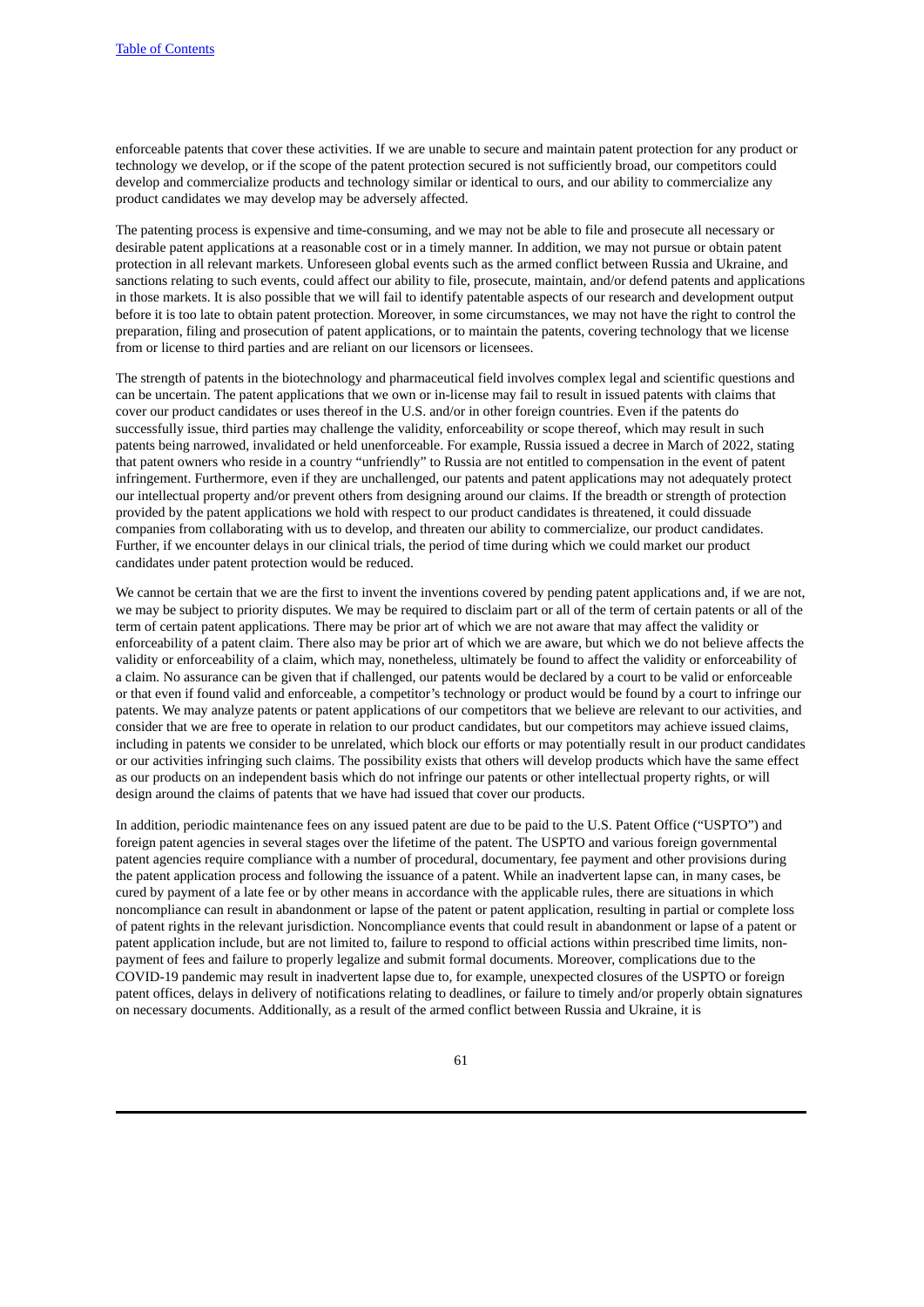unclear whether payments to the Russian Patent Office and other entities might violate certain sanctions. In such an event, our competitors might be able to enter the market, which would have a material adverse effect on our business.

The degree of future protection for our proprietary rights is uncertain because legal means afford only limited protection and may not adequately protect our rights or permit us to gain or keep our competitive advantage. For example:

- others may be able to make or use compounds or cells that are similar to the biological compositions of our product candidates but that are not covered by the claims of our patents;
- the active biological ingredients in our current product candidates will eventually become commercially available in biosimilar drug products, and no patent protection may be available with regard to formulation or method of use;
- we or our licensors, as the case may be, may fail to meet our obligations to the U.S. government in regards to any in-licensed patents and patent applications funded by U.S. government grants, leading to the loss of patent rights;
- we or our licensors, as the case may be, might not have been the first to file patent applications for these inventions;
- others may independently develop similar or alternative technologies or duplicate any of our technologies;
- it is possible that our pending patent applications will not result in issued patents;
- it is possible that there are prior public disclosures that could invalidate our or our licensors' patents, as the case may be, or parts of our or their patents;
- it is possible that others may circumvent our owned or in-licensed patents;
- it is possible that there are unpublished applications or patent applications maintained in secrecy that may later issue with claims covering our products or technology similar to ours;
- the laws of foreign countries may not protect our or our licensors', as the case may be, proprietary rights to the same extent as the laws of the U.S.;
- the claims of our owned or in-licensed issued patents or patent applications, if and when issued, may not cover our product candidates;
- our owned or in-licensed issued patents may not provide us with any competitive advantages, may be narrowed in scope, or be held invalid or unenforceable as a result of legal challenges by third parties;
- the inventors of our owned or in-licensed patents or patent applications may become involved with competitors, develop products or processes which design around our patents, or become hostile to us or the patents or patent applications on which they are named as inventors;
- it is possible that our owned or in-licensed patents or patent applications omit individual(s) that should be listed as inventor(s) or include individual(s) that should not be listed as inventor(s), which may cause these patents or patents issuing from these patent applications to be held invalid or unenforceable;
- we have engaged in scientific collaborations in the past, and will continue to do so in the future. Such collaborators may develop adjacent or competing products to ours that are outside the scope of our patents;
- we may not develop additional proprietary technologies for which we can obtain patent protection;
- it is possible that product candidates or diagnostic tests we develop may be covered by third parties' patents or other exclusive rights; and/or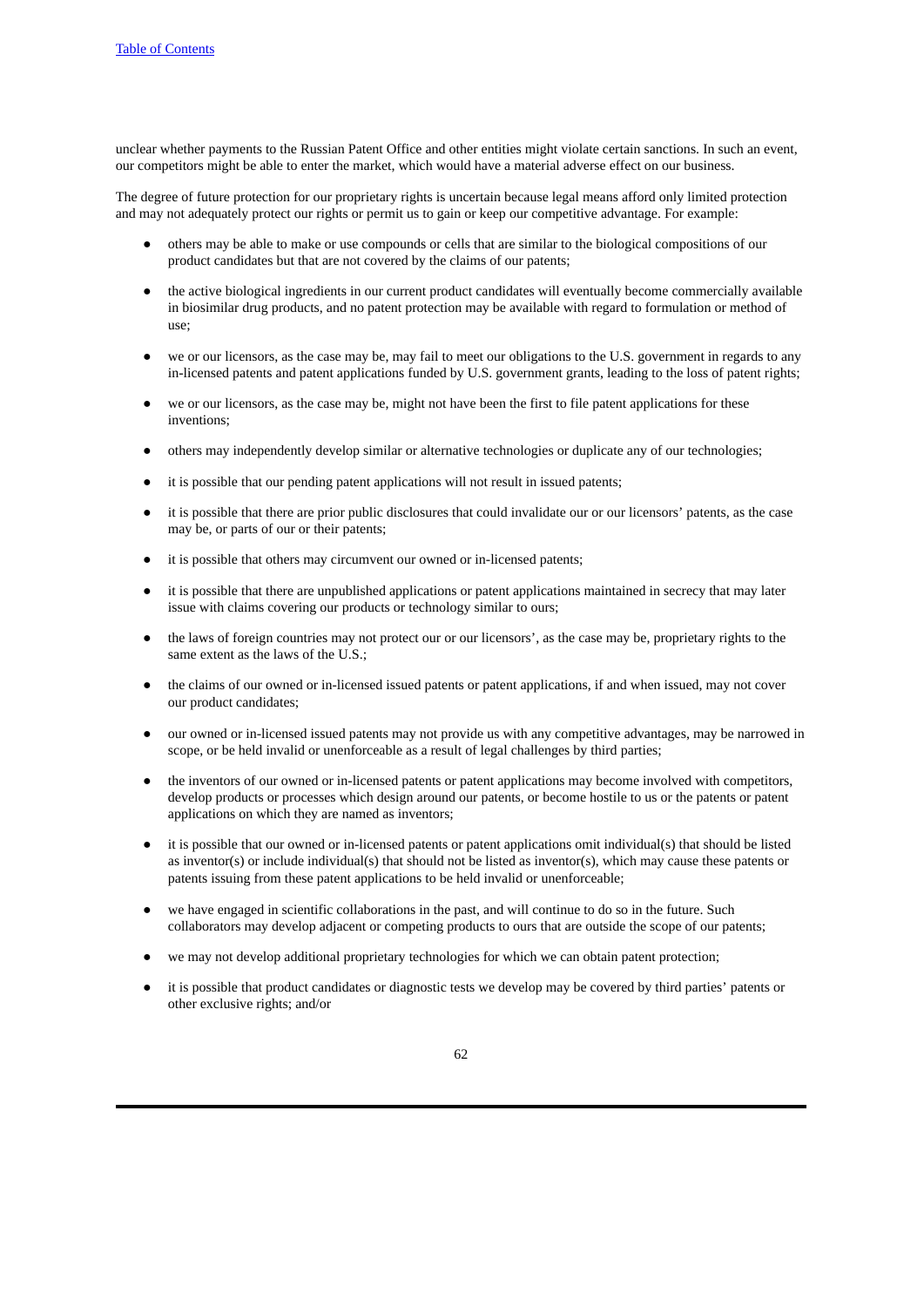● the patents of others may have an adverse effect on our business.

Our current owned patents and co-owned patents covering our proprietary technologies and our product candidates are expected to expire beginning in 2034 (owned) and November 2033 (co-owned) respectively, without taking into account any possible patent term adjustments or extensions. Our earliest patents may expire before, or soon after, our first product achieves marketing approval in the U.S. or foreign jurisdictions. Upon the expiration of our current patents, we may lose the right to exclude others from practicing these inventions. The expiration of these patents could also have a material adverse effect on our business, results of operations, financial condition and prospects. We own and co-own pending patent applications covering our proprietary technologies or our product candidates that if issued as patents are expected to expire from November 2033 through 2043, without taking into account any possible patent term adjustments or extensions. However, we cannot be assured that the USPTO or relevant foreign patent offices will grant any of these patent applications.

#### We depend on intellectual property licensed from third parties. Failure to comply with our obligations under any of these licenses or termination of any of these licenses could result in the loss of significant rights, which would harm our *business.*

We are dependent on patents, know-how and proprietary technology, including intellectual property rights licensed from others. We may be a party to license agreements pursuant to which we in-license key patents and patent applications for our product candidates. These licenses impose various diligence, milestone payment, royalty, insurance and other obligations on us. If we fail to comply with these obligations, our licensors may have the right to terminate the license. Any termination of licenses by third parties could result in our loss of significant intellectual property rights and could harm our ability to commercialize our product candidates.

We may have limited control over the maintenance and prosecution of these in-licensed patents and patent applications, activities or any other intellectual property that may be related to our in-licensed intellectual property. For example, we cannot be certain that such activities by these licensors have been or will be conducted in compliance with applicable laws and regulations or will result in valid and enforceable patents and other intellectual property rights. We may have limited control over the manner in which our licensors initiate an infringement proceeding against a third-party infringer of the intellectual property rights, or defend certain of the intellectual property that is licensed to us. It is possible that the licensors' infringement proceeding or defense activities may be less vigorous than had we conducted them ourselves.

Disputes may also arise between us and our licensors regarding intellectual property subject to a license agreement, including:

- the scope of rights granted under the license agreement and other interpretation related issues;
- whether and the extent to which our technology and processes infringe on intellectual property of the licensor that is not subject to the licensing agreement;
- our right to sublicense patent and other rights to third parties under collaborative development relationships; and
- the ownership of inventions and know-how resulting from the joint creation or use of intellectual property by our licensors and us and our partners.

If disputes over intellectual property that we have licensed prevent or impair our ability to maintain our current licensing arrangements on acceptable terms, we may be unable to successfully develop and commercialize the affected product candidates.

## We may not be successful in obtaining or maintaining necessary rights to develop any future product candidates on *acceptable terms.*

Because our programs may involve additional product candidates that may require the use of additional proprietary rights held by third parties, the growth of our business may depend in part on our ability to acquire, in-license or use these proprietary rights.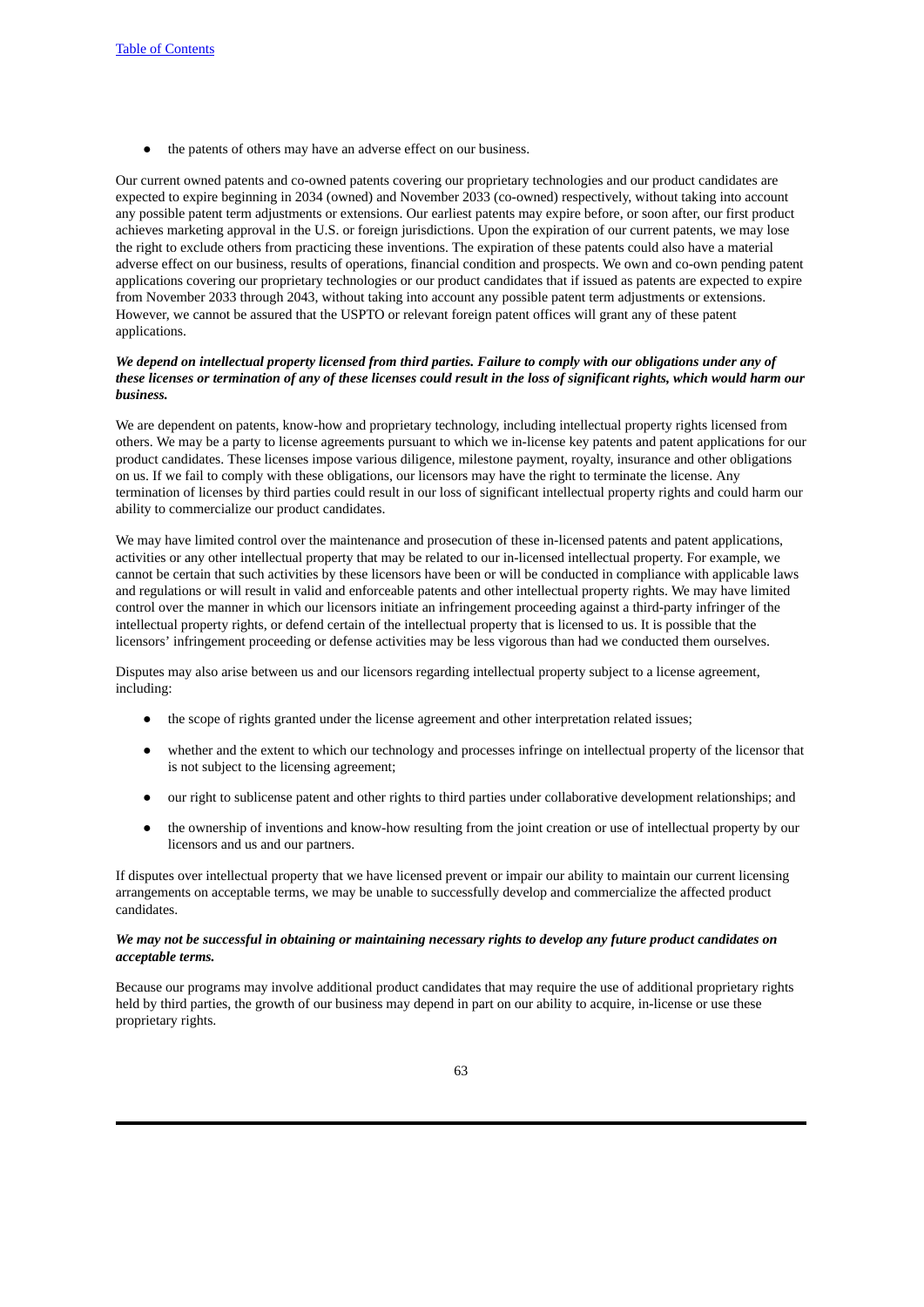Our product candidates may also require specific formulations to work effectively and efficiently, and these rights may be held by others. We may develop products containing our compounds and pre-existing pharmaceutical compounds. We may be required by the FDA or comparable foreign regulatory authorities to provide a companion diagnostic test or tests with our product candidates. These diagnostic test or tests may be covered by intellectual property rights held by others. We may be unable to acquire or in-license any compositions, methods of use, processes or other third-party intellectual property rights from third parties that we identify as necessary or important to our business operations. We may fail to obtain any of these licenses at a reasonable cost or on reasonable terms, if at all, which would harm our business. We may need to cease use of the compositions or methods covered by such third-party intellectual property rights, and may need to seek to develop alternative approaches that do not infringe on such intellectual property rights which may entail additional costs and development delays, even if we were able to develop such alternatives, which may not be feasible. Even if we are able to obtain a license, it may be non-exclusive, thereby giving our competitors access to the same technologies licensed to us. In that event, we may be required to expend significant time and resources to develop or license replacement technology.

Additionally, we sometimes collaborate with academic institutions to accelerate our preclinical research or development under written agreements with these institutions. In certain cases, these institutions provide us with an option to negotiate a license to any of the institution's rights in technology resulting from the collaboration. Regardless of such option, we may be unable to negotiate a license within the specified timeframe or under terms that are acceptable to us. If we are unable to do so, the institution may offer the intellectual property rights to others, potentially blocking our ability to pursue our program. If we are unable to successfully obtain rights to required third-party intellectual property or to maintain the existing intellectual property rights we have, we may have to abandon development of such program and our business and financial condition could suffer.

The licensing or acquisition of third-party intellectual property rights is a competitive area, and companies, which may be more established, or have greater resources than we do, may also be pursuing strategies to license or acquire third-party intellectual property rights that we may consider necessary or attractive in order to commercialize our product candidates. More established companies may have a competitive advantage over us due to their size, cash resources and greater clinical development and commercialization capabilities. There can be no assurance that we will be able to successfully complete such negotiations and ultimately acquire the rights to the intellectual property surrounding the additional product candidates that we may seek to acquire.

#### Changes in patent law in the U.S. and in ex-U.S. jurisdictions could diminish the value of patents in general, thereby *impairing our ability to protect our products.*

As is the case with other biopharmaceutical companies, our success is heavily dependent on intellectual property, particularly patents. Obtaining and enforcing patents in the biopharmaceutical industry involve both technological and legal complexity, and is therefore costly, time-consuming and inherently uncertain.

In addition, recent or future patent reform legislation could increase the uncertainties and costs surrounding the prosecution of our patent applications and the enforcement or defense of our issued patents. Under the enacted Leahy-Smith America Invents Act (the "America Invents Act"), enacted in 2013, the U.S. moved from a "first to invent" to a "first to file" system. Under a "first to file" system, assuming the other requirements for patentability are met, the first inventor to file a patent application generally will be entitled to a patent on the invention regardless of whether another inventor had made the invention earlier. The America Invents Act includes a number of other significant changes to U.S. patent law, including provisions that affect the way patent applications are prosecuted, redefine prior art and establish a new post-grant review system. The effects of these changes are currently unclear as the USPTO only recently developed new regulations and procedures in connection with the America Invents Act, and many of the substantive changes to patent law, including the "first to file" provisions, only became effective in March 2013. In addition, the courts have yet to address many of these provisions and the applicability of the act and new regulations on specific patents discussed herein have not been determined and would need to be reviewed. However, the America Invents Act and its implementation could increase the uncertainties and costs surrounding the prosecution of our patent applications and the enforcement or defense of our issued patents, all of which could have a material adverse effect on our business and financial condition.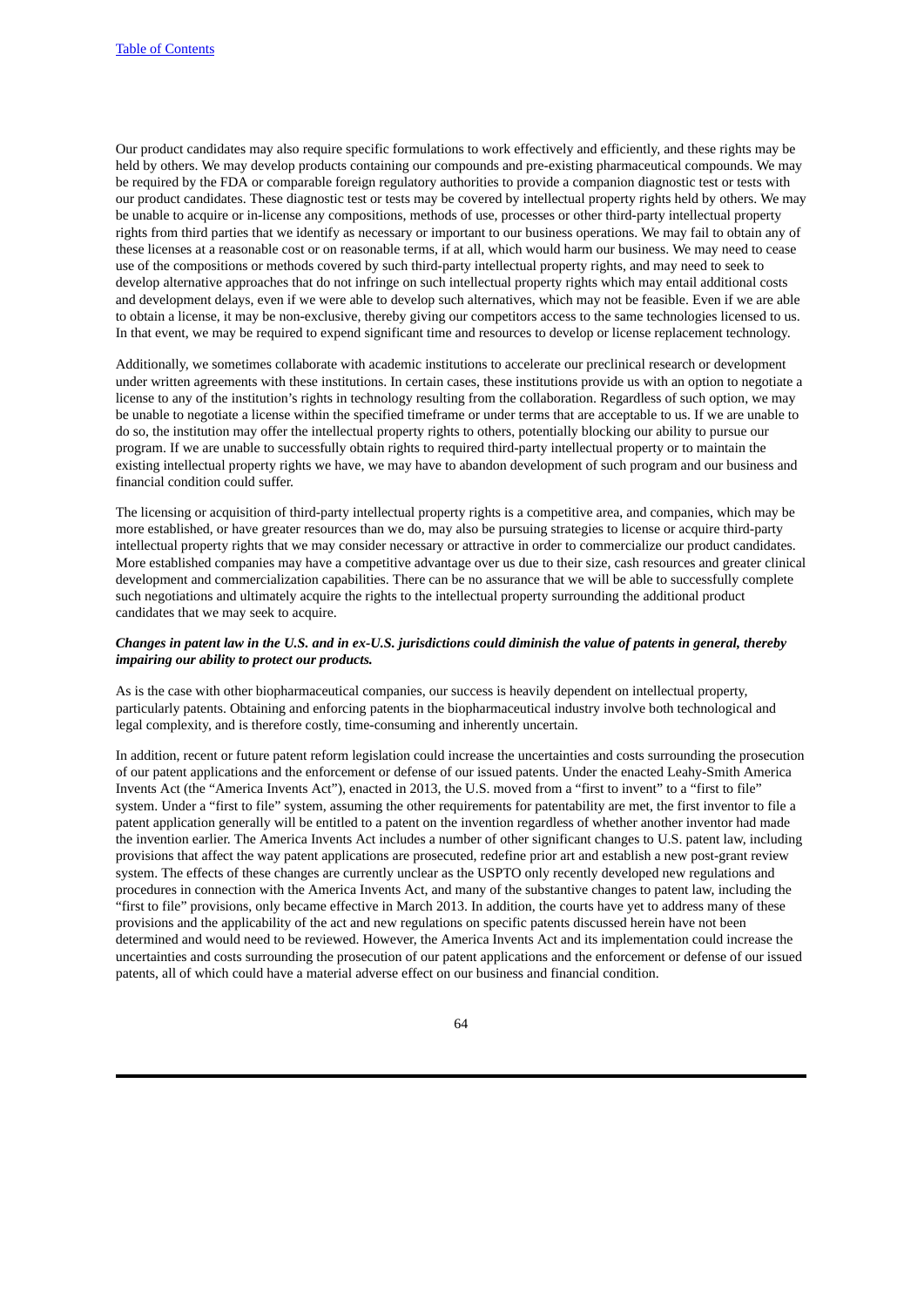Recent U.S. Supreme Court rulings have also narrowed the scope of patent protection available in certain circumstances and weakened the rights of patent owners in certain situations. In addition to increasing uncertainty with regard to our ability to obtain patents in the future, this combination of events has created uncertainty with respect to the value of patents, once obtained. As a consequence, issued patents may be found to contain invalid claims according to the newly revised eligibility and validity standards. Additionally, some of our owned or in-licensed patents may be subject to challenge and subsequent invalidation or significant narrowing of claim scope in proceedings before the USPTO, or during litigation, under the revised criteria which could also make it more difficult to obtain patents.

Depending on decisions by the U.S. Congress, the federal courts, and the USPTO, the laws and regulations governing patents could change in unpredictable ways that would weaken our ability to obtain new patents or to enforce our existing patents and patents that we might obtain in the future. For example, in the case Amgen Inc. v. Sanofi, the Federal Circuit held that a well characterized antigen is insufficient to satisfy the written description requirement of certain claims directed to a genus of antibodies that are solely defined by function. While the validity of a subset of patents at issue was subsequently upheld by a district court jury, uncertainty remains as to the legal question pertaining to the written description requirement under 35 USC §112 as it relates to functional antibodies. In the case of Assoc. for Molecular Pathology v. Myriad Genetics, Inc., the U.S. Supreme Court held that certain claims to DNA molecules are not patentable. We cannot predict how these decisions or any future decisions by the courts, the U.S. Congress or the USPTO may impact the value of our patents. Similarly, any adverse changes in the patent laws of other jurisdictions could have a material adverse effect on our business and financial condition. For example, Russia issued a decree in March of 2022, stating that patent owners who reside in a country "unfriendly" to Russia are not entitled to compensation in the event of patent infringement.

# *Third-party claims of intellectual property infringement may prevent or delay our product discovery and development efforts.*

Our commercial success depends in part on our ability to develop, manufacture, market and sell our product candidates and use our proprietary technologies without infringing the proprietary rights of third parties. There is a substantial amount of litigation involving patents and other intellectual property rights in the biotechnology and pharmaceutical industries, as well as administrative proceedings for challenging patents, including interference, derivation, inter partes review, postgrant review, and reexamination proceedings before the USPTO or oppositions and other comparable proceedings in foreign jurisdictions. We may be exposed to, or threatened with, future litigation by third parties having patent or other intellectual property rights alleging that our product candidates and/or proprietary technologies infringe their intellectual property rights. Numerous U.S. and foreign issued patents and pending patent applications, which are owned by third parties, exist in the fields in which we are developing our product candidates. As the biotechnology and pharmaceutical industries expand and more patents are issued, the risk increases that our product candidates may give rise to claims of infringement of the patent rights of others. Moreover, it is not always clear to industry participants, including us, which patents cover various types of drugs, products or their methods of use or manufacture. Thus, because of the large number of patents issued and patent applications filed in our fields, there may be a risk that third parties may allege they have patent rights encompassing our product candidates, technologies or methods.

If a third-party claims that we infringe its intellectual property rights, we may face a number of issues, including, but not limited to:

- infringement and other intellectual property claims which, regardless of merit, may be expensive and timeconsuming to litigate and may divert our management's attention from our core business;
- substantial damages for infringement, which we may have to pay if a court decides that the product candidate or technology at issue infringes on or violates the third-party's rights, and, if the court finds that the infringement was willful, we could be ordered to pay treble damages and the patent owner's attorneys' fees;
- a court prohibiting us from developing, manufacturing, marketing or selling our product candidates, or from using our proprietary technologies, unless the third-party licenses its product rights to us, which it is not required to do;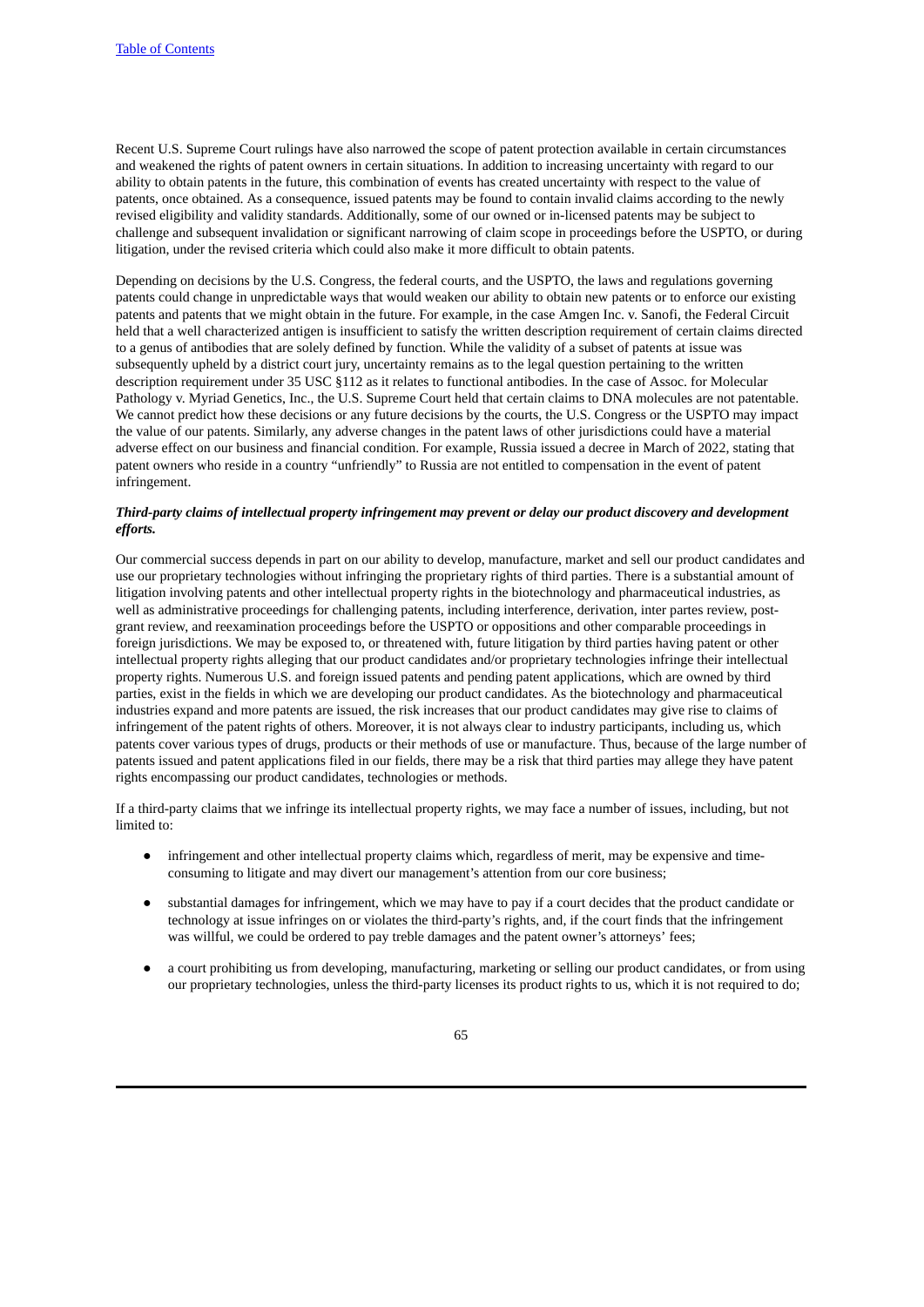- if a license is available from a third-party, we may have to pay substantial royalties, upfront fees and other amounts, and/or grant cross-licenses to intellectual property rights for our products; and
- redesigning our product candidates or processes so they do not infringe, which may not be possible or may require substantial monetary expenditures and time.

Some of our competitors may be able to sustain the costs of complex patent litigation more effectively than we can because they have substantially greater resources. In addition, any uncertainties resulting from the initiation and continuation of any litigation could have a material adverse effect on our ability to raise the funds necessary to continue our operations or could otherwise have a material adverse effect on our business, results of operations, financial condition and prospects.

Third parties may assert that we are employing their proprietary technology without authorization. Generally, conducting clinical trials and other development activities in the U.S. is protected under the Safe Harbor exemption as set forth in 35 U.S.C. § 271. If and when apitegromab, SRK-181 or another one of our product candidates is approved by the FDA, that certain third-party may then seek to enforce its patent by filing a patent infringement lawsuit against us. While we are not aware of any claims of such a patent that could otherwise materially adversely affect commercialization of our product candidates, we may be incorrect in this belief, or we may not be able to prove it in a litigation. In this regard, patents issued in the U.S. by law enjoy a presumption of validity that can be rebutted only with evidence that is "clear and convincing," a heightened standard of proof. There may be third-party patents of which we are currently unaware with claims to materials, formulations, methods of manufacture or methods for treatment related to the use or manufacture of our product candidates. Because patent applications can take many years to issue, there may be currently pending patent applications which may later result in issued patents that our product candidates may infringe. In addition, third parties may obtain patents in the future and claim that use of our technologies infringes upon these patents. If any third-party patents were held by a court of competent jurisdiction to cover the manufacturing process of our product candidates, constructs or molecules used in or formed during the manufacturing process, or any final product itself, the holders of any such patents may be able to block our ability to commercialize the product candidate unless we obtained a license under the applicable patents, or until such patents expire or they are finally determined to be held invalid or unenforceable. Similarly, if any third-party patent were held by a court of competent jurisdiction to cover aspects of our formulations, processes for manufacture or methods of use, the holders of any such patent may be able to block our ability to develop and commercialize the product candidate unless we obtained a license or until such patent expires or is finally determined to be held invalid or unenforceable. In either case, such a license may not be available on commercially reasonable terms, or at all. If we are unable to obtain a necessary license to a third-party patent on commercially reasonable terms, or at all, our ability to commercialize our product candidates may be impaired or delayed, which could in turn significantly harm our business. Even if we obtain a license, it may be non-exclusive, thereby giving our competitors access to the same technologies licensed to us. In addition, if the breadth or strength of protection provided by our patents and patent applications is threatened, it could dissuade companies from collaborating with us to license, develop or commercialize current or future product candidates.

Parties making claims against us may seek and obtain injunctive or other equitable relief, which could effectively block our ability to further develop and commercialize our product candidates. Defense of these claims, regardless of their merit, would involve substantial litigation expense and would be a substantial diversion of employee resources from our business. In the event of a successful claim of infringement against us, we may have to pay substantial damages, including treble damages and attorneys' fees for willful infringement, obtain one or more licenses from third parties, and/or pay royalties or redesign our infringing products, which may be impossible or require substantial time and monetary expenditure. We cannot predict whether any such license would be available at all or whether it would be available on commercially reasonable terms. Furthermore, even in the absence of litigation, we may need to obtain licenses from third parties to advance our research or allow commercialization of our product candidates. We may fail to obtain any of these licenses at a reasonable cost or on reasonable terms, if at all. In that event, we would be unable to further develop and commercialize our product candidates, which could harm our business significantly.

We may also choose to challenge the patentability of claims in a third-party's U.S. patent by requesting that the USPTO review the patent claims in an ex-parte re-exam, inter partes review or post-grant review proceedings. These proceedings are expensive and may consume our time or other resources. We may choose to challenge the grant of a third-party's patent in opposition proceedings in the European Patent Office ("EPO") or other foreign patent office. The costs of these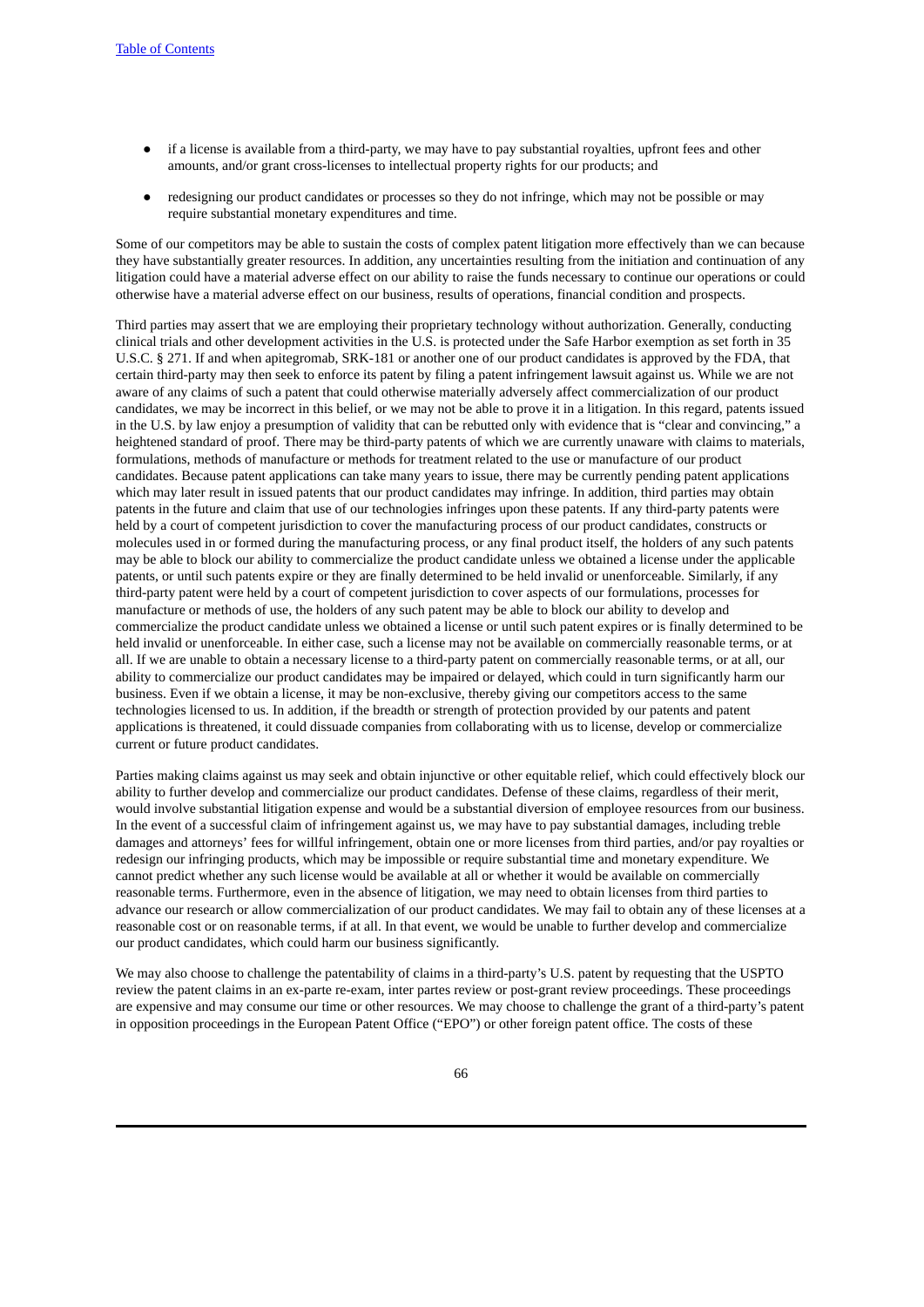opposition proceedings could be substantial, and may consume our time or other resources. If we fail to obtain a favorable result at the USPTO, EPO or other patent office, then we may be exposed to litigation by a third-party alleging that the patent may be infringed by our product candidates or proprietary technologies.

#### We may incur substantial costs as a result of litigation or other proceedings relating to our patents or the patents of our *licensors, and we may be unable to protect our rights to our products and technology.*

Competitors may infringe our patents or the patents of our licensors. To counter infringement or unauthorized use, we may be required to file infringement claims against a third party(ies), which can be expensive and time-consuming. In addition, in an infringement proceeding, a court may decide that one or more of our patents is not valid or is unenforceable, or may refuse to stop the other party from using the technology at issue on the grounds that our patents do not cover the technology in question. There is also the risk that, even if the validity of our patents or the patents of our licensors is upheld, the court will refuse to stop the third-party on the ground that such third-party's activities do not infringe our owned or in-licensed patents. An adverse result in any litigation or defense proceedings could put one or more of our patents at risk of being invalidated, held unenforceable, or interpreted narrowly and could put our patent applications at risk of not issuing. Defense of these claims, regardless of their merit, would involve substantial litigation expense and would be a substantial diversion of employee resources from our business.

Furthermore, because of the substantial amount of discovery required in connection with intellectual property litigation, there is a risk that some of our confidential information could be compromised by disclosure during this type of litigation. In addition, there could be public announcements of the results of hearings, motions or other interim proceedings or developments. If securities analysts or investors perceive these results to be negative, it could have a substantial adverse effect on the price of our common stock.

In some situations, we or our licensor, may not be able to detect infringement against our owned or in-licensed patents, as the case may be, which may be especially difficult for manufacturing processes or formulation patents. Even if we or our licensors detect infringement by a third-party of our owned or in-licensed patents, we or our licensors, as the case may be, may choose not to pursue litigation against or settlement with the third-party. If we, or our licensors, later sue such thirdparty for patent infringement, the third-party may have certain legal defenses available to it, which otherwise would not be available except for the delay between when the infringement was first detected and when the suit was brought. Such legal defenses may make it impossible for us or our licensors to enforce our owned or in-licensed patents, as the case may be, against such third-party.

# Issued patents covering our product candidates could be found invalid or unenforceable if challenged in court or the *USPTO.*

If we or one of our licensing partners initiate legal proceedings against a third-party to enforce a patent covering one of our product candidates, the defendant could counterclaim that the patent covering our product candidate, as applicable, is invalid and/or unenforceable. In patent litigation in the U.S., defendant counterclaims alleging invalidity and/or unenforceability are commonplace, and there are numerous grounds upon which a third-party can assert invalidity or unenforceability of a patent. Third parties may also raise similar claims before administrative bodies in the U.S. or abroad, even outside the context of litigation. Such mechanisms include inter parties review, ex parte re-examination, post-grant review, and equivalent proceedings in foreign jurisdictions (e.g., opposition proceedings). For example, EP3368069 and EP2981822 are currently subject to opposition proceedings. Such proceedings are expensive and could result in revocation or amendment to our patents in such a way that they no longer cover our product candidates. The outcome following legal assertions of invalidity and unenforceability is unpredictable. With respect to the validity question, for example, we cannot be certain that there is no invalidating prior art, of which we, our patent counsel and the patent examiner were unaware during prosecution. If a defendant were to prevail on a legal assertion of invalidity and/or unenforceability, or if we are otherwise unable to adequately protect our rights, we would lose at least part, and perhaps all, of the patent protection on our product candidates. Such a loss of patent protection could have a material adverse impact on our business and our ability to commercialize or license our technology and product candidates.

In addition, because some patent applications in the U.S. may be maintained in secrecy until the patents are issued, because patent applications in PCT member jurisdictions are typically not published until 18 months after the earliest filing, and because publications in the scientific literature often lag behind actual discoveries, we cannot be certain that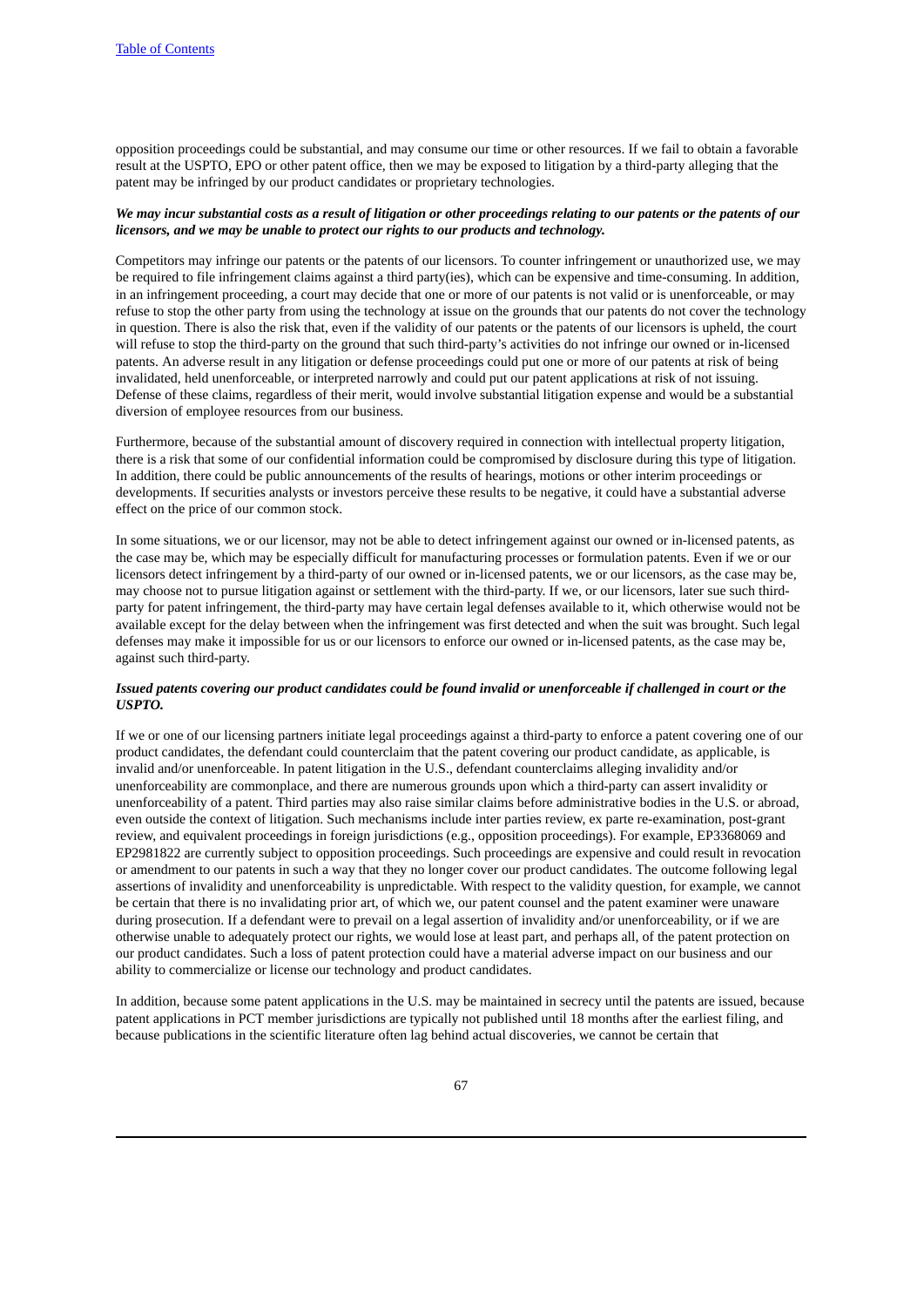others have not filed patent applications for technology covered by our owned and in-licensed issued patents or our pending applications, or that we or, if applicable, a licensor were the first to invent the technology. Our competitors may have filed, and may in the future file, patent applications covering our products, compositions, methods of use, or technology similar to ours. Any such patent application may have priority over our owned and in-licensed patent applications or patents, which could require us to obtain rights to issued patents covering such technologies. If another party has filed a U.S. patent application on inventions similar to those owned by or in-licensed to us, we or, in the case of in-licensed technology, the licensor may have to participate in an interference proceeding declared by the USPTO to determine priority of invention in the U.S. If we or one of our licensors is a party to an interference proceeding involving a U.S. patent application on inventions owned by or in-licensed to us, we may incur substantial costs, divert management's time and expend other resources, even if we are successful.

For applications filed under pre-AIA, interference proceedings declared by the USPTO may be necessary to determine the priority of inventions with respect to our patents or patent applications or those of our licensors. An unfavorable outcome could result in a loss of our current patent rights and could require us to cease using the related technology or to attempt to license rights to it from the prevailing party. Our business could be harmed if the prevailing party does not offer us a license on commercially reasonable terms. Litigation or interference proceedings may result in a decision adverse to our interests and, even if we are successful, may result in substantial costs and distract our management and other employees. We may not be able to prevent, alone or with our licensors, misappropriation of our trade secrets or confidential information, particularly in countries where the laws may not protect those rights as fully as in the U.S.

## We have limited foreign intellectual property rights and may not be able to protect our intellectual property rights *throughout the world.*

We have limited intellectual property rights outside the U.S. Filing, prosecuting and defending patents on product candidates in all countries throughout the world would be prohibitively expensive, and our intellectual property rights in some countries outside the U.S. can be less extensive than those in the U.S. In addition, the laws of some foreign countries do not protect intellectual property rights to the same extent as federal and state laws in the U.S. Consequently, we may not be able to prevent third parties from practicing our inventions in all countries outside the U.S., or from selling or importing products made using our inventions in and into the U.S. or other jurisdictions. Indeed, Russia issued a decree in March of 2022, stating that patent owners who reside in a country "unfriendly" to Russia are not entitled to compensation in the event of patent infringement. Competitors may use our technologies in jurisdictions where we have not obtained patent protection to develop their own products and, further, may export otherwise infringing products to territories where we have patent protection but where enforcement is not as strong as that in the U.S. These products may compete with our products in jurisdictions where we do not have any issued patents and our patent claims or other intellectual property rights may not be effective or sufficient to prevent them from competing.

Many companies have encountered significant problems in protecting and defending intellectual property rights in foreign jurisdictions. The legal systems of certain countries, particularly certain developing countries, do not favor the enforcement of patents, trade secrets and other intellectual property protection, particularly those relating to biopharmaceutical products and/or methods of medical treatment, which could make it difficult for us to stop the infringement of our patents or marketing of competing products against third parties in violation of our proprietary rights generally. The initiation of proceedings by third parties to challenge the scope or validity of our patent rights in foreign jurisdictions could result in substantial cost and divert our efforts and attention from other aspects of our business. Proceedings to enforce our patent rights in foreign jurisdictions could result in substantial costs and divert our efforts and attention from other aspects of our business, could put our patents at risk of being invalidated or interpreted narrowly and our patent applications at risk of not issuing and could provoke third parties to assert claims against us. We may not prevail in any lawsuits that we initiate and the damages or other remedies awarded, if any, may not be commercially meaningful. Accordingly, our efforts to enforce our intellectual property rights around the world may be inadequate to obtain a significant commercial advantage from the intellectual property that we develop or license.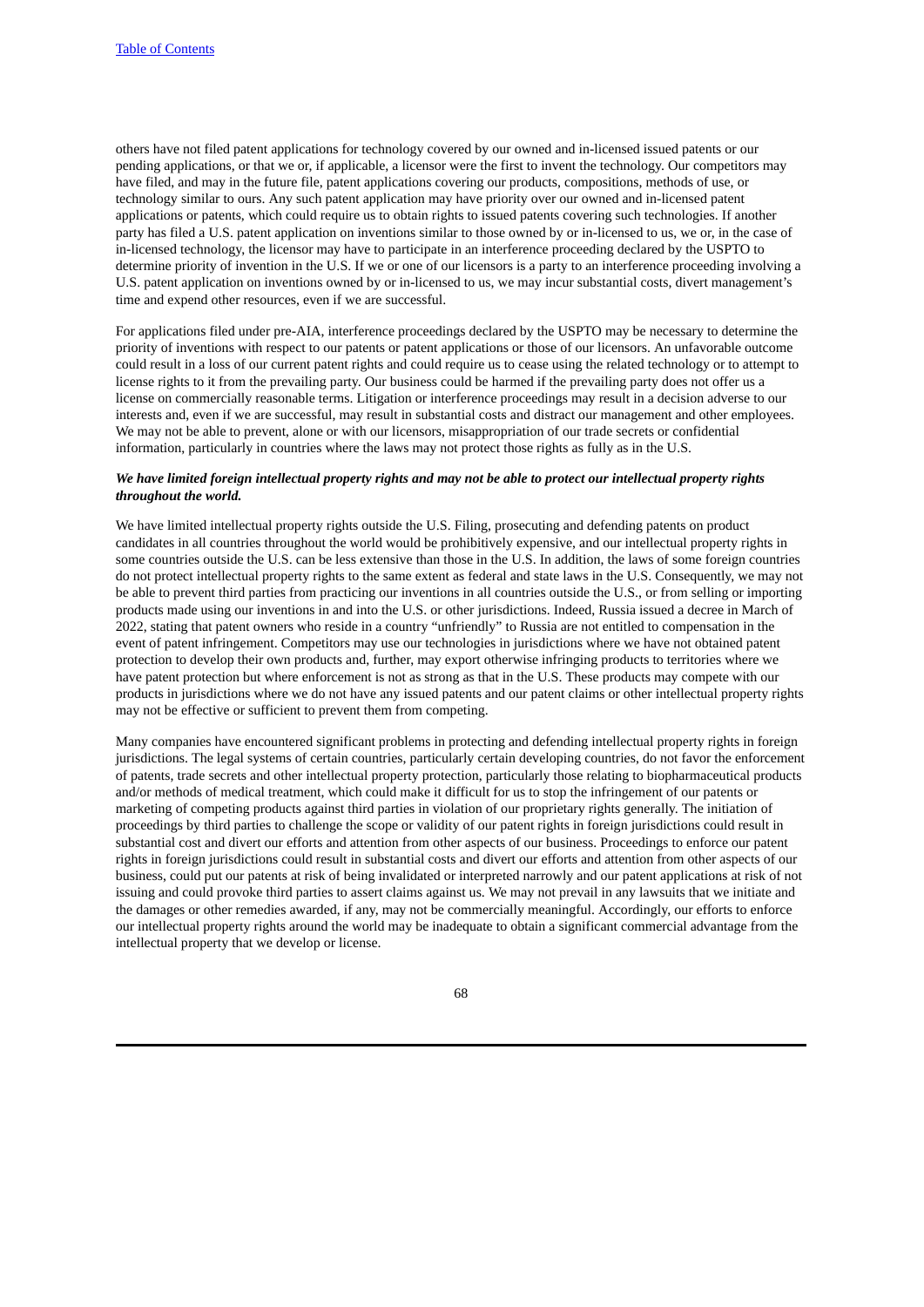## Patent terms may result in inadequate protection for our product candidates, and we may be unable to obtain patent *term extensions and data exclusivity for our product candidates, resulting in material harm to our business.*

Patents have a limited lifespan. In the U.S., if all maintenance fees are timely paid, the natural expiration of a patent is generally 20 years from its earliest U.S. non-provisional filing date. Various extensions such as patent term adjustments and/or extensions, may be available, but the life of a patent, and the protection it affords, is limited.

Depending upon the timing, duration and specifics of any FDA marketing approval of any product candidates we may develop, one or more of our U.S. patents may be eligible for limited patent term extension under the Drug Price Competition and Patent Term Restoration Action of 1984, also known as the Hatch Waxman Amendments. The Hatch Waxman Amendments permit a patent extension term of up to five years as compensation for patent term lost during the FDA regulatory review process. The patent term restoration period is generally one-half of the time between the effective date of the IND or the date of patent grant (whichever is later) and the date of submission of the BLA, plus the time between the date of submission of the BLA and the date of FDA approval of the product. The patent holder must apply for restoration within 60 days of approval. A patent term extension cannot extend the remaining term of a patent beyond a total of 14 years from the date of product approval, only one patent may be extended and only those claims covering the approved drug, a method for using it, or a method for manufacturing it may be extended. We may not be granted an extension because of, for example, failing to exercise due diligence during the testing phase or regulatory review process, failing to apply within applicable deadlines, failing to apply prior to expiration of relevant patents, or otherwise failing to satisfy applicable requirements. Moreover, the applicable time period or the scope of patent protection afforded could be less than we request.

Given the amount of time required for the development, testing and regulatory review of new product candidates, the patents protecting our product candidates might expire before or shortly after such candidates are commercialized. If we are unable to obtain patent term extension or the term of any such extension is less than we request, our competitors may obtain approval of competing products following our patent expiration. As a result, our owned and licensed patent portfolio may not provide us with sufficient rights to exclude others from commercializing products similar or identical to ours, which could materially harm our business, financial condition, results of operations, and prospects.

#### If we are unable to protect the confidentiality of our trade secrets, our business and competitive position would be *harmed.*

In addition to patent protection, we rely heavily upon know-how and trade secret protection, as well as non-disclosure agreements and invention assignment agreements with our employees, consultants and third parties, to protect our confidential and proprietary information, especially where we do not believe patent protection is appropriate or obtainable. In addition to contractual measures, we try to protect the confidential nature of our proprietary information using physical and technological security measures. Such measures may not, for example, in the case of misappropriation of a trade secret by an employee or third-party with authorized access, provide adequate protection for our proprietary information. Our security measures may not prevent an employee or consultant from misappropriating our trade secrets and providing them to a competitor, and recourse we take against such misconduct may not provide an adequate remedy to protect our interests fully. Enforcing a claim that a party illegally disclosed or misappropriated a trade secret can be difficult, expensive, and time-consuming, and the outcome is unpredictable. In addition, trade secrets may be independently developed by others in a manner that could prevent legal recourse by us. If any of our confidential or proprietary information, such as our trade secrets, were to be disclosed or misappropriated, or if any such information was independently developed by a competitor, our competitive position could be harmed.

In addition, courts outside the U.S. are sometimes less willing to protect trade secrets. If we choose to go to court to stop a third-party from using any of our trade secrets, we may incur substantial costs. These lawsuits may consume our time and other resources even if we are successful. Although we take steps to protect our proprietary information and trade secrets, including through contractual means with our employees and consultants, third parties may independently develop substantially equivalent proprietary information and techniques or otherwise gain access to our trade secrets or disclose our technology.

Thus, we may not be able to meaningfully protect our trade secrets. It is our policy to require our employees, consultants, outside scientific collaborators, sponsored researchers and other advisors to execute confidentiality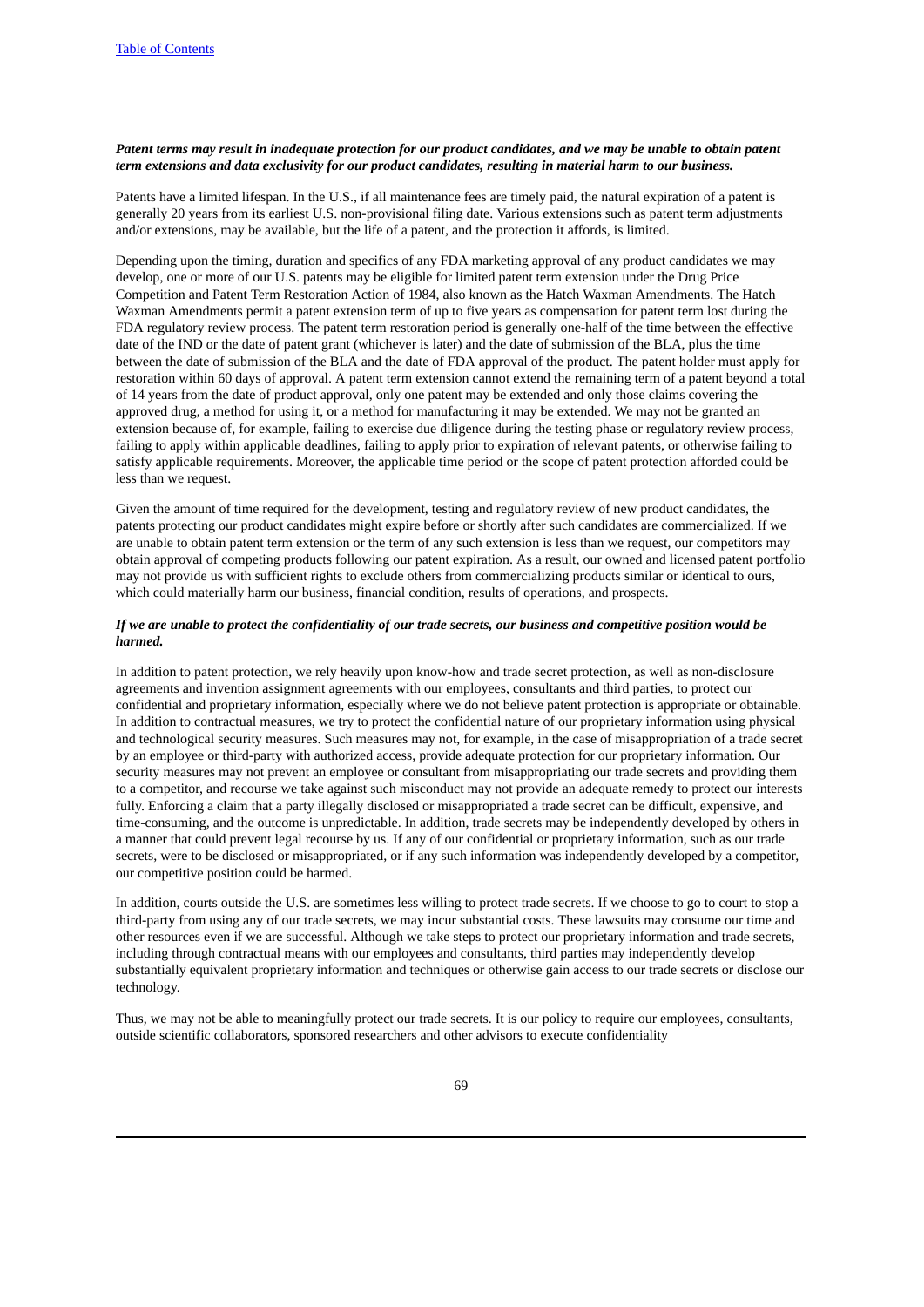agreements upon the commencement of employment or consulting relationships with us. These agreements provide that all confidential information concerning our business or financial affairs developed or made known to the individual or entity during the course of the party's relationship with us is to be kept confidential and not disclosed to third parties except in specific circumstances. In the case of employees, the agreements provide that all inventions conceived by the individual, and which are related to our current or planned business or research and development or made during normal working hours, on our premises or using our equipment or proprietary information, are our exclusive property. In addition, we take other appropriate precautions, such as physical and technological security measures, to guard against misappropriation of our proprietary technology by third parties. We have also adopted policies and conduct training that provides guidance on our expectations, and our advice for best practices, in protecting our trade secrets.

#### Third parties may assert that our employees or consultants have wrongfully used, disclosed, or misappropriated their *confidential information or trade secrets.*

As is common in the biotechnology and pharmaceutical industries, we employ individuals who were previously employed at universities or other biopharmaceutical or pharmaceutical companies, including our competitors or potential competitors. Although no claims against us are currently pending, and although we try to ensure that our employees and consultants do not use the proprietary information or know-how of others in their work for us, we may be subject to claims that we or our employees, consultants or independent contractors have inadvertently or otherwise used or disclosed intellectual property, including trade secrets or other proprietary information, of a former employer or other third parties. Litigation may be necessary to defend against these claims. If we fail in defending any such claims, in addition to paying monetary damages, we may lose valuable intellectual property rights or personnel. Even if we are successful in defending against such claims, litigation or other legal proceedings relating to intellectual property claims may cause us to incur significant expenses, and could distract our technical and management personnel from their normal responsibilities. In addition, there could be public announcements of the results of hearings, motions or other interim proceedings or developments, and, if securities analysts or investors perceive these results to be negative, it could have a substantial adverse effect on the price of our common stock. This type of litigation or proceeding could substantially increase our operating losses and reduce our resources available for development activities. We may not have sufficient financial or other resources to adequately conduct such litigation or proceedings. Some of our competitors may be able to sustain the costs of such litigation or proceedings more effectively than we can because of their substantially greater financial resources. Uncertainties resulting from the initiation and continuation of patent litigation or other intellectual property related proceedings could adversely affect our ability to compete in the marketplace.

#### If our trademarks and trade names are not adequately protected, then we may not be able to build name recognition in *our markets of interest and our business may be adversely affected.*

Our trademarks or trade names may be challenged, infringed, circumvented or declared generic or determined to be infringing on other marks. We may not be able to protect our rights to these trademarks and trade names or may be forced to stop using these names, which we need for name recognition by potential partners or customers in our markets of interest. If we are unable to establish name recognition based on our trademarks and trade names, we may not be able to compete effectively and our business may be adversely affected.

## **Risks Related to Our Financial Condition and Capital Requirements**

## We have incurred net losses in every year since our inception and anticipate that we will continue to incur net losses in *the future.*

We are a biopharmaceutical company formed in 2012 and our operations to date have been focused on research and development of monoclonal antibodies that selectively inhibit activation of growth factors for therapeutic effect. We have not yet demonstrated the ability to progress any of our product candidates through clinical trials, we have no products approved for commercial sale and we have not generated any revenue from product sales to date. We continue to incur significant research and development and other expenses related to our ongoing operations. As a result, we are not profitable and have incurred losses in each period since our inception. For the three months ended March 31, 2022 and 2021, we reported a net loss of 8.0 million and \$27.7 million, respectively. As of March 31, 2022, we had an accumulated deficit of \$384.1 million. We expect to continue to incur significant losses for the foreseeable future, and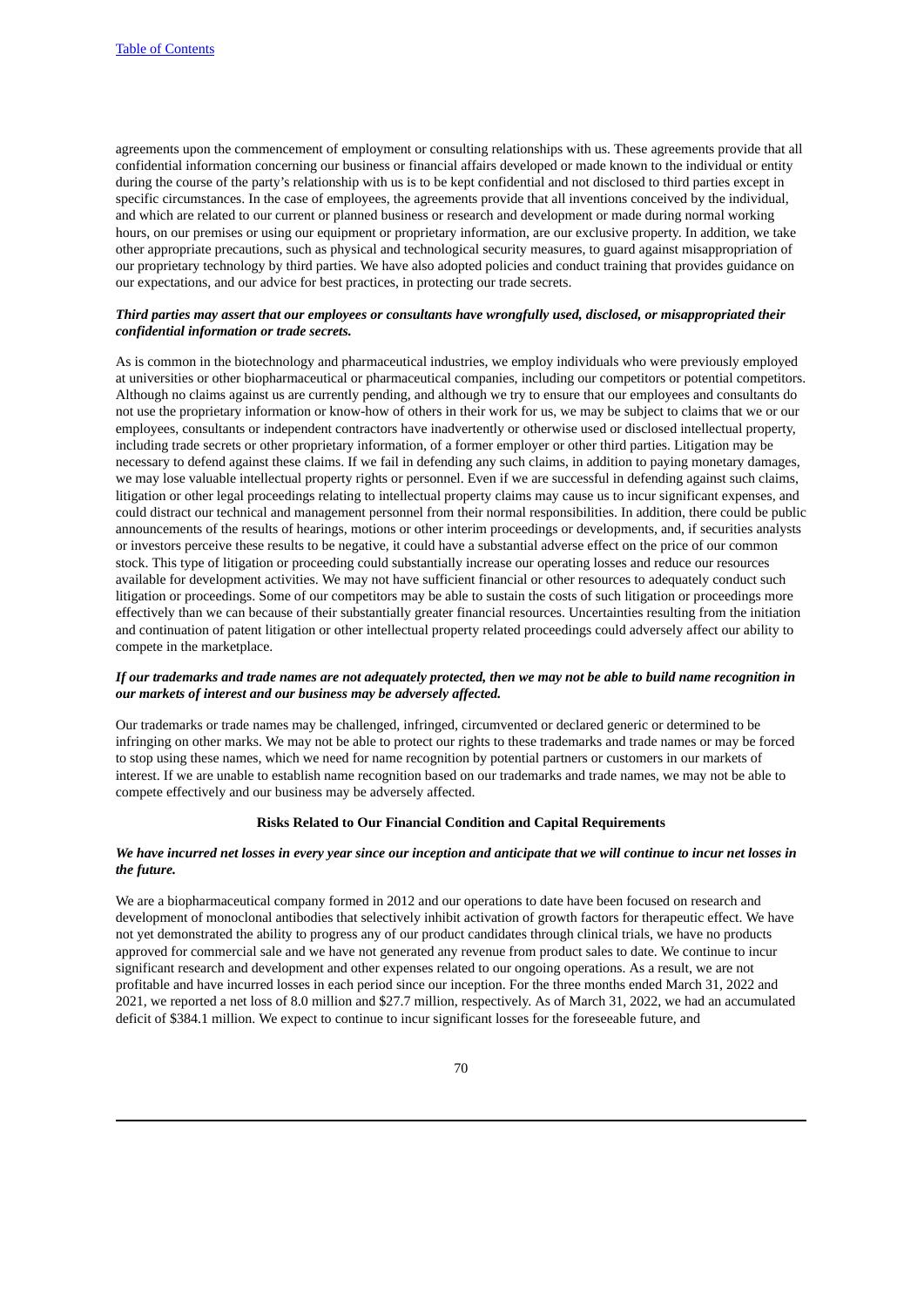we expect these losses to increase as we continue our research and development of, and seek regulatory approvals for, our product candidates, apitegromab and SRK-181, and any future product candidates.

To become and remain profitable, we or any current or potential future collaborators must develop and eventually commercialize products with significant market potential and favorable pricing. This will require us to be successful in a range of challenging activities, including completing preclinical studies and clinical trials, receiving marketing approval for product candidates, manufacturing, marketing and selling products for which we may receive marketing approval and satisfying any post-marketing requirements. We may never succeed in any or all of these activities and, even if we do, we may never generate revenue that is significant or large enough to achieve profitability. If we do achieve profitability, we may not be able to sustain or increase profitability on a quarterly or annual basis. Our failure to become and remain profitable could decrease the value of our company and could impair our ability to raise capital, maintain our research and development efforts, expand our business or continue our operations.

Even if we succeed in commercializing one or more of our product candidates, we will continue to incur substantial research and development and other expenditures to develop and market additional product candidates. We may encounter unforeseen expenses, difficulties, complications, delays and other unknown factors that may adversely affect our business. The size of our future net losses will depend, in part, on the rate of future growth of our expenses and our ability to generate revenue. Our prior losses and expected future losses have had and will continue to have an adverse effect on our stockholders' equity and working capital.

## We will require additional capital to fund our operations and if we fail to obtain necessary capital, we will not be able to *complete the development and commercialization of apitegromab, SRK-181 and any future product candidates.*

Our operations have consumed substantial amounts of cash since inception. We expect to continue to spend substantial amounts of cash to conduct further research and development, including clinical trials for apitegromab and SRK-181 and preclinical studies and clinical trials for any future product candidates, to seek regulatory approvals for our product candidates and to launch and commercialize any products for which we receive regulatory approval. As of March 31, 2022, we had approximately \$210.2 million in cash, cash equivalents and marketable securities. Based on our current operating plan, we believe that our existing cash, cash equivalents and marketable securities as of March 31, 2022, will be sufficient to fund our operating expenses and capital expenditure requirements into the fourth quarter of 2023. However, our future capital requirements and the period for which our existing resources will support our operations may vary significantly from what we expect, and we will in any event require additional capital in order to complete clinical development of any of our current programs. Our monthly spending levels will vary based on new and ongoing development and corporate activities. Because the length of time and activities associated with development of our product candidates is highly uncertain, we are unable to estimate the actual funds we will require for development and any approved marketing and commercialization activities. Additionally, any program setbacks or delays due to changes in federal or state laws or clinical site or clinical vendor policies as a result of the COVID-19 pandemic could impact our programs and increase our expenditures. Our future funding requirements, both near and long-term, will depend on many factors, including, but not limited to:

- the initiation, progress, timing, completion, costs and results of clinical trials for apitegromab and SRK-181 and preclinical studies and clinical trials for any future product candidates;
- the clinical development plans we establish for our product candidates;
- the number and characteristics of product candidates that we identify and develop;
- the terms of any collaboration, strategic alliance, or licensing agreements we are currently party to or may choose to enter into in the future;
- the impact of the COVID-19 pandemic on the initiation or completion of preclinical studies or clinical trials and the supply of our product candidates;
- the outcome, timing and cost of meeting regulatory requirements established by the FDA, the EMA, and other comparable foreign regulatory authorities;
- the cost of filing, prosecuting, defending and enforcing our patent claims and other intellectual property rights;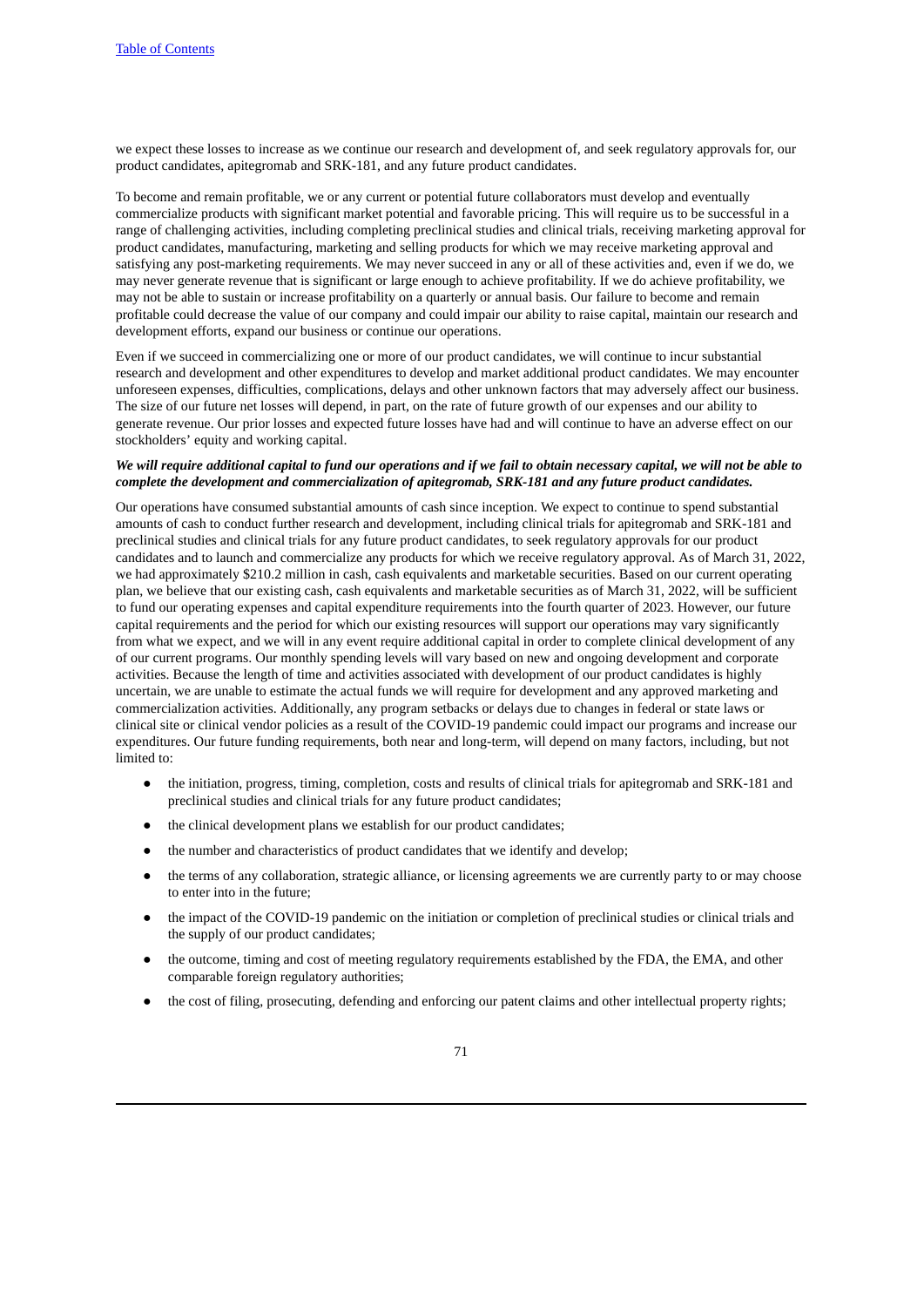- the cost of defending intellectual property disputes, including patent infringement actions brought by third parties against us or our product candidates;
- the effect of competing technological and market developments;
- the cost and timing of developing research cell lines and development and completion of commercial scale outsourced manufacturing activities; and
- the cost of establishing sales, marketing and distribution capabilities for any product candidates for which we may receive regulatory approval in regions where we choose to commercialize our products on our own.

We do not have any committed external source of funds or other support for our development efforts other than pursuant to our license agreement with Janssen, which payments we may not receive in full or at all, and we cannot be certain that additional funding will be available on acceptable terms, or at all. Even if we receive the maximum payments under the license agreement with Janssen, the payments may not meet our current or future funding requirements. Until we can generate sufficient product or royalty revenue to finance our cash requirements, which we may never do, we expect to finance our future cash needs through a combination of public or private equity offerings, debt financings, collaborations, strategic alliances, licensing arrangements and other marketing or distribution arrangements. If we raise additional funds through public or private equity offerings, the terms of these securities may include liquidation or other preferences that adversely affect our stockholders' rights. Further, to the extent that we raise additional capital through the sale of common stock or securities convertible or exchangeable into common stock, your ownership interest will be diluted. In addition, any debt financing may subject us to fixed payment obligations and covenants limiting or restricting our ability to take specific actions, such as incurring additional debt, making capital expenditures or declaring dividends. If we raise additional capital through marketing and distribution arrangements or other collaborations, strategic alliances or licensing arrangements with third parties, we may have to relinquish certain valuable rights to our product candidates, technologies, future revenue streams or research programs or grant licenses on terms that may not be favorable to us. We also could be required to seek collaborators for apitegromab, SRK-181 or any future product candidate at an earlier stage than otherwise would be desirable or relinquish our rights to product candidates or technologies that we otherwise would seek to develop or commercialize ourselves. If we are unable to raise additional capital in sufficient amounts or on terms acceptable to us, we may have to significantly delay, scale back or discontinue the development or commercialization of apitegromab, SRK-181 or one or more of our future product candidates or other research and development initiatives. Any of the above events could significantly harm our business, prospects, financial condition and results of operations and cause the price of our common stock to decline.

#### *Changes in tax law could adversely affect our business and financial condition.*

The rules dealing with U.S. federal, state, and local income taxation are constantly under review by persons involved in the legislative process and by the Internal Revenue Service and the U.S. Treasury Department. Changes to tax laws (which changes may have retroactive application) could adversely affect us or holders of our common stock. In recent years, many such changes have been made and changes are likely to continue to occur in the future. Future changes in tax laws could have a material adverse effect on our business, cash flow, financial condition or results of operations. We urge investors to consult with their legal and tax advisers regarding the implications of potential changes in tax laws on an investment in our common stock.

#### Our ability to use our net operating loss carryforwards and certain tax credit carryforwards may be subject to limitation.

As of December 31, 2021, we had net operating loss carryforwards for federal and state income tax purposes of \$302.1 million and \$300.2 million, respectively, which begin to expire in 2032, except for our post 2017 federal net operating loss carryforwards of \$251.6 million which do not expire. As of December 31, 2021, we also had available tax credit carryforwards for federal and state income tax purposes of \$22.5 million and \$4.2 million, respectively, which begin to expire in 2034 and 2024, respectively. Additionally, for taxable years beginning after December 31, 2021 the deductibility of such federal net operating losses is limited to 80% of our taxable income in any future taxable year. Under Section 382 of the Internal Revenue Code of 1986, as amended (the "Code"), changes in our ownership may limit the amount of our net operating loss carryforwards and tax credit carryforwards that could be utilized annually to offset our future taxable income, if any. This limitation would generally apply in the event of a cumulative change in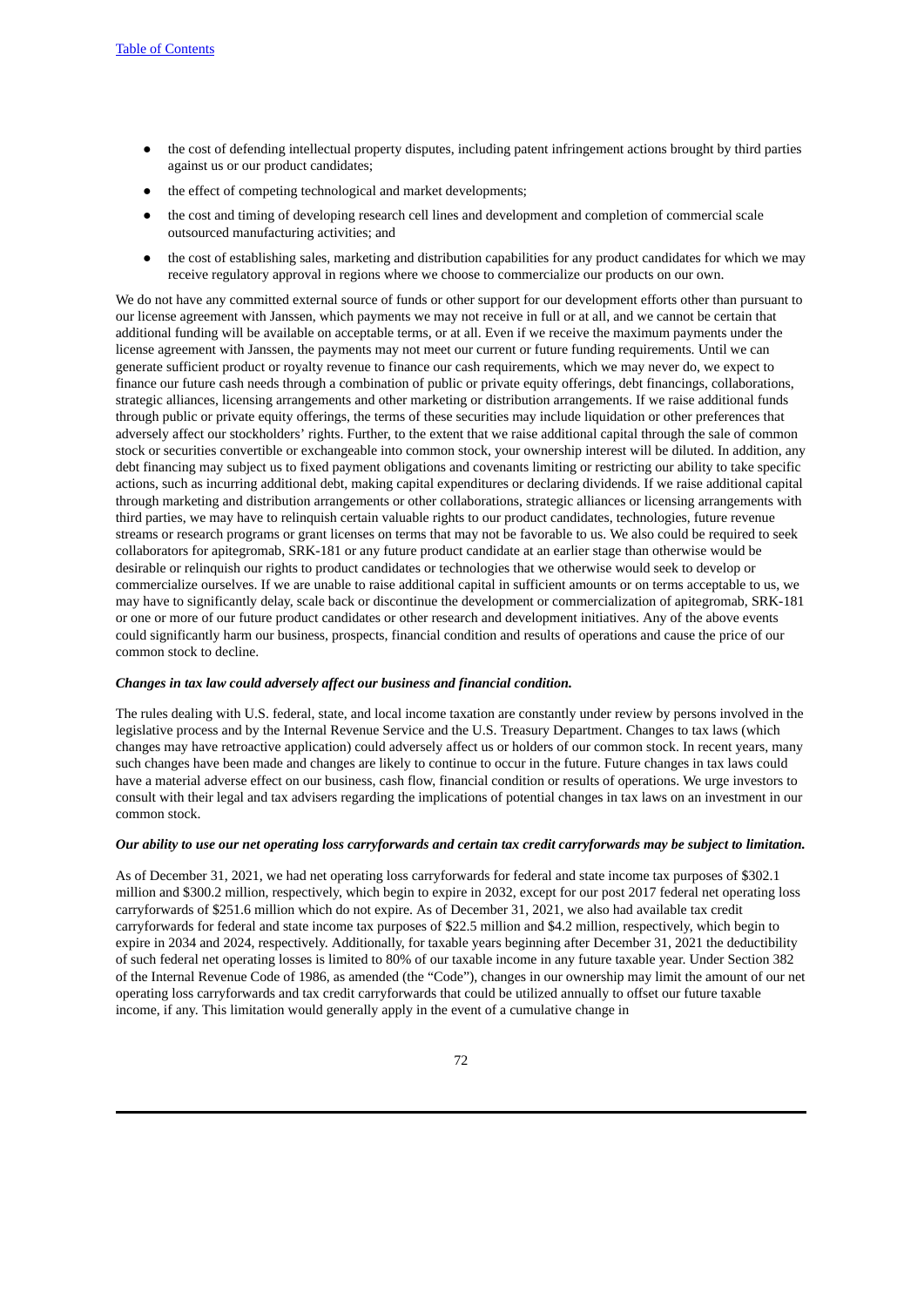ownership of our company of more than 50% within a three-year period. Any such limitation may significantly reduce our ability to utilize our net operating loss carryforwards and tax credit carryforwards before they expire. Private placements and other transactions that have occurred since our inception, as well as our Initial Public Offering ("IPO"), may trigger such an ownership change pursuant to Section 382 of the Code. Any such limitation, whether as the result of our IPO, prior private placements, sales of our common stock by our existing stockholders or additional sales of our common stock by us, could have a material adverse effect on our results of operations in future years.

#### **Risks Related to Our Common Stock**

#### *The price of our stock is volatile, and you could lose all or part of your investment.*

Similar to the trading prices of the common stock of other biopharmaceutical companies, the trading price of our common stock is subject to wide fluctuations in response to various factors, some of which are beyond our control, including limited trading volume. In addition to the factors discussed in this "Risk Factors" section and elsewhere in this Quarterly Report, these factors include:

- announcements of significant acquisitions, strategic collaborations or partnerships, joint ventures or capital commitments by us, our collaborators or our competitors;
- actual or anticipated variations in quarterly operating results or our cash position;
- our failure to meet the estimates and projections of the investment community or that we may otherwise provide to the public;
- changes in accounting practices; and
- significant lawsuits, including patent or stockholder litigation.

In addition, the stock market in general, and the market for biopharmaceutical companies in particular, have experienced extreme price and volume fluctuations that have often been unrelated or disproportionate to the operating performance of these companies, including as a result of the COVID-19 pandemic. Broad market and industry factors may negatively affect the market price of our common stock, regardless of our actual operating performance. In the past, securities class action litigation has often been instituted against companies following periods of volatility in the market price of a company's securities. This type of litigation, if instituted, could result in substantial costs and a diversion of management's attention and resources, which would harm our business, operating results or financial condition.

## We do not intend to pay dividends on our common stock so any returns will be limited to the value of our stock.

We currently anticipate that we will retain future earnings for the development, operation and expansion of our business and do not anticipate declaring or paying any cash dividends for the foreseeable future. Furthermore, our ability to pay cash dividends is currently restricted by the terms of our credit facility with Oxford and SVB, and future debt or other financing arrangements may contain terms prohibiting or limiting the amount of dividends that may be declared or paid on our common stock. Any return to stockholders will therefore be limited to the appreciation of their stock.

#### Our Board members, management, and their affiliates, own a significant percentage of our stock and will be able to *exert significant control over matters subject to stockholder approval.*

As of March 31, 2022, our executive officers, directors and their affiliates beneficially hold, in the aggregate, approximately 17.6% of our outstanding voting stock. These stockholders, acting together, are able to significantly influence all matters requiring stockholder approval. For example, these stockholders are able to significantly influence elections of directors, amendments of our organizational documents, or approval of any merger, sale of assets, or other major corporate transaction. This may prevent or discourage unsolicited acquisition proposals or offers for our common stock that you may feel are in your best interest as one of our stockholders.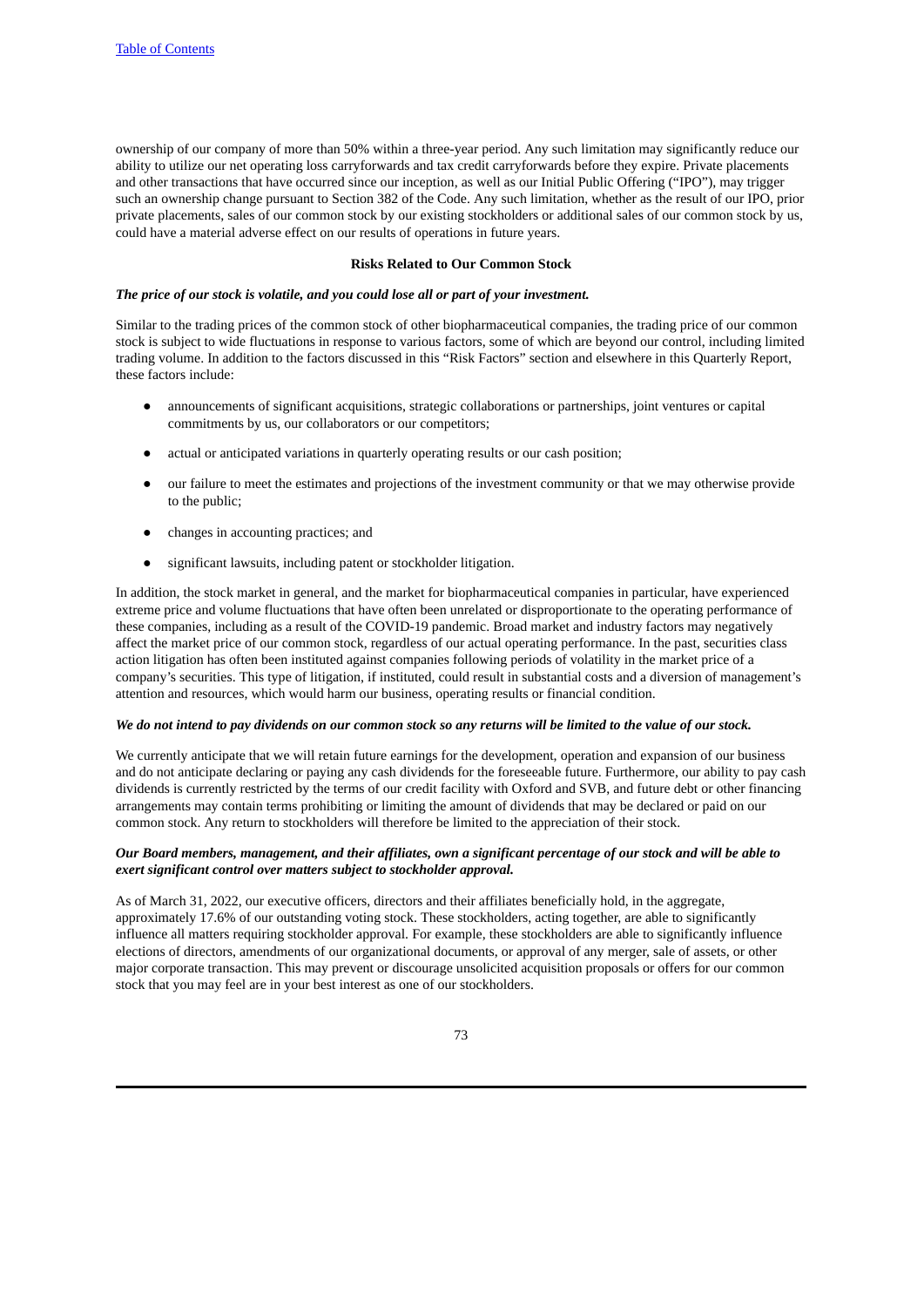## We are an "emeraina arowth company" and a "smaller reportina company," and we cannot be certain if the reduced *reporting requirements applicable to emerging growth and smaller reporting companies will make our common stock less attractive to investors.*

We are an Emerging Growth Company ("EGC"), as defined in the Jumpstart Our Business Startups Act (the "JOBS Act"), enacted in April 2012. For as long as we continue to be an emerging growth company, we may take advantage of exemptions from various reporting requirements that are applicable to other public companies that are not emerging growth companies. These exemptions include:

- not being required to comply with the auditor attestation requirements of Section 404 of the Sarbanes-Oxley Act of 2002, as amended ("Sarbanes-Oxley Act");
- reduced disclosure obligations regarding executive compensation in our periodic reports and proxy statements;
- exemptions from the requirements of holding nonbinding advisory votes on executive compensation and stockholder approval of any golden parachute payments not previously approved;
- not being required to comply with any requirement that may be adopted by the Public Company Accounting Oversight Board regarding mandatory audit firm rotation or a supplement to the auditor's report providing additional information about the audit and the financial statements; and
- being permitted to provide only two years of audited financial statements, in addition to any required unaudited interim financial statements, with correspondingly reduced "Management's Discussion and Analysis of Financial Condition and Results of Operations" disclosure.

We will remain an emerging growth company until the earlier of (1) December 31, 2023 (2) the last day of the fiscal year in which we have total annual gross revenue of at least \$1.07 billion or (3) the last day of the fiscal year in which we are deemed to be a large accelerated filer, which requires the market value of our common stock that is held by non-affiliates to exceed \$700 million as of the last business date of our most recently completed second fiscal quarter, and (4) the date on which we have issued more than \$1 billion in non-convertible debt during the prior three-year period. We cannot predict if investors will find our common stock less attractive because we may rely on these exemptions. If some investors find our common stock less attractive as a result, there may be a less active trading market for our common stock and our stock price may be more volatile.

Under the JOBS Act, emerging growth companies can also delay adopting new or revised accounting standards until such time as those standards apply to private companies. We have irrevocably elected not to avail ourselves of delayed adoption of new or revised accounting standards and, therefore, we will be subject to the same requirements to adopt new or revised accounting standards as other public companies that are not emerging growth companies.

We are also a "smaller reporting company" as defined in the Exchange Act, and have elected to take advantage of certain of the scaled disclosures available to smaller reporting companies.

## We expect to continue to incur increased costs as a result of operating as a public company, and our management is *required to devote substantial time to new compliance initiatives.*

As a public company, we incur significant legal, accounting and other expenses that we did not incur as a private company. In addition, the Sarbanes-Oxley Act and rules subsequently implemented by the SEC and Nasdaq have imposed various requirements on public companies, including establishment and maintenance of effective disclosure and financial controls and corporate governance practices. Our management and other personnel devote a substantial amount of time to these compliance initiatives. These rules and regulations have significantly increased our legal and financial compliance costs and we anticipate that these activities will become more time-consuming and costly over time.

Pursuant to Section 404, we are required to furnish a report by our management on our internal control over financial reporting, and, once we are no longer an EGC or a "smaller reporting company", we will be required to furnish an attestation report on internal control over financial reporting issued by our independent registered public accounting firm. To achieve compliance with Section 404 within the prescribed period, we are engaged in a process to document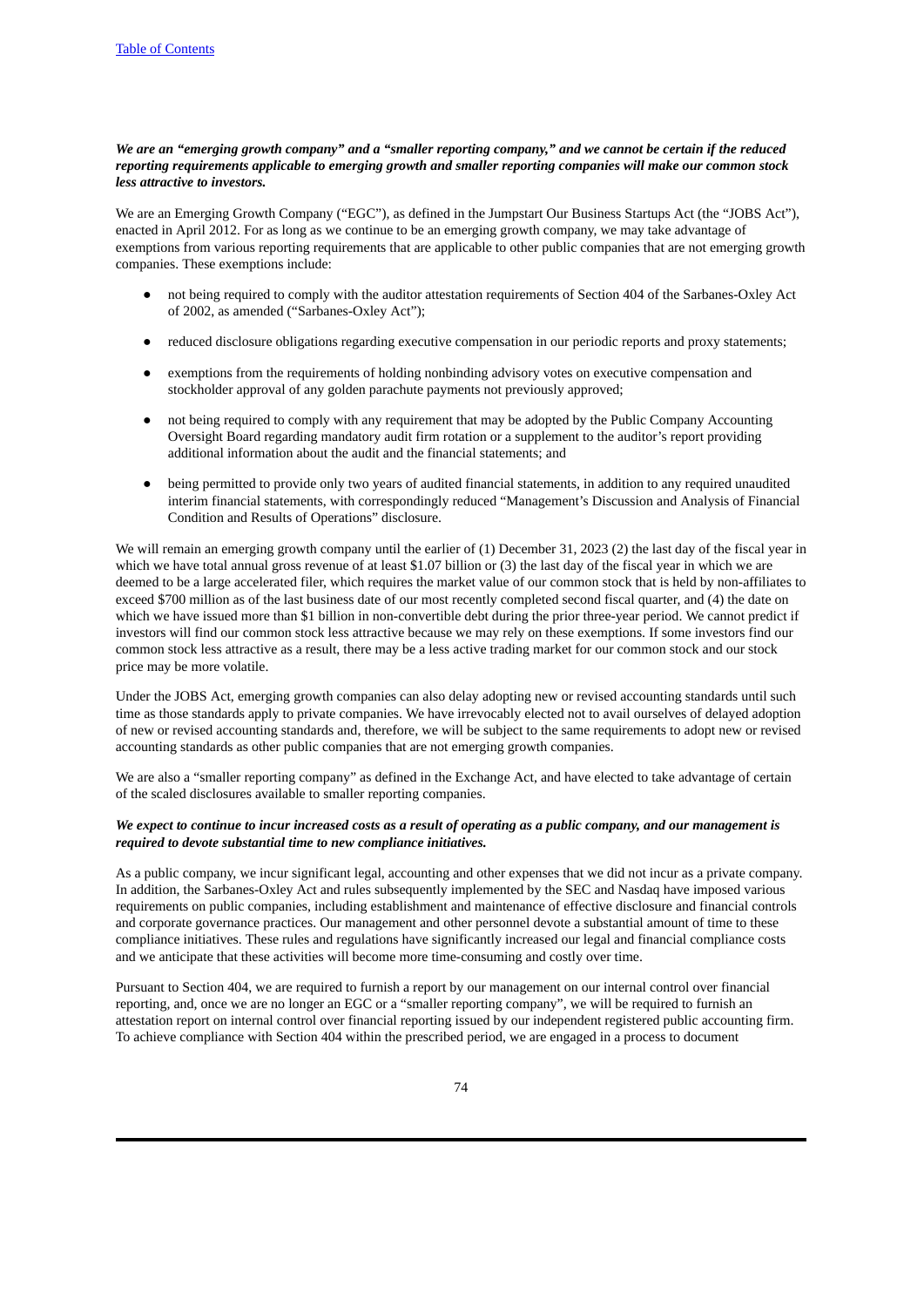and evaluate our internal control over financial reporting, which is both costly and challenging. In this regard, we will need to continue to dedicate internal resources, engage outside consultants and adopt a detailed work plan to assess and document the adequacy of internal control over financial reporting, continue steps to improve control processes as appropriate, validate through testing that controls are functioning as documented and implement a continuous reporting and improvement process for internal control over financial reporting. Despite our efforts, there is a risk that neither we nor our independent registered public accounting firm will be able to conclude within the prescribed timeframe that our internal control over financial reporting is effective as required by Section 404. This could result in an adverse reaction to the trading price of our common stock in the financial markets due to a loss of confidence in the reliability of our financial statements.

## If we fail to maintain an effective system of internal control over financial reporting, we may not be able to accurately report our financial results or prevent fraud. As a result, stockholders could lose confidence in our financial and other *public reporting, which would harm our business and the trading price of our common stock.*

Effective internal controls over financial reporting are necessary for us to provide reliable financial reports and, together with adequate disclosure controls and procedures, are designed to prevent fraud. Any failure to implement required new or improved controls, or difficulties encountered in their implementation could cause us to fail to meet our reporting obligations. In addition, any testing by us conducted in connection with Section 404, or any subsequent testing by our independent registered public accounting firm, may reveal deficiencies in our internal controls over financial reporting that are deemed to be material weaknesses or that may require prospective or retroactive changes to our financial statements or identify other areas for further attention or improvement. Inferior internal controls could also cause investors to lose confidence in our reported financial information, which could have a negative effect on the trading price of our stock.

We are required to disclose changes made in our internal controls and procedures on a quarterly basis and our management will be required to assess the effectiveness of these controls annually. However, for as long as we are an EGC or a "smaller reporting company", our independent registered public accounting firm will not be required to attest to the effectiveness of our internal controls over financial reporting pursuant to Section 404. We could be an EGC for up to five years following the completion of our IPO and will qualify as a "smaller reporting company" if the market value of our common stock held by non-affiliates is below \$250 million (or \$700 million if our annual revenue is less than \$100 million) as of June 30 in any given year. An independent assessment of the effectiveness of our internal controls over financial reporting could detect problems that our management's assessment might not. Undetected material weaknesses in our internal controls over financial reporting could lead to financial statement restatements and require us to incur the expense of remediation.

### We have broad discretion in the use of our existing cash, cash equivalents and marketable securities and may not use *them effectively.*

Our management has broad discretion in the application of our existing cash, cash equivalents and marketable securities. Because of the number and variability of factors that will determine our use of our existing cash and cash equivalents, their ultimate use may vary substantially from their currently intended use. Our management might not apply our existing cash and cash equivalents in ways that ultimately increase the value of your investment. The failure by our management to apply these funds effectively could harm our business.

### Anti-takeover provisions under our charter documents and Delaware law could delay or prevent a change of control which could limit the market price of our common stock and may prevent or frustrate attempts by our stockholders to *replace or remove our current management.*

Our amended and restated certificate of incorporation and amended and restated bylaws contain provisions that could delay or prevent a change of control of our company or changes in our board of directors that our stockholders might consider favorable. Some of these provisions include:

a board of directors divided into three classes serving staggered three-year terms, such that not all members of the board will be elected at one time;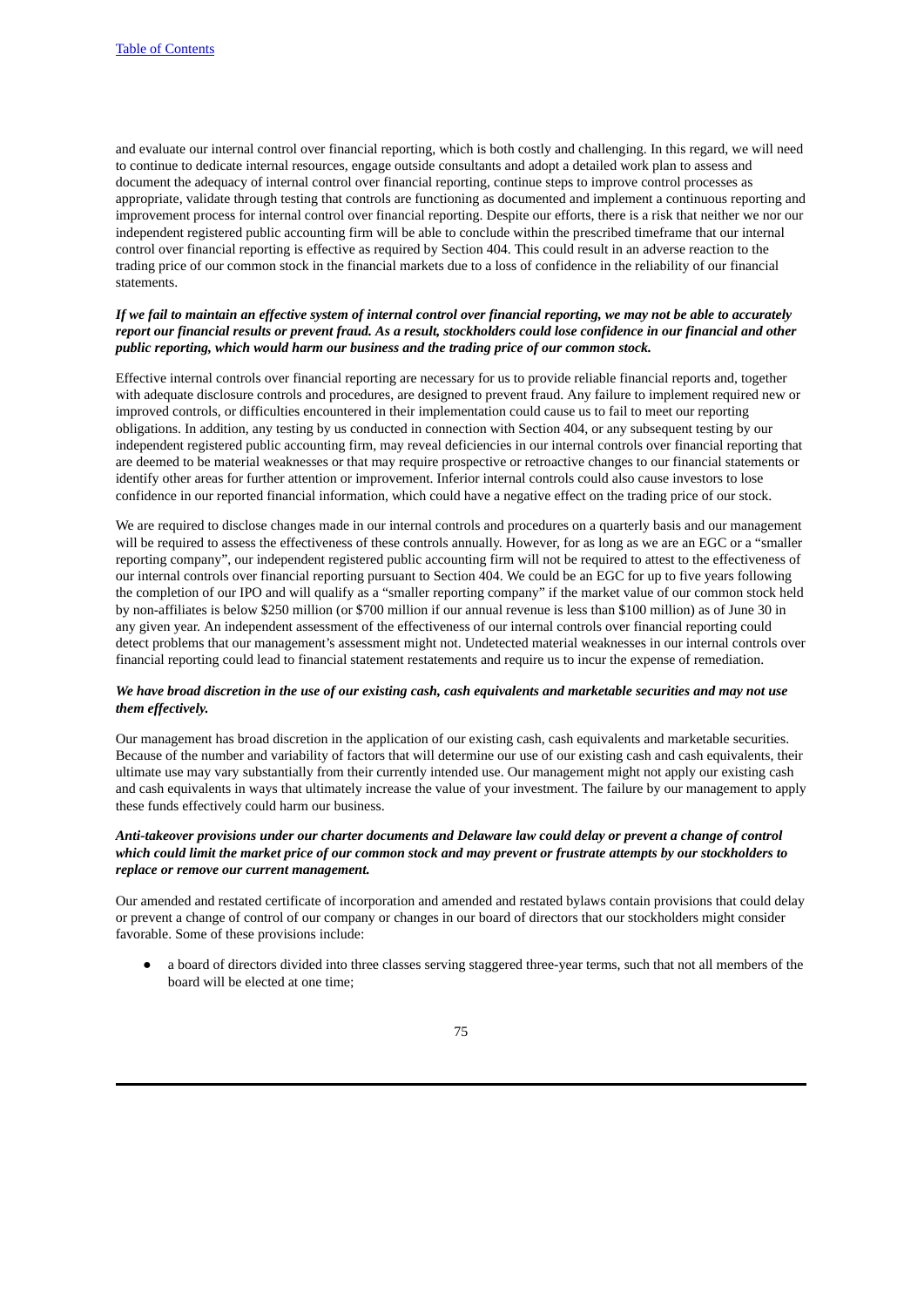- a prohibition on stockholder action through written consent, which requires that all stockholder actions be taken at a meeting of our stockholders;
- a requirement that special meetings of stockholders be called only by the chairman of the board of directors, the chief executive officer, or by a majority of the total number of authorized directors;
- advance notice requirements for stockholder proposals and nominations for election to our board of directors;
- a requirement that no member of our board of directors may be removed from office by our stockholders except for cause and, in addition to any other vote required by law, upon the approval of not less than two thirds of all outstanding shares of our voting stock then entitled to vote in the election of directors;
- a requirement of approval of not less than two thirds of all outstanding shares of our voting stock to amend any bylaws by stockholder action or to amend specific provisions of our certificate of incorporation; and
- the authority of the board of directors to issue convertible preferred stock on terms determined by the board of directors without stockholder approval and which convertible preferred stock may include rights superior to the rights of the holders of common stock.

In addition, because we are incorporated in Delaware, we are governed by the provisions of Section 203 of the Delaware General Corporation Law, which may prohibit certain business combinations with stockholders owning 15% or more of our outstanding voting stock. These anti-takeover provisions and other provisions in our amended and restated certificate of incorporation and amended and restated bylaws could make it more difficult for stockholders or potential acquirers to obtain control of our board of directors or initiate actions that are opposed by the then current board of directors and could also delay or impede a merger, tender offer or proxy contest involving our company. These provisions could also discourage proxy contests and make it more difficult for you and other stockholders to elect directors of your choosing or cause us to take other corporate actions you desire. Any delay or prevention of a change of control transaction or changes in our board of directors could cause the market price of our common stock to decline.

#### If securities or industry analysts publish inaccurate or unfavorable research about our business, our stock price and *trading volume could decline.*

The trading market for our common stock depends in part on the research and reports that securities or industry analysts publish about us or our business. If one or more of the analysts who covers us downgrades our stock or publishes inaccurate or unfavorable research about our business, our stock price may decline. If one or more of these analysts ceases coverage of our company or fails to publish reports on us regularly, demand for our stock could decrease, which might cause our stock price and trading volume to decline.

#### *We may be subject to securities litigation, which is expensive and could divert management attention*.

The market price of our common stock may be volatile. The stock market in general, and Nasdaq and biopharmaceutical companies in particular, have experienced extreme price and volume fluctuations that have often been unrelated or disproportionate to the operating performance of these companies. In the past, companies that have experienced volatility in the market price of their stock have been subject to securities class action litigation. We may be the target of this type of litigation in the future. Securities litigation against us could result in substantial costs and divert our management's attention from other business concerns, which could seriously harm our business.

## *Our amended and restated bylaws contain certain exclusive forum provisions requiring that substantially all disputes* between us and our stockholders be resolved in certain judicial forums, which could limit our stockholders' ability to *obtain a favorable judicial forum for disputes with us or our directors, officers or employees.*

Our amended and restated bylaws provide that the Court of Chancery of the State of Delaware will be the exclusive forum for any derivative action or proceeding brought on our behalf, any action asserting a breach of fiduciary duty, any action asserting a claim against us arising pursuant to the Delaware General Corporation Law, our certificate of incorporation or our bylaws, any action to interpret, apply, enforce, or determine the validity of our certificate of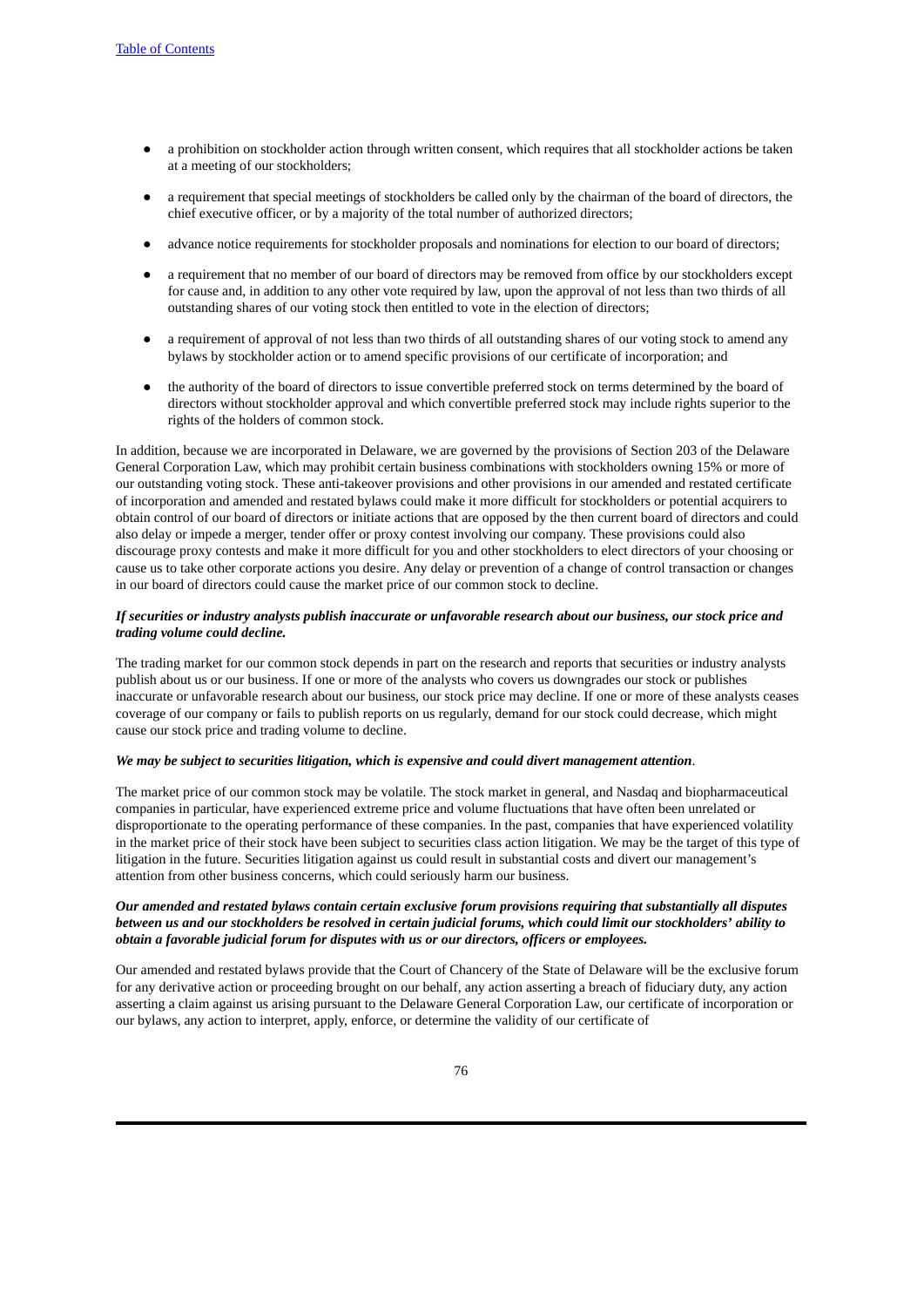incorporation or bylaws, or any action asserting a claim against us that is governed by the internal affairs doctrine. In addition, our amended and restated bylaws contain a provision by virtue of which, unless we consent in writing to the selection of an alternative forum, the U.S. District Court for the District of Massachusetts will be the exclusive forum for any complaint asserting a cause of action arising under the Securities Act. In addition, our amended and restated bylaws provide that any person or entity purchasing or otherwise acquiring any interest in shares of our common stock is deemed to have notice of and consented to the foregoing provisions, however, stockholders cannot and will not be deemed to have waived compliance with federal securities laws and the rules and regulations thereunder. We have chosen the U.S. District Court for the District of Massachusetts as the exclusive forum for such causes of action because our principal executive offices are located in Cambridge, Massachusetts. Some companies that have adopted similar federal district court forum selection provisions are currently subject to a suit in the Court of Chancery of the State of Delaware brought by stockholders who assert that the federal district court forum selection provision is not enforceable. While the Delaware Supreme Court ruled in March 2020 that federal forum selection provisions purporting to require claims under the Securities Act be brought in federal court are "facially valid" under Delaware law, there is uncertainty as to whether other courts will enforce our federal forum selection provision, and we may incur additional costs of litigation should such enforceability be challenged. If the federal forum selection provision is otherwise found inapplicable to, or unenforceable in respect of, one or more of the specified actions or proceedings, we may incur additional costs, which could have an adverse effect on our business, financial condition or results of operations. We recognize that the federal district court forum selection clause may impose additional litigation costs on stockholders who assert the provision is not enforceable and may impose more general additional litigation costs in pursuing any such claims, particularly if the stockholders do not reside in or near the Commonwealth of Massachusetts. Additionally, the choice of forum provision may limit a stockholder's ability to bring a claim in a judicial forum that it finds favorable for disputes with us or our directors, officers or other employees, which may discourage such lawsuits against us and our directors, officers and other employees. Alternatively, if a court were to find the choice of forum provision contained in our amended and restated bylaws to be inapplicable or unenforceable in an action, we may incur additional costs associated with resolving such action in other jurisdictions, which could adversely affect our business and financial condition.

#### **Item 2. Unregistered Sales of Equity Securities**

*Recent Sales of Unregistered Securities*

None.

*Issuer Purchases of Equity Securities*

None.

**Item 3. Defaults Upon Senior Securities**

None.

**Item 4. Mine Safety Disclosures**

None.

**Item 5. Other Information**

#### *Restructuring*

On May 16, 2022, we announced a reduction in workforce in connection with the restructuring of our business to prioritize and focus on our clinical stage assets. The restructuring results in a reduction of our workforce by 39 positions, or approximately 25%, and is expected to occur during the second quarter of 2022. As a result, we estimate we will incur cash-based costs within the range of \$1.7 million to \$2.3 million related to severance benefits for the affected employees, including severance payments, coverage of medical insurance premiums and outplacement services. We will also incur non-cash expenses related to equity modifications associated with the extension of the post-termination option exercise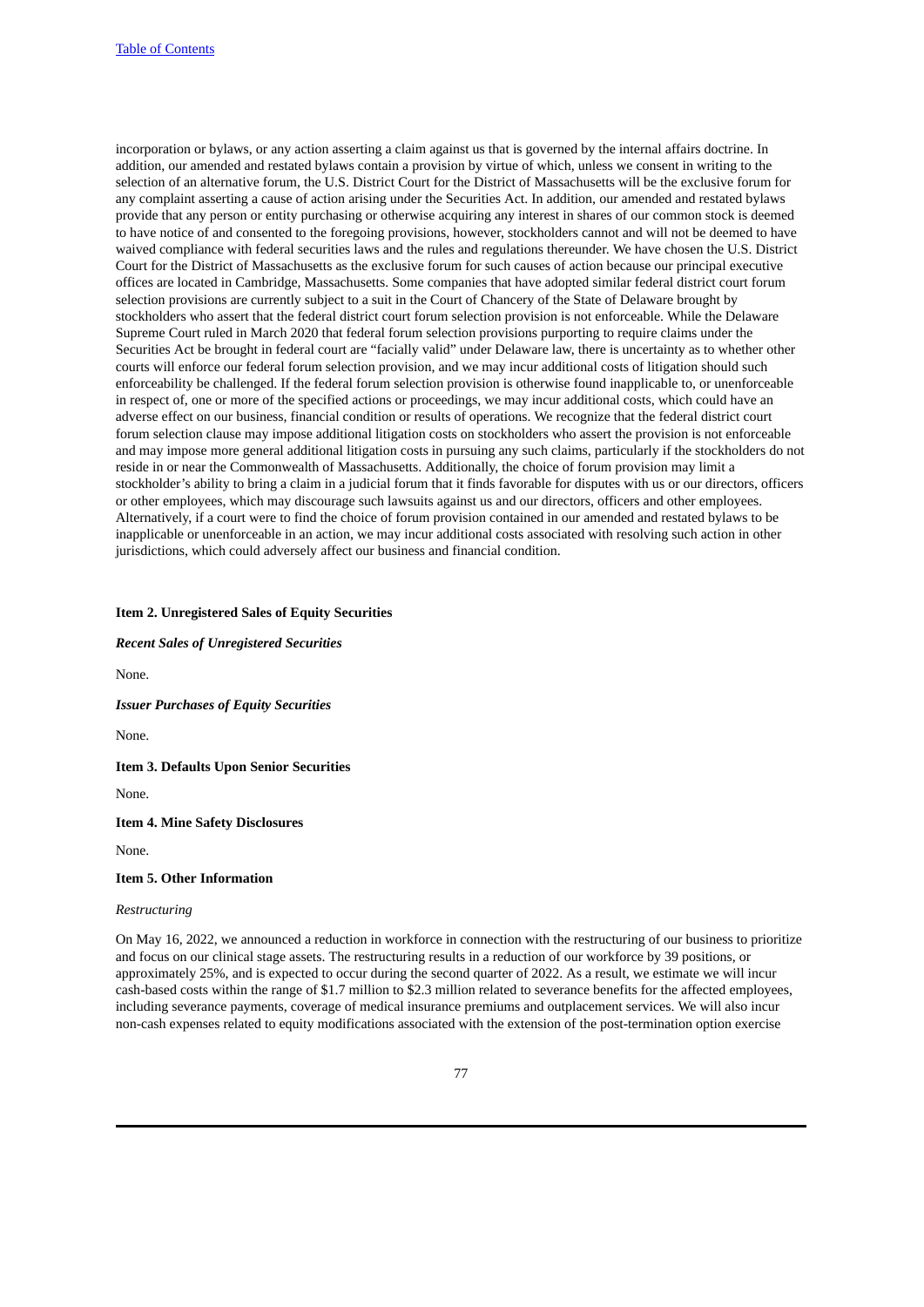period for the vested portion of the affected employees' outstanding stock options, as well as modifications of certain restricted stock units. An estimate of the non-cash equity modification expense cannot be made at this time. All the employees affected by the restructuring plan will be notified and provided with their severance benefits offers in the second quarter of 2022, although severance benefits payments associated with the restructuring plan will continue past the end of the second quarter of 2022. Each affected employee's eligibility for the severance benefits is contingent upon such employee's execution (without revocation, as applicable) of a separation agreement, which includes a general release of claims against us and affiliated persons and entities.

## *Departure of our Chief Medical Officer*

On May 11, 2022, our Chief Medical Officer, Yung Chyung, informed our Interim Chief Executive Officer of his resignation, effective June 30, 2022, in order to explore new career opportunities. The Company has initiated a search for a new Chief Medical Officer.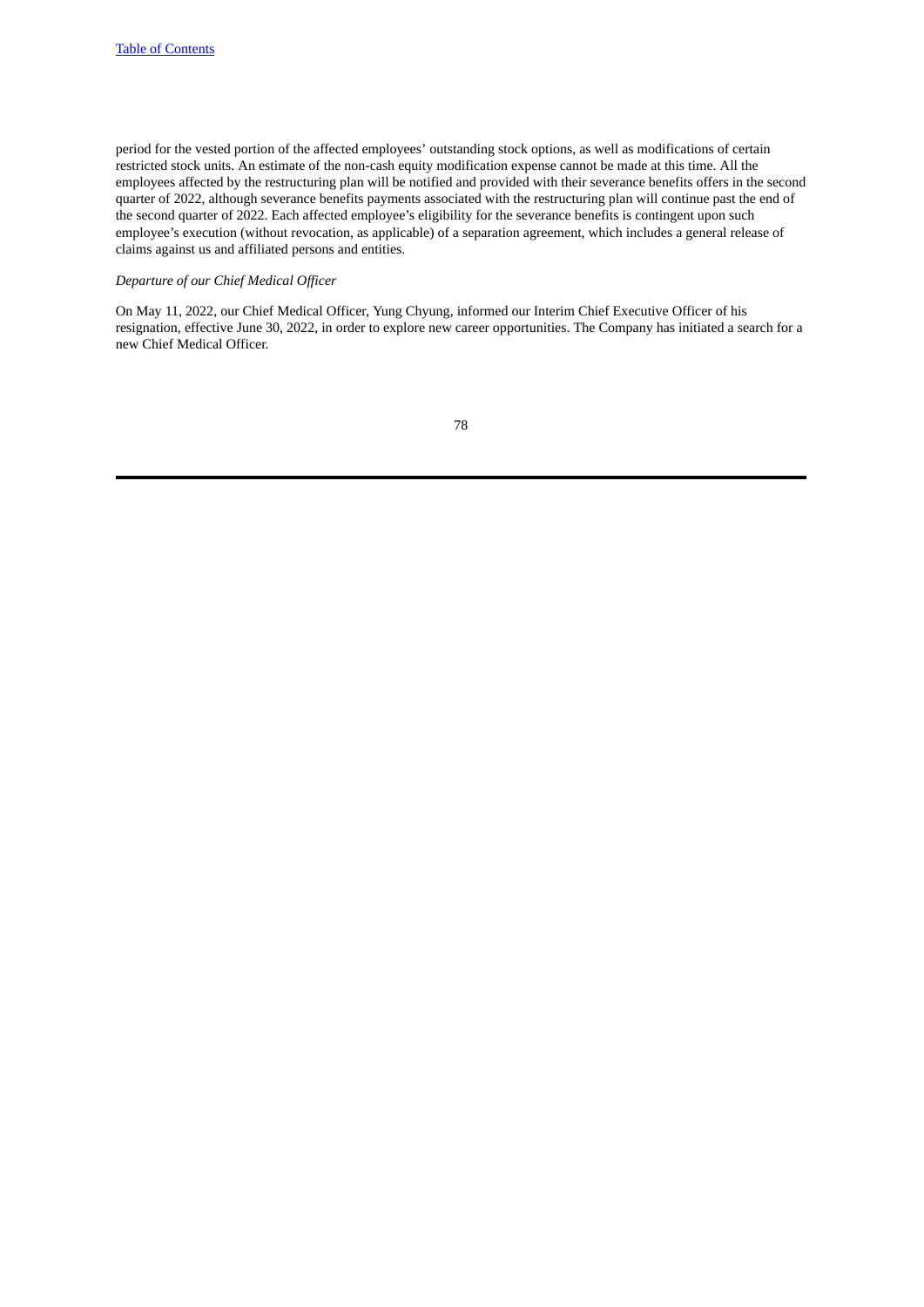## **Item 6. Exhibits**

# EXHIBIT INDEX

| <b>Exhibit</b><br><b>Number</b> | <b>Description</b>                                                                                                                                                                                                  | Form  | File No.         | <b>Exhibit No.</b> | <b>Filing Date</b> |
|---------------------------------|---------------------------------------------------------------------------------------------------------------------------------------------------------------------------------------------------------------------|-------|------------------|--------------------|--------------------|
| 3.1                             | Amended and Restated Certificate of Incorporation of the                                                                                                                                                            |       |                  |                    |                    |
|                                 | <b>Registrant</b>                                                                                                                                                                                                   |       | S-1/A 333-224493 | 3.2                | May 8, 2018        |
| 3.2                             | <b>Amendment to Amended and Restated Certificate of</b><br><b>Incorporation of the Registrant</b>                                                                                                                   |       | S-1/A 333-224493 | 3.1.1              | May 14, 2018       |
| 3.3                             | <b>Amended and Restated By-laws of the Registrant</b>                                                                                                                                                               |       | S-1/A 333-224493 | 3.4                | May 8, 2018        |
| 4.1                             | Investors' Rights Agreement among the Registrant and<br>certain of its stockholders, dated December 22, 2017                                                                                                        | $S-1$ | 333-224493       | 4.1                | April 27, 2018     |
| 4.2                             | <b>Specimen Stock Certificate evidencing shares of common</b><br>stock                                                                                                                                              |       | S-1/A 333-224493 | 4.2                | May 14, 2018       |
| 4.3                             | Amended and Restated Warrant to Purchase Stock, by and<br>between Silicon Valley Bank and the Registrant, dated<br>December 22, 2017                                                                                | $S-1$ | 333-224493       | 4.3                | April 27, 2018     |
| $10.1*$                         | Letter Agreement by and between Scholar Rock, Inc. and<br>Gilead Sciences, Inc., dated January 6, 2022                                                                                                              |       |                  |                    |                    |
| $31.1*$                         | <b>Certification of Principal Executive Officer Pursuant to</b><br>Rule 13a-14(a) or Rule 15d-14(a) of the Securities<br><b>Exchange Act of 1934</b>                                                                |       |                  |                    |                    |
| $31.2*$                         | Certification of Principal Financial Officer Pursuant to<br>Rule 13a-14(a) or Rule 15d-14(a) of the Securities<br><b>Exchange Act of 1934</b>                                                                       |       |                  |                    |                    |
| $32.1**$                        | <b>Certification of Principal Executive Officer and Principal</b><br>Financial Officer Pursuant to 18 U.S.C. Section 1350, as<br><b>Adopted Pursuant to Section 906 of the Sarbanes-Oxley</b><br><b>Act of 2002</b> |       |                  |                    |                    |
| 101.INS                         | <b>XBRL Instance Document</b>                                                                                                                                                                                       |       |                  |                    |                    |
| 101.SCH                         | <b>XBRL Taxonomy Extension Schema Document</b>                                                                                                                                                                      |       |                  |                    |                    |
| 101.CAL                         | XBRL Taxonomy Extension Calculation Linkbase<br>Document                                                                                                                                                            |       |                  |                    |                    |
| 101.DEF                         | XBRL Taxonomy Extension Definition Linkbase<br>Document                                                                                                                                                             |       |                  |                    |                    |
| 101.LAB                         | XBRL Taxonomy Extension Label Linkbase Document                                                                                                                                                                     |       |                  |                    |                    |
| 101.PRE                         | XBRL Taxonomy Extension Presentation Linkbase<br>Document                                                                                                                                                           |       |                  |                    |                    |
| 104                             | Cover Page Interactive Data File (formatted as inline<br>XBRL with applicable taxonomy extension information<br>contained in Exhibits 101.)                                                                         |       |                  |                    |                    |

**Incorporated by Reference to:**

\* Filed herewith<br>\*\* Furnished here

Furnished herewith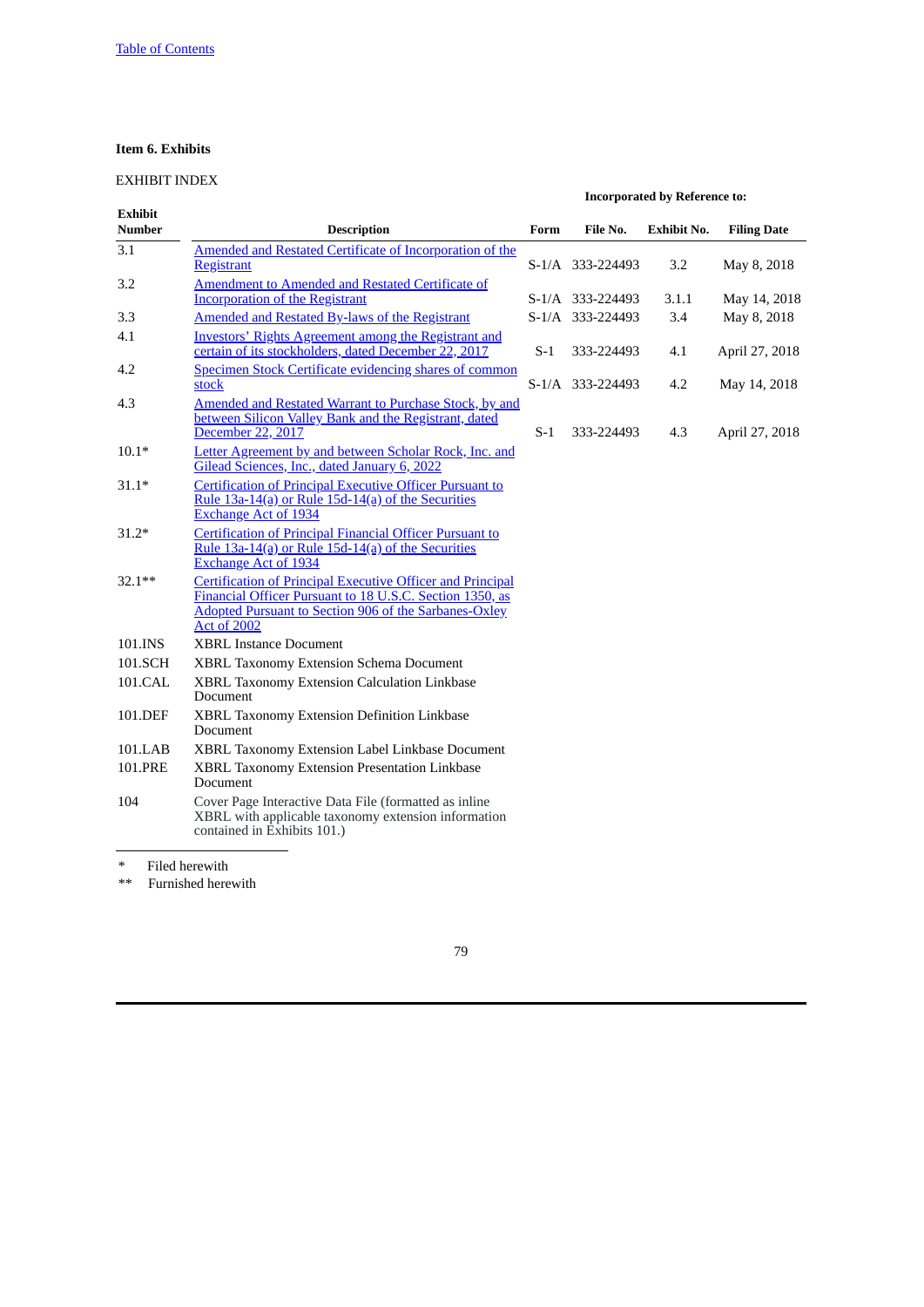## **SIGNATURES**

Pursuant to the requirements of the Securities Exchange Act of 1934, the Registrant has duly caused this report to be signed on its behalf by the undersigned thereunto duly authorized.

# SCHOLAR ROCK HOLDING CORPORATION

Date: May 16, 2022 By: /s/ Nagesh K. Mahanthappa

Nagesh K. Mahanthappa Interim Chief Executive Officer and President (Principal Executive Officer)

Date: May 16, 2022 By: /s/ Edward H. Myles

Edward H. Myles Chief Operating Officer & Chief Financial Officer (Principal Financial and Accounting Officer)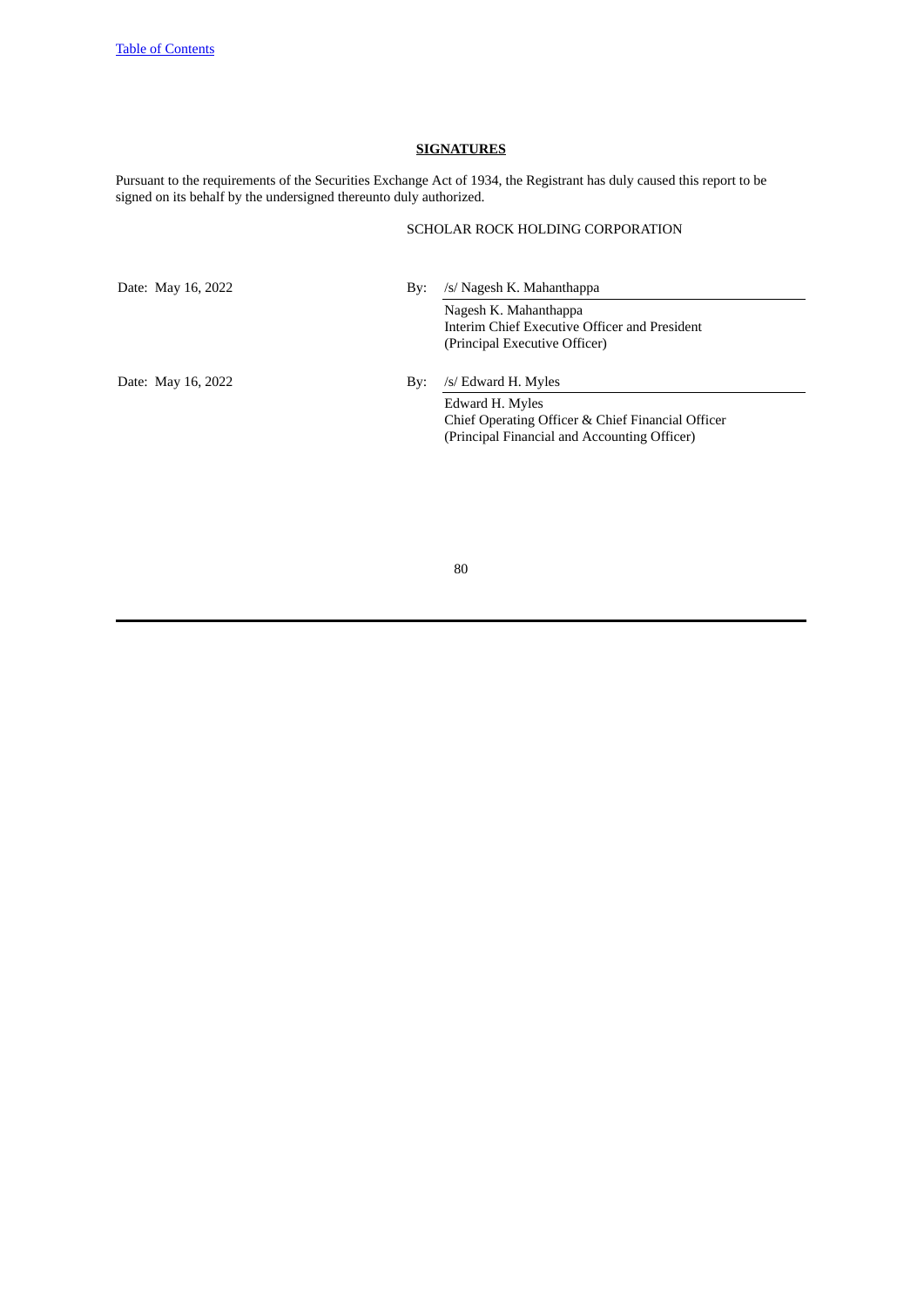<span id="page-80-0"></span>January 6, 2022

Scholar Rock, Inc. 301 Binney Street Third Floor Cambridge, MA 02142

## **Re: Expiration of the Master Collaboration Agreement, by and between Gilead Sciences, Inc. ("Gilead") and Scholar Rock, Inc. ("SR"), effective as of December 19, 2018 (the "Collaboration Agreement")**

Ladies and Gentlemen:

Capitalized terms used in this letter and not defined herein shall have the meaning set forth in the Collaboration Agreement (as defined above). Gilead and SR are each referred to herein by name or as a "Party", or, collectively, as the "Parties".

As of December 19, 2021, Gilead decided not to exercise any option to any Program under the Collaboration Agreement and the Collaboration Agreement has expired in its entirety pursuant to the terms of Section 10.1 of the Collaboration Agreement.

1. **Expiration of Collaboration Agreement in Its Entirety**. Pursuant to the terms of Section 10.1 of the Collaboration Agreement, the Parties hereby acknowledge and agree that the Collaboration Agreement has expired its entirety on December 19, 2021. The terms of Section 10.6.1 (other than Sections  $10.6.1(c)$ -(g) (inclusive)) of the Collaboration Agreement shall apply with respect to each Program. In addition, (a) the Option Exercise Period for all Programs is hereby terminated and deemed expired and, except as expressly set forth in this letter agreement or in Section 10.6.3 of the Collaboration Agreement, all of Gilead's rights with respect to all Program Antibodies are terminated and expired, (b) Gilead hereby acknowledges and agrees that, as between the Parties, SR exclusively owns all right, title and interest in and to all Program Specific Information existing as of December 19, 2021, (c) all Program Specific Information is hereby deemed to be SR's Confidential Information, and (d) Sections 7.4.3 and 10.6.1(c)-(g) (inclusive) of the Collaboration Agreement no longer apply, and the Parties hereby waive all of their respective rights thereunder. Gilead hereby represents and warrants to SR that neither Gilead nor any of its Affiliates Control as of December 19, 2021 any Know-How or Patents that would be Gilead Reversion IP. Each party acknowledges and agrees that to the best of its knowledge, as of December 19, 2021, there are no Joint Collaboration Patents. The Parties further hereby acknowledge and agree that Section 10.7 of the Collaboration Agreement shall continue to apply, subject to this letter; provided that the rights and obligations of the Parties set forth in the following Sections of the Collaboration Agreement do not survive the effective date of expiration: Section 2.5, Section 2.10 Section 6.7.6, Section 7.4.1(b) and Section  $10.6.1(c)$ -(g) (inclusive).

2. **MTA**. Gilead acknowledges the survival of certain obligations under the Materials Transfer Agreement by and between the Parties, effective November 6, 2019, as amended, in accordance with the terms thereof.

3. **Miscellaneous**. Except as specifically provided for in this letter agreement, the survival provisions of the Collaboration Agreement shall remain unmodified and in full force and effect. In the event of any inconsistency or conflict between the Collaboration Agreement and this letter agreement, the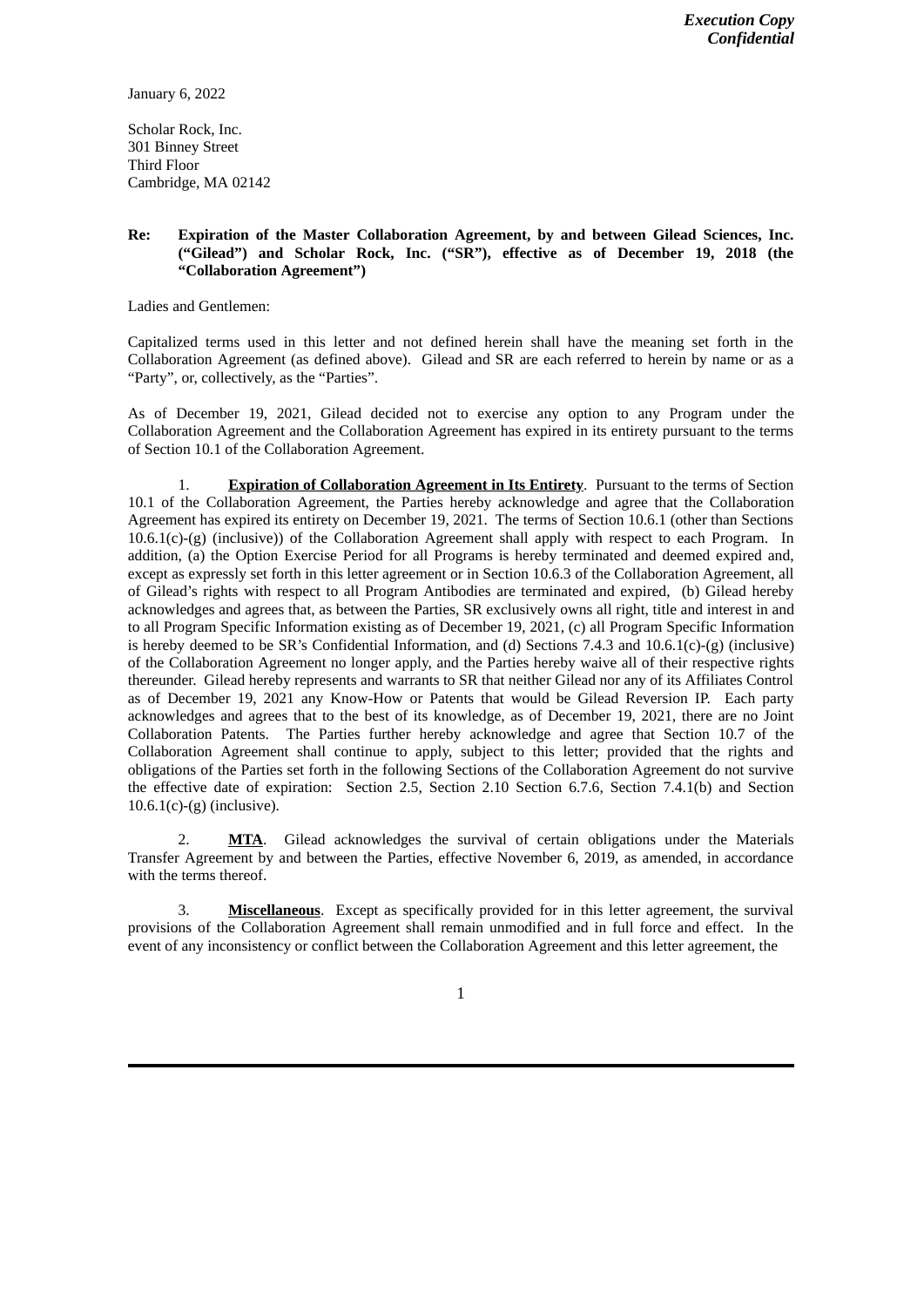provisions of this letter agreement shall govern and control. Sections 11.3, 11.6 and 11.19 of the Collaboration Agreement shall apply *mutatis mutandis* to this letter agreement.

Please confirm your agreement to the above by signing and returning a copy of this letter agreement.

Sincerely,

**GILEAD SCIENCES, INC.**

BY: /s/ William Mendez

NAME: William Mendez

TITLE: V.P. Alliance Management

**Acknowledged and agreed to by:**

**SCHOLAR ROCK, INC.**

BY: /s/ Nagesh Mahanthappa NAME: Nagesh Mahanthappa TITLE: Interim CEO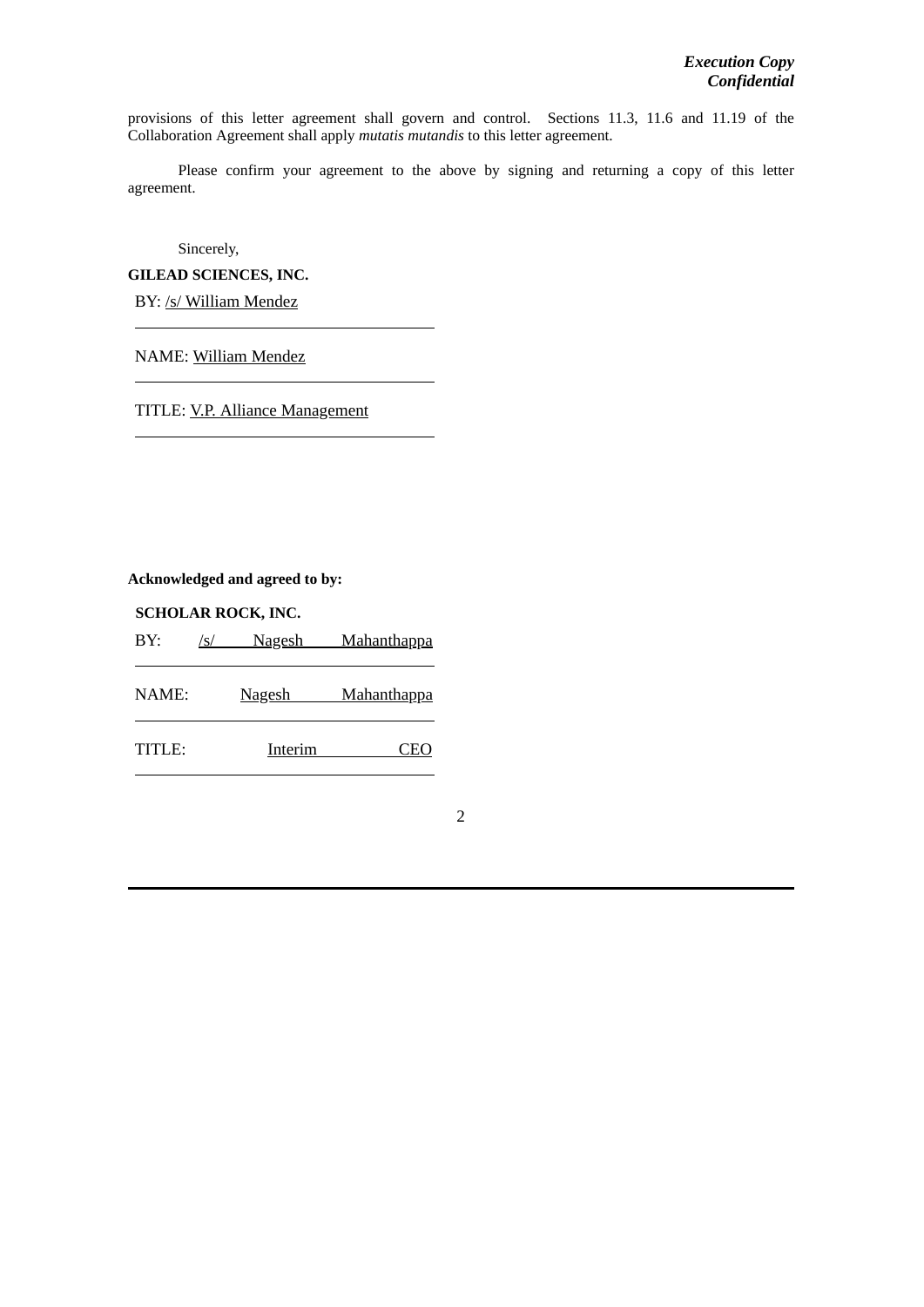<span id="page-82-0"></span>I, Nagesh K. Mahanthappa, certify that:

- 1. I have reviewed this Quarterly Report on Form 10-Q of Scholar Rock Holding Corporation;
- 2. Based on my knowledge, this report does not contain any untrue statement of a material fact or omit to state a material fact necessary to make the statements made, in light of the circumstances under which such statements were made, not misleading with respect to the period covered by this report;
- 3. Based on my knowledge, the financial statements, and other financial information included in this report, fairly present in all material respects the financial condition, results of operations and cash flows of the registrant as of, and for, the periods presented in this report;
- 4. The registrant's other certifying officer and I are responsible for establishing and maintaining disclosure controls and procedures (as defined in Exchange Act Rules 13a-15(e) and 15d-15(e)) and internal control over financial reporting (as defined in Exchange Act Rules  $13a-15(f)$  and  $15d-15(f)$  for the registrant and have:
	- a) Designed such disclosure controls and procedures, or caused such disclosure controls and procedures to be designed under our supervision, to ensure that material information relating to the registrant, including its consolidated subsidiaries, is made known to us by others within those entities, particularly during the period in which this report is being prepared;
	- b) Designed such internal control over financial reporting, or caused such internal control over financial reporting to be designed under our supervision, to provide reasonable assurance regarding the reliability of financial reporting and the preparation of financial statements for external purposes in accordance with generally accepted accounting principles;
	- c) Evaluated the effectiveness of the registrant's disclosure controls and procedures and presented in this report our conclusions about the effectiveness of the disclosure controls and procedures, as of the end of the period covered by this report based on such evaluation; and
	- d) Disclosed in this report any change in the registrant's internal control over financial reporting that occurred during the registrant's most recent fiscal quarter (the registrant's fourth fiscal quarter in the case of an annual report) that has materially affected, or is reasonably likely to materially affect, the registrant's internal control over financial reporting; and
- 5. The registrant's other certifying officer and I have disclosed, based on our most recent evaluation of internal control over financial reporting, to the registrant's auditors and the audit committee of the registrant's board of directors (or persons performing the equivalent functions):
	- a) All significant deficiencies and material weaknesses in the design or operation of internal control over financial reporting which are reasonably likely to adversely affect the registrant's ability to record, process, summarize and report financial information; and
	- b) Any fraud, whether or not material, that involves management or other employees who have a significant role in the registrant's internal control over financial reporting.

Date: May 16, 2022 */s/ Nagesh K. Mahanthappa* 

Nagesh K. Mahanthappa Interim Chief Executive Officer and President (Principal Executive Officer)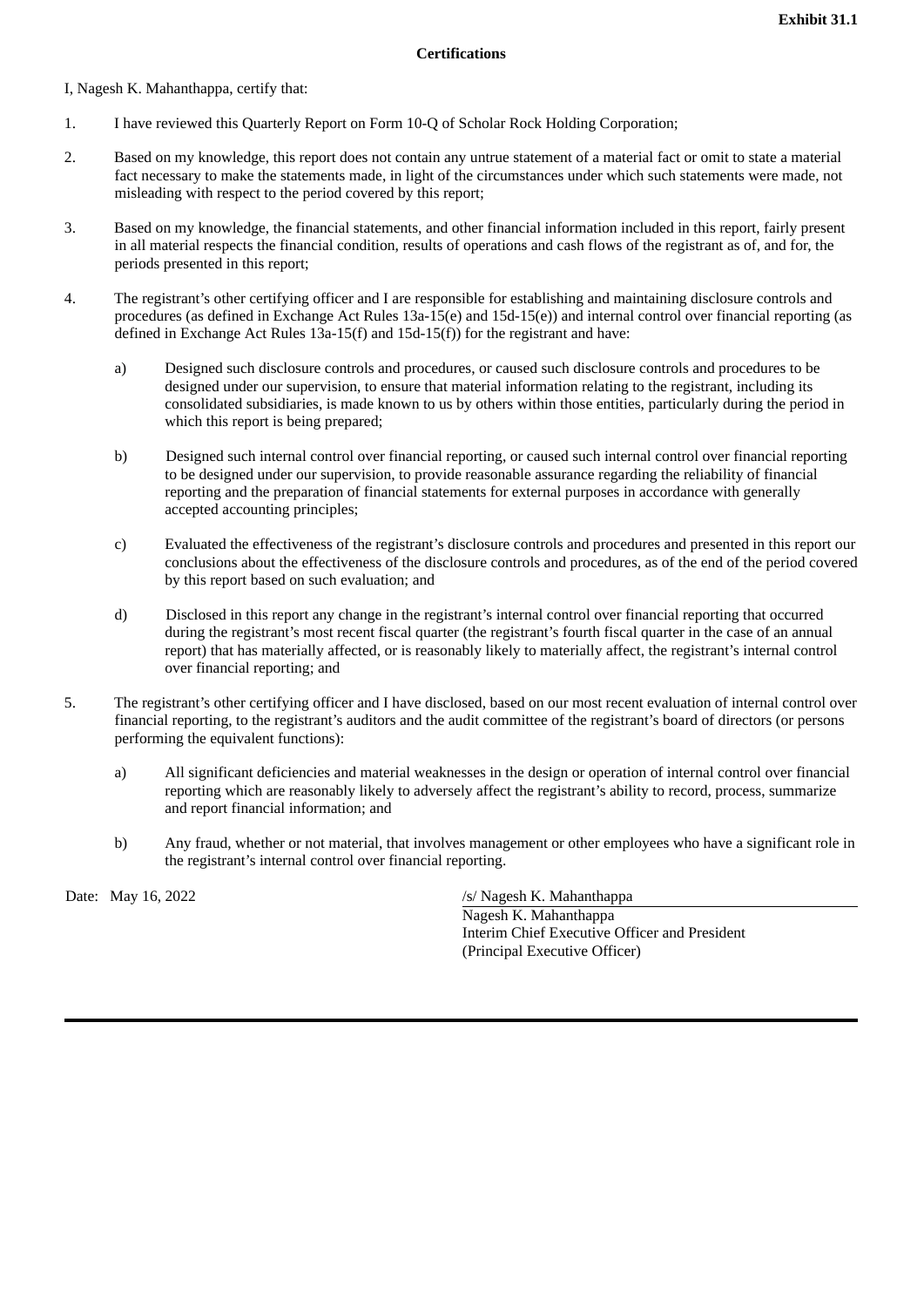<span id="page-83-0"></span>I, Edward H. Myles, certify that:

- 1. I have reviewed this Quarterly Report on Form 10-Q of Scholar Rock Holding Corporation;
- 2. Based on my knowledge, this report does not contain any untrue statement of a material fact or omit to state a material fact necessary to make the statements made, in light of the circumstances under which such statements were made, not misleading with respect to the period covered by this report;
- 3. Based on my knowledge, the financial statements, and other financial information included in this report, fairly present in all material respects the financial condition, results of operations and cash flows of the registrant as of, and for, the periods presented in this report;
- 4. The registrant's other certifying officer and I are responsible for establishing and maintaining disclosure controls and procedures (as defined in Exchange Act Rules 13a-15(e) and 15d-15(e)) and internal control over financial reporting (as defined in Exchange Act Rules 13a-15(f) and 15d-15(f)) for the registrant and have:
	- a) Designed such disclosure controls and procedures, or caused such disclosure controls and procedures to be designed under our supervision, to ensure that material information relating to the registrant, including its consolidated subsidiaries, is made known to us by others within those entities, particularly during the period in which this report is being prepared;
	- b) Designed such internal control over financial reporting, or caused such internal control over financial reporting to be designed under our supervision, to provide reasonable assurance regarding the reliability of financial reporting and the preparation of financial statements for external purposes in accordance with generally accepted accounting principles;
	- c) Evaluated the effectiveness of the registrant's disclosure controls and procedures and presented in this report our conclusions about the effectiveness of the disclosure controls and procedures, as of the end of the period covered by this report based on such evaluation; and
	- d) Disclosed in this report any change in the registrant's internal control over financial reporting that occurred during the registrant's most recent fiscal quarter (the registrant's fourth fiscal quarter in the case of an annual report) that has materially affected, or is reasonably likely to materially affect, the registrant's internal control over financial reporting; and
- 5. The registrant's other certifying officer and I have disclosed, based on our most recent evaluation of internal control over financial reporting, to the registrant's auditors and the audit committee of the registrant's board of directors (or persons performing the equivalent functions):
	- a) All significant deficiencies and material weaknesses in the design or operation of internal control over financial reporting which are reasonably likely to adversely affect the registrant's ability to record, process, summarize and report financial information; and
	- b) Any fraud, whether or not material, that involves management or other employees who have a significant role in the registrant's internal control over financial reporting.

Date: May 16, 2022 */s/ Edward H. Myles* 

Edward H. Myles Chief Operating Officer & Chief Financial Officer (Principal Financial and Accounting Officer)